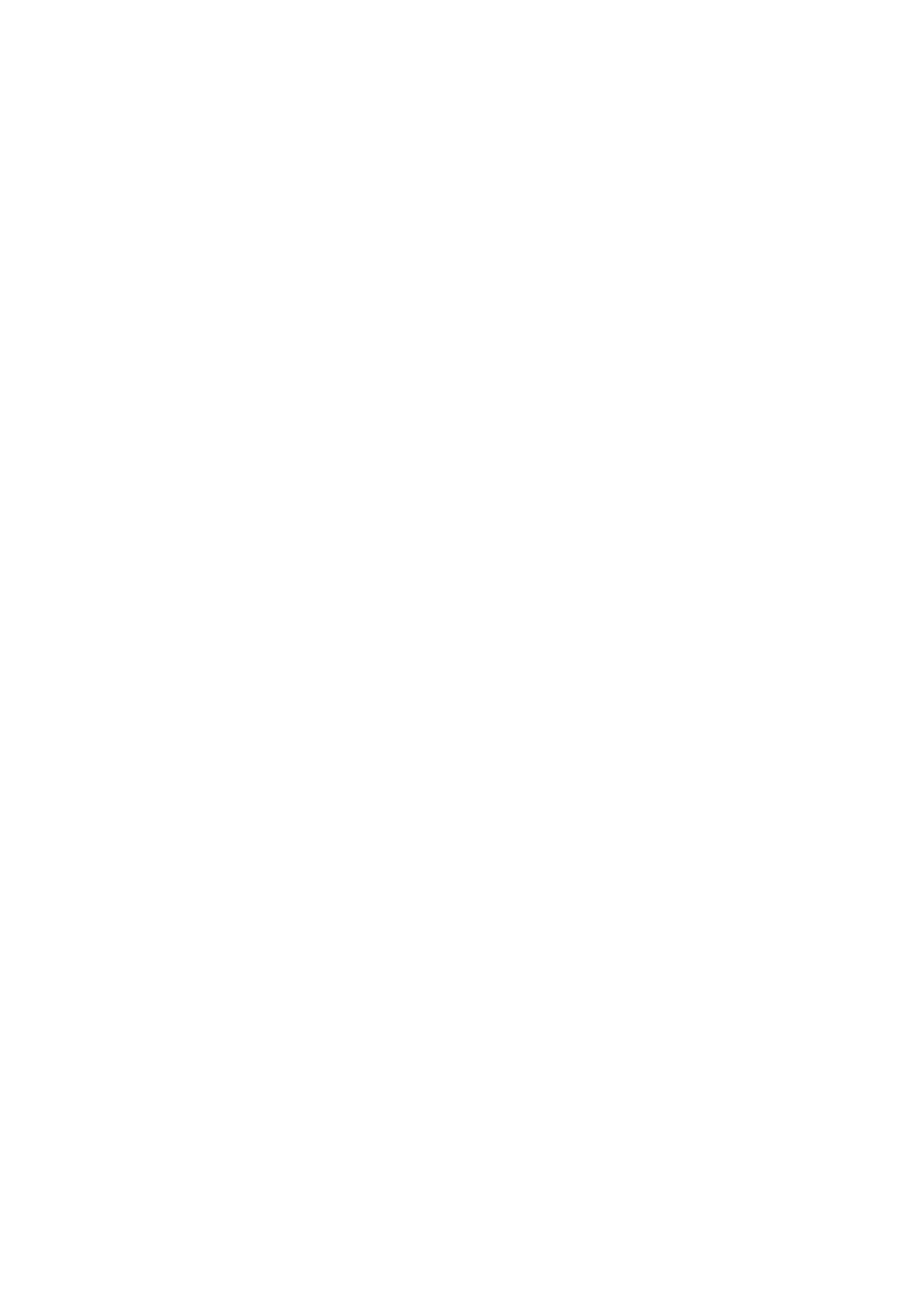## **Quality in and Equality of Access to Healthcare Services in England**

**Maria K Goddard**

Centre for Health Economics, University of York, UK.

August 2008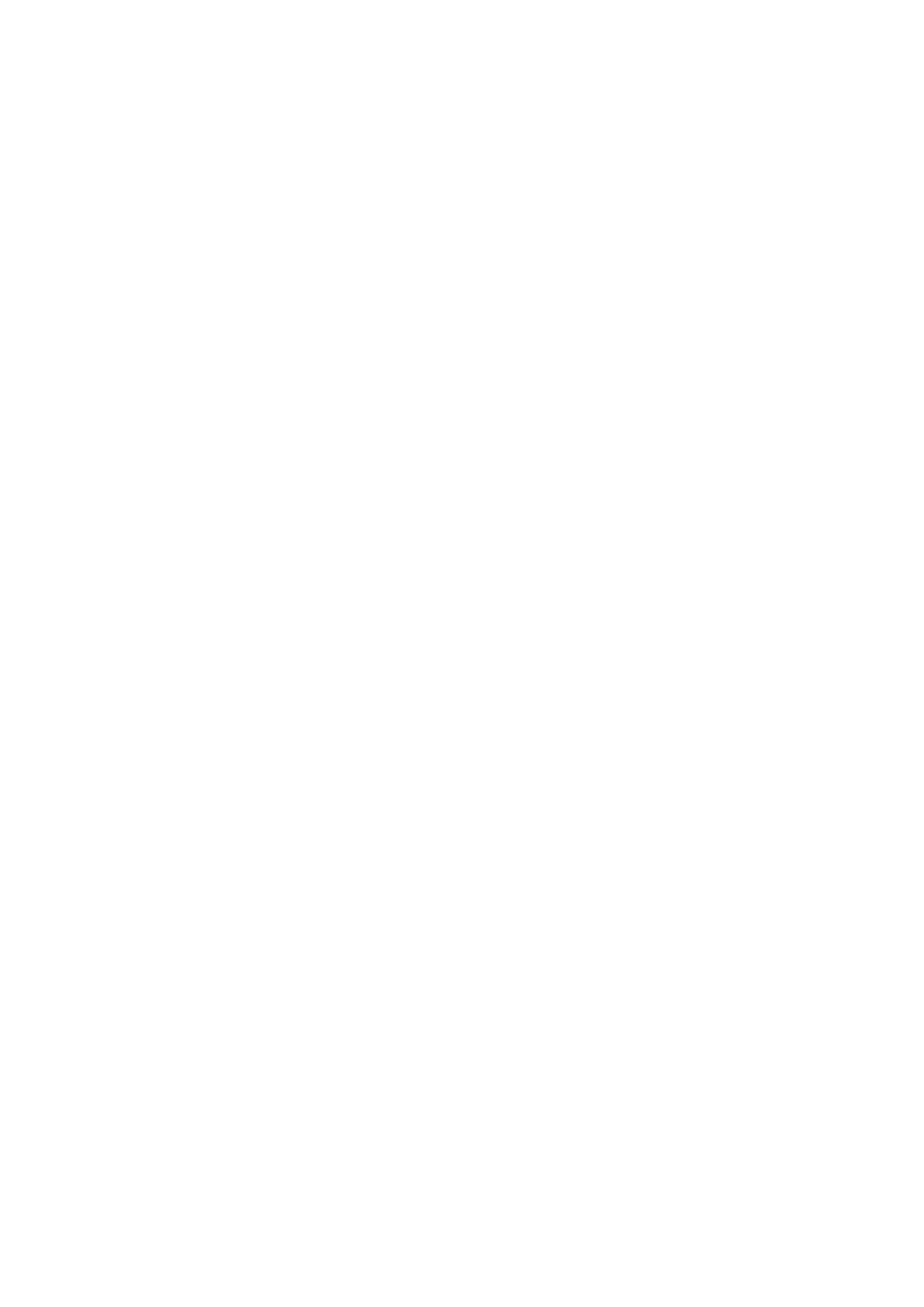## **Background**

CHE Discussion Papers (DPs) began publication in 1983 as a means of making current research material more widely available to health economists and other potential users. So as to speed up the dissemination process, papers were originally published by CHE and distributed by post to a worldwide readership.

The new CHE Research Paper series takes over that function and provides access to current research output via web-based publication, although hard copy will continue to be available (but subject to charge).

## **Acknowledgements**

The following individuals provided detailed comments on relevant sections of the draft, for which I am extremely grateful:

Mr Mike Brown **Refugee Action** Mr Philip Hurst **Age Concern**, England Mr Andy Keefe Refugee Council Dr Vanessa Pinfold Rethink Ms Elizabeth McLennan and Help the Aged<br>
Ms Emily Wooster MIND Ms Emily Wooster

I am also grateful to Gillian Robinson for her assistance with the project, and also Kath Wright and Julie Glanville from the Centre for Reviews and Dissemination at the University of York for their assistance with the literature search. Finally, Anne Mason and Peter C Smith at the Centre for Health Economics provided valuable feedback.

The project was financed by the European Commission, Directorate General for Employment, Social Affairs and Equal Opportunities under the theme of Social Protection and Integration -Inclusion, Social Policy Aspects of Migration, Streamlining of Social Policies (Contract Number VC/2006/0209).

The summary report and copies of all the individual country reports can be found at: [http://ec.europa.eu/employment\\_social/spsi/studies\\_en.htm#healthcare](http://ec.europa.eu/employment_social/spsi/studies_en.htm#healthcare)

## **Disclaimer**

Papers published in the CHE Research Paper (RP) series are intended as a contribution to current research. Work and ideas reported in RPs may not always represent the final position and as such may sometimes need to be treated as work in progress. The material and views expressed in RPs are solely those of the authors and should not be interpreted as representing the collective views of CHE research staff or their research funders.

## **Further copies**

Copies of this paper are freely available to download from the CHE website <http://www.york.ac.uk/inst/che/publications/index.htm> Access to downloaded material is provided on the understanding that it is intended for personal use. Copies of downloaded papers may be distributed to third-parties subject to the proviso that the CHE publication source is properly acknowledged and that such distribution is not subject to any payment.

Printed copies are available on request at a charge of £5.00 per copy. Please contact the CHE Publications Office, email [che-pub@york.ac.uk,](mailto:che-pub@york.ac.uk) telephone 01904 321458 for further details.

Centre for Health Economics Alcuin College University of York York, UK www.york.ac.uk/inst/che

© Maria K Goddard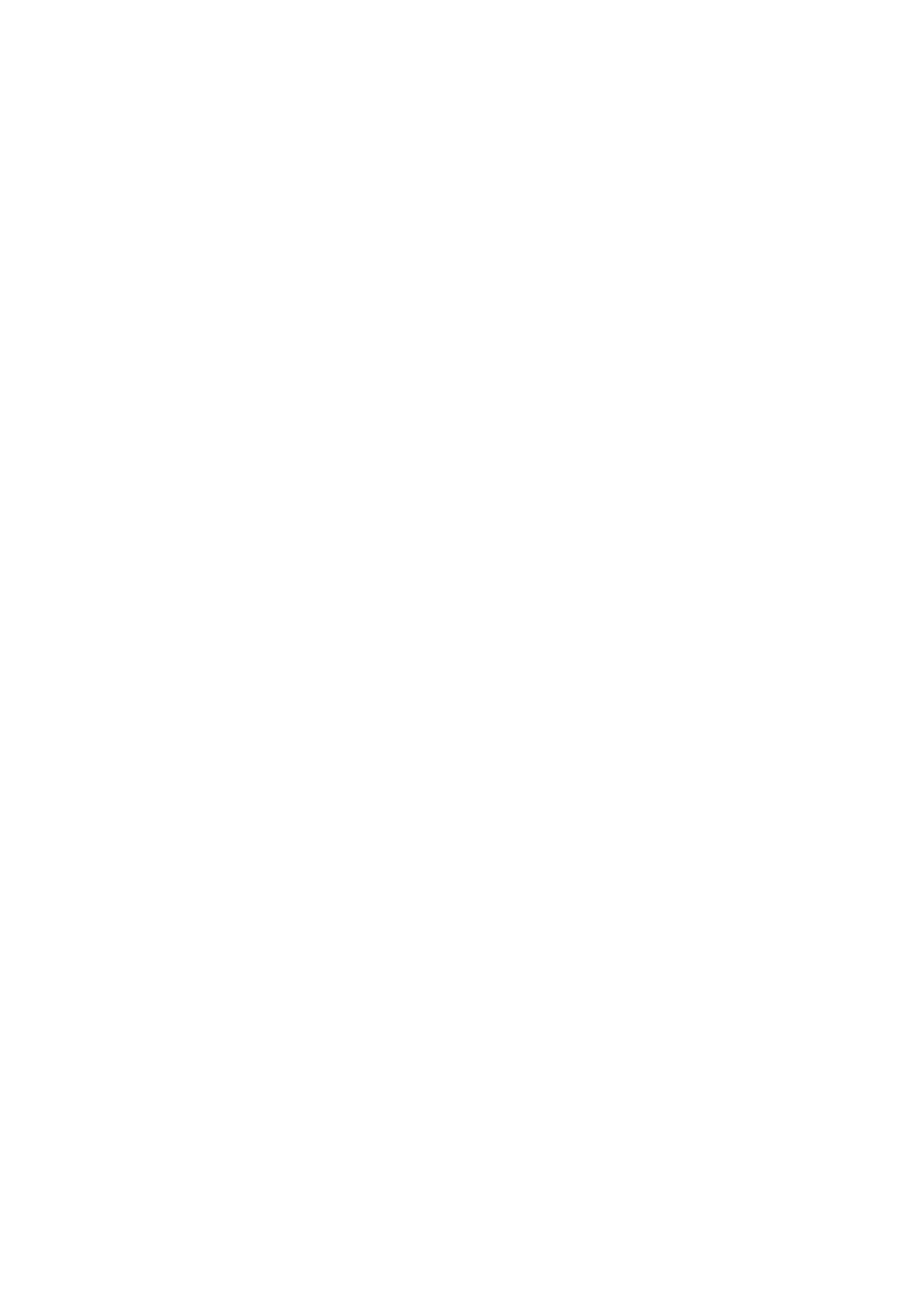## **Contents**

| 1. |                                                                                     |    |
|----|-------------------------------------------------------------------------------------|----|
|    |                                                                                     |    |
|    | 1.2 Promoting social inclusion through policy action at the system level  1         |    |
|    | 1.3 Quality in and equality of access to healthcare: summary of main findings 2     |    |
| 2. |                                                                                     |    |
|    |                                                                                     |    |
|    | 2.2 Population coverage for health care under public programmes  4                  |    |
|    |                                                                                     |    |
|    |                                                                                     |    |
|    |                                                                                     |    |
|    |                                                                                     |    |
|    |                                                                                     |    |
|    |                                                                                     |    |
|    |                                                                                     |    |
|    |                                                                                     |    |
| 3. | Improving quality of and access to health care for people at risk of                |    |
|    |                                                                                     |    |
|    |                                                                                     |    |
|    |                                                                                     |    |
|    |                                                                                     |    |
|    |                                                                                     |    |
| 4. |                                                                                     |    |
|    |                                                                                     |    |
|    |                                                                                     |    |
|    | 4.3 Access to general health care for people with mental health disorders  35       |    |
|    | 4.4 Barriers in access to general health care for people with mental health         |    |
|    |                                                                                     | 36 |
|    | 4.5 Policy initiatives and their impact on access to general health care for people |    |
|    |                                                                                     |    |
|    |                                                                                     |    |
| 5. |                                                                                     |    |
|    |                                                                                     | 42 |
|    |                                                                                     |    |
|    |                                                                                     | 51 |
|    |                                                                                     | 53 |
|    |                                                                                     | 62 |
| 64 |                                                                                     |    |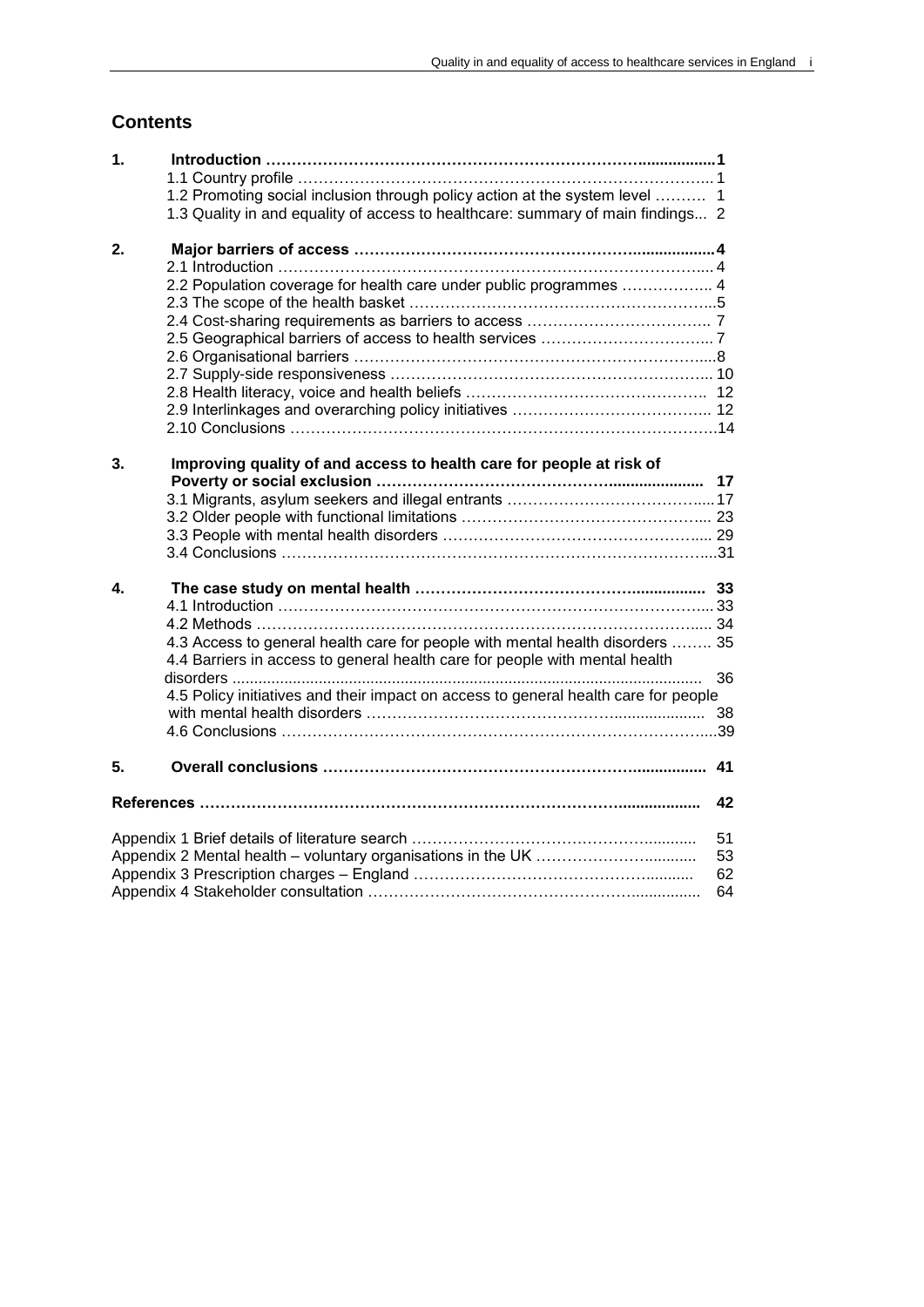## **Acronyms**

A&EAccident and Emergency APMSAlternative providers of medical services CABGCoronary artery bypass graft CHDCoronary heart disease COPDChronic obstructive pulmonary disease CSIPCare Services Improvement Partnership DoHDepartment of Health GPGeneral Practitioner (i.e. medical doctor providing primary care) HAZHealth Action Zones HiMPHealth Improvement Programme HOHome Office MIMyocardial infarction MINDNational Association for Mental Health NHSNational Health Service NICENational Institute for Health and Clinical Excellence NSFNational Service Framework ONSOffice for National Statistics OPDMOffice of the Deputy Prime Minister PCTPrimary Care Trust PMSPrimary medical services SEUSocial Exclusion Unit UKUnited Kingdom of Great Britain and Northern Ireland VHIVoluntary Health Insurance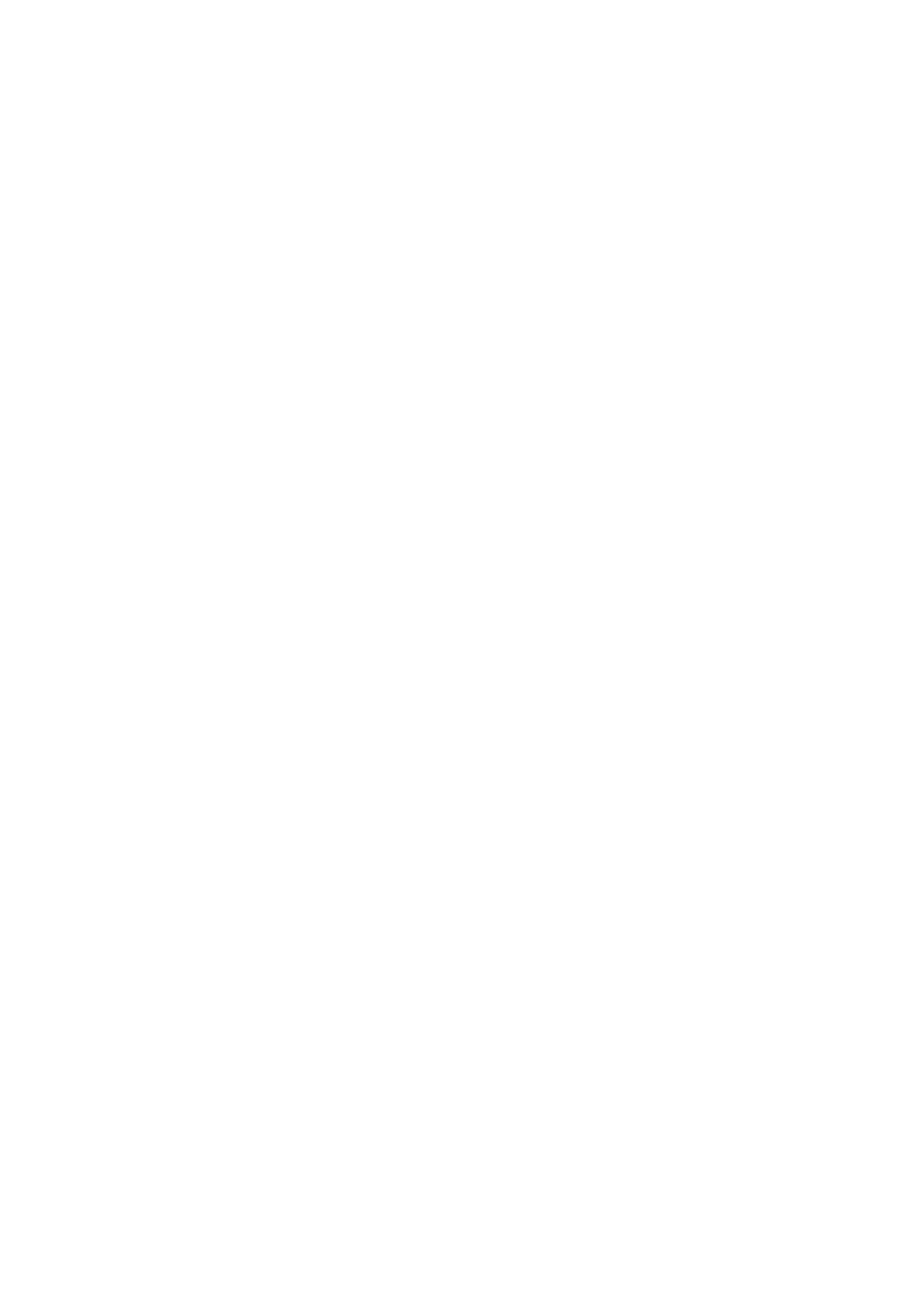## **1. Introduction**

This "country report" for England is part of a larger, collaborative effort between eight European countries to document and analyse access to health care services. Key points from the country reports have been collated into an overall report for the European Commission, the funders of the project. The final version of the full report, summarising the results from all eight countries can be found at:

[http://www.euro.centre.org/data/1215506214\\_37409.pdf](http://www.euro.centre.org/data/1215506214_37409.pdf)

The purpose of this report is to identify and analyze barriers to access to health care services which are faced by vulnerable groups in society, and especially those most exposed to social exclusion. In addition, the report reviews the policy initiatives aimed at improving access and equity of access, highlighting the features that appear to be most promising in achieving these aims. This report addresses only the specific aims of the project brief and therefore does not cover the full range of issues related to access and quality.

The structure of the report follows the common template used by all countries. After identifying and discussing the research evidence on access barriers in section 2, the report addresses in Section 3 the specific situation of three vulnerable groups: (a) migrants, asylum seekers and illegal entrants; (b) older people and (c) people with mental health disorders. Section 4 presents a detailed case study on access to mainstream healthcare services by people with mental health problems.

## **1.1 Country profile**

There are substantial differences in the organisation of health and social care between the four regions of the UK. This report focuses on England.

The UK has a mainly tax-funded system of public provision through the National Health Service (NHS) which provides the majority of health care services free at the point of delivery for residents. There are limited co-payments which are amongst the lowest in Europe. These include prescriptions for pharmaceuticals; dental care provided outside of the hospital sector; sight testing and corrective lenses. Certain groups (eg children, older people, those on low incomes or in receipt of benefits) are excluded from charges for these. Primary and secondary care is free for all residents.

In England, the commissioning of care to meet local needs is undertaken by Primary Care Trusts (PCTs). Provision of primary care services by GPs is organised in the community via the PCTs. Secondary and tertiary care is delivered through NHS Hospital Trusts or private providers. Ancillary services such as physiotherapy, occupational health, chiropody, etc are provided free in the community and in hospital.

The UK social security system provides a range of cash benefits designed to help people with costs incurred through meeting needs associated with age, illness and disability.

## **1.2 Promoting social inclusion through policy action at the system level**

The UK government"s strategic approach to social protection and social exclusion is to build a strong economy and a fair society with security and opportunity for all. Creating employment opportunities is a central part of the strategy, with support for those who cannot work. The key challenges identified for the UK (European Commission, 2006) are around the issues of: worklessness, childhood poverty, pensioners" retirement income and health inequalities. Targets are set for government departments to achieve progress in these areas and some progress has been made at national level (eg reduction of children in households where no-one is working; increasing rate of employment of lone parents).

These main areas have been supported by various initiatives, including two major ones, "Opportunity for All" which was launched in 1999 (Department of Work and Pensions, 1999) and the 2006 Green paper "A New Deal for Welfare: Empowering People to Work" (Department of Work and Pensions, 2006a). The main areas covered by the strategy are: (1) Eradication of child poverty; (2) Creation of employment opportunities for all – with a specific focus on some groups including older people,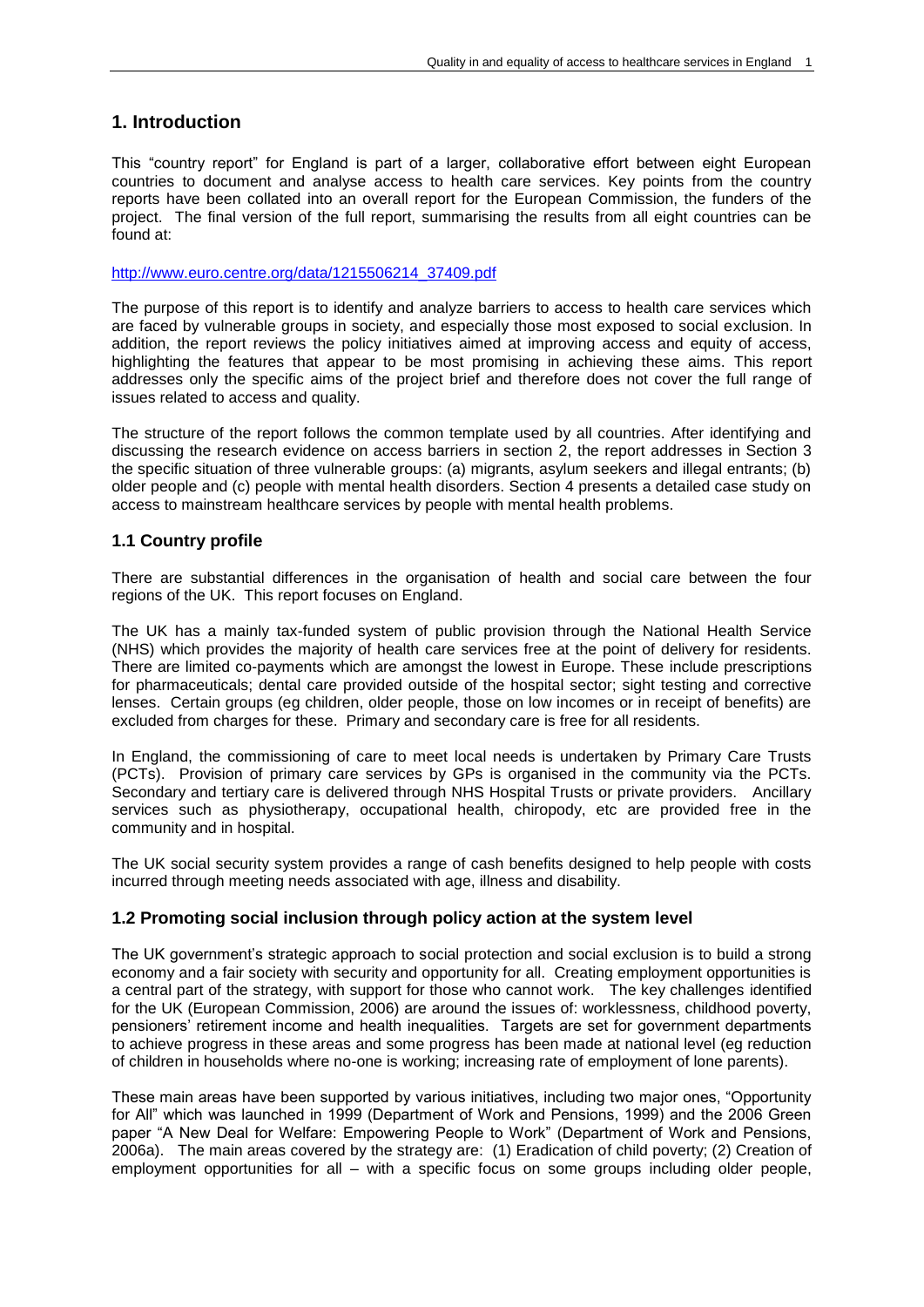people from ethnic minorities, the disabled and lone parents; (3) Meeting aspirations of people in later life; and (4) Improving communities. Each year progress on the Opportunity for All strategy is reported, focusing on how other national initiatives fit with the overall strategy and describing many of the initiatives taking place at local level across the country. The latest update report for 2006 (Department of Work and Pensions, 2006b) lists successes in a number of the above areas:

Employment initiatives such as New Deal and Pathways to Work are mainstream policies that have helped people return to work after illness or provide support for those who have difficulty finding employment. Some initiatives have subsequently been tailored towards specific groups eg New Deal for Disabled People and specialist outreach employment services for ethnic minority groups, ex-offenders, drug users and refugees. These are supported by various financial packages which provide assistance for seeking work or improving skills and by income support of various kinds that ensure people are better off working than they would be on benefits. A Financial Inclusion Fund aims to help those without bank accounts and provide affordable credit.

Evidence of progress highlighted in the report includes higher rates of job entries in areas with New Deal and Pathways to Work pilot schemes; a reduction in numbers of households without bank accounts and increased numbers of new savers.

More work is planned which revolves mainly around changing the balance of financial support available to those who work and those who receive benefits, and extending programmes that have worked to additional client groups or rolling out local schemes nationwide.

Promoting social inclusion for older people also involves work related initiatives, income support and pension reform, improving transport and tackling health inequalities (see later for discussion of the latter).

Evidence of progress highlighted in the report mainly relates to enhanced take up rates of benefits by pensioners through targeted schemes and changes in the number of older people living in poverty.

More work is planned including implementation of "A Sure Start to Later Life" which will extend to older people some of the principles of the "Sure Start" programme that was aimed at children and parents. Pilots are in place to test out mechanisms for integrating access to the full range of health and social care services in a seamless manner (Social Exclusion Unit, 2006).

Policies aimed at children are the main focus of the latest update report and progress has been made towards reducing child poverty.

## **1.3 Quality in and equality of access to healthcare: summary of main findings**

The remainder of the report examines the evidence on equity of access and barriers to access and also documents the nature of English policy initiatives aimed at addressing these access issues. Section 2 outlines the scope of the health basket and the degree of co-payments for health care services. Cost-sharing is not a major barrier in England due to universal coverage and a range of exemptions for the poorest groups. The exception is for groups whose entitlements to free care are restricted in some ways (eg asylum seekers).

Other barriers to access are identified and research evidence summarised. Overall, there is evidence that people living chaotic lives and those in disadvantaged circumstances – which describe all three of the groups covered in this report – face a number of barriers of various types on both the supply and demand side. Organisational barriers have potentially become more significant recently due to the proliferation of different types of services, governed by different health professions all of whom have their own idea of an "ideal user". Navigation of an entry point into such services may therefore be more difficult for those from disadvantaged groups.

A great deal of policy effort has been targeted at addressing broad issues of social exclusion amongst disadvantaged groups generally and this encompasses older people, those with mental health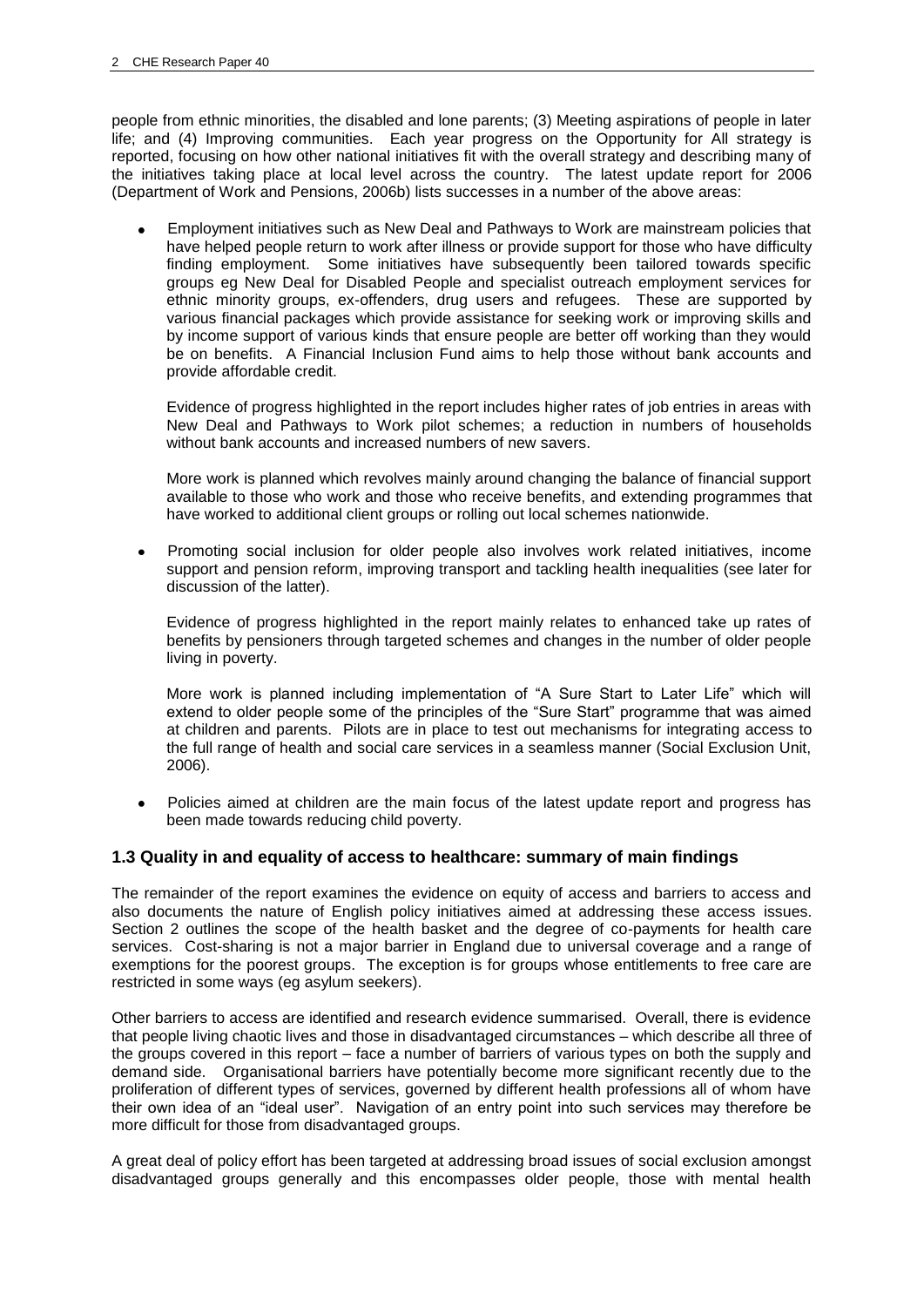disorders and people from ethnic minority groups. It would appear that the health care needs of asylum seekers and illegal entrants have received least attention. Whilst policy *has* been formulated for these groups, the government's focus – particularly on illegal entrants - has largely been on circumscribing entitlements, which is not surprising given their focus on the need to ensure that NHS resources are used to the benefit of residents. This is a political issue and one which has to be framed within the broader objectives of the immigration policy of the UK. However, voluntary organisations have made substantial efforts in this area and the Department of Health aims to support access and guide people to appropriate health care services. A great deal of attention is currently paid to the health of children and younger people and policy has been directed at reducing inequalities in health between social groups. Whilst this does not address directly the needs of the groups considered in this report, it is perhaps a reasonable approach as the aim is to prevent the onset of cycles of deprivation and poor health which can arise in later life.

Policy initiatives are described in each section – both in terms of general initiatives to address access and also those targeted at each of the groups, which will be covered in more detail. Characteristics of what appear to be helpful initiatives are described in sections 2.10 and 3.4. A very broad observation is that increasing supply is probably less important than devising ways of supporting people in accessing existing services. Promising approaches to delivering on this include the development of processes of co-ordination, collaboration and integration that reduce the complexity of navigation through the system for disadvantaged groups.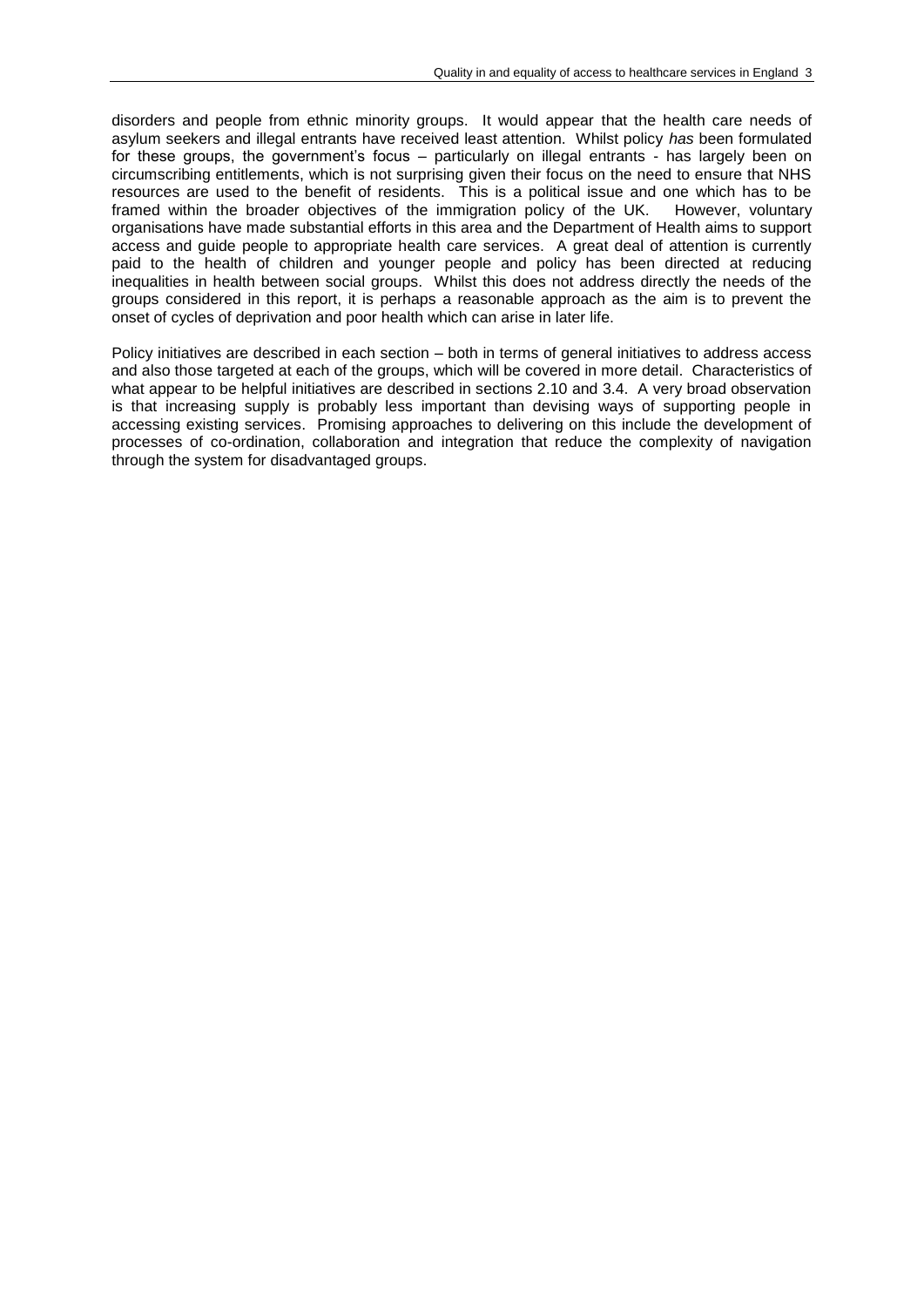## **2. Major barriers of access**

A literature search for this report was carried out by the Centre for Reviews and Dissemination at the University of York. This consisted of electronic database searching, internet searching and citation searching. The general high level search was supplemented with more focused searches for the specific topics covered in the report (eg for each of the groups considered in depth). Details of the databases used and a brief outline of the search strategy are given in Appendix 1.

## **2.1 Introduction**

As Mason and Smith (2005) point out, the English NHS is based on a statutory duty on the Secretary of State to provide services to meet 'all reasonable requirements'. However, what is reasonable is a matter of judgement and strictly speaking this means that patients have no entitlement to specific services so the exercise of discretion is therefore at the heart of the statutory duties. In practice, little is specifically excluded and a plethora of regulations and managerial systems help to define: what is provided; national guidelines; decisions by the National Institute for Health and Clinical Excellence (NICE) and standards employed by regulators in their assessments of NHS performance. Along with case law, all contribute to what may be considered as "reasonable requirements" for health care provision.

Aside from charges for a small number of services and items (see section 2.3), the main forms of rationing are by waiting list for some elective procedures (with maximum waiting times guarantees in place); national guidelines and decisions from NICE (which are sometimes recommendations rather than statutory requirements, except where they rule on the provision of effective treatments); local decisions by commissioners about the affordability of implementing NICE decisions (there is discretion leading to variation in provision of some treatments across the country) and local decisions on affordability of some procedures within available resources (eg extraction of wisdom teeth). These can all lead to some variation in availability of treatments between geographical areas. There is potential for people to be confused by, or unaware of, the degree of local variation but only a relatively small subset of care is affected so this may not be a major issue.

The provision of services for treatments where there is some local discretion creates much media attention eg eligibility for IVF treatment varies, with some areas restricting access more tightly according to age than others. The key is that where services are restricted locally in some way, this is normally done on the basis of clinical and cost-effectiveness (often for sub-groups) and not in terms of ability to pay or other patient characteristics that are unrelated to clinical effectiveness. Commissioners are not allowed to issue blanket bans as there must always be allowance for exceptions based on clinical need. This might make it difficult for people to determine their potential eligibility for some types of care until they progress through the health care system.

## **2.2 Population coverage for health care under public programmes**

The mainly tax-funded National Health Service (NHS) is a universal service that covers all residents in the UK for free health care at the point of delivery. It is not possible to opt out from paying taxes. The health care system is based on allocation according to need and rationing is managed by mechanisms that mostly do not reflect ability to pay. Co-payments are in place for a small number of things which includes prescriptions (pharmaceuticals and some appliances), some dental care provided outside of hospital setting, sight testing and glasses. Certain groups (eg children, older people, those on low incomes or in receipt of benefits) are excluded from charges for these. There are some differences between regions of the UK (eg Wales has no prescription charges). Primary and secondary care is free for all residents. A small proportion of the UK population (about 11.5%- 12%) have voluntary health insurance which is both complementary (dental insurance has become more popular as the availability of NHS providers has diminished) and supplementary, providing faster access, mainly to elective treatments for which there are waiting lists. There are also better amenities provided in private hospitals. Voluntary health insurance is sometimes provided as part of an employment package or is purchased individually by those who are willing and able to pay.

The full range of free NHS care is available to: those who have been living legally in the UK for more than 12 months; permanent residents; students who are in the UK for more than 6 months; asylum seekers or refugees who have made an application to remain in the UK (including those challenging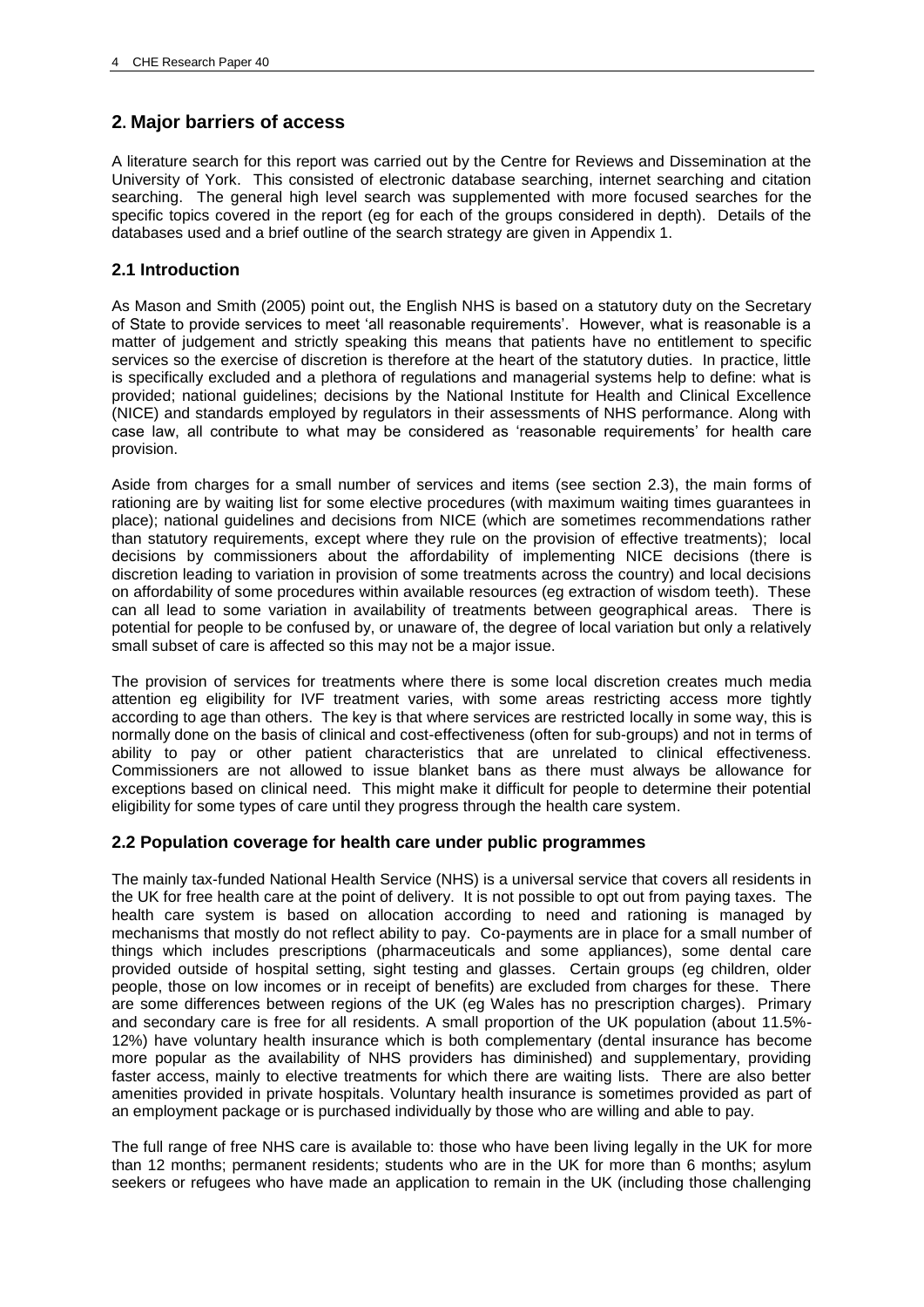the results of an application); people detained by immigration authorities and primary care for people from countries with reciprocal agreements. Those not eligible for the full NHS free treatment are: students on courses of less than 6 months; those who have not submitted an asylum or refugee application to the home office; those who have exhausted the appeals process for challenging a failed application for asylum and illegal entrants.

Since 2004, visitors from overseas are not entitled to the full range of free treatment and are required to pay for secondary care, as are all those mentioned in this second category. The second category are eligible for some free treatment – mainly related to emergency or "immediately necessary" care, although the interpretation of this is left to the medical profession. There is also free family planning, antenatal care, compulsory psychiatric treatment and treatment for some notifiable communicable diseases (not HIV/AIDS) for this group. For primary care services, proposals were made in 2004 for all these people to be excluded from free primary care services but at the time of writing this has not been taken forward and the GP has discretion on whether to treat people in these groups without charge.

#### *2.2.1 People not covered by the public system*

There are no legal or other distinctions in coverage of the NHS by personal characteristics. In practice, certain groups may find it more difficult than others to register with a GP and to access other care even if they are in principle entitled to it eg the homeless.

The situation for asylum seekers and refugees is detailed in section 3.1.3. There are no central records of how many people fall into the second category of people for whom only emergency care and "immediately necessary" care is available free of charge. The main changes in policy have reflected views on "health tourism" which have affected charging policies for non-emergency hospital care for overseas visitors, for people whose appeal rights are exhausted and illegal entrants.

#### **2.3 The scope of the health basket**

This section covers the scope of publicly funded services under each of the sub-headings and also details the level of co-payments where applicable. The latter is referred to again in section 2.4.

*Health promotion, prevention and preventive health services (including screening)*

All these services are available free to UK residents and the groups of people identified as having same rights as residents in section 2.2.

*Home visit by general practitioner*  $\bullet$ 

GPs make decisions on home visits based on need and these are provided at no cost to the patients.

*Home visits by other providers (allied health professions for older people with reduced mobility)*

A range of domiciliary care is provided eg district nursing, health visitors – largely based around needs of particular groups such as older people and new mothers.

*Medication (prescription drugs; limits of reimbursement)*

A charge is made for prescriptions unless patients fall into one of the exempt groups. In Wales, charges have recently been abolished. The charge in England is fixed (£6.85) and there are 4 month and 12 month pre-payment options available to those for whom it would be cheaper to pay this way. Exempt groups in England include children under 16; those in full time education aged 16-19; people over 60; pregnant women or those who have given birth in last 12 months; war pensioners; people with certain special conditions and people and their partners who are in receipt of various benefits that indicate a low income. Overall, 50% of the population are entitled to free prescriptions and 85% of prescriptions are dispensed without charge.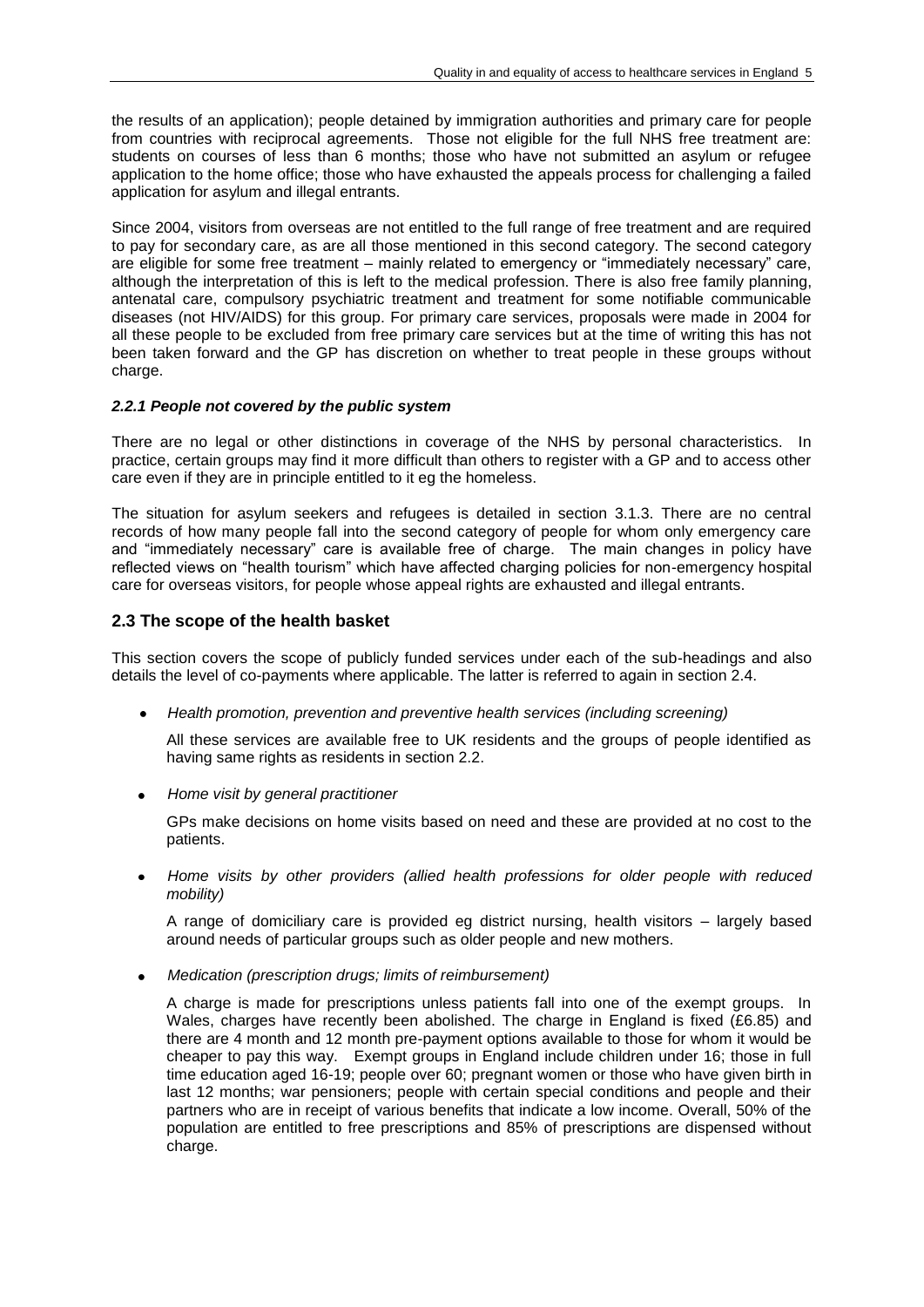*Maternity services (pre- and post-natal up to age of six months of the child)*

These are provided free to residents and all those with equivalent status.

*Family planning and sexual health services (including oral contraceptives)*  $\bullet$ 

These are provided free to all people, including those who fall into the second category outlined in section 2.2.1.

*Dental services (including dentures)*

This is a complex area which has changed in recent years. In England, all those under 18 should receive free treatment. Those patients who are not entitled to free treatment pay for NHS treatment. Payment will fall into one of three charge bands depending on the type of treatment received. The minimum amount is £15.90 and the maximum amount was reduced in 2006 as part of a revision of the dental payment system and fell from £378 per course of treatment to its current level of £194. Exemptions are those aged under 18, those under 19 in full-time education, pregnant women and those who have given birth in last 12 months. Patients in receipt of various social security benefits or with a low income are entitled to partial or completely free treatment. The age limits are more generous in Wales in terms of having a higher lower age limit (25 years) and being free for those over 60.

A growing number of people find it difficult to access dentists who will accept them for NHS treatment rather than treating them privately and this has been the subject of much debate. This is discussed further in section 2.4.

*Physiotherapy (ambulatory/community provider)*

The arrangements for providing services such as physiotherapy at home are largely made on a local basis subject to resource constraints and are then allocated according to need. GPs may refer patients for free physiotherapy but waiting lists in some areas mean that many choose to pay privately to be seen more quickly.

*Wheelchairs, Zimmer frames*

Provision of publicly funded wheelchairs are subject to the assessment of need. Vouchers are available in some parts of the country which allow people to top up the amount that an NHS wheelchair would cost and to purchase one privately. This allows the purchase of wheelchairs at a higher specification than the basic NHS model. This does raise some equity issues in terms of ability to pay for higher quality chairs.

There is no single model for the assessment and provision of wheelchair services and a review of practice nationally revealed substantial variation in the resources available at local level to meet assessed needs (Care Services Improvement Partnership, 2006a) and a fundamental overhaul of services has since been initiated by the Department of Health.

*Hearing aids, glasses*

Sight tests are free for those receiving hospital eye services; people over 60; children; those in fulltime education aged 16-19; people on a low income; those at high risk of developing eye disease; blind people; partially sighted and those with complex conditions. Partial costsharing for glasses is available for those on low incomes, children and those aged up to19 still in full time education. NHS hearing aids are free.

#### *Mental health counselling*

The NHS provides free services to those in hospital and for community services on recommendation of the GP. Waiting lists mean that many people pay as waits can be many months or years.

The main benefit of complementary voluntary health insurance (VHI) is faster access for elective procedures for which there are NHS waiting lists or high thresholds for getting onto waiting lists eg hip replacements, varicose vein surgery. Amenity levels are also higher in private sector. VHI are free to set their own benefit package and many have started to offer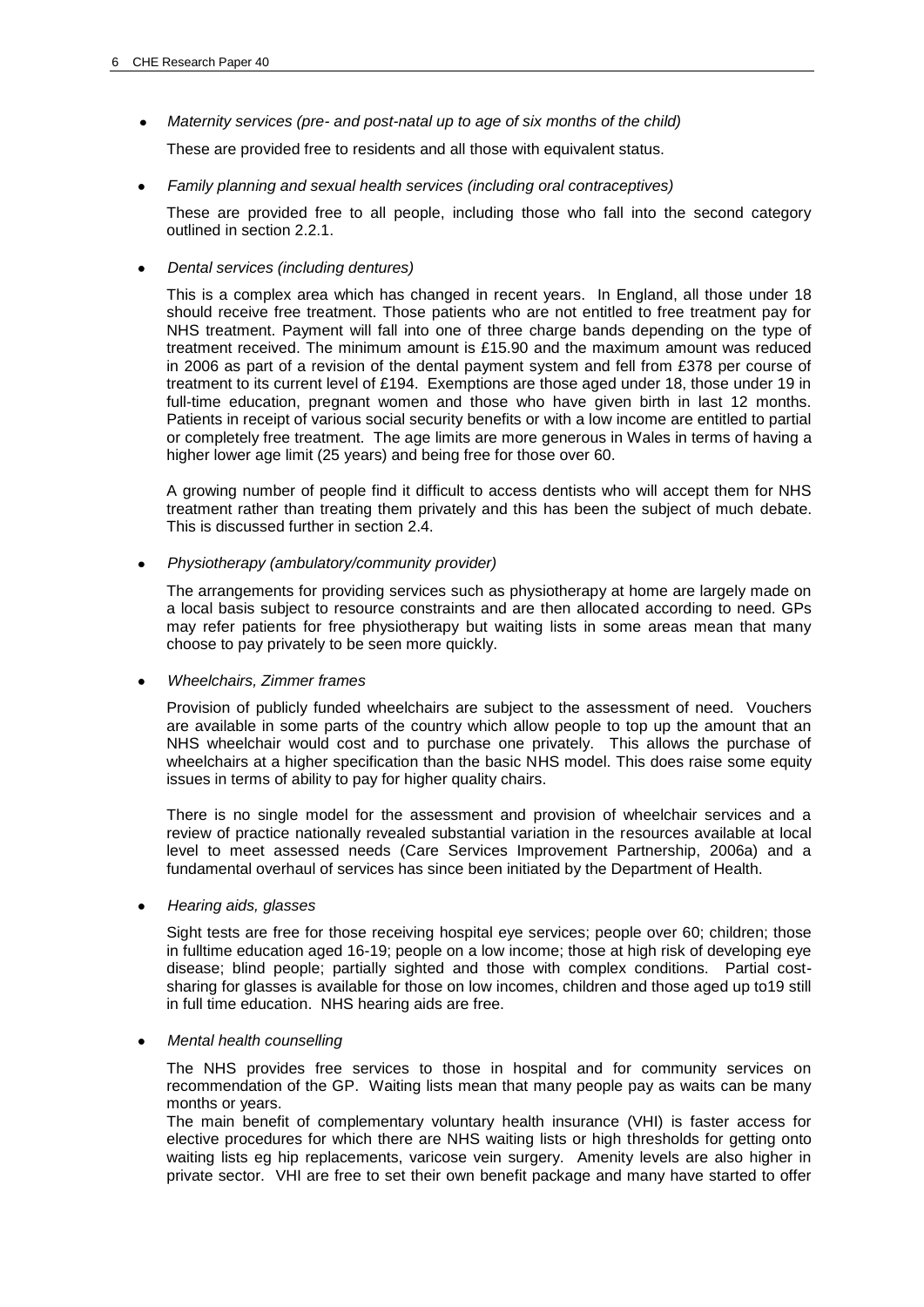more health promotion and prevention activities such as cholesterol testing, cancer screening etc.

#### **2.4 Cost-sharing requirements as barriers to access**

The extent of cost-sharing in England is limited. Appendix 3 has details of the latest NHS Prescription Charges. As illustrated in section 2.3, exemptions on co-payments are based largely on income – either indirectly eg for children and pensioners, or directly eg people in receipt of income support benefits. Thus they provide some measure of protection for disadvantaged groups. Whilst there is some evidence that the demand for drugs is responsive to the price of prescriptions (summarised by Mossialos and Thomson 2003), the research is extremely dated and it would be difficult to draw conclusions for the current situation.

There does not appear to be a trend towards increased cost-sharing and indeed in some regions (eg Wales) it is being reduced. One exception is the restrictions on free care applied to those from overseas (see 2.2 above). This is considered further in section 3.1.3.

However, problems in accessing NHS dental treatment have led to discussion of the impact of high costs of private treatment. It is not possible within the confines of this paper to describe the full context of the debate but due to many complex historical changes in the way in which dentists were remunerated for providing NHS treatment and to several workforce issues, it has become more difficult for people to find a dentist willing to treat them as an NHS patient because dentists have shifted increasingly into private practice (Gibson, 2003). The latest round of payment reforms (April 2006) guarantees dentists a minimum income which, in conjunction with shifting the responsibilities for dental services to PCTs, was meant to address this problem of access (Oliver, 2006). However, there are still reports of problems in specific geographical areas. PCTs have a duty to find a dentist willing to treat NHS patients for people unable to access one for themselves, but some geographical areas are under-served which makes it necessary to travel long distances. This has resulted in higher use of private care and private dental insurance which may work against those unable to afford this as an alternative.

Substantial variation in the mechanisms of assessing needs for wheelchairs and the restricted funding often available locally has led to concerns about equity of access both in terms of the provision of NHS equipment, but also access to specialist advice and information for those who fund their own provision. This should be addressed to some degree in England by the review recently launched by the Department of Health (see 2.3).

## **2.5 Geographical barriers of access to health services**

Geographical factors may inhibit the use of services by groups who experience difficulties in mobilizing the practical resources required to access distant services. People in vulnerable groups may lack the necessary social support to organise care for dependents if they need to travel to receive that care. Rates of car ownership are lower in more disadvantaged groups, making travel more difficult, especially out of hours when access to public transport is limited. Older people have identified concerns over safety as well as availability and cost of public transport as a barrier to access distant services (especially for rural populations) and primary care out of hours services (Foster *et al*., 2001; Stark *et al*., 1997). Mothers whose first language is not English report that journeys to treatment centres for their children are more difficult and they had larger families which made attendance more difficult (Carter and Bannon, 1997). More generally, living further away from a primary care centre, being a lone parent and having a larger family all appear to make accessing distant services more difficult because of the problems of arranging support and care (many studies are summarised in Goddard and Smith, 1998 and Dixon-Woods *et al*., 2005).

Historically there have been inequities in the supply of GPs across districts and a large amount of empirical research from the 1990s and early 2000s demonstrates a mismatch between the number of GPs in areas and "need" (measured simply by population or in more sophisticated ways), with deprived areas being under-served and affluent areas being over-served (eg Benzeval and Judge, 1996; Hippisley-Cox and Pringle, 2000; Gravelle and Sutton, 2001). Some recent studies find this to be a localized rather than a general problem, with London being the main problem area (Baker and Hann, 2001); or suggest that evidence is not as strong once methodological issues have been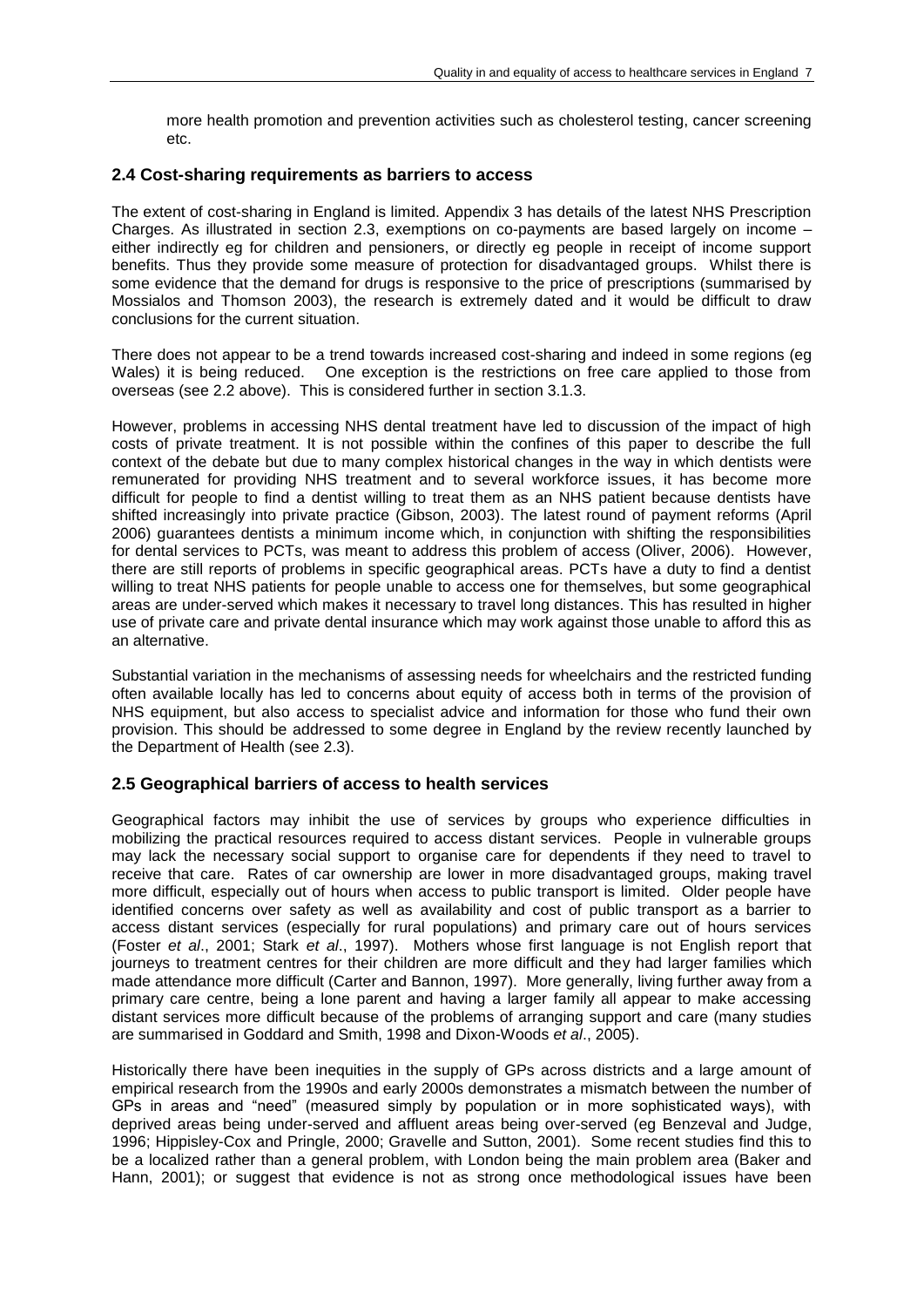accounted for (Gulliford, 2002). Overall, most commentators would agree that there is some inequity in supply of GPs between deprived and less deprived areas. However, what is less clear is whether or how the variations in supply result in an inability of people from vulnerable groups to register with and visit a GP. There is little evidence on this issue and the relatively high consultation rates amongst disadvantaged groups may suggest that supply is not a prime issue affecting access to primary care services, at least as measured by utilisation rates.

Evidence that people are disadvantaged in terms of utilisation rates relative to "need" by the centralisation of services has been found in many studies (summarised in Dixon-Woods, 2005). The "distance-decay" relationship has been illustrated mainly in the context of specialist coronary care units, showing that those who live closer to such centres have higher rates of utilisation after adjustment for need. The impact of distance on utilisation of preventive services such as screening appears to be stronger than on curative treatments, especially where repeat treatments are required (Goddard and Smith, 1998; Haynes, 2003).

There is a patient transport system and a hospital travel costs scheme available to help those on low incomes to cover travel costs of accessing services but it has been noted that these are badly publicised and both professionals and patients are unsure of eligibility criteria (Office of the Deputy Prime Minister, 2003). Accessibility Planning is part of the government's plan to help people from disadvantaged groups to access services and employment. Local transport authorities have to involve the NHS and local authorities in formulating plans to enhance accessibility and a variety of indicators and sources of information have been suggested. Funding has been available for enhancing transport to health services and for other schemes, such as mobile health units. Whilst evaluations suggest some success in terms of improving access, there does not appear to be any systematic analysis of whether this has had a differential impact on vulnerable groups.

As mentioned in section 2.1, the National Institute for Health and Clinical Excellence (NICE) plays a role in making decisions on the provision of treatments deemed to be effective. Where NICE assesses a health technology to be effective, there is a statutory duty on PCTs to provide funding for it and this has helped to standardise the availability of some treatments across the country [\(http://www.nice.org.uk\)](http://www.nice.org.uk/). In other circumstances (e.g. public health interventions), NICE issues guidance which may be taken up and implemented unevenly across the country.

The issue of geographical access is complex because the quality of care provided in centralised services may be higher than if they were more evenly dispersed, as illustrated by empirical evidence on the volume-quality link for some specialties. Thus, improving access to central services may be a more sensible policy response than providing localized services in some contexts.

In primary care where local access is more important, developments nationally in Personal Medical Services (PMS) have provided incentives and funding to increase the supply of primary care services in "under-served" geographical areas (which tend to be deprived areas). These are also targeted at better provision for specific disadvantaged groups and this is discussed further in the next section.

## **2.6 Organisational barriers**

In England, a number of policy initiatives have centred around the re-organisation of services to enhance overall access. These include NHS Walk-in centres (usually not 24 hours) where people can receive care without being registered with a GP in the area and without the need for an appointment; NHS Direct, a nurse-led 24 hour telephone advice and consultation service; and arrangements for out of hours primary care provision which is increasingly provided by specialist groups of GP co-operatives who contract with PCTs to provide such services.

In principle, NHS Direct can improve access to help for groups of the population who have difficulty accessing primary care. Evaluations of the impact of NHS Direct have tended to focus on the volume and nature of enquiries and whether it has been a substitute for or complement to, other types of care, rather than on the impact on access or equity of access. Munro *et al.*(2000) found no obvious impact of this service on demand for A&E services, out of hours or ambulance services combined. However, there appeared to be an effect on halting the increase in use of GP co-operatives. Older people appear to be less likely to use NHS Direct than younger people (George, 2002; Cooper *et al*., 2005), which may be related to preference of older people to see their GP (Ullah, 2003). An analysis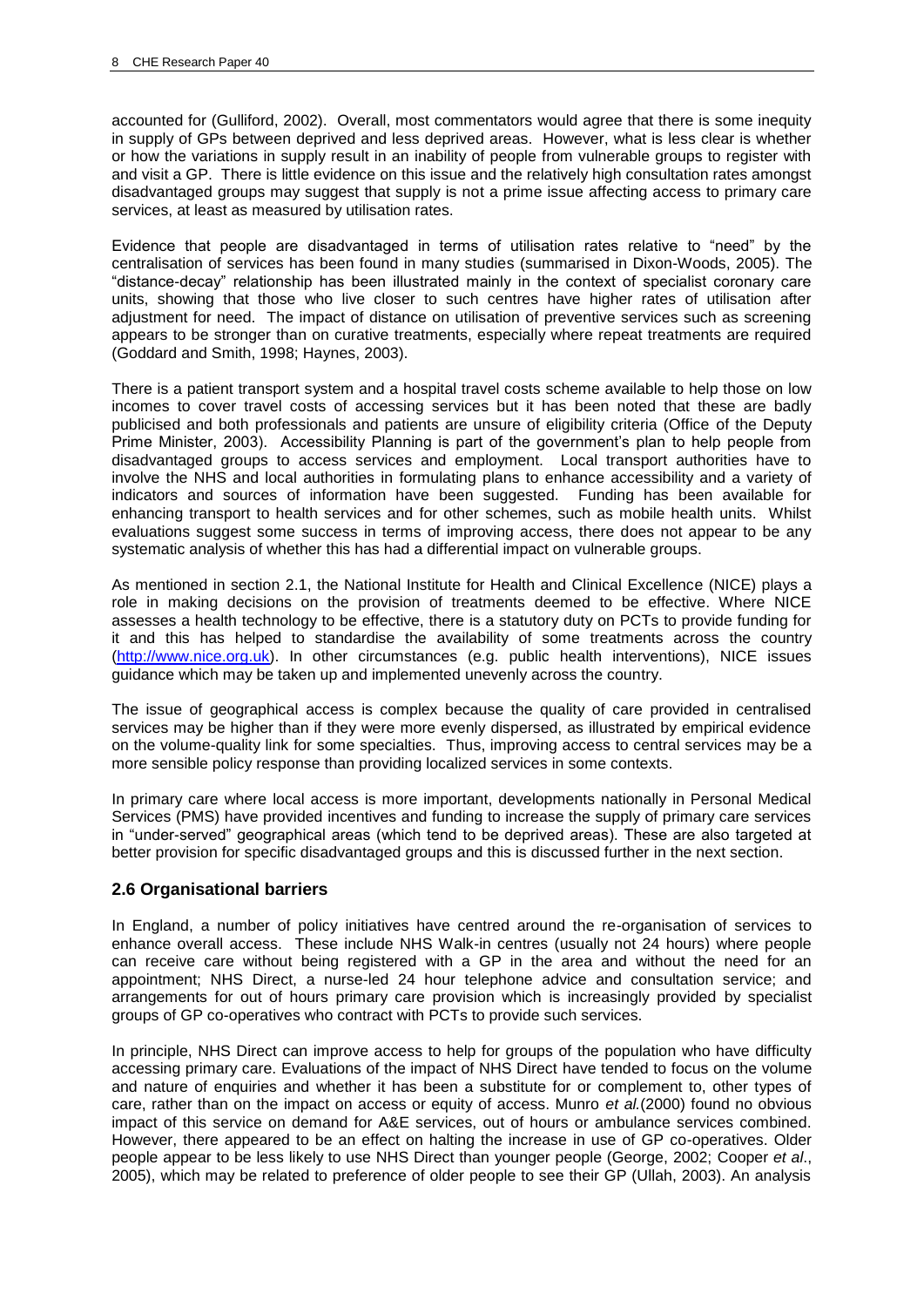of awareness of the service amongst patients arriving at A&E who had not contacted NHS Direct, suggested older patients, those from ethnic minorities and those from less affluent postcode areas were less aware of the existence of NHS Direct, suggesting that target populations have not been reached by publicity (McInerney *et al*., 2000). A postal survey asking about use of and awareness of NHS Direct found that use was significantly lower amongst poorer socio-economic groups and those with communication difficulties (hearing and language problems) (Knowles *et al*., 2006). Ecological studies that analyse call rates suggest that calls about adults were generally higher in more deprived areas (Burt *et al*., 2003; Cooper *et al*., 2005) but this may not be evenly distributed by age as calls about children appear to be lower in the most severely deprived areas (Cooper *et al.,* 2005).

Out of hours primary care centres run by GP co-operatives could in principle improve access but also often require patients to travel some distance at times when public transport is unavailable, therefore making access more difficult for those without a car, without social support (such as lone mothers) and without sufficient funds to pay for taxis (Shipman *et al*., 2001).

A systematic review of the evidence on several types of re-organisation of services to improve access supported the evidence outlined above and provided further commentary on Walk-In centres (Chapman *et al*., 2004). Whilst they were well-used and produced high levels of patient satisfaction, they attract mainly white middle-class patients, although they do also serve younger men who tend to access primary care less often.

A more wide-ranging attempt at improving access in areas traditionally under-served by primary care is the change in contractual arrangements that allowed the development of Personal Medical Services (PMS) to target the needs of local areas plus the more recent development of Alternative Providers of Medical Care (APMS) aimed at encouraging suppliers into the primary care market to meet specific needs and expand supply in under-served areas. Whilst there is some evidence to suggest progress has been made in targeting older people and more deprived areas (Chapman *et al*., 2004) and whilst OPDM has tried to publicise PMS to vulnerable groups such as the homeless, there is little evidence on the effectiveness in terms of addressing inequity of access.

Perversely, the increase in organisational forms aimed at improving overall access, including NHS Direct and NHS Walk-In centres may increase the problems of matching perceived health needs to the appropriate health service. Different professionals are often involved in each sector with their own expectations of what is an "appropriate" use of the service and this may make it difficult for people in disadvantaged groups to know how to negotiate their pathway through them. Thus services that require a lot of "work" on the part of the patient to access them are less "permeable" than others and this might explain the higher use of Accident and Emergency services amongst disadvantaged groups compared with other groups, as this is a permeable service that is relatively straightforward to access (Dixon-Woods *et al*., 2005). The variety of new forms of service, each using their own terminology and each with a different definition of "appropriate" access that may not be easily distinguishable to some groups, may make the services less permeable than initially hoped.

## *2.6.1 Waiting lists*

Waiting lists have been a major feature of English health policy over many years. The current targets are 13 weeks for first outpatient appointment and 6 months for first inpatient appointment, both from the time of GP referral. These apply to non-urgent care only. These have been reduced substantially since 2002 and evidence comparing England and Wales (which did not consistently have targets) suggests that targets with financial penalties attached have helped achieve reductions in waiting times (Hauck and Street, 2007). There are other "recommendations" for maximum waiting times for certain types of care – for example, the National Cancer Plan contains a number of different waiting times for aspects of cancer care eg maximum one month wait from an urgent referral for suspected cancer to the start of treatment. Some of these are the cause of controversy as commentators argue that manipulating referrals in order to meet arbitrary waiting times targets may crowd out care for more seriously ill patients.

There has been a long history of research looking at the influences of prioritisation of patients on waiting lists. Surgical and administrative factors are usually cited as important influences. Reasons for treating particular patients are very varied including provision of a good case mix for teaching junior doctors, ensuring a balanced list and ease with which a patient can be contacted. Pell *et al*.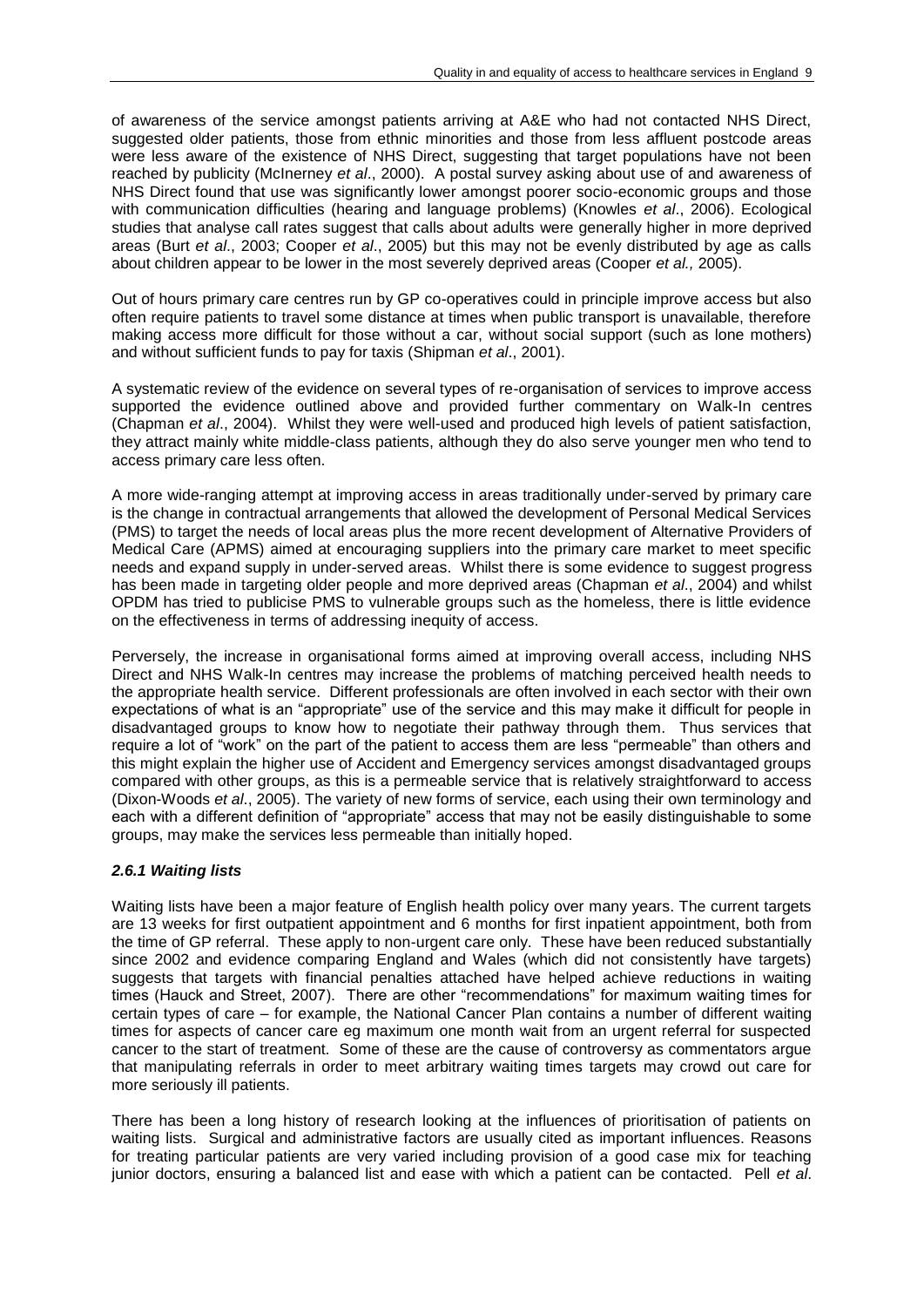(2000) found that after adjusting for age, sex and type of operation, socio-economically deprived people were less likely to have their operation for CHD classified as urgent when compared with those from higher socio-economic groups. They were reported to wait on average an extra three weeks for surgery as a result of this. Hacker and Stanistreet (2004) analysed by multivariate regression, the waiting times between placement on list and receipt of surgery in two specialities. In ophthalmology, women, those aged over 70 and those from a deprived area were found to wait significantly longer for surgery than their comparison groups. Age had the biggest effect. In orthopaedics, similar trends were noted but did not reach statistical significance. No patterns appeared in relation to ethnicity but sample sizes were small.

However, one might now argue that the overwhelming focus on waiting times as a determinant of order of treatment for patients means that much of the control has shifted away from doctors as the pressure is now to achieve targets. There are two main implications of this shift: (a) there may still be administrative features that influence the degree to which people are seen sooner rather than later so very mobile populations or those with no permanent address may be dropped from a list after repeated attempts to contact them have failed; and (b) what is probably more important now, is the process by which people get onto the waiting list in the first place. The latter is heavily influenced by the social construction of professionals' views on suitability of people for treatment and there is a large body of literature suggesting that those from vulnerable groups, including older, socioeconomically disadvantaged and people from ethnic minorities may be viewed as less good candidates than those from more advantaged groups (Goddard and Smith, 2001; Dixon-Woods *et al*., 2005). This is discussed further in section 2.7.

## **2.7 Supply-side responsiveness**

#### *2.7.1 Culturally appropriate services, including language and translation services*

This issue has been discussed most widely in relation to gender and people from ethnic minorities.

#### *(1) Gender*

Research suggests that the gender of the practitioner can affect people's willingness to use services. This includes cervical cancer screening where attendance rates are higher in practices with female practitioners (Majeed *et al*., 1994; Bentham *et al.*., 1995), although care must be taken not to attribute causal relationships from statistical associations. Men have also indicated a preference for male practitioners for some procedures and problems (Cameron and Bernardes, 1998).

There is a broader issue of the importance of "gender-sensitive" care which requires practitioners to recognize where gender-related issues are relevant and to attend to the needs of the individual within this context rather than to approach men and women in different ways as a matter of routine. Research suggests that providers" inability to respond to health problems in a sensitive manner can affect service use. Some examples include the need for an understanding and friendly attitude by staff involved in emergency contraception rather than staff focused on risks that women had taken; ability to deal with embarrassment and stigma for women using sexual health services; privacy in a hospital's A&E department for women seeking help for domestic violence and anonymity for young men seeking counselling for mental health disorders (summarised in Dixon-Woods, 2005).

#### *(2) Ethnicity*

Perceptions of cultural sensitivity of services has been reported as an important influence on both entering into the health care system and maintaining contact. Barriers to help-seeking include perception of language difficulties, lack of awareness about beliefs and values and lack of translation facilities. Dixon-Woods *et al*. summarises 14 studies that report such perceptions amongst people from ethnic minority groups. However, there are mixed views about "ethnic matching" as a means of promoting access. For instance Asian women have expressed concern about being seen by Asian male doctors because of social status issues and confidentiality concerns, rather than gender issues (Chapple, 2001).

Studies report lack of interpreting services, especially when accessing out of hours care as a barrier (eg. Green *et al*., 2002). However, provision of translation services per se will not necessarily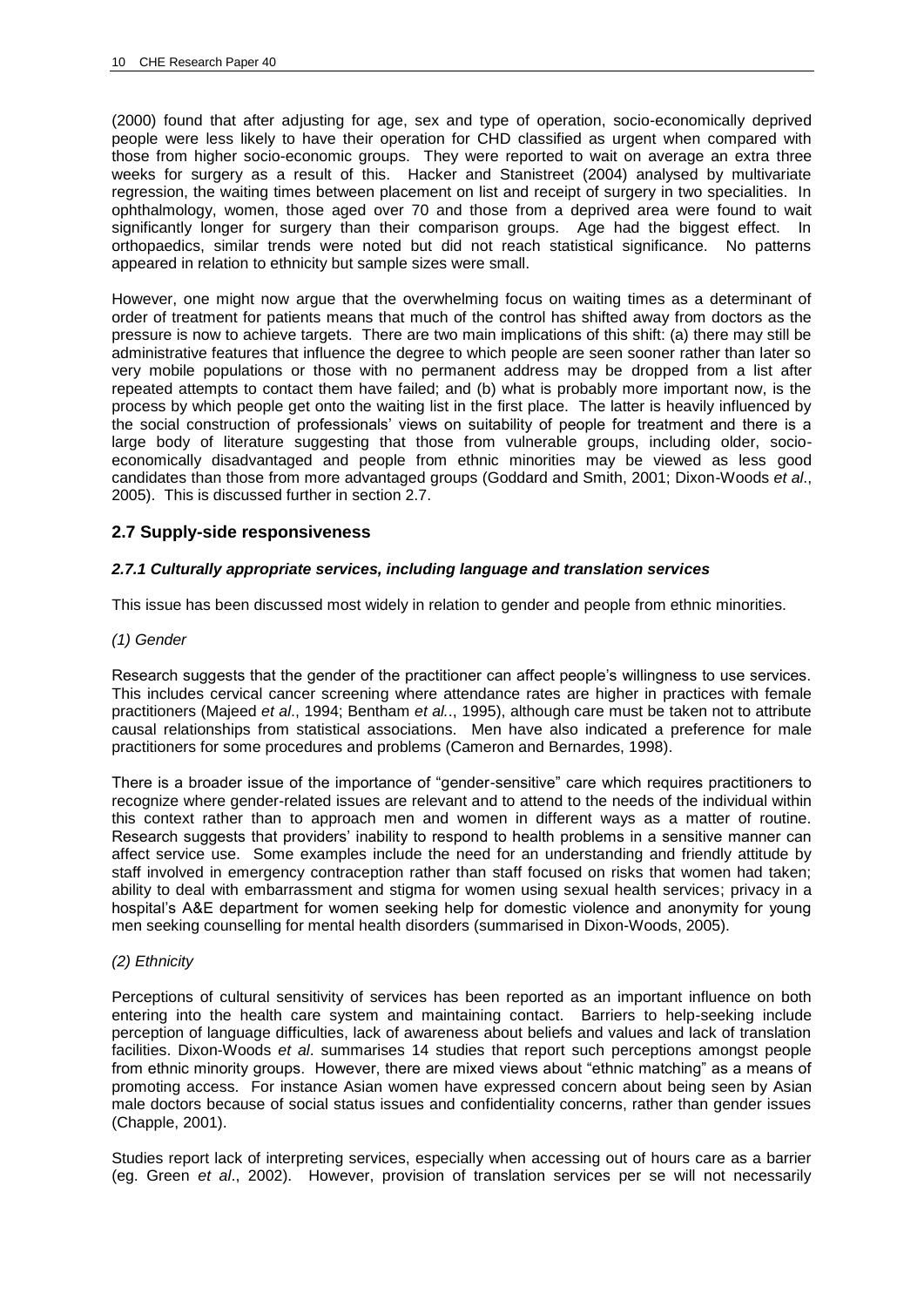address all barriers as additional problems such as fear of confidentiality have been identified. There is growing interest in the use of Link Workers which some see as going beyond provision of language services and addressing advocacy and co-ordination issues, but little evaluation exists especially in terms of facilitation of access.

Surveys have revealed lack of knowledge amongst health service staff about religious and cultural beliefs and practices of minority groups, but there is increasing evidence that this problem is recognised and is being addressed (eg. McLean *et al*., 2003 report that patients feel there has been a reduction in institutional racism).

There is an interaction between gender and ethnicity as it is often reported that women in some minority groups find it especially important to see a female doctor but this cannot always be assumed as some research suggests there is no difference between different ethnic groups and it is an issue of gender, not ethnicity (eg. Rashid and Jagger, 1992).

#### *2.7.2 Staff attitudes*

There is a huge literature discussing how inequities in access may stem from the way in which health care professionals treat some groups systematically less favourably than others. Dixon-Woods *et al*. uses a concept of "candidacy" to describe the process whereby access to care is negotiated between patient and professional. One important element of this process is the way in which people are categorized by staff in terms of how interesting, serious or deserving their problem is and how it matches their idea of how resources should be allocated and thus the entitlement of patients to care. Whilst these influences are less marked where serious and obvious health conditions exist, they are far more likely to emerge where there is diagnostic uncertainty or an element of elective care.

Whilst professionals may state that the main influence on their referral decisions are technical and are linked to their views on how well patients will do if they receive the treatment, this can indirectly disadvantage some groups who, as a result of poorer social circumstances, experience a greater tendency to co-morbidities or "bad" habits such as smoking and overeating, or who lack social support networks for after-care, that may technically reduce the effectiveness of treatment. As Dixon-Woods notes "professional perceptions of the cultural and health capital required to convert a unit of health provision into a given unit of health gain may function as barriers to health care" (Dixon-Woods *et al*., 2005, p.112). Similarly, there is evidence to suggest that some GPs are more likely to refer the economically active and those with dependents (Goddard and Smith, 1998).

Moreover, even apparently "technical" judgements may be socially and morally constructed and commentators have noted that one of the key determinants of a group being "vulnerable" is that language creates a culture giving ordinary people "permission" to think the unthinkable eg early days of AIDS/HIV and now similar language is used about the "deservingness" of asylum seekers to access services (Spanswick, 2003). There is some evidence that people of ethnic minority groups perceive themselves as being stereotyped negatively, but observational studies are far less common. Bowler (1993) reported midwives" views of Asian women being characterised as rude, unintelligent and "over-users" and "abusers" of the midwife service, but this study is now very dated. A tendency amongst older GPs to assume all people from ethnic minorities have close knit families and prefer to receive family care has also been reported (Katbamna *et al*., 2002).

The greatest volume of research in this area has focused on mental health because of the related issues of control, stigma and discrimination. Much of this is in the context of explaining the higher rates of compulsory admission to hospital for mental health amongst some groups, especially Afro-Caribbean males. The "medicalisation of racism" argument has been widely discussed in the literature (Atkinson *et al*., 2001, provides a summary of evidence) and there is evidence to suggest that members of this group are far more likely to be diagnosed with schizophrenia and sectioned under the Mental Health Act or kept in locked wards, than their white counterparts. Much of this can be explained by the interpretation of behaviour by professionals and the categorisation of patients according to racial and cultural characteristics rather than medical ones (McLean *et al*., 2003).

Research on "age-ism" is less extensive, although surveys suggest that some older people perceive this to be the case in the NHS. Some commentators have noted that rather than direct discrimination, some diagnoses may be more difficult to make in older people where many co-morbidities exist (eg.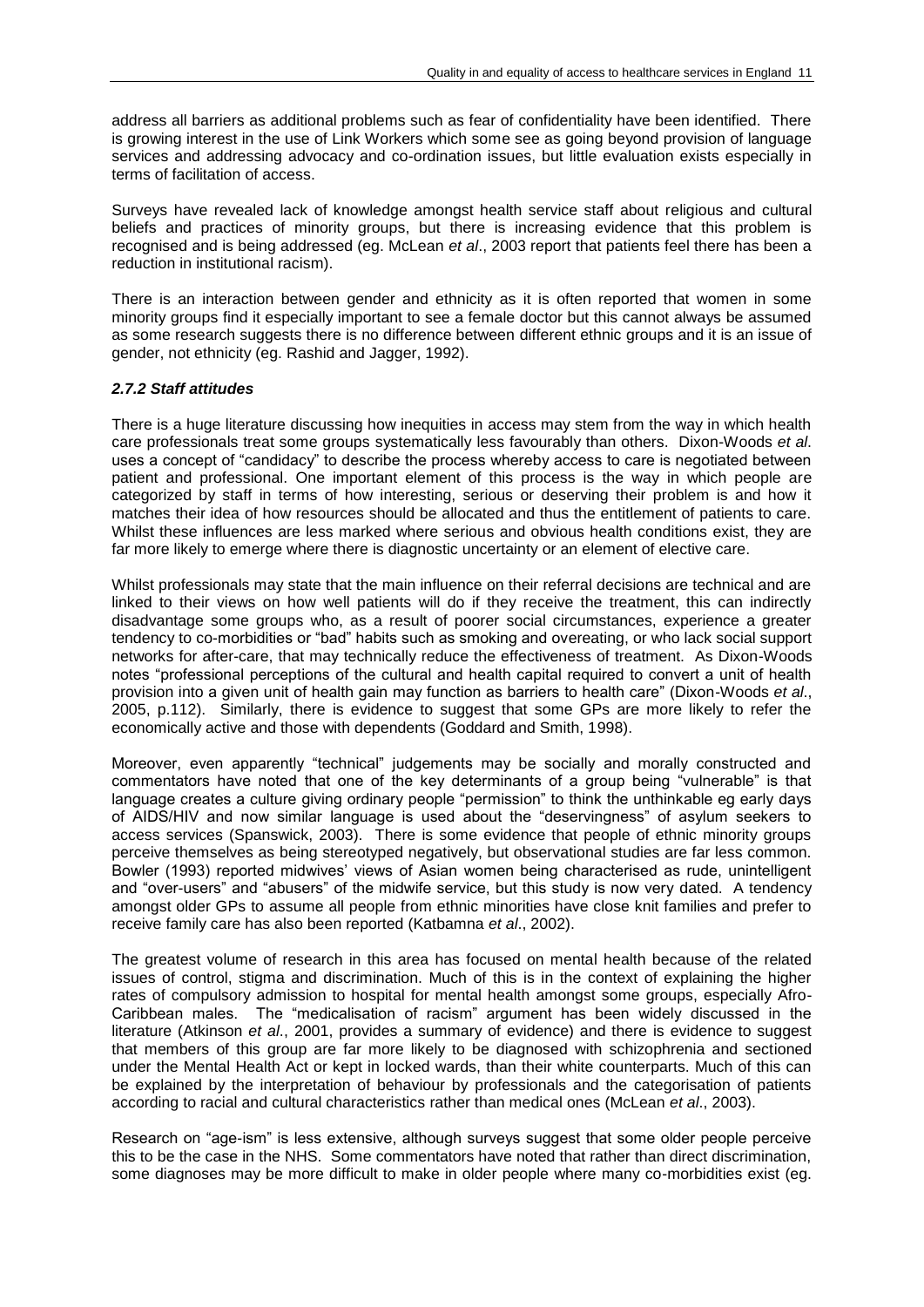depression – Crawford *et al*., 1998). Issues of technical candidacy relate mainly to whether professionals sometimes believe that older people may not benefit as much from certain treatments when in fact evidence may suggest there is little difference in expected outcomes. This has been suggested in some areas (eg prescription of statins) but evidence is difficult to collect as many clinical trials exclude older people from their studies.

## **2.8 Health literacy, voice and health beliefs**

#### *2.8.1 Health beliefs/management*

A very useful way of viewing the way in which some groups perceive their health care needs is outlined by Dixon-Woods *et al*. (2005), who suggest that differences between groups in consultation behaviour and management of symptoms can be explained by whether health is managed as a series of minor and major crises rather than treating disease as requiring maintenance and prevention. People from more disadvantaged social groups tend to judge their need for treatment as event based. Thus they will often require a specific event to occur before they think it is legitimate to seek help. This also explains the lower uptake of preventive services and lack of responses to invitations for screening, immunisation etc as they are more likely to wait until there is a specific problem to report. There is also an issue about whether people feel they are entitled to ask for help and this can be linked to social class and whether people have a history of high use of services and fear being classed as "over-users".

Sociological work has shown how people in disadvantaged conditions lack a positive concept of health and perhaps a more fatalistic attitude which makes them less inclined to take preventive action. However, other evidence suggests that people from lower socio-economic groups often self-manage less than higher social groups and are less confident about handling symptoms especially for children, thus consulting GPs more than other groups. Richards *et al*. (2002) suggest that people from deprived areas are unwilling to consult GPs about some illnesses as they perceive they will be blamed for their "risky" behaviour.

The very marked inverse relationship between need and utilisation in preventive care may be explained by these different concepts of health in addition to other practical issues of access. The picture for ethnic groups is similar to that for disadvantaged groups in general although research has focused especially on the role of help-seeking behaviour amongst ethnic groups. The area is very complex and there is a danger of over-simplifying given the restrictions on space. They are considered in more detail in section 3.1.

#### *2.8.2 Voice*

There is evidence to suggest that by virtue of their education, articulacy and general self-confidence, the better off may be better at explaining their problems and persuading GPs that their condition requires treatment or a referral for further investigation (Dixon *et al*., 2007). In general research confirms that people from lower social groups are les active in consultations, less assertive and ask fewer questions (Cooper and Roter, 2003). Professionals have noted that their response to patients is in part influenced by the level of understanding they gain from the accounts given by patients and if these are poorly expressed, the likelihood of referral is reduced. Midwives" attempts to address inequalities have been shown to be influenced by their perception of womens" expectations which means that those seen as knowledgeable (likely to be middle class) received more resources (Hart and Lockey, 2002).

## **2.9 Interlinkages and overarching policy initiatives**

To some degree, policies to tackle social exclusion all reflect a concern with the access of vulnerable groups to employment, education and community participation as well as to health and social care. In terms of health, the focus is on narrowing health inequalities - improving access is therefore just one strand in achieving this policy goal. It is difficult to assess whether "sufficient" attention is given to access as a tool for reducing health inequalities because the relative effectiveness of different approaches to tackling inequalities is not known. Policy on social exclusion, health inequalities, and on access is discussed below.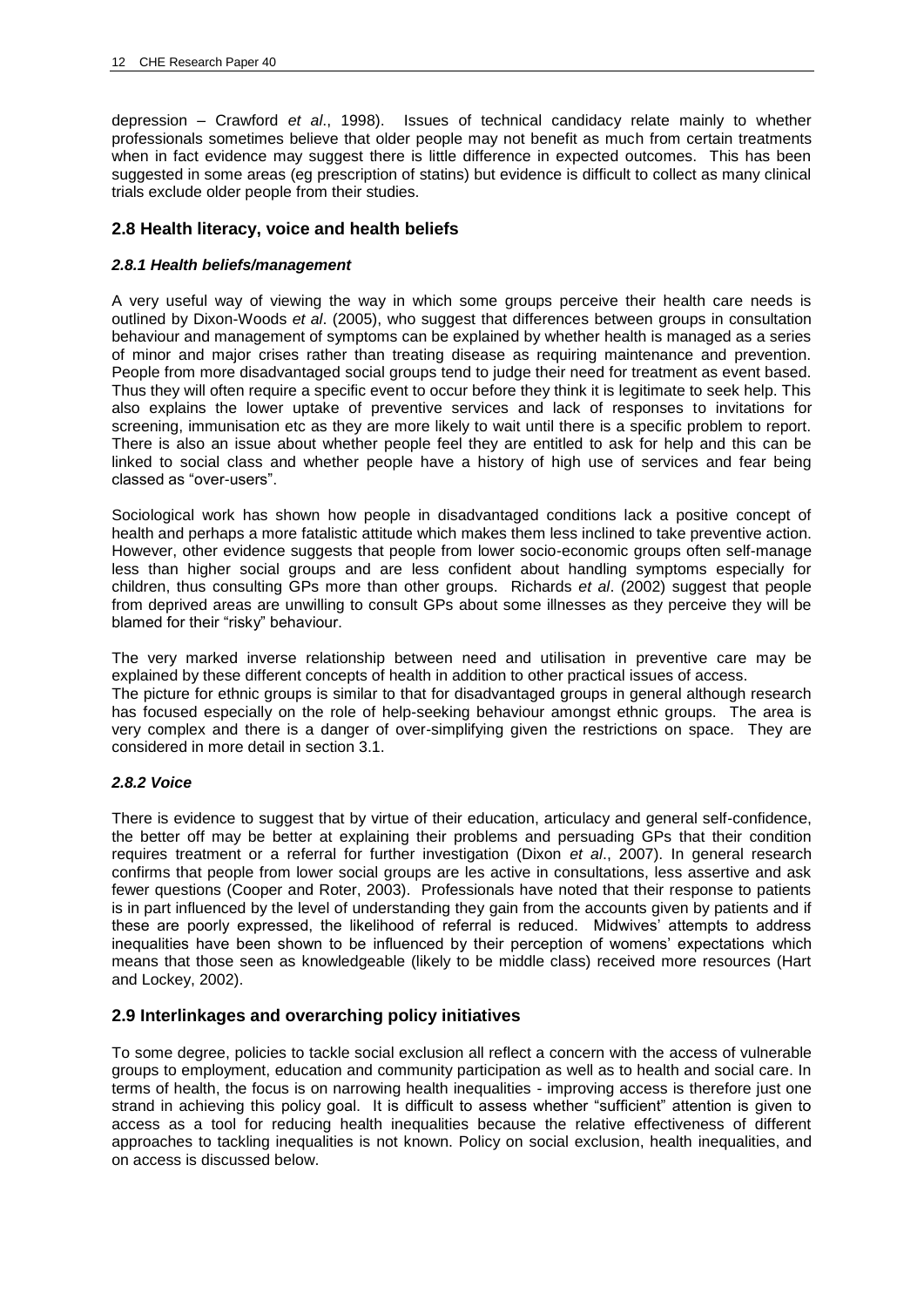The need for a cross-governmental department approach to tackling social exclusion, and indeed the need to engage with the voluntary sector and private sectors, has been recognised to some degree by the appointment of a Minister for Social Exclusion and an associated Social Exclusion Taskforce. The Social Exclusion Action Plan was launched in September 2006 (Cabinet Office, 2006) and reiterates the commitment to addressing the needs of the most disadvantaged groups. This stresses the need to tackle problems at an early stage, thus focusing substantially on childhood and early years, including parenting support. Priorities in the adult group include those living "chaotic lives" and those with multiple needs who find it difficult to access support (eg those with mental health disorders, young offenders). Funding is available for pilot schemes to build on innovative approaches in a more systematic way. The report details plans to build on previously successful schemes such as those aimed at facilitating employment opportunities for people with mental health disorders (eg Individual Placement and Support Scheme). Other programmes, such as "Supporting People", aim to offer housing related support to vulnerable groups in order to develop and sustain capacity to live independently (Office of the Deputy Prime Minister, 2004a). This involves tackling problems associated with housing and providing intensive housing-related support with the aim of improving quality of life for groups such as older people, those with mental health disorders, homeless, people with alcohol drug problems, those with a sensory or physical disability, etc. Overall, the focus appears to be mainly on addressing problems of childhood and the early years. As there is evidence that it is necessary to avoid a life-cycle of social exclusion, this may be an appropriate focus. There is a commitment to monitoring progress towards goals.

In terms of health inequalities, one important goal is in relation to infant mortality across social groups where there is a national target for 2010 to reduce health inequalities by 10% as measured by life expectancy at birth and infant mortality. Particular focus is given to geographical areas with the worst health and deprivation indicators. The latest data shows a mixed picture in terms of progress, with many of the indicators underlying these targets showing no change because they are long-term goals (Health Inequalities Unit, DoH, 2006). Some show progress in terms of moving in the direction required to narrow the inequality gap (eg child poverty), whilst others show a widening of the gap between the worst and best, despite improvements overall (eg life expectancy).

Policy to tackle health inequalities has a long and complex history but was consolidated in the NHS Plan (Dept. of Health, 2000). Health Improvement Programmes (HiMPs) were introduced at that time with a focus on collaboration between health authorities, local authorities and other local organisations towards strategy for local health improvement. Health Action Zones (HAZs) started in the late 1990s and were specifically aimed at developing strategies to tackle inequalities through local partnership working and community involvement. There is a huge amount of evaluation of HAZs, but most assessment focused on the processes involved rather than the outcomes on health which were not directly observable (Sassi, 2005). There appears to be a consensus that whilst they were very useful in raising awareness of health inequality issues locally, their overall impact on inequalities was not substantial (Bauld *et al*., 2005; Judge and Bauld, 2006). This is attributed by some to the fact that local level small-scale projects could not be expected to make an impact on issues with incredibly complex causes, although the counter-argument is that local initiatives are required in order to implement and adapt to national policy efforts.

"Tackling Health Inequalities: A Programme for Action" (Dept. of Health, 2003b) set out the detailed policy to be adopted for achieving the targets set nationally and is organised around four themes: (i) supporting families, mothers and children; (ii) engaging communities and individuals; (iii) preventing illness and providing effective treatments, and (iv) addressing the underlying social determinants of health. Each theme contains some reference to issues of access. The document highlights the links between specific health policies and those that are initiated outside the Department of Health but play a key role in social support eg employment and education policies. There is clear recognition that policies originating in different sectors need to be integrated if the over-arching goals are to be reached.

Under "supporting families", policies include the expansion of Sure Start; provision of day-care places; policies to improve school attendance and improving access for young parents to antenatal and postnatal care. Under "engaging communities", policies include: involvement of older people in setting policy direction; improving falls prevention services to older people; reducing numbers of homeless people and improving access to crisis mental health services. Under "preventing illness and providing effective treatment", policies include: reduction of smoking through extension of cessation and support services; expansion of national fruit scheme; improving access to rural services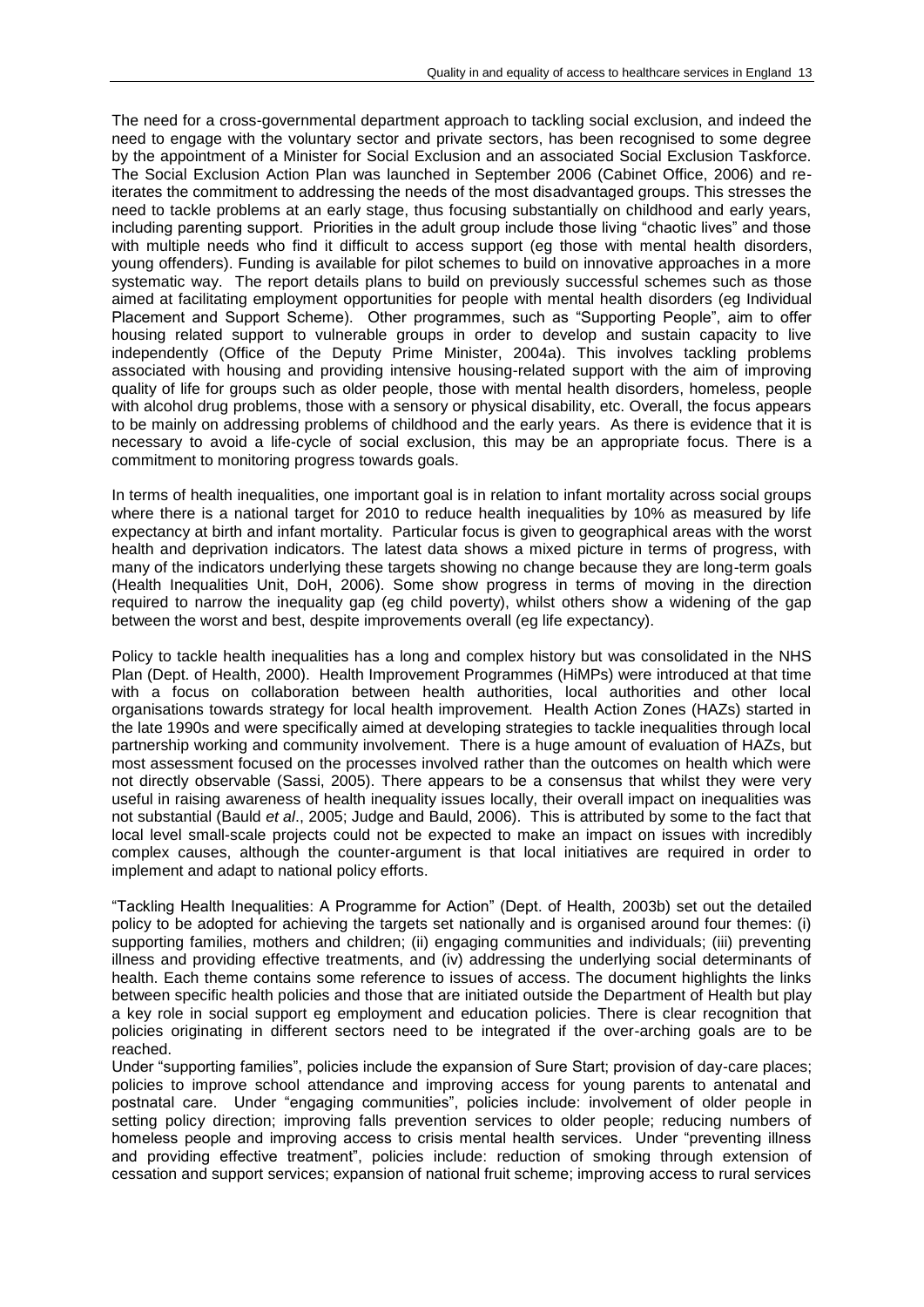by increasing mobile units and one-stop primary care centres; extending access to primary care through walk-in centres; extension of breast cancer screening to the 65-74 year old group; increasing influenza uptake rate in older groups and reducing waiting times. Under the "determinants of health" section, policies include: improvements in housing, expansion of training and skills programmes, special programmes to help disabled people return to work and local transport plans. There are 12 national headline indicators that are monitored with respect to these issues.

In terms of access to health care services and quality standards, one of the major national developments has been the creation of National Service Frameworks (NSF) that set out targets, policies and resources to be used – usually in relation to client groups (eg the NSF for older people, children) or disease groups (eg CHD, diabetes). The NSFs (and associated policies such as the NHS Cancer Plan) usually document the approaches to be taken to address inequities of access and include targets. See sections 3.2 and 3.3 for more details of the NSF for older people and for people with mental health disorders. Progress with NSFs is monitored and reported upon and thus it is possible to track progress in achieving improved access to quality care.

In terms of the specific groups considered in this document, older people are targeted through a number of other social support and health policies. These include programmes to help improve the employment opportunities for older people and those with disabilities, such as targeted support programmes like New Deal for Disabled People which has helped 75,000 people into jobs and Age Partnership Group"s Be-Ready campaign that encourages age diversity amongst employers. Pension arrangements for older people and disabled people have also received a great deal of attention.

Many other health related initiatives are targeted at the young, especially nutrition and exercise based initiatives in schools. Homelessness strategies such as the Homeless Strategy for England has reduced the number of households becoming homeless which, insofar as it targets disadvantaged groups generally, may improve the situation for minority ethnic groups, asylum seekers, migrants and those with mental health disorders. Minority ethnic groups are targeted in terms of reducing barriers of access to employment (there are national targets for improvements in employment rates which are being met) and the promotion of community cohesion in local areas.

There is variation in the speed and scope of policy on social exclusion and compared with the efforts made in some groups (eg children), the efforts in others are somewhat less substantial. Commentators have highlighted inequalities between ethnic groups as one such example. Some would also argue that policies in certain areas have worked directly against social inclusion in the terms applied to other groups – for example, asylum seekers - and conclude that "the inclusion agenda has, literally, had borders" (Hills and Stewart 2005, p.344).

## **2.10 Conclusions**

Sustained policy attention has been given to health inequalities generally (including aspects of access) and to social exclusion issues. These have been at the centre of policy for a number of years and a large amount of effort and funding has been targeted accordingly. There has been an emphasis on the importance of working across government departments and many initiatives have sought to facilitate joint approaches to tackling key policy issues. This has been largely successful although there are some areas in which contradictory approaches may have been taken (eg policy on asylum seekers versus social inclusion policy). Policy towards social inclusion in England rests heavily on improving opportunities for employment in all groups, especially vulnerable groups, and improvements in creating such opportunities have been demonstrated for many groups.

Exworthy *et al*. (2003) analyse government policy to tackle inequalities up until early 2002, and classified polices into several "domains", including those aimed at the life course and early childhood (eg Sure Start, tackling child poverty); area based initiatives that focus on disadvantaged communities (eg HAZs); redistributive polices (eg pensions, tax credits); health reforms; and joined up working. Area based initiatives are particularly common in terms of tackling social exclusion but may be shortlived (depending on special grants and funded initiatives) and difficult to integrate into the mainstream. Other initiatives are long-term (appropriately) and it is difficult to say much about progress in reaching targets in the short-term. Also, many targets work in the same direction as general trends were already moving and there is an important distinction to be made between overall improvements and improvements in equity.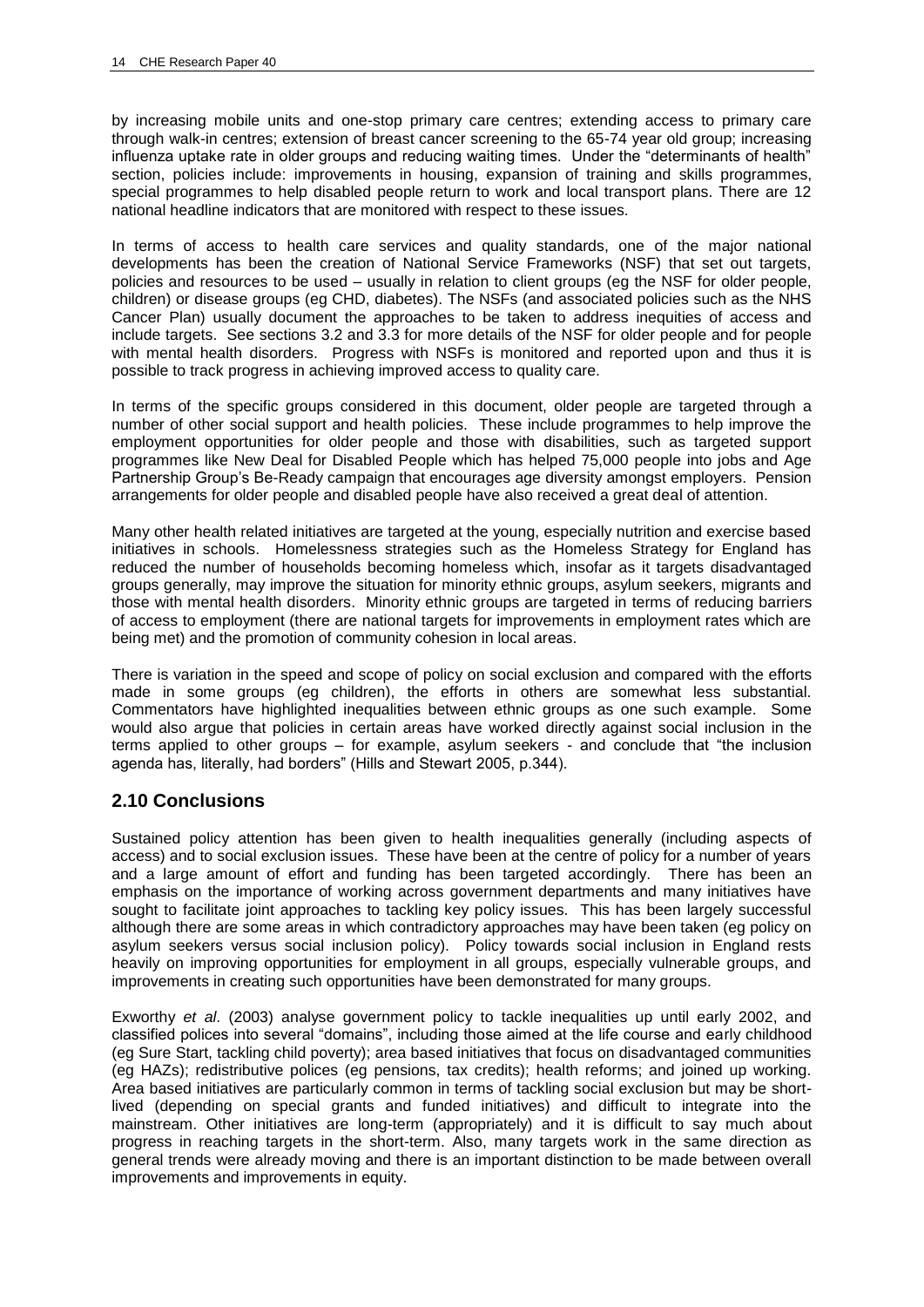There is not a lot of evidence about "what works" – the most recent Social Exclusion Action Plan (Cabinet Office, 2006) aims to address sharing of current best practice and setting up of pilot studies with subsequent roll-out of best practice. Well-established programmes such as Sure Start that have worked for some groups are being rolled out as pilot schemes to other groups although longer-term evaluation of this apparently successful programme has shown that the impact may be less that initially thought, especially amongst the most deprived groups (Belsky, 2006)**.** Reviewing progress made by the Labour government in promoting equality, commentators have noted that poverty and social exclusion have been taken very seriously by the government since 1997 (Hills and Stewart, 2005). Also, there has been recognition of the multi-faceted and inter-linked nature of problems with policies targeted both at improving the current situation (eg through income support and better current services) and also on tackling the long-term drivers of disadvantage with a major focus on improving life chances for children. However, some targets are very long-term (eg reduction on health inequalities) and whilst population health is improving, not all the indicators of inequality are moving in the desired direction.

There are many, very varied small-scale project initiatives in England which are generally either not evaluated at all or are evaluated at a very basic descriptive level. Many government documents contain examples that are called "good practice" but usually without supporting evidence. It is impossible to collate and summarise all such details and these would by themselves be uninformative. Indeed, the "Closing the Gap" project was unable to list any good practice examples for England (EuroHealthNet, 2007). Specific initiatives around the 3 groups considered in more detail in this report, are discussed later in the relevant sections. Aside from the larger initiatives (often employment based) mentioned in section 2.9 and also earlier in this section, my interpretation of the available information leads me to suggest the following are likely to be key features of promising policy initiatives in England:

- A national context: although many initiatives need to be tailored towards local circumstances in order to be successful, they are likely to have a greater impact across the board if they are part of a larger scale initiative that is clearly thought out and provides a framework within which local schemes can be developed and assessed.
- A pilot phase: piloting or experimentation of initiatives seems useful and policies that have worked in one sector can be adapted for other sectors or locations.
- Financial incentives: many initiatives have focused on providing extra funding for providers to develop new services or to re-organise services. Similarly, initiatives at the level of the individual health professional (eg expansion of physical health screening for those with mental health disorders) are more powerful when accompanied by financial incentives for additional effort.
- Co-ordination: as illustrated elsewhere in this report, a major barrier to access for many vulnerable groups is the difficulty in negotiating entry points to services – whether this is due to language or cultural barriers or to the complexity of the organisation of services. Many policy initiatives therefore focus on providing extra help in co-ordinating services, streamlining care, providing advice and support on eligibility, or ensuring a single point of assessment rather than multiple assessments.

The potential impact on equity of access of recent national developments to expand choice of provider is a matter of some controversy. The ability and motivation to make informed choices is likely to vary systematically with socio-demographic variables such as education and age and may not be easy for those in disadvantaged groups and those with specific illnesses such as mental health disorders. Such policies may therefore exacerbate the inequities of access that already exist although some argue that rather than dispensing with the policy, there is a need to enhance participation through the provision of support for those less well able to make such choices for themselves (eg. Dixon and Le Grand, 2006). However, others note that choice, working in combination with the new payment mechanisms that will reward financially the providers who attract more patients and penalise those who are not popular choices, creates a danger of loss of quality of services in some areas, leaving those who live in such areas forced to travel to distant providers.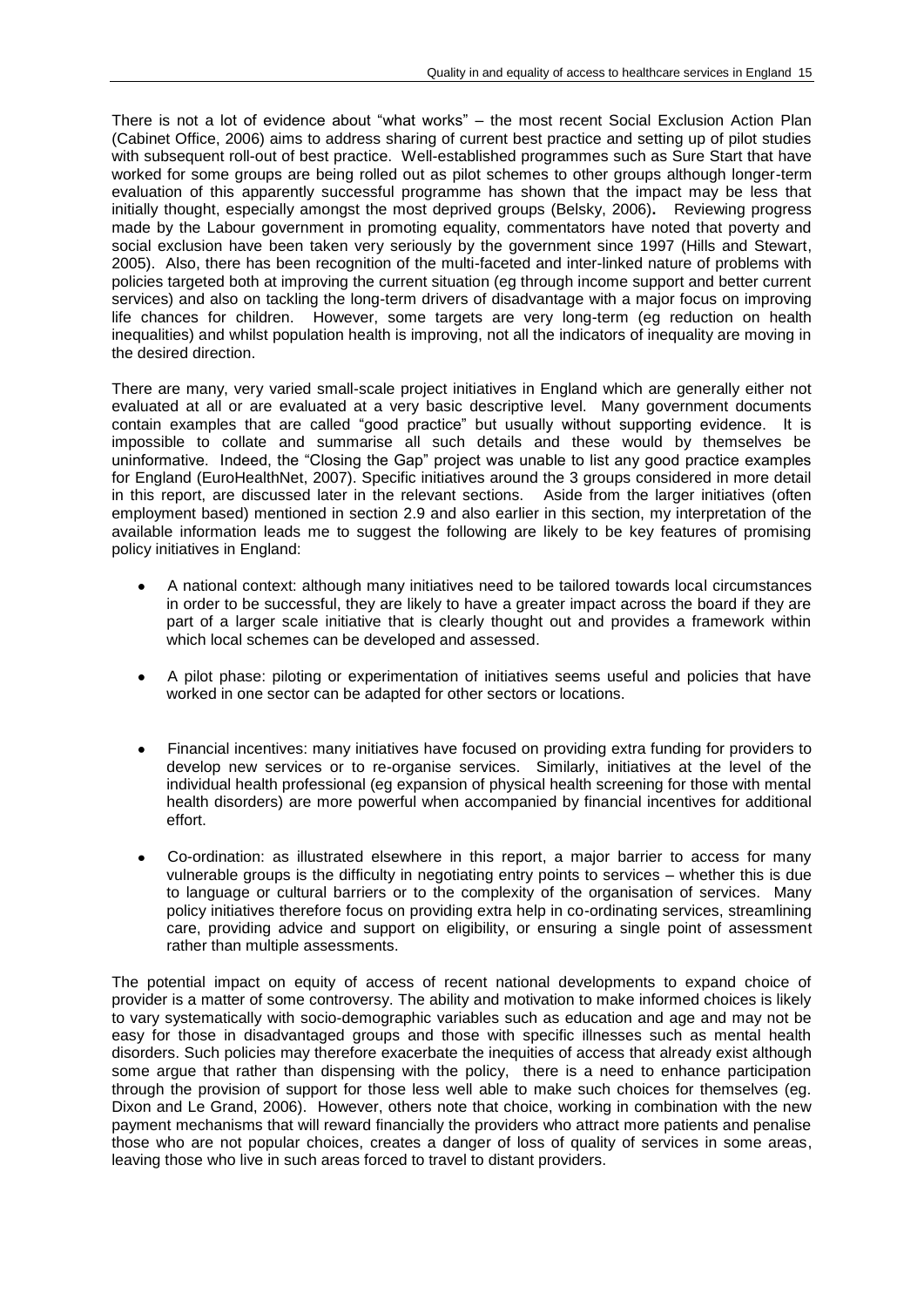## **3. Improving quality of and access to health care for people at risk of poverty or social exclusion**

This section considers the evidence on access for the three vulnerable groups identified in the project brief: migrants and asylum seekers, older people and those with mental health disorders. Details of policy initiatives for these groups are also outlined. Section 4 describes in more detail the situation for those with mental health disorders.

## **3.1 Migrants, asylum seekers and illegal entrants**

## *3.1.1 Background*

Migrants – first or subsequent generation - who have residency status are entitled to the same access to health care as any permanent resident of the UK. The definition of terminology is not straightforward but most of the literature relevant to equity of access issues refers to *minority ethnic groups*, usually with no distinction made between migrants and those born in the UK. The barriers to access faced by ethnic minority groups have been discussed in the previous section and the most common observation relating to recency of migration status is that over time, there may be an amelioration of some of the problems faced by ethnic minority groups as they develop support systems, overcome language barriers and adapt to their environment. The exception to this is the body of research that has focused on asylum seekers and refugees specifically which is discussed later in this section.

There is also usually very little distinction made in research on utilisation and access in terms of differences within ethnic minority groups – for example, in terms of age. The most common observation is that some of the problems faced by older people in these groups (such as literacy and competency in negotiating bureaucracy) may not be as acute for youngest generations.

The "newness" of migrant status has however been addressed specifically in the context of asylum seekers and refugees. Refugees are people outside their own country who are unable to return as a result of fear of persecution. If the Home Office accepts a person as a refugee, this is reviewed after five years. Asylum seekers are in the process of applying for refugee status or are appealing a former decision, although many research papers use the terms interchangeably. Applicants whose appeal rights are exhausted (also sometimes called "failed" asylum seekers) may gather fresh evidence to support their claim but became "illegal entrants" if the Home Office has given removal directions.

The estimated number of people arriving to live in the UK for at least a year was 565,000 in 2005 (National Statistics, 2006). This continues a trend of high in-migration to the UK that began in the late 1990s, but does not include short-term migration. The biggest increase in 2005 was amongst Polish citizens.

In 2006/07 in the UK, 22,750 asylum applications were received, which represents a drop of 10% from the previous year (National Statistics, 2007). Of the initial decisions made between April 2005 and April 2006, 12% were granted asylum. 10% were granted humanitarian protection or discretionary leave; and 78% were refused. Between 20% and 30% of Home Office decisions to refuse asylum are overturned on appeal.

## *3.1.2 Ethnic minority groups*

Much of the research evidence on equity of access related to ethnic minorities is difficult to interpret because of interactions with social deprivation. Ecological research that links utilisation rates to the socio-economic characteristics of geographical areas will pick up utilisation by people from ethnic minority groups as there is a tendency for such communities to be located within areas of relative deprivation. Similarly, studies that set out to analyse the link between ethnicity and utilisation of services will often fail to control for socio-economic differences which would often dominate any differences picked up by ethnicity variables (Goddard and Smith 1998). Establishing whether observed variations in utilisation rates between white and ethnic minority groups is an indication of inequity, is also subject to methodological difficulties because there are higher rates of morbidity in ethnic minority groups for some conditions and lower rates for others. The way in which studies adjust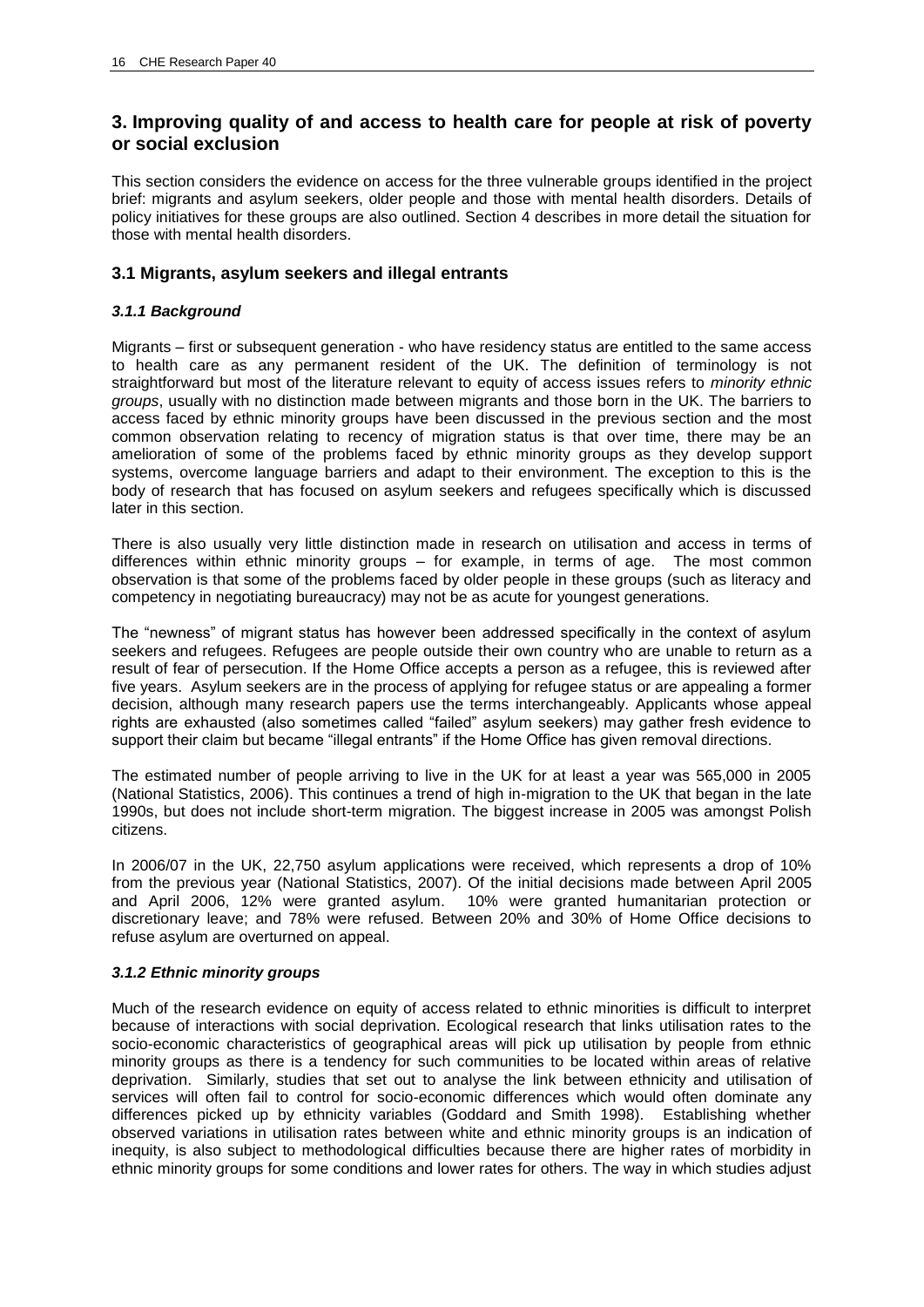for need is therefore of key importance. There are also problems associated with the classification of ethnic group and there is a concentration in the literature on particular groups (eg there is little research on East European and Jewish groups compared with people from South Asia and Afro-Caribbean communities).

Summarising a large body of evidence from numerous sources, the following conclusions can be drawn about the variations in utilisation that cannot easily be explained by differences in need:

- After adjusting for need, there appears to be higher rates of consultation in primary care amongst some ethnic minority groups than amongst similar white groups (S Asians, Pakistani Indian, Bangladeshi origin); and lower rates in some groups, such as the Chinese. Patterns are not always consistent between genders.
- Utilisation of specialist outpatient and inpatient care appears lower amongst ethnic minority groups than equivalent white groups but this is not consistent across gender, age or specialism and many studies have poor methodologies. Most research has been done in cardiac services where the focus has been on lower rates of surgical procedures such as revascularisation and angioplasty amongst some groups (S Asian).
- Research on uptake of preventive care is equivocal.
- Most research effort has been in the area of mental health disorders where there is a generally consistent picture of greater than expected rates of diagnosis and compulsory forms of psychiatric treatment amongst black patients than amongst their white counter-parts.

#### *Barriers to access*

The evidence relating to barriers to access has largely been covered in section 2.8 earlier and has much in common with those faced by socially disadvantaged people from all ethnicities. To summarise the evidence, the explanations on which the research evidence is most robust revolve around aspects of help-seeking behaviour. However it is too simplistic to attribute these only to lay beliefs and cultural differences. There is a variable pattern between groups and between diseases in terms of the tendency to seek help. Thus for example, in a study of reasons for inpatient admission for asthma, South Asians talked about their illness in passive terms and were more likely to be admitted than white people. In contrast pregnant Chinese women had low attendance at antenatal care because they did not view pregnancy as a health problem and obtaining confirmation of pregnancy was not a high priority for them (Chan *et al.*, 2000). It is however, especially the case that cultural beliefs and perceptions of stigma influence help-seeking behaviour for mental health disorders and there is a large volume of literature on this.

Other influences on help-seeking behaviour are also important. These relate to the difficulties of mobilising the resources necessary to access care which (in common with barriers faced by socially disadvantaged groups in general) include lack of easily accessible information about what is available and difficulties in organising the social and practical support necessary to facilitate attendance for treatment, especially out of hours or where services are distant. These are overlaid with specific problems related to the challenges faced by those who do not speak English. So for example, organising a bus journey to a distant provider may be difficult for anyone from disadvantaged circumstances because of the cost of arranging care for dependents, especially if they are a lone parent. Reluctance to use family and children as interpreters and fear or lack of confidentiality means even if translation is available it may not be taken up.

Reluctance of people from ethnic minority groups to use services that they perceive as being unwelcoming and culturally inappropriate is important and section 2.8 summarised research on the role of health professionals in negotiating access to care.

A recent study of the experiences of migrants from Central and East Europe to England revealed a widespread lack of knowledge about the health care system amongst migrants on their arrival (Spencer *et al.,* 2007). Only a third reported knowing how to register with a GP and only a fifth said they knew how the health system worked. Knowledge varied with fluency in English with the most fluent reporting the highest level of receipt of information about GP and other health care services.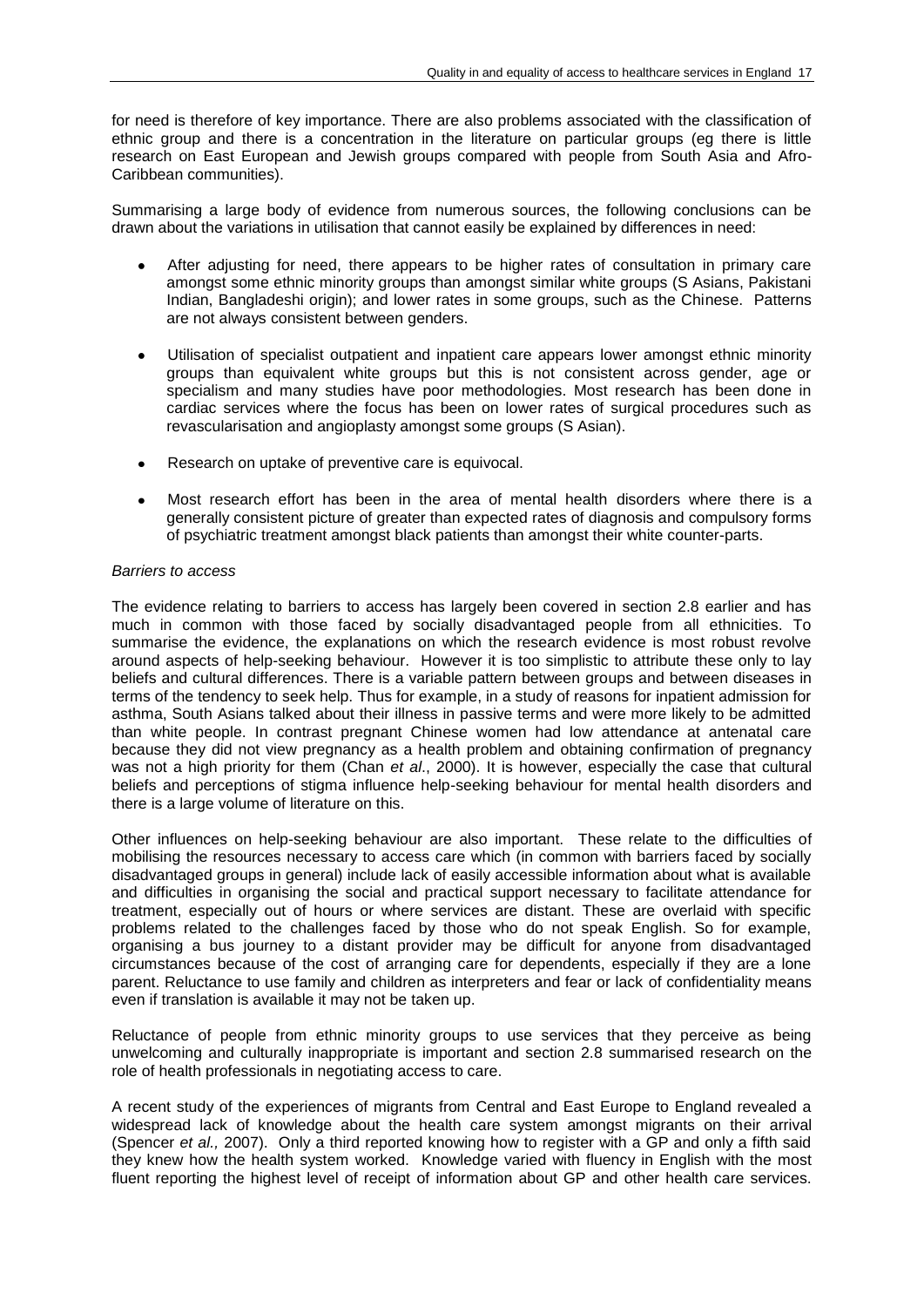However, it is not clear that lack of knowledge was a barrier to accessing subsequent health care, because despite low levels of use, respondents indicated this was because they did not require care.

As indicated in 3.1.1, it is not common for studies to distinguish between first generation and established migrants when undertaking research about access by people from minority access groups. A few studies have looked at this in detail, for example, Livingston *et al*. (2002) reported on a study of use of health and social services by immigrant elders in London and found the same levels of use of health care as amongst older UK born people, but higher use of social care services by African and Caribbean peoples. The remaining literature distinguishes ethnic minority groups generally from recent migrants who are asylum seekers or refugees. This is discussed below.

#### *3.1.3 Asylum seekers and refugees*

#### *(a) Health needs of asylum seekers and refugees*

There is a large body of evidence that outlines the specific health problems often experienced by those seeking asylum in the UK. However, not all of their health problems are necessarily linked to refugee status but overlap with those associated with deprivation and ethnicity. There is a consensus that specific problems experienced by asylum seekers include: physical after-effects of war, torture and journey to the UK; mental health disorders, either following trauma of war or torture or as a result of coping with a new culture and loss of their home (Bardsley and Storkey, 2000; Burnett and Peel, 2001a and 2001b). The mental health needs of asylum seekers and refugees has received particular attention with research suggesting very high rates of symptoms in such groups although symptoms of distress are not always signs of mental health disorders. Refugees may be at higher risk of communicable diseases after arrival in the UK, potentially because of poor housing and accommodation. These problems can worsen after arrival in the UK and some studies suggest a steady decline (quoted in Kralji and Barriball, 2004).

The mobility of populations after arrival creates other problems with health care treatment. The dispersal of asylum seekers with HIV may lead to increased medical and psychosocial problems for the people affected as well as an uncertain impact on the spread of HIV/AIDS (Creighton *et al*., 2004). Enforced dispersal of non-indigenous peoples to areas with little previous ethnic diversity can stigmatise. People are sometimes dispersed without adequate supply of drugs and without case notes which may make treatment difficult (Yoganathan, 2004).

#### *(b) Legal and financial barriers to access*

Full access to free NHS care is available to: those who have been accepted by the Home Office as a refugee; those who have made an application for asylum and are awaiting a decision; those who are appealing against a decision; or have been detained by the immigration authorities in detention centres and those given leave to remain in special circumstances. This applies to the applicant and all their dependents. Access includes the right to register with a GP for primary care and to receive free care in hospitals. Asylum seekers may also apply for a certificate that gives them free NHS prescriptions, NHS dental care, NHS sight tests and glasses. Also they can have free transport to and from a hospital at which they are receiving treatment from a consultant. Asylum seeker status may last for several years. Since April 2003, asylum seekers who are not given refugee status may be granted Humanitarian Protection or Discretionary Leave for up to three years after which their situation must be reviewed.

Asylum seekers who have no means of supporting themselves can claim additional support from the Home Office in the form of accommodation (the location of which they cannot choose) and cash support (100% of the income support level for dependents under the age of 18 and 70% of the income support level for adults, with additional payments for mothers and babies). The children of asylum seekers have the same right to education as residents. They are barred from employment unless they have been waiting for more than 12 months for an initial decision on their application.

Those who have been in the country for more than three days but have not yet submitted an application for asylum, those who have exhausted the appeals process following a failed application and those who have entered the country illegally (and have no documents), are *not* eligible for generally free NHS care (if they are over 18), although they are eligible for free NHS care in certain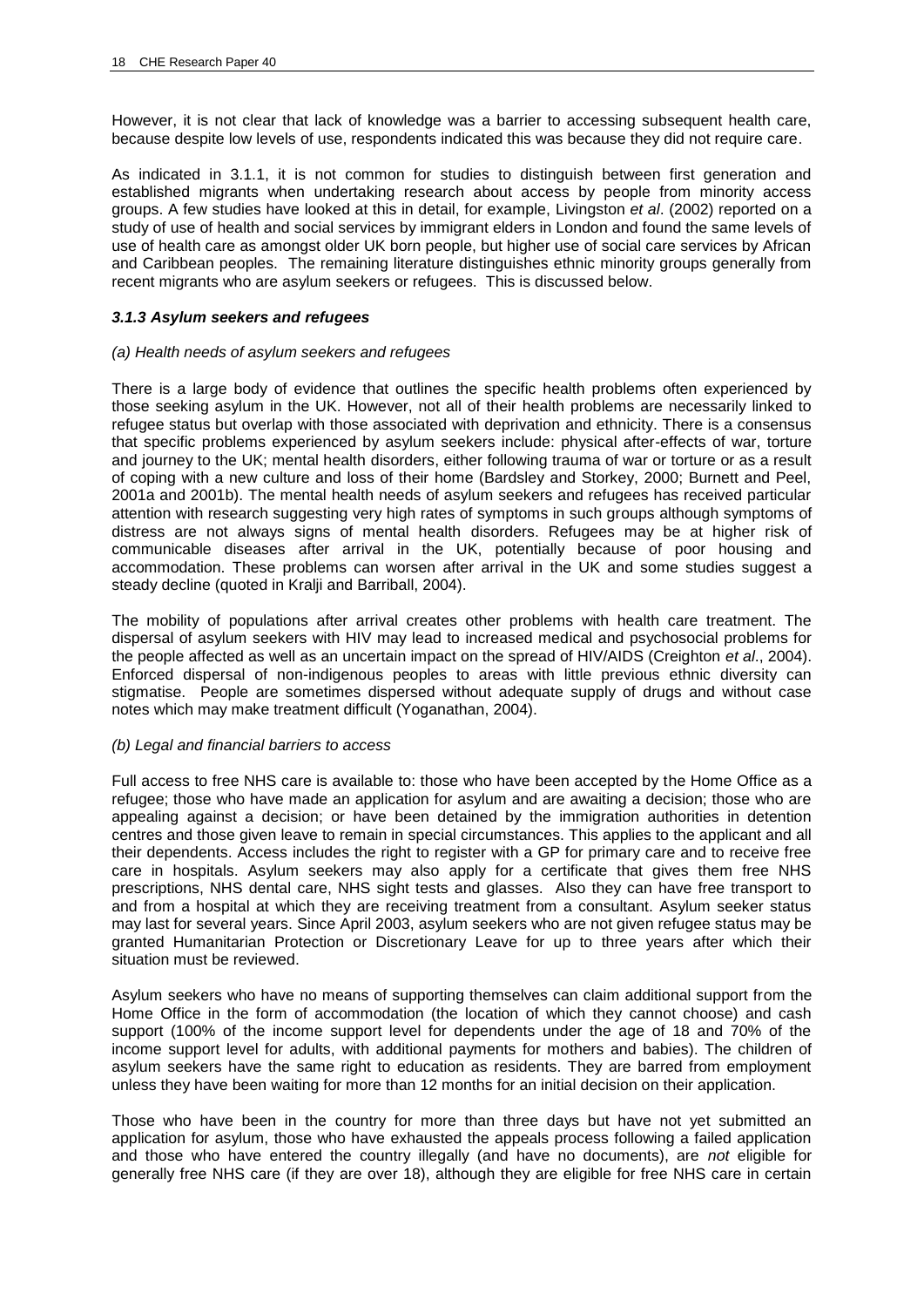circumstances. The circumstances are: "emergency or immediately necessary" care (primary or secondary); treatment of sexually transmitted diseases (except HIV); treatment of specific communicable diseases on public health grounds (eg TB); family planning, compulsory psychiatric services and services provided in an A&E department. Some people whose appeal rights are exhausted may pursue further legal challenges even at the end of official processes, for instance where their circumstances have changed or where the Home Office failed to follow their own procedures.

Since 2004, all secondary care for the latter group has been subject to a charge unless deemed by a health care worker to be "immediately necessary". These are the same rules that are applied to visitors and reflected the attempt to address "medical tourism". In 2004, proposals were also made to withdraw access to free primary care services unless also immediately necessary or life-threatening but at present this has not been enforced and GPs can use their discretion to add people whose appeal rights are exhausted and illegal entrants to their lists (Hargreaves, 2005).

In principle, all other support finishes when an asylum seeker has exhausted all appeals. However, in some circumstances they may be eligible for short term support from the Home Office if it is shown that they are trying to return home but cannot do so because of circumstances beyond their control. In such cases, "section 4" support is available in terms of accommodation and some financial support but this is not an open-ended commitment. The Asylum and Immigration Act makes provision for the withdrawal of all support from asylum seekers and their families if they do not take steps to leave. This has been the subject of much controversy (and challenges under the European Convention on Human Rights) and subsequent reviews of policy have reduced the numbers ineligible for support. The current government approach is to say that they hope to facilitate assisted departure through improvements in the process rather than using this mechanism.

"Section 4" support is also available to those making further representations to the Home Office. It consists of basic accommodation and £35 per week in supermarket vouchers. All applicants must demonstrate their destitution and their eligibility under one of the criteria (e.g. unfit to travel; further representations under consideration).

The different eligibility criteria for free NHS services between those whose appeal rights are exhausted and successful asylum seekers (refugees) creates different barriers to access as the latter group have legal entitlement to access which may or may not be difficult to achieve in practice, whereas the former have much more limited access in principle as well as in practice. Clearly, one of the main barriers to access by those who have been declared ineligible for free NHS services (illegal entrants and those who have exhausted all appeals against failed asylum applications) is cost. An indepth interview study of destitute asylum seekers in south east England (Dumper *et al*., 2006) reported that almost all felt their physical and mental health had deteriorated since arrival in the UK and a majority said they felt depressed or suffered symptoms such as stress and sleeplessness. Many were distressed at having to rely on charitable services but could not see how to avoid this if they were not allowed to work and had lost National Asylum Support Service (NASS) support. Half were receiving some help for mental health disorders but the majority felt that being destitute made access more difficult and there was high awareness of not being eligible for NHS primary care services and GPs were using discretion about what constituted emergency or necessary care. Many were afraid of not being able to afford medications or being challenged by the doctor.

Some parts of the medical profession have been very critical of the policy to deny free care to these groups. Three main issues have been discussed. First, there are practical difficulties in establishing legal status of those who present for care and also whether the care required fits the criteria of being "immediately necessary", meaning that treatment is free (Feldman, 2006). There may be insufficient resources to undertake this task and research suggest that many professionals are unclear about the administrative and legal regulations themselves and the process may damage doctor-patient relationships (Hull and Boomla, 2006). Second, some doctors feel that denying free access to people who need treatment conflicts with their sense of professional and moral duties as a member of the medical profession. There has been extensive debate in the medical press about whether the denial of treatment clashes with the core principles of a universal service based on need (Hall, 2006; Romero-Ortuno, 2004). Third, it is often the important but non-urgent conditions that pose a dilemma if the patient cannot afford to pay, eg childhood immunisations or diabetes care. These all need management to prevent future serious illness. A charitable organisation report found evidence that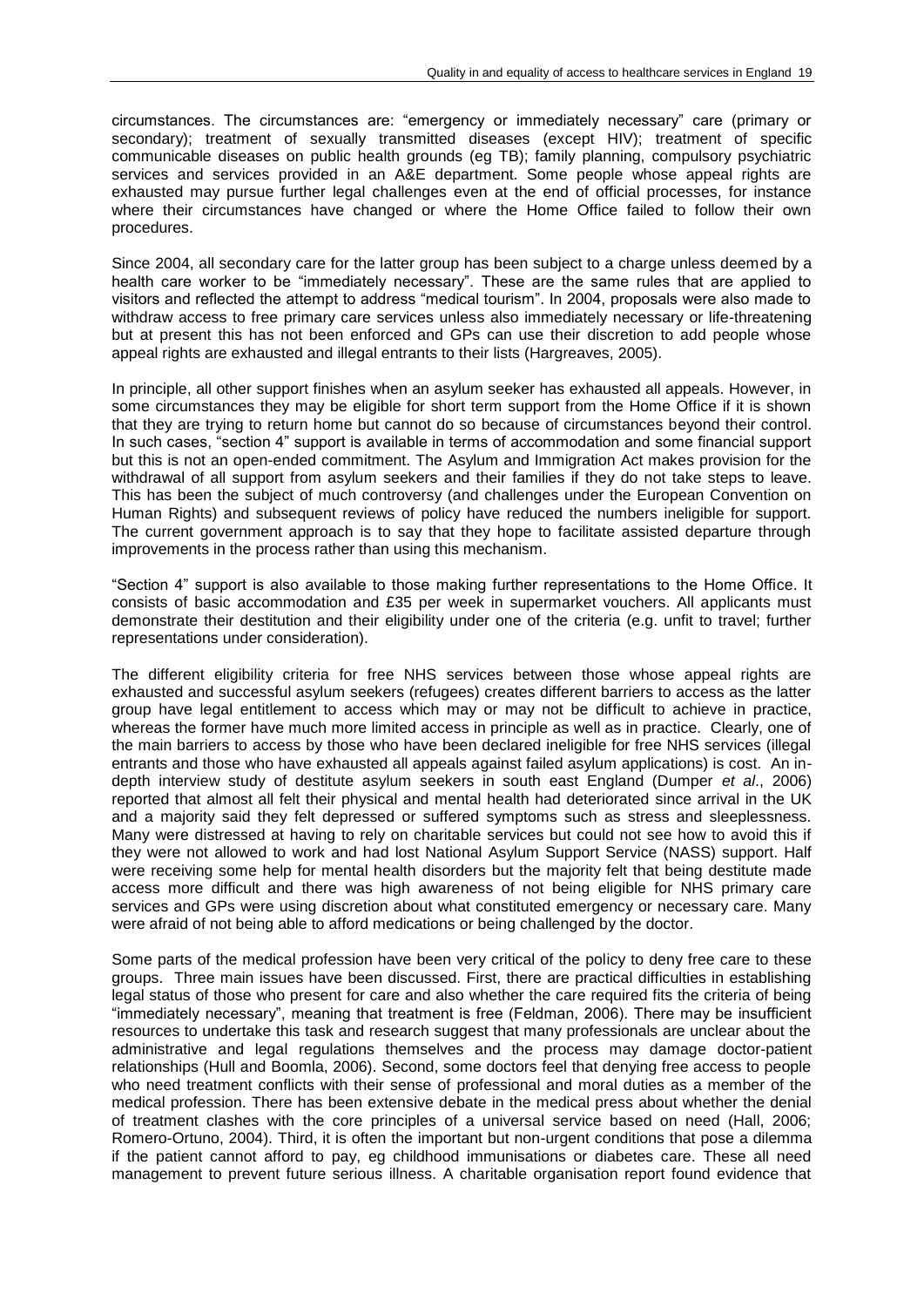some asylum seekers were not able to afford treatment for such conditions (Kelley and Stevenson, 2006). Charges for HIV/AIDs treatments are particularly controversial with commentators pointing out the often debilitated state of patients from whom payment is then meant to be recovered (O"Farrell *et al*., 2004).

#### *(c) Other barriers to access*

Even amongst those who are legally entitled to free NHS care, significant barriers have been reported consistently in the literature. These are very similar barriers to those described elsewhere in this report for disadvantaged groups and for people from ethnic minority groups generally. However, there are also some additional specific issues. Summarising the literature on access problems, Feldman cites the familiar problems with registering with GPs, lack of language support, inadequate services for specific chronic illnesses and for mental health disorders (Feldman, 2006). This is reported widely (eg (Norredam *et al*., 2006; Burnett and Peel, 2001b). A study in north west England looked at the HIV treatment and care provided by the NHS and NGOs over a three year period and compared nonasylum seekers with asylum seekers' use. Use of specialised hospital services by HIV positive asylum seekers differed very little between groups but asylum seekers relied more on NGO provision (Cook *et al*., 2006) even though they were eligible for free NHS treatment. A study of HIV/AIDS services for asylum seekers revealed equal satisfaction levels with services between residents and asylum seekers but revealed unmet needs amongst patients relating to specialist services for torture victims (Allan and Clarke, 2005) . Research has suggested that people often feel stigmatised by healthcare screening processes and can be reluctant to seek help (Burnett and Peel, 2001a). A case study in Liverpool looked at the variety of ways in which asylum seekers can register for primary care services and found all had problems eg no language stated on notification letters, no prior warning of arrival and lack of information on health status (Ghebrehewet *et al*., 2002). There may be some additional barriers such as fear of revealing status when seeking treatment and fear that being seen as having a mental health problem will reduce the chances of a favourable asylum decision.

A major problem for these groups is the lack of knowledge about entitlement and the interaction between their health problems and significant problems related to housing. Accommodation in segregated centres exacerbates this as they tend to be cut off from important sources of support. For example, there are refugee community support and specialist lawyers in London but very few elsewhere. Concern has been expressed about access to health care by those being detained for long periods and there have been reports by charities suggesting that basic health care treatment was not being provided and the health of those being held is deteriorating (Cutler, 2005).

Meeting the needs of these groups is even more problematic, as it is likely they are unevenly distributed (Barsdley and Storkey, 2000). Tens of thousands of people whose appeal rights are exhausted are estimated to be in the UK and it can take years for them to be repatriated. Estimates are that 75-85% of asylum seekers and refugees live in London and the majority of the rest live in other cities. The Immigration and Asylum Act 1999 gave the government power to disperse existing and new asylum seekers around the country in order to relieve pressure on service providers, but this may also have implications for the isolation felt by these groups and access to specialist services that have developed in areas of high concentration of asylum seekers.

#### *(d) Health care services and policies to address needs of asylum seekers and refugees*

The developments in primary care aimed at providing financial incentives for enhancing services to meet the special needs of particular areas have included some developments in relation to serving large immigrant and refugee populations. The Dept. of Health (2003b) have issued guidance for providers, including a resource pack to aid development of services plus case studies and outlines of good practice, focusing on requirements for multi-agency working. Quite a lot of experience is building up, especially in London and other cities and dispersal areas where new types of primary care services have been developed.

Feldman (2006) summarises several reports and papers that outline good clinical and organisational practice as well as numerous guidelines and standards against which services for asylum seekers can be measured. Examples of these services in primary care are summarised in three main categories following a review of the literature and of reports from service providers across the country: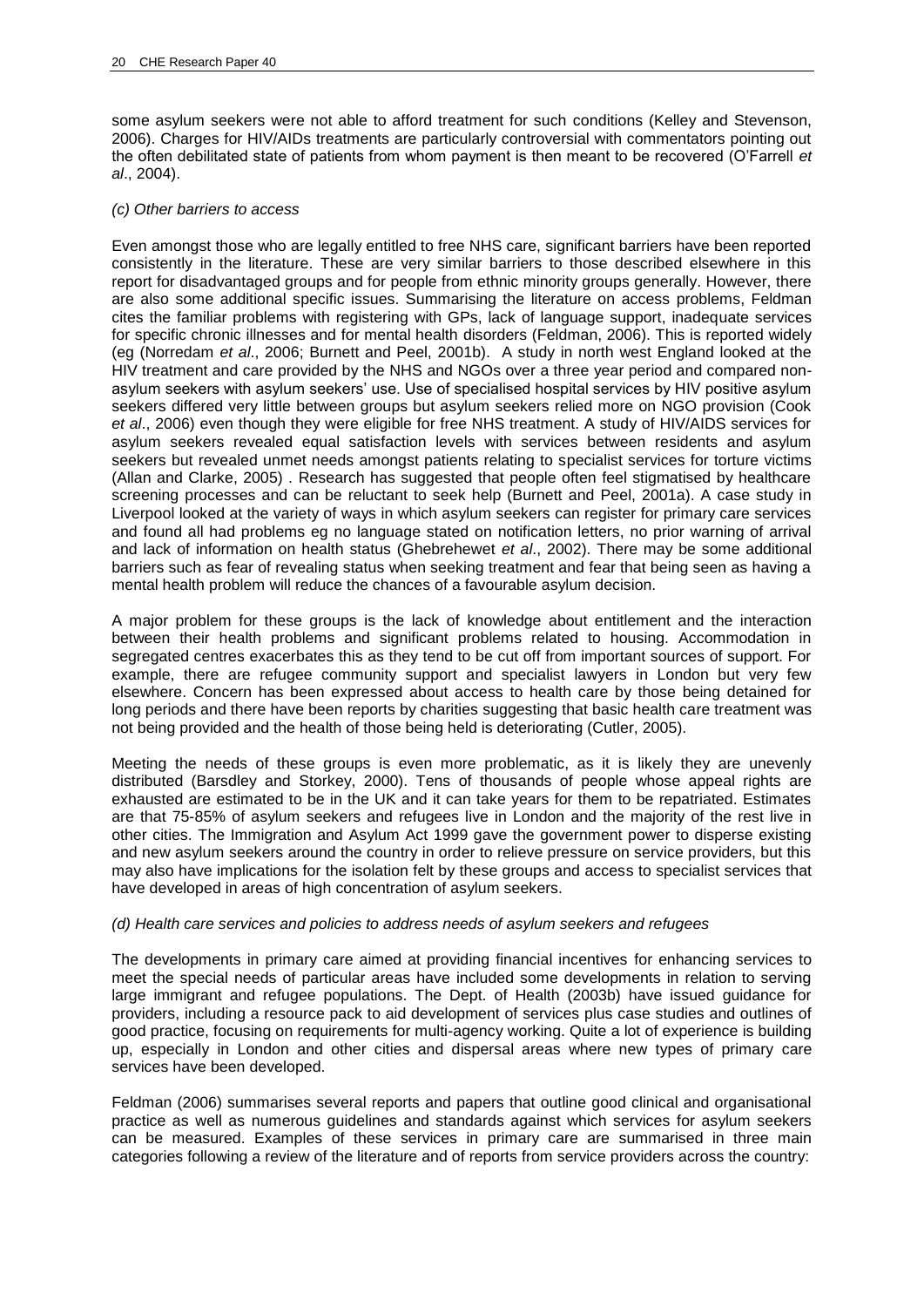(1) "Gateway services" aimed at facilitation of access: examples include nurse-led outreach teams that provide treatment in hospitals and health centres and liaise with mainstream services to get asylum seekers registered with GPs. They use hand held notes to facilitate continuity of care. In Barnet, a dedicated clinic within a walk-in centre offers full health checks for asylum seekers with access to interpreters; Health Support Teams and PCTs have outreach teams to new arrivals. In 2003, over 70% of unregistered patients seen by the HSTs were registered on discharge from the team. A specialist health visitor is employed in some areas to work with refugees and asylum seekers to facilitate registration with GPs and dentists. A survey of the information published by 16 PCTs in London suggested that some are providing excellent information regarding interpretation and translation facilities (Kralj and Barriball, 2004). In Lambeth, a service run jointly by the PCT and a mental health trust provide a service to register all newly arrived clients and to facilitate their access to GP, screening and specialist mental health care (Refugee Council, personal communication).

(2) "Core" services – means of comprehensive provision either through dedicated practices or specialist additions or more commonly, in mainstream practices with no specialist provision. For the latter, there is often no language and translation service and reports have suggested culturally inappropriate care may be delivered. Dedicated practices may serve a local population of asylum seekers at particular accommodation centres or hostels. Many also serve other groups such as the homeless. In dispersal areas, such practices usually maintain strong links with housing providers and well established links with social care services such as child care and baby clinics. Dedicated practices may become redundant if asylum seekers are dispersed or numbers fall. Alternatives include enhanced services where practices receive incentives to fully register and improve provision for refugees and asylum seekers.

(3) "Ancillary" Services - essential support services that are required to meet the extra needs of refugees and asylum seekers such as health teams for asylum seekers and homeless, link workers and advocacy, interpretation and translation, health promotion, services for survivors of torture and violence and mechanisms to transfer from dedicated to mainstream services. These may be further divided into:

(a) facilitating communication and information – numerous reports stress the need for community involvement by refugee teams and making links with community organisations can be a way of accessing interpreters, advocates and link workers. Feldman (2006) notes that failure to use interpreters has been reported as one, if not, the largest barrier to accessing services. Cross agency collaboration can reduce the costs of provision and audits of what is available are important for planning new services. Some PCTs administer the interpreting service themselves which DoH recommends in terms of sensitive consultations. Allowing extra time for consultations is necessary or pre-GP consultations with nurses and interpreters can allow identification of problems in advance. Some services work with link workers who provide advocacy and can also be a useful source of information for developments in the community and can increase awareness of services and health promotion activities. Written information is often provided in many languages – the Health for Asylum Seekers and Refugees Portal provides electronic multilingual resources such as translated appointment cards and has links to other agencies and resources. The Audit Commission has recommended more use and local adaptation of centrally produced information.

(b) Training of health workers which has been an important need identified by many studies, in terms of working with interpreters, cultural issues and also understanding of the legal system. Commentators have noted that poor training can affect not just the recipients of care but also creates feelings of inadequacy and frustration amongst staff.

(c) Mental health services for survivors of torture and violence. Mental health disorders feature prominently in most reports on health needs of asylum seekers and refugees both in terms of frequency of it as a health problem and difficulty in getting suitable treatment. Although commentators note that not all mental distress experienced by asylum seekers amount to a mental health problem, there is widespread agreement of a shortage of services to meet needs. The Scrutiny Report on Access to Primary Care in London suggests that PCTs would have to triple their allocation to meet needs adequately (Greater London Authority, 2003). There are very few specialist services for these groups – some trauma services include torture victims in their remit but these may exclude asylum seekers with more general mental health disorders. Partnership initiatives that also deal with social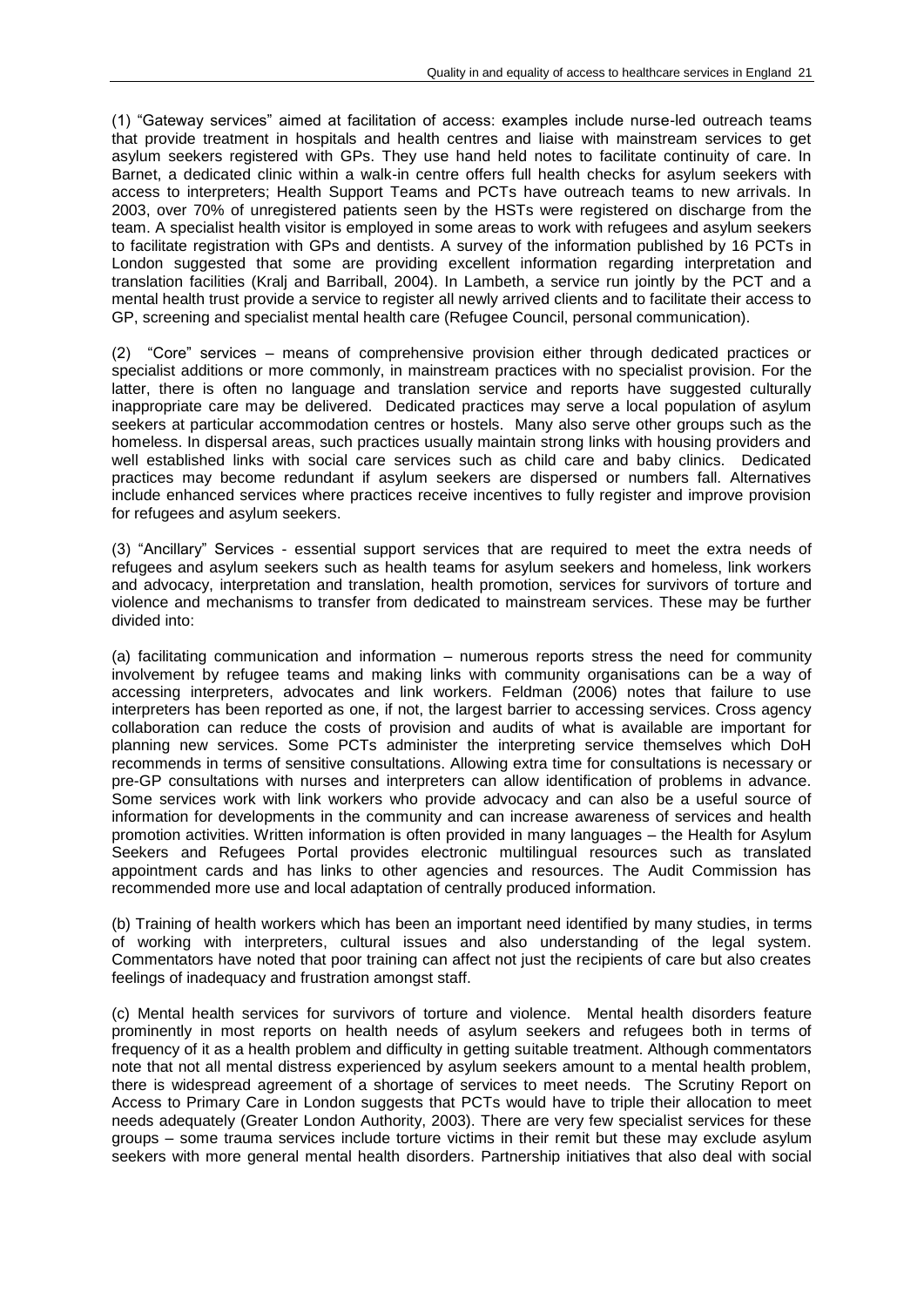and counselling services can be appropriate. There are some guidelines on the treatment of posttraumatic stress disorder (eg NICE guideline).

Evaluations of specific initiatives have highlighted important general lessons. For example, a lot of mental health care can be provided informally – by provision of space for people to talk together with others or help with very practical things such as housing or ability to make culturally appropriate food. It might not be necessary to label services as mental health services. An example is the LINKS project in Hastings (Dumper *et al*., 2006) which is a drop-in centre that provides a comfortable environment and where people can access advice and support services under one roof – employment, housing, health, family, debt, clothing, education. A whole range of voluntary and statuary partners are involved, and the PCT facilitates the service. A very small-scale qualitative evaluation of an inner-city Health Access Team aimed at improving access of asylum seekers and refugees into mainstream services found that recipients were receiving very specialised help and advice on their complex health needs but also valued the informal social interactions that promote mental well being and social support (Cartledge, 2006). Overall, although there are several small scale evaluations of services, there is little systematic review of the effectiveness of these to enable PCTs to plan new services.

There is also a large range of NGOs involved in the provision of care for these groups but it is not without controversy. For example, involvement may be limited because they lack access to special funding to make their services available to new groups and there may be a feeling that they draw on already stretched formal and informal resources in communities of high need, or resentment by indigenous users. Some are also inaccessible to many asylum seekers they are organised around eligibility such as being in receipt of housing benefit. Some organisations target refugees and asylum seekers specifically, whilst others such as "Project London" run by Medecins Du Monde, aim to meet the needs of several groups (vulnerable migrants, homeless, sex workers) and focus particularly on those groups excluded from free NHS care such as people whose appeal rights are exhausted or those with no documents (McColl *et al*., 2006).

A similar debate arises about services for asylum seekers and refugees as for services for ethnic minority groups generally – should they be provided separately or integrated into mainstream services? Arguments for the former tend to focus on the very specific needs of asylum seekers and the need for specialist skills and knowledge amongst practitioners. Also, it may not be possible in areas of high demand such as London and other cities, to provide sufficient services to meet demand without creating dedicated services. It can be argued that even if integration is the ultimate aim, there may be an interim need for special services at least for some time. The danger with this approach is increasing marginalisation and stigmatisation of an already socially excluded group. Some commentators have argued that the development of UK policy over time reflects attempts at increasing marginalisation of asylum seekers – from income support to vouchers (now disbanded), from provision of local authority housing to segregated accommodation, from opportunity to support themselves through paid work to exclusion from employment ((Burchardt, 2005). There is concern that such policies are at odds with other policies emanating from the same government departments aimed at creating an inclusive and tolerant environment. For some services what is essential is providing the link between the relevant groups and the services that already exist in the mainstream sector, but specialise in relevant care eg clinics specialising in female genital mutilation exist in two London hospitals. There are calls for basic and postgraduate training for doctors and nurses to include issues of ethnic diversity and exchange programmes for health professionals in the UK and less developed countries to promote understanding (Khan and Ghosh, 2005).

The government's health policy is to provide a broad spectrum of services but in practice provision reflects concerns with costs and public health and may also be influenced by a desire not to appear "soft" on asylum seekers.

## **3.2 Older people with functional limitations**

#### *3.2.1 Background*

Most research on equity and access amongst older people does not distinguish their functional status in precise terms. Thus almost all of the evidence cited here relates to older people as a generic group,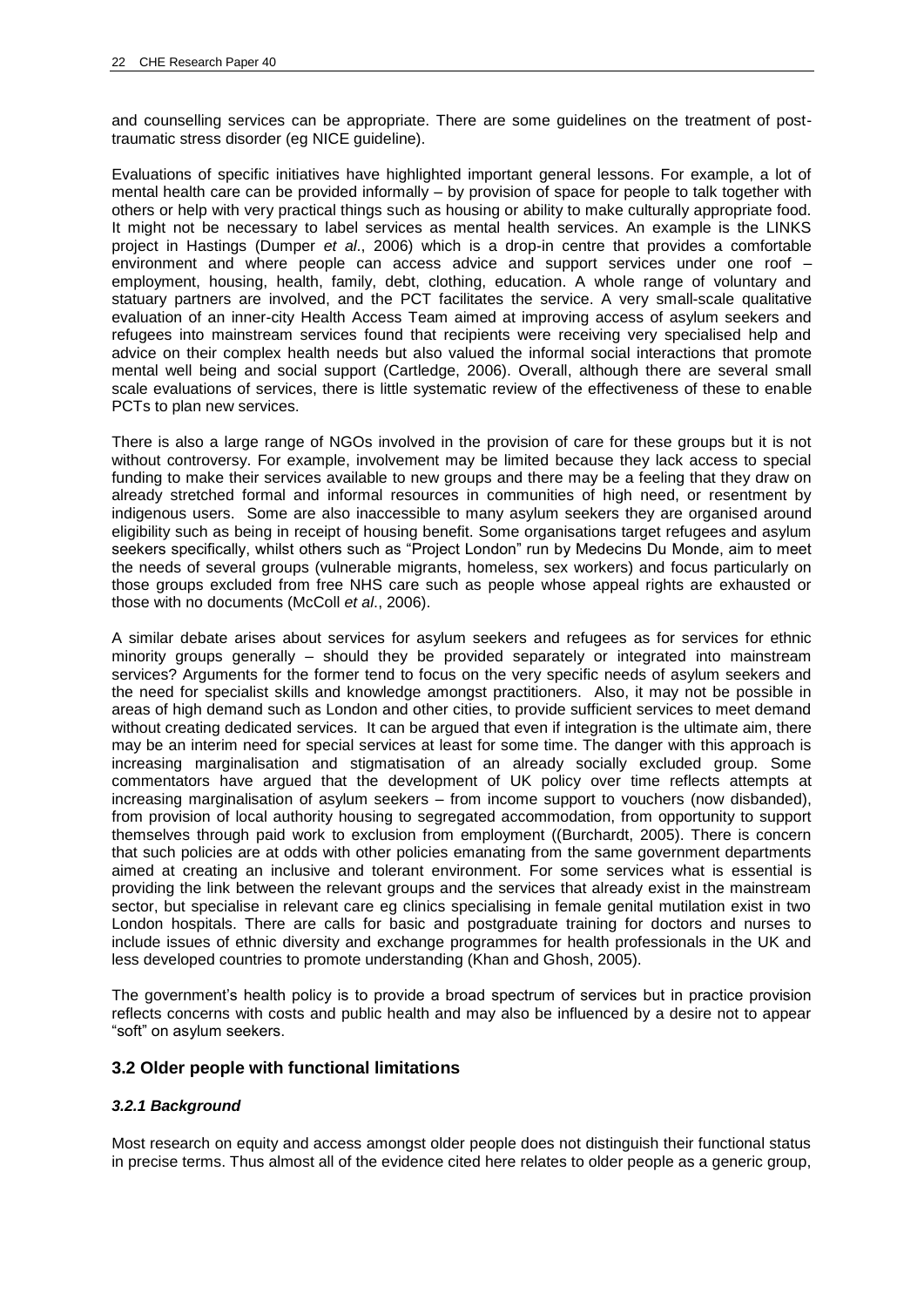although where age is cited (eg over 65 or over 75), this is reported. Older people in the UK are not a minority group – the ageing population means those over 65 out-number those under 16.

Methodological issues with many studies arise because one would expect the health status of older people to be lower than that of younger people and hence there may be generally higher use of health services which arise particularly in the final year of life. The difficulty is in adjusting for "need" when comparing patterns of utilisation in order to judge whether the higher use adequately reflects greater need or whether problems of poor access and under-use exist. Many studies also use age and sex as controls as they are known to affect utilisation, rather than studying these factors specifically. There are also likely to be interactions with gender and ethnicity. Measurement of social class is also difficult in older people, due to limitations in the definitions used in classifying social class.

#### *3.2.2 Use of health and social care services*

In terms of primary care services, older people are high users of GP services compared with younger people (Dept. of Health and ONS, 2002). There is a positive association with perceived health status, suggesting a link between consultation rates and "need". Lower rates in some particular groups eg women aged 80+ have been reported (Dept. of Health and ONS, 2002) but before concluding that those represent unmet need, it is possible they are using other services – for example, home visits by GPs are higher in older groups (although very low overall) suggesting a substitute effect; or they are in better health eg older non-consulters were actually in better health with lower levels of disability than consulters (Ebrahim *et al*., 1984). Most attention has been paid to dementia and depression, with some studies reporting lower than expected levels of consultation for depression in those aged over 65, especially men (Shah *et al*., 2001) and a mismatch between rates of GP consultation and presence of dementia (Nelson *et al*., 2002). Even amongst those who do consult, there are low levels of diagnosis and subsequent low levels of treatment, when compared to younger groups.

Most research has focused on the use of specialist services by older people. Treatment for CHD (revascularization and reperfusion) appears to be biased against women even after taking the lower mortality rate of woman into account (Goddard and Smith, 1998). However, this may be an age rather than gender bias because women with myocardial infarction (MI) tend to be older than men. The chances of being admitted to hospital following MI fall with age and those in the oldest age groups (85+) are very unlikely to receive investigations and revascularization compared with younger groups. However, over time, rates of revascularisation have been increasing faster in older groups than in younger groups so this pattern may alter. Prevention of cardiovascular diseases has been seen as a low priority in this group (summarised by Goddard and Smith, 1998). Surgical interventions and further tests are lower in older age groups with ischemic heart disease (Majeed and Cook, 1996). A recent study of self-assessed need for, and receipt of, hip and knee replacement surgery in those aged over 60 reported greater levels of need amongst females than males without a corresponding increase in receipt of services (Steel *et al*., 2006). Older people may find it difficult to access new or specialist services that are in short supply and Dixon-Woods *et al*.(2005) reports on studies that find lower use of community specialist palliative care amongst older age groups and that doctors are less likely to refer older men with sexual dysfunction to specialist services. There may be an interaction of age with distance for specialist services which tend to be provided at central settings e.g. renal services, with older people living far away tending to "under-use" services (Haynes, 2003). There are also potential interactions with ethnicity although studies have produced conflicting results (summarised by Dixon-Woods, 2005).

#### *3.2.3 Barriers to access*

In common with the discussion in section 2.5, older people who are in disadvantaged circumstances may find it difficult to organise the practical resources required for attending treatment due to poor mobility, lack of availability of public transport and inability to use it and the cost of such transport, even where available. This may also explain why there is an interaction between age and distance for some specialist services. However, this may either be due to the patient"s reluctance to travel or doctors assuming that they would be reluctant to do so. Research investigating different methods of health assessment for the 75+ age group found the highest uptake to be for postal questionnaire, suggesting that travelling was a barrier to uptake (Smeeth *et al*., 2001).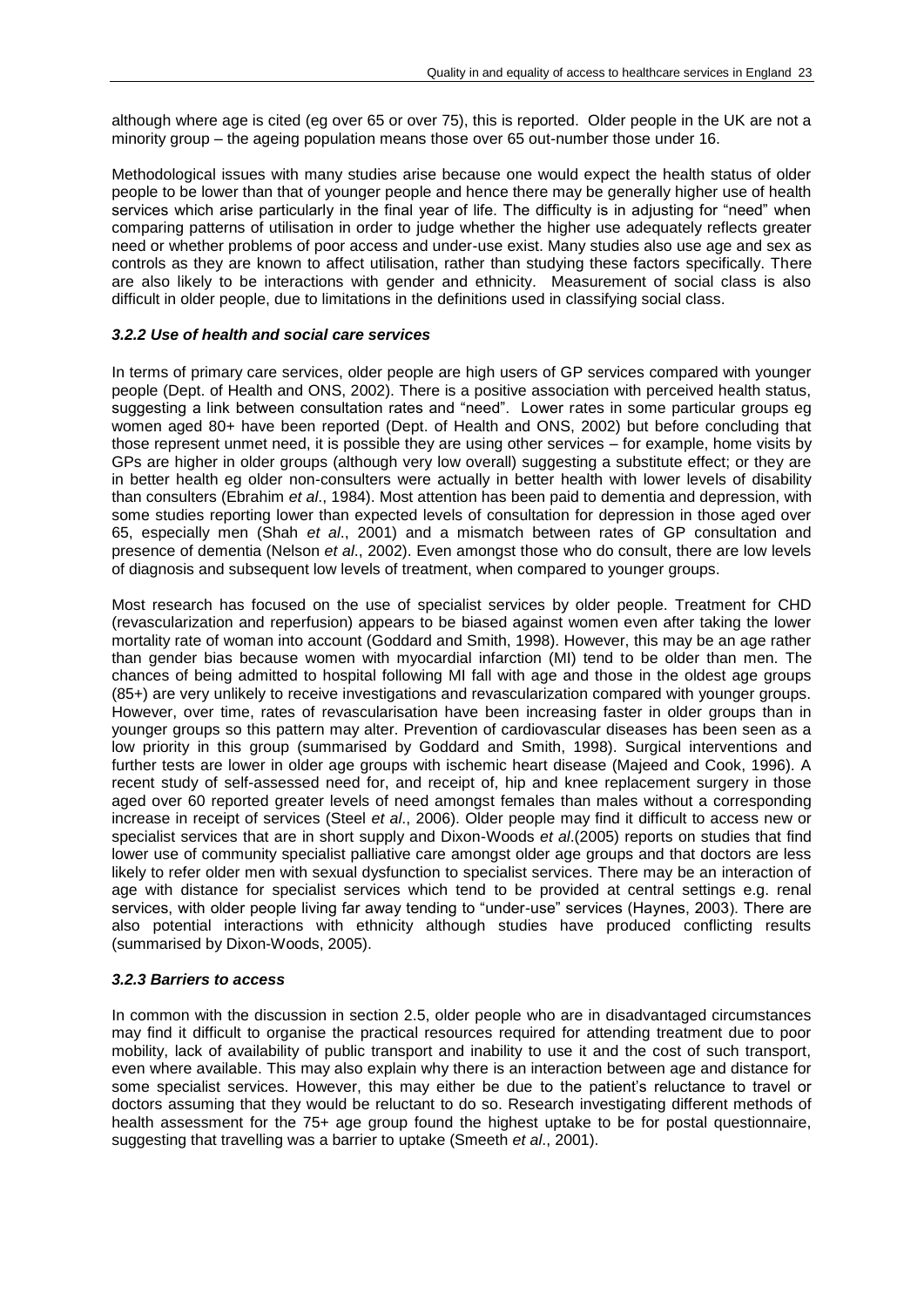Glendinning *et al*. (2002) plus other qualitative research has provided evidence of the complexity of the boundaries between different parts of the health care service, but especially between health and social care, as presenting barriers that older people find difficult to negotiate. Older people have a preference for seeing practitioners with whom they are familiar.

The help-seeking behaviour of older people may also be influenced by their expectations of health status as they get older. Walters *et al*. (2001) found that help was sought for less than a quarter of older people"s needs because they were resigned to their situation and had low expectations of the value of contacting their doctor. There is also some research to suggest that interpretation of symptoms as being due to old age may hide symptoms of psychiatric disturbance. Even where help is sought, the existence of many co-morbidities may make it difficult for older people to get across their problems in the consultation setting and they also tend to report physical symptoms more readily than psychological or mood problems (summarised by Dixon-Woods, 2005). There is evidence that older people and their informal carers try hard to maintain their identity as being healthy and fit despite having health problems, "managing" their health accordingly (Tanner, 2003). They often also place great emphasis on their responsibilities in relation to health care interactions (only wanting to consult if "really" necessary), rather than on their rights. This means that even if offers of help are made, they may be declined. A small interview study of cardiac rehabilitation care found that some older people did not want to disrupt their routine by attending rehabilitation services so ruled themselves out (Tod *et al*., 2002). Sociological research has shed light on the difference between perceptions of "care" which suggest dependence; and "help" which suggest support to continue to feel in charge (summarised by Tanner, 2003).

The other major influence on access relates to the views and perceptions of health care practitioners. The existence of "age-ism" has been asserted by many commentators and has been expressed by many older people in surveys of their views of NHS treatment. Recent evidence is summarised by Fairhead and Rothwell (2006), and experience in cardiology by Harries *et al.* 2007. What is more useful to study is the basis on which decisions are made about the "candidacy" for treatment of older people. Doctors may mistakenly believe that some groups may not benefit as much as others and the presence of many co-morbidities amongst older people may be one factor that reduces their chances of being referred for surgery. However, there is often little evidence that older people fare less well from certain interventions eg use of statins for older age groups, so findings of lower use amongst older groups may be a signal of inequity (Reid *et al*., 2002). One of the difficulties in providing evidence of effectiveness of interventions in older groups is their exclusion from many clinical trial protocols. A review of qualitative studies on stroke care concluded that health professionals often relied on how "motivated" they felt patients to be when assessing them for rehabilitation and stroke services – this may be mediated by age but also depended on other things such as attitudes of family members (Mold *et al*., 2003).

As seen earlier there is not a great deal of evidence in the research literature on differential access to health care by older women. However, it is the case that this group is very socially disadvantaged in terms of income. Persistent poverty is concentrated amongst older women with the proportion experiencing poverty being three times that of the whole population (Evandrou and Falkingham, 2005).

One group whose access is not well-studied is residents of residential and nursing homes, who are mainly older people. Dixon-Woods *et al*. summarised the evidence and suggests that there are indications that these groups may receive lower quality care because of the way in which their access to GP services is handled within the care homes. A recent Help the Aged study found 21% of care homes had no regular visits from a GP (Owen and National Care Homes Research and Development Forum, 2006). Negotiations over the new GP contract failed to address this issue with the result that a wide range of arrangements exist across the country, with no overall strategy for ensuring good access. Reports suggest that some care homes pay for the services of GPs for their residents, despite them being entitled to free access (Glendinning *et al.,* 2002). Poor quality of primary care for this group is also an issue (Fahey *et al* 2003; Bowman *et al.,* 2001). Access to other health services such as chiropody, dental care, speech and language therapy and physiotherapy, as well as medicines management may also be poorer for those in residential care when compared to those in the community (Help The Aged, Age Concern, personal communication).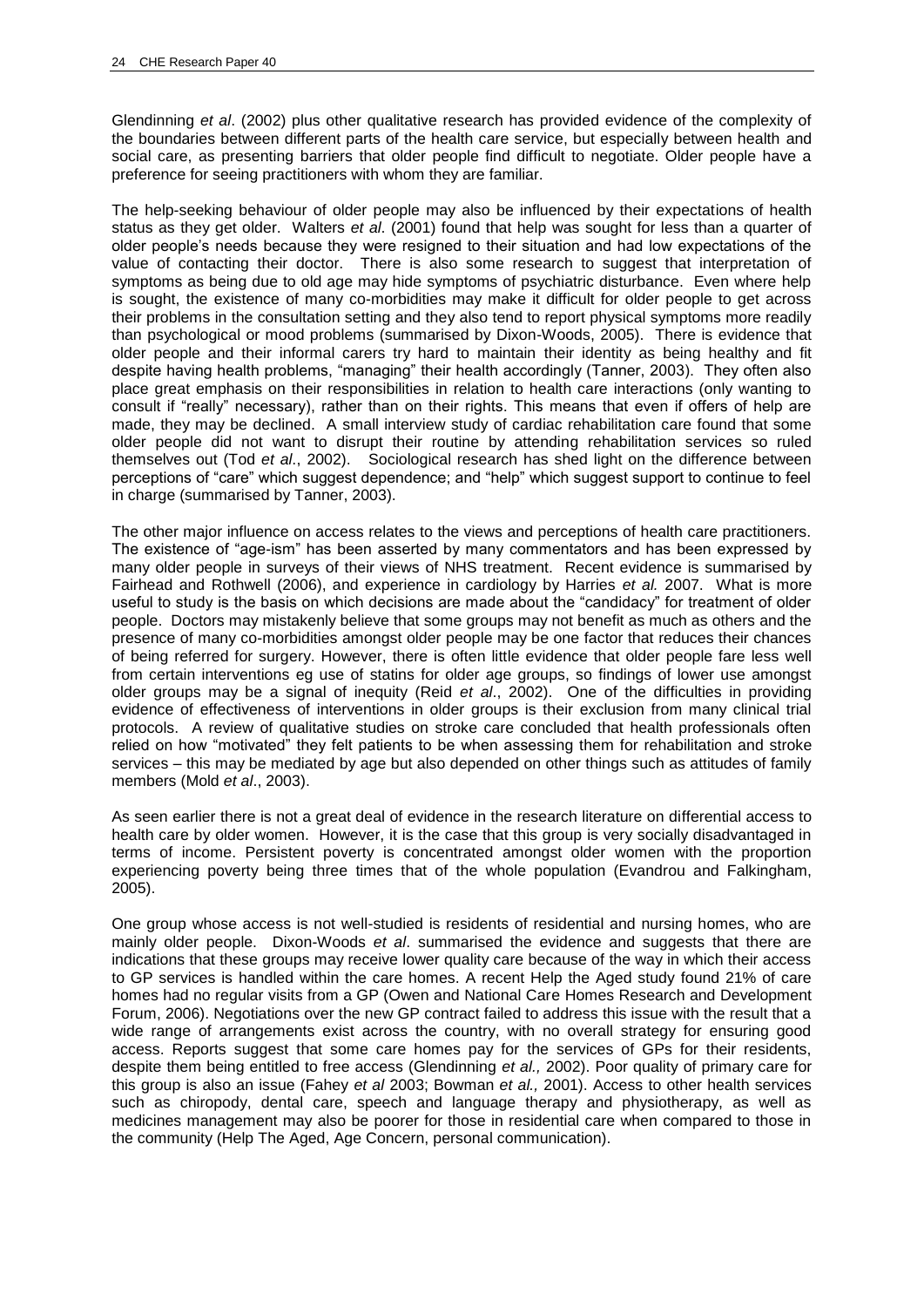#### *3.2.4 Policies to address access*

Benefits in kind have increased under the Labour government, although it is a matter of controversy whether these are sufficient to tackle the social exclusion of older people identified in their 1999 "Opportunity for All" policy document (Dept. of Work and Pensions, 1999). The latter addressed pension policy which is not considered further here. Health and social care related benefits include free eye tests and prescriptions for those aged 60 or over.

Perhaps the most significant policy development in terms of addressing quality and access to health care services has been the National Service Framework (NSF) for older people introduced in 2001 (Dept. of Health, 2001). NSFs generally are targeted at reducing variations in service provision and increasing quality and the NSF for older people sets out a 10 year programme for service improvement. Under-pinning the NSF for older people were a number of reviews and reports that suggested large geographical variations in expenditure on services targeted at older people (eg old age psychiatry services), possibly low levels of investment in services overall, plus lack of information and support for users and carers. The NSF covers a mixture of general principles that should govern care for older people, approaches to the organisation of care, plus specific guidance for care of some conditions. The NSF sets out models of care to be followed, the standards and principles that are to be met and is accompanied by an annual increase in funding in order to facilitate implementation. However, it is important to note that unlike the Mental Health NSF, this is not a targeted pot of money but has to be found from the overall increase in funding. The NSF requires the health and social care and voluntary sectors to work together in order to achieve the aims of the NSF.

The areas covered as standards in the NSF are: general hospital care, stroke, falls, mental health, intermediate care, health promotion, person centred care and tackling age discrimination. Those elements of the NSF that are based on providing service models for care (eg stroke, falls,) have been praised, whilst others such as providing person centred care or addressing age-ism are less clear and focused. The NSF has introduced many specific interventions and examples of good practice are available on-line. However, evidence about effectiveness is anecdotal and it is probably too early to detect whether significant changes have been made by the NSF and how they impact on access and equity. A review of progress by the Department of Health in 2003, suggested that attitudes to age-ism were changing. It also reported that over the two year period since the NSF was published, breast cancer surgery increased amongst those aged over 85 (13%) and CABG increased in all older age groups but by most amongst those aged over 85 (Dept. of Health, 2003a) as well as increases in cataract surgery and hip replacements. However, as such operations are also likely to have increased in other groups, this alone is not evidence of better access. A review of falls in older people in 2005 suggested progress had been made by about half the providers who had developed integrated falls services and that reductions in falls had been reported as a result of this (Dalley, 2005). An in-depth independent review of progress with the NSF in 2005 found good evidence that explicit discrimination in access to services had been addressed in all areas aside from mental health services (see section below for more detail), although age-ism in terms of staff attitudes still existed (Commission for Healthcare and Audit Inspection, 2006).They found that 76% of NHS Trusts had assessed their criteria for eligibility to services as being in line with the standards set out in the NSF.

A major element of the NSF is the Single Assessment Process which aims to provide a personcentred, thorough assessment of health and social care needs as a single process. This is a substantial improvement over subjecting older people to several different assessments which are exhausting and confusing. However, it has been criticized for being limited to meeting needs only in terms of the local authority"s remit for provision. It is not clear how/if needs that fall outside this remit will be met. In addition, there have been some concerns about the professional expertise required at the assessment stages and whether it will be possible for them to go beyond the superficial needs assessment that may previously have been undertaken (Tanner, 2003).

The LinkAge Plus pilot programme (Dept of Work and Pensions initiative) and the Partnerships for Older People (Dept of Health initiative) extend the principles of joined-up working to improve access to the full range of health, social care and other services that older people require.

In preventive care there are two initiatives aimed exclusively or mainly at older people. The first is health checks for those aged over 75. These were introduced to general practice almost 15 years ago with financial incentives attached for GPs to offer them to a high proportion of older people on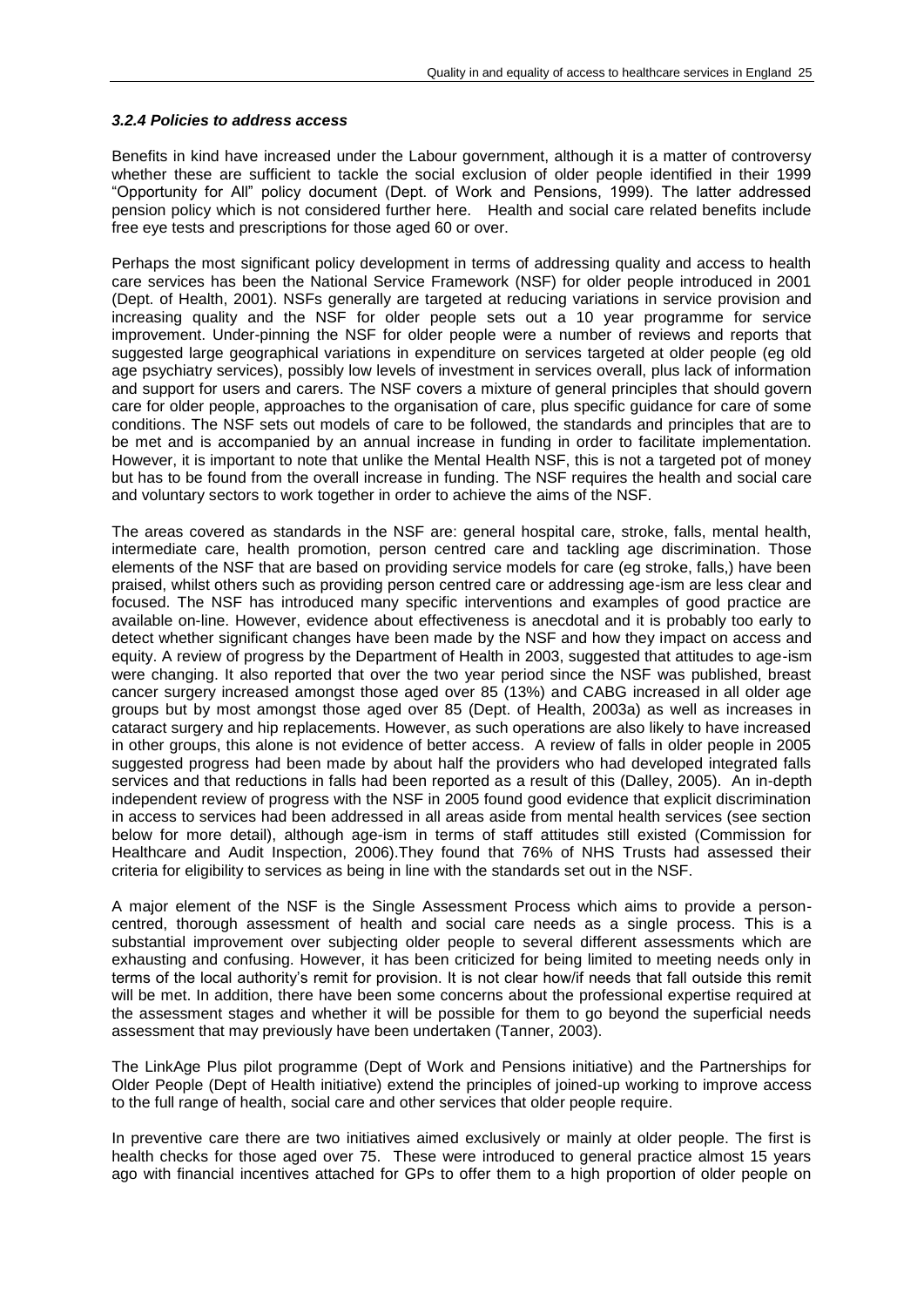their lists. However, the evidence base for this was lacking and although implementation has been patchy, there is no evidence than those not coming forward are in worse health (Jagger *et al*., 1996). The financial incentives have subsequently been removed. Those aged over 65 are entitled to annual vaccinations against influenza but take up is around 70%. Research suggests this may be due to a mixture of beliefs about the side effects, older people not considering themselves as ill and also wishing to exert control over their own health (summarised by Dixon-Woods *et al*., 2005).

Informal carers have a vitally important role to play in the care of older people (as well as for other groups) and provide the majority of physical and practical support. Indeed, in the UK it is estimated that there are 5.2 million carers and replacing the support provided by informal carers would cost £57 million – roughly equivalent to the total NHS budget (Glendinning and Arkesy, in press). As the population ages, many carers themselves are older people and the impact on their physical and mental health of their caring responsibilities can be substantial.

The importance of the role of informal care is relatively well recognised by the government in England and formal policy measures addressing carers" role and needs are well advanced compared to many other countries. Financial support is provided in the form of a Carer"s Allowance for those who have minimal income from paid employment because of care responsibilities and some limited protection of carers" pension entitlements (Direct Govt 2007). In addition, there is a legal entitlement of carers to an assessment of their support needs and these have developed over the last 10 years, with a number of legislative improvements (see Glendinning and Arksey for a summary). Support is also provided through a variety of government and NGO services targeted at carers. A package of financial support for local authorities to provide support services for carers was announced in 2006. Carers have the right to request flexible working arrangements from employers. Despite the significant progress made in support for carers, there are still gaps and shortcomings and some commentators suggest that carers are still susceptible to social isolation and exclusion, as well as poor health, as a result of their caring duties. Despite the range of support for carers, it is still the case that no ring-fenced resources for carers are allocated from within the NHS budget.

#### *3.2.5 Social and health care interface – long term care*

Long-term care encompasses help with domestic tasks such as shopping and cooking, help with personal care tasks such as dressing and bathing, and nursing care. Provision of these services can take place at home or in a residential or nursing home.

The funding and provision of long term social care for older people has a long and complex history in the UK, centring around the distinction between living costs, housing costs and personal care costs and the responsibilities of different agencies to bear them. At the heart of the problem is the conflict between an NHS in which health care is provided on the basis of need rather than ability to pay; whereas access to publicly funded social care for older people has historically taken both needs and ability to pay into account. This can be seen as inequitable as people with illnesses for which health care treatments exist receive personal care free in the course of receiving medical care. Those with conditions that are less amenable to health care treatments do not receive free personal care. Variations also exist in the degree to which people in residential care homes are eligible for fully funded NHS care. There is widespread evidence that the regulations are complex, interpreted very differently between local authority areas, and are often unfair.

In 1999 a Royal Commission investigated this issue and recommended that the cost of long-term care should be divided into three categories and that personal care should be provided according to need without means testing, whilst housing and living costs should be subject to a co-payment depending on means testing. The Commission defined "personal care" as the care needs, often intimate, which give rise to the major additional costs of frailty or disability associated with old age, including support from skilled professionals. The government"s response was to decline to fund *personal care* which is means tested in England and Wales, although Scotland decided to provide free personal care to those aged over 65. There is still much debate about the fairness of this approach and pressure on the government to make personal care free of charge, e.g. Help the Aged, Age Concern and other parties are currently gathering public views on funding of personal care.

The government did agree that the NHS would fund all *nursing care* regardless of the setting in which it is provided (at home, in a nursing home or in a residential home). Other changes included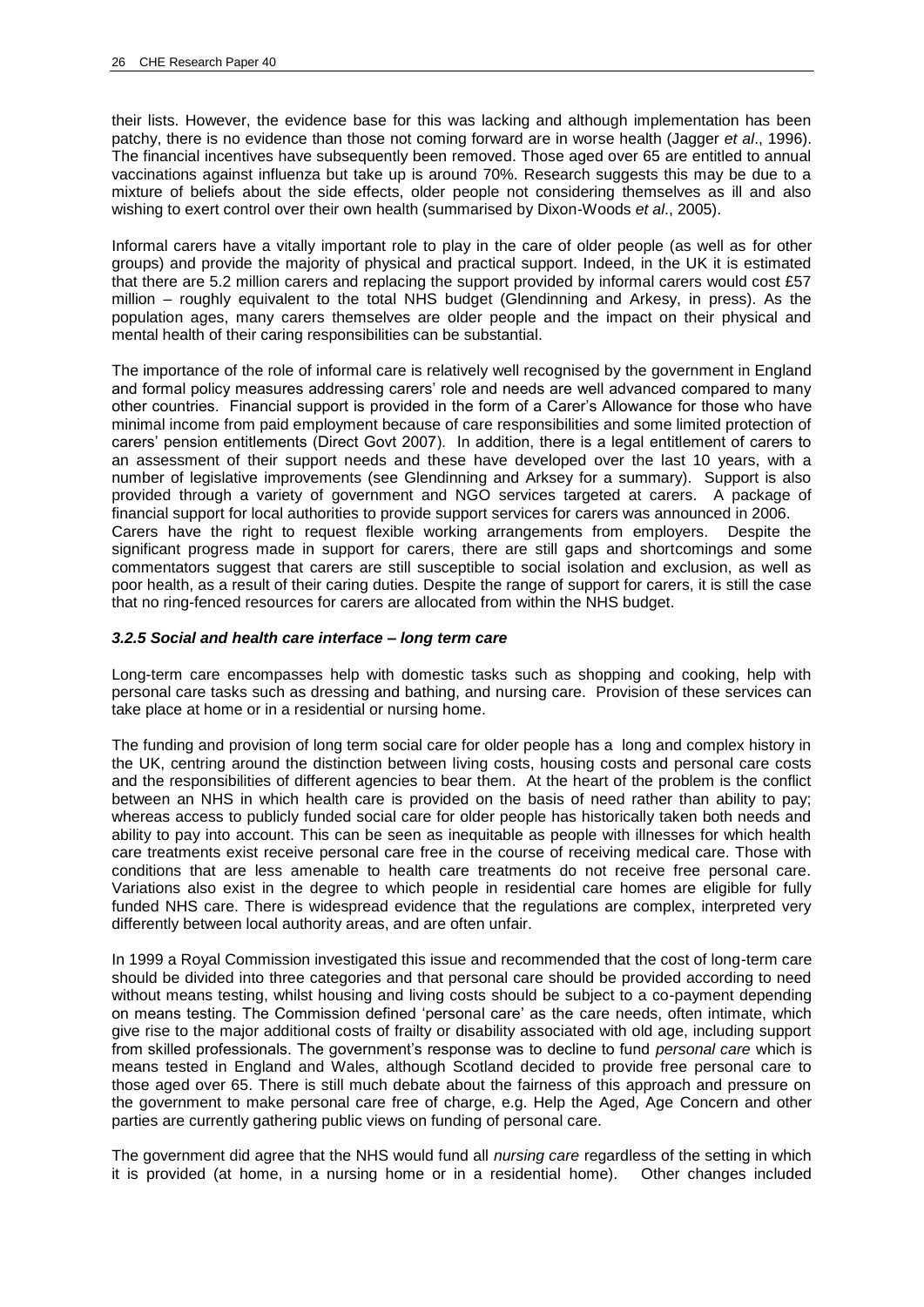additional investment in nursing and residential care and changes to the way in which the value of a person"s own home is taken into account when assessing charges.

Other developments in social care around increasing the number of people supported in their own homes have met with mixed success. Evandrou and Falkingham (2005) show that resources have increased but greater targeting of a number of health and social care services (such as home help, meals on wheels, district nurse etc) towards those in greatest need has meant an overall decline in the number of households being supported. Concern has been expressed about those with intermediate needs (Tanner, 2003). Excluding those at lower levels of risk in favour of "crisis" services means that the potential for prevention and rehabilitation is diminished. The government has addressed this by releasing funds for promotion of independent living and encouraging councils to adopt thresholds that do not screen out such large numbers of older people with intermediate needs (ie to undertake positive "case finding"). However, this appears to have had limited success, possibly because it takes place within the context of fixed budgets.

Policies that address the co-ordination between health and social care are especially important for older people and closer integration has been addressed through giving PCTs shared responsibility for commissioning social care in addition to their responsibilities for health care. However, commentators express concern at the abilities and resources available for PCTs to carry this out effectively. Greater use of Individual Budgets and Direct Payments described in section 3.3 may give more choice and control to older people over the nature of the social care they receive.

#### **3.2.6** *Interactions with ethnicity*

Past and current migration trends and the ageing of the population suggest that the issue of health and social care for older people from ethnic minority groups, will become more important. Higher rates of some diseases are found in specific population groups, e.g. stroke, hypertension, diabetes, CHD, hip fractures and renal failure in South Asians (Khan and Ghosh, 2005). A recent survey of minority ethnic elders in the UK undertaken as part of a wider European project, reported relatively high levels of overall satisfaction with health and social care services amongst most groups, but also noted significant language barriers amongst South Asians and Chinese/Vietnamese people in accessing services (PRIAE, 2005). Many service providers felt services failed (at least in part) to meet the needs of these groups and suggested unmet need existed.

#### *3.2.7 Older people and mental health care services*

Of particular concern is access to mental health care services by older people. As outlined earlier, there are various reasons why under-detection of mental health disorders such as dementia and depression is characteristic of this group and is especially a problem amongst those living in care homes. Older people from black and ethnic minorities may also face specific issues in accessing these services, as discussed earlier. Whilst policy directed at improving care for those of working age had been made some time ago (eg a care management approach that stresses the need for an integrated process), this had not been rolled out to older people at the time of writing. A recent report highlighted several problem areas including under-detection of mental health disorders, low emphasis on prevention and high levels of unmet need (Lee, 2007).

In recognition of these problems, one of the areas covered by the NSF for older people is mental health care and there is also a separate NSF covering mental health care services generally. However, the latter covers people of working age only which seems in contradiction to the principle of equal access regardless of age (see section 4 for more details). The NSF for older people covers the range of interventions that should be accessible in promoting good mental health, diagnosing and managing mental health disorders and accessing specialist services. The emphasis is on arranging a good assessment process (the single assessment process); integrated working between health and local authorities; provision of support for the person and their carer; and the provision of effective treatment (in the community or in-patients setting) that adheres to national guidelines and good practice standards. Progress in achieving the general goal of integrated mental health services for older people has been called "patchy" (Dept. of Health, 2007) and there is still a gap between services available to those of working age and older people (eg out of hours services) (Commission for Healthcare and Audit Inspection, 2006). The emphasis to date has been on getting the organisational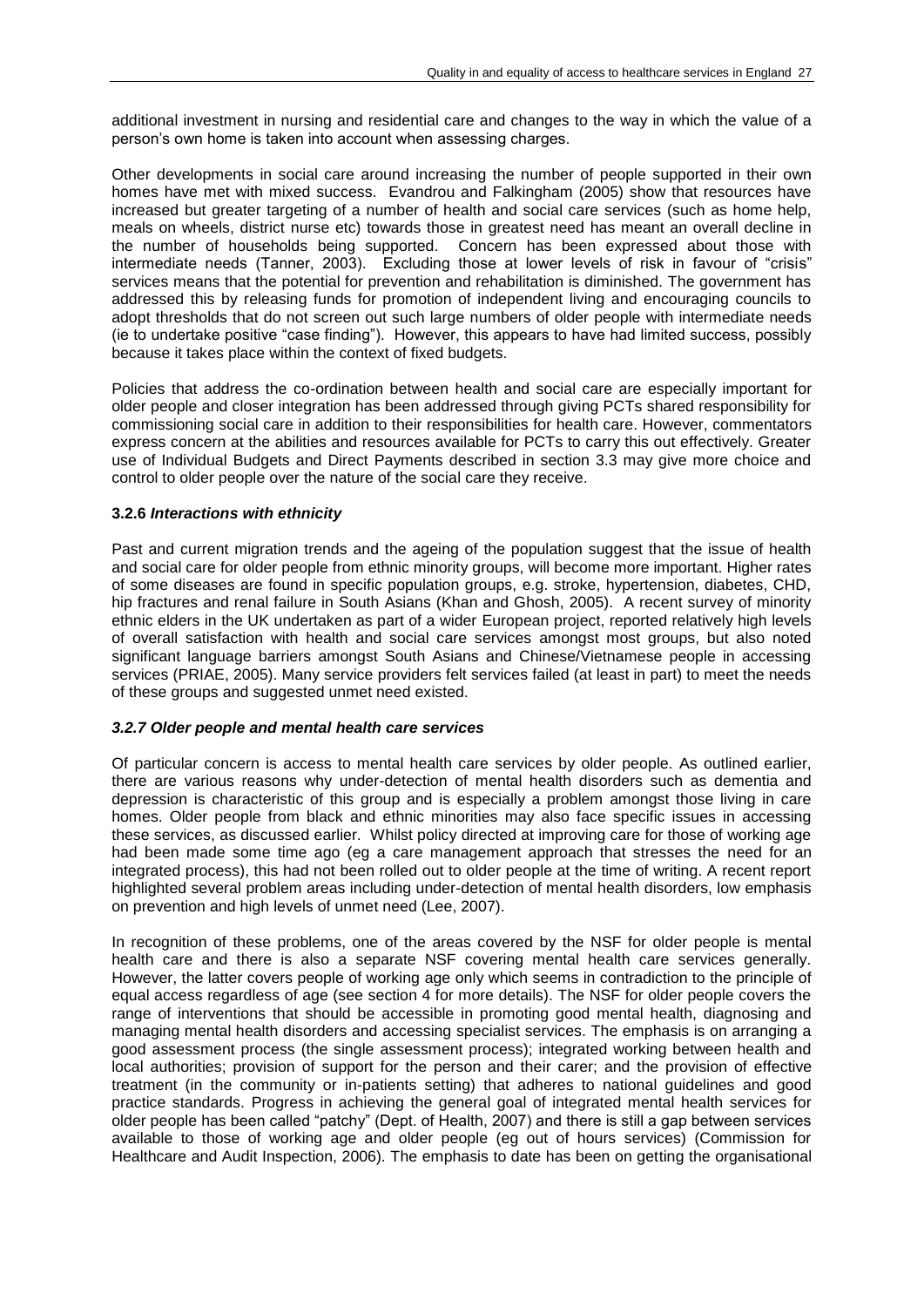processes in place (ie shared protocols for care, community mental health teams). Descriptions of schemes are provided on-line as examples.

## **3.3 People with mental health disorders**

Section 4 – Case Study on mental health – provides further details about access to mainstream health services by those with mental health disorders.

## *3.3.1 Children and young people*

The Action Plan on Social Exclusion (Cabinet Office, 2006) identifies the tendency for children with certain mental health disorders to have more problems later on in life requiring contact with foster and residential care, use of state benefits, special education and contact with the criminal justice system. They plan to pilot some interventions that have proved promising in international and locally based research (eg multi-systemic therapy).

## *3.3.2 Adults*

A major policy effort to address the impact of mental health disorders on social exclusion was launched in 2004 when the Social Exclusion Unit (SEU) reported on Mental Health and Social Exclusion (Office of the Deputy Prime Minister, 2004b). They compiled many statistics and research findings to illustrate the fact that adults with mental health disorders are one of the most excluded groups in society. In particular, they identified four groups as having additional barriers to getting support: ethnic minorities, young males, parents and adults with complex needs (eg homelessness, substance abuse). The report presented a 27 point action plan organised within six categories: stigma and discrimination, role of health and social care, employment, supporting families and community participation, "getting the basics right" (housing, finance, transport) and "making it happen" (implementation plans). Specific actions targeted at tackling inequalities in access to health services were somewhat long-term: it included planning a review of the physical health inequalities experienced by people with mental health disorders; a review of access to and cost-effectiveness of treatment for adults with co-morbid drug use and mild-moderate drug problems; plans to commission research to develop evidence based ways of overcoming barriers to access of mental health services by people who are homeless; discussions of the possibility of new national targets for waiting times to psychological therapy. For social care there were plans to promote the greater use of the Direct Payments system for this group. Direct Payments were introduced into social care as an alternative method of providing community care services. They provide a cash payment to service users following assessment of their needs and allow the user and/or their carer to purchase suitable services directly rather than having services arranged and provided by the local authority. The pros and cons of this system (to service users and to providers) are a matter of much debate, but whatever their status, it is important that they are available equally to all groups.

A review of the implementation of the action plan was undertaken at the end of 2006 and progress at the national and local level was demonstrated in a number of areas (CSIP, 2006b). Nationally, most progress had been made in terms of issuing guidance to commissioners and employers, dissemination of guidelines about treatment and services, improvement of communicating with users, carers, media, employers, and training staff. They state that 58% of the action points were completed with 38% underway but also noted that many other developments outside this initial remit had also taken place through other initiatives. The access action points appear to have largely been met although many of these are process related and do not indicate whether access has actually improved. The exception appears to be that the large effort made in providing guidance, information and training on Direct Payments, was translated into a substantial increase (78%) in the use of Direct Payments amongst people with mental health disorders over a one year period. Whilst it is not obvious that this is completely beneficial, some examples suggest they can, when used well, contribute to activities that promote social inclusion (eg attendance at a creative arts group through pooling of Direct Payments between five people). At the local level, examples are cited but not evaluated.

A major cross-government initiative has been the "Supporting People" programme which is aimed at enabling vulnerable people to live independently. Over 200 out-reach teams support "hard to reach"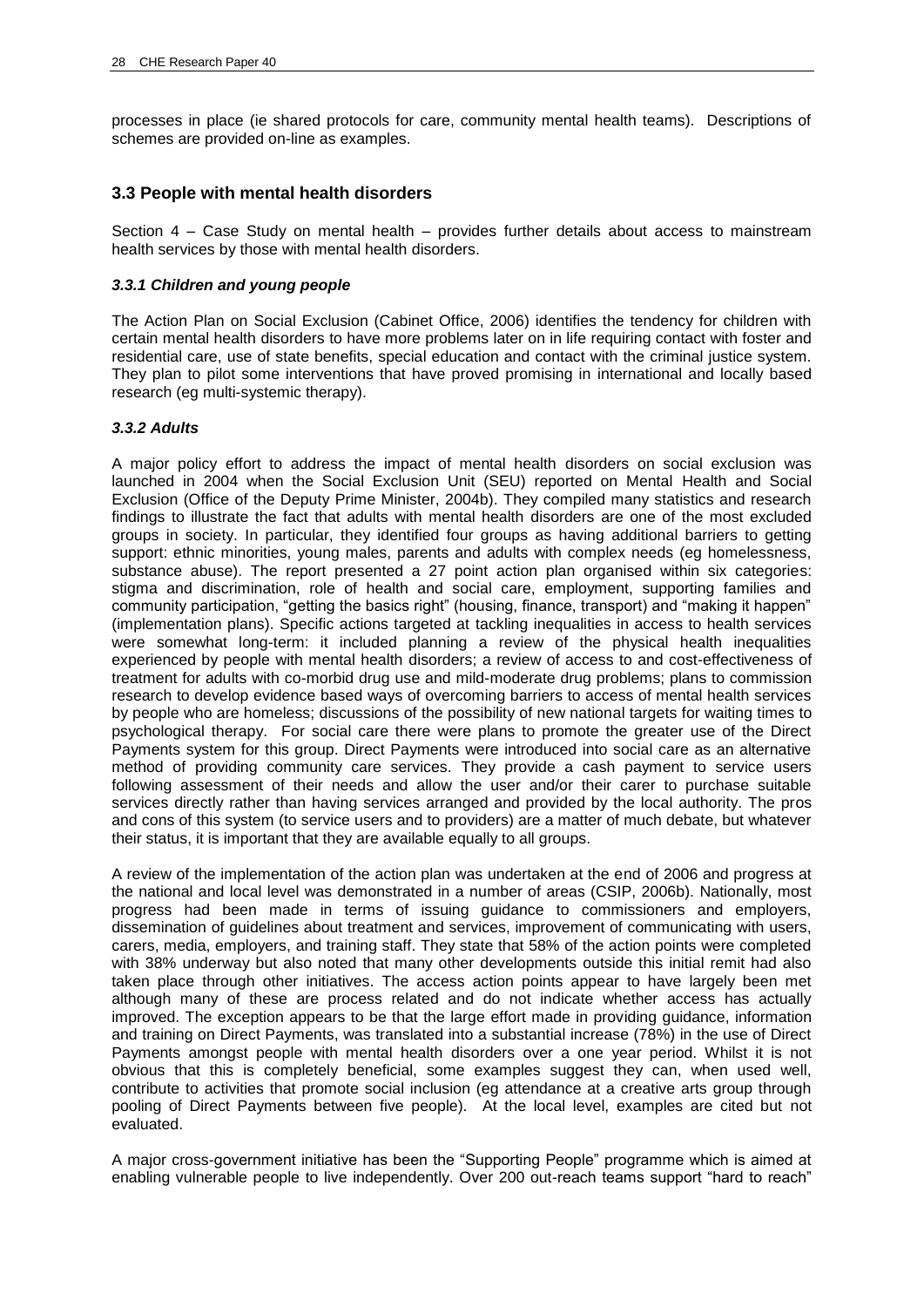clients in the community, and this includes a large number of people with mental health disorders (18,700 people in 2006).

The Care Programme Approach is designed to provide systematic arrangements for assessing the health and social care needs of those admitted into secondary mental health services. This is especially important for those with multiple needs as they may not reach the thresholds to receive services from individual programmes but their multiple disadvantage makes them very vulnerable.

In line with the overall policy focus on tackling social exclusion through employment based initiatives, the Social Exclusion Task Force notes that rates of worklessness are highest amongst people with mental health disorders (89%). A survey of users of mental health care by the Healthcare Commission in 2005 showed that many people would like to work. There are many initiatives in place to try to help find work opportunities for people with mental health disorders. For example, the Individual Placement and Support (IPS) approach seeks vocational opportunities and examples of implementation show that it has a high success rate in finding employment, education and voluntary work, often for those with severe mental health disorders (Cabinet Office, 2006). The government plans to support the further development of existing programmes such as Pathways to Work and Shift anti-stigma programme to address with employers the specific issues around people with mental health disorders (CSIP, 2006b). They also aim to create dedicated regional teams drawn from existing public, private and voluntary employment organisations to provide further support for the implementation of good practice.

In terms of "what works", the National Institute for Mental Health in England recently identified 10 "high impact" examples of service and process redesign that appear to have a substantial effect on improving the quality of mental health care services (CSIP, 2006c). This was undertaken through a process of case study review and data collection from around the country, as well as examination of the literature. Of most relevance to this project are the themes: "Improving the flow across health and social care by improving access to screening and assessment" – this includes projects that achieved reductions in waiting times for all users, better discharge policies; "Manage variation in access to all mental health care services" – this included providing better single access points and booking systems and improvements in liaison with other services. Some of the projects targeted older people"s teams and reduced "did not attend" rates substantially in this group; "Improve service user flow by removing queues" – this included use of a gateway co-ordinator whose work had a substantial impact in terms of reducing waiting times and making new referrals to appropriate services.

The National Service Framework (NSF) for mental health care was published in 1999 and was based on a substantial body of research evidence and expert advice (Dept. of Health, 1999). In providing a rationale for a national service framework, the Department of Health noted the wide range of adverse factors associated with social exclusion and that mental health disorders can also be a cause of social exclusion. For example, they noted that unemployed people are twice as likely to have depression as people in work, children in the poorest households are three times more likely to have mental health disorders than children in well off households, people with drug and alcohol problems have higher rates of mental health disorders, between a quarter and a half of people using night shelters or sleeping rough may have a serious mental disorder, and up to half may be alcohol dependent. Some black and minority ethnic communities (especially refugees) are diagnosed as having higher rates of mental health disorders than the general population. The aim of the NSF (as for all of them) is to specify what should be provided, to whom and when. Thus it addresses access in a broad sense.

The NSF covers the full range of care, setting national standards and defining service models and establishes milestones and monitoring processes. Seven standards were set out relating to: mental health promotion and tackling discrimination and social exclusion; primary care and access to services by anyone with any type of mental health problem; effective services for people with severe mental health disorders; support for individuals who care for people with mental health disorders; and the action necessary to achieve the national target to reduce suicides. The framework emphasises the need for integrated working between multiple agencies involved in providing care and the agreement of protocols and service models. The NSF was accompanied by substantial new investment from central government. The standard on access to services focused mainly on the availability of round the clock services and use of NHS Direct. Shortly after the publication of the NSF, the NHS Plan (Dept. of Health, 2000) confirmed mental health to be a priority for the NHS and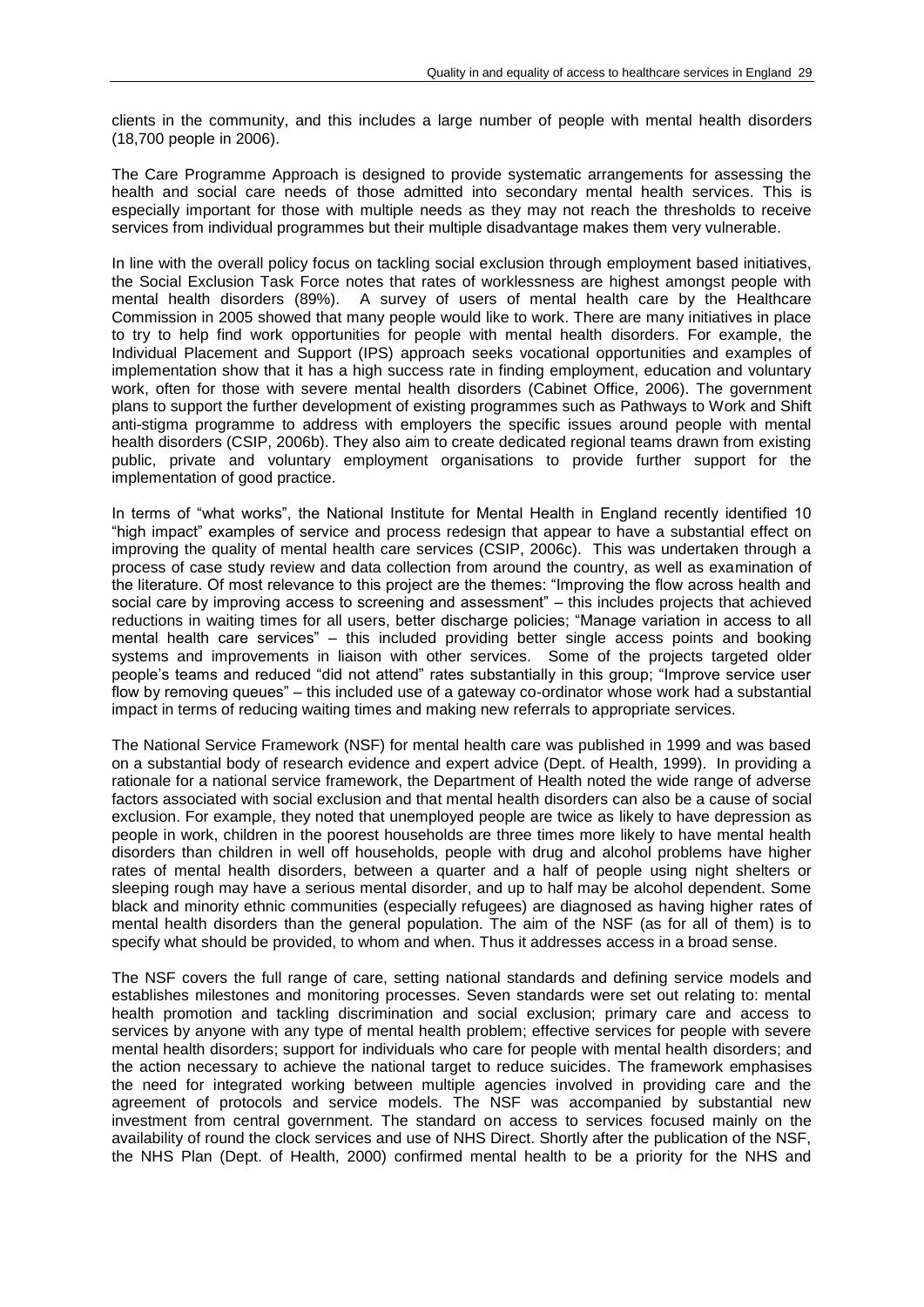reiterated many of the aims of the NSF as well as launching specific clinical initiatives, in particular to target community care eg assertive out-reach, early intervention, home treatment and carer support.

The Department of Health"s review after five years experience with the NSF (Dept. of Health, 2004b) concluded that most progress had been made in relation to services for the severely mentally ill and on clinical guidance; progress on primary care and access had been reasonably good but less had been achieved on health promotion and social exclusion. In terms of the specific standard on access, this review noted that the "gateway workers" introduced as part of the NHS Plan whose role was to co-ordinate and ensure prompt access to care, were very well embedded across the country; 24 hour access to crisis resolution and assertive outreach teams was not available everywhere but was increasing; training had been undertaken with NHS Direct advisers to equip them to deal with mental health risks; almost all areas had directories of local services available and extra resources had been provided to improve access to crisis services. Other commentators have noted the gaps in achieving equal coverage in some areas – for example, MIND noted that the spread of assertive outreach teams was not uniform across the country (MIND, 2004). There is an important interface with older people in that the NSF for mental health applies only to people of working age. The exclusion of those who are older than this clashes with the policy of equity expressed in the NSF for older people which starts from the principle that access should be determined by need, not age.

## **3.4 Conclusions**

The general picture in relation to policy on social exclusion, inequality and access has already been summarised in section 2.10. The broad features likely to be associated with promising policy initiatives have been identified in that section and are applicable to all three groups covered in section 3. However, the specific features of policy targeted at these three groups that appear to be beneficial are summarised below:

- Co-ordinators, special advisers, gateway workers, link workers to help ensure access to appropriate services for groups who may not be well served by mainstream providers. This support needs to span the administrative and organisational boundaries between sectors and services rather than being focused just on a single service or sector.
- Adequate training and support for health (and other) professionals who come into contact with people who have special requirements. A great deal of specialist knowledge is sometimes required to help guide people through complex services with various eligibility requirements. Knowledge and understanding of cultural issues is also important.
- Streamlined assessment processes that reduce the burden of multiple assessments with different service providers. However, it is essential that those undertaking the assessments are equipped to do so and have knowledge of the full range of health and social care needs.
- Cross-agency collaboration.

As described throughout section 3, there are various monitoring processes in place that aim to check progress in terms of policy for vulnerable groups. The Action Plan on Social Exclusion (Cabinet Office, 2006) states that the single most important conclusion from looking at "what works" is that there need to be clear responsibilities and tailored responses for those with "chaotic lives and multiple needs", a description which clearly applies to the three groups considered in this report. This relates to both the strategic level in terms of planning services and at the level of individual case management. The Social Exclusion Task Force aims to develop and test alternative approaches to improving outcomes for these groups including evaluation of what is being done locally, pilot the most promising and disseminate early results.

There are several challenges and several gaps in policy and research:

The situation of those living in institutions is seriously under-researched. Compared with the volume and quality of research that has focused on those living in households, there is a dearth of information on the health and social care needs of this group, their access to care and the extent of their social inclusion. Policy has tended in general to focus on the financial issues around providing care in the institutional setting. Whilst this is clearly important,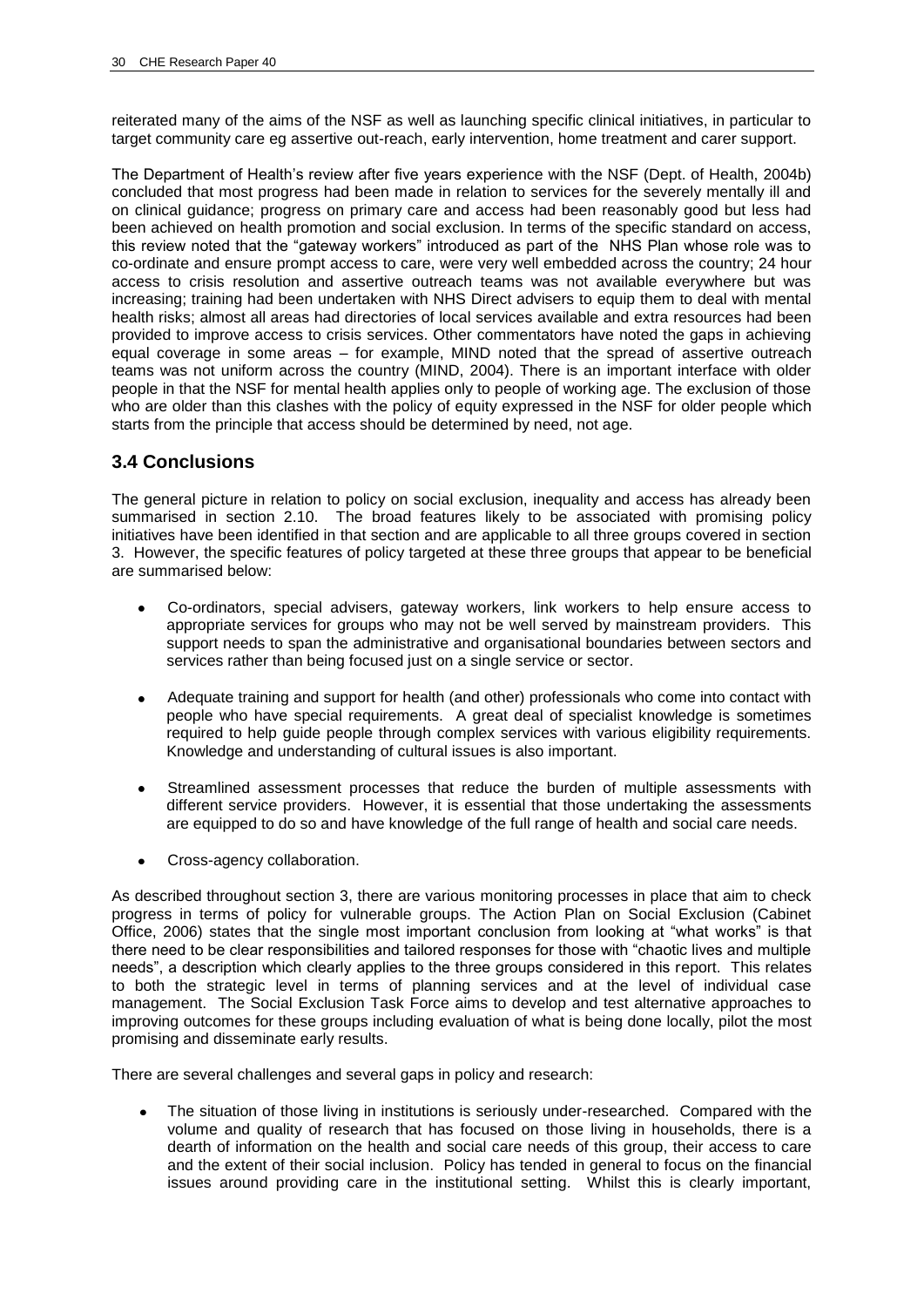especially in England where cost-sharing for social care is prevalent, this means that policy to tackle other potential barriers to health care has been less rigorously addressed.

- Where service use is spread across administrative and/or organisational boundaries, there is scope for people to face multiple barriers at every point of entry. The most severely disadvantaged groups are therefore faced with complex journeys through the care pathway and research could usefully focus on the implications of this for access.
- In some services, policy has focused on targeting those most seriously in need or those in "crisis" situations. Whilst this is a reasonable strategy, there is a danger that those with low level, but multiple needs, will slip through the net because they will not reach the threshold required to qualify for any single service. Unless the full range of needs and circumstances is taken into account, this may precipitate further disadvantage for those in vulnerable positions.
- The provision of preventive and health promotion services appears to be associated with  $\bullet$ particularly severe barriers to access for the vulnerable groups considered in this report. This may contribute to a cycle of inequality in terms of health outcomes.
- Despite the large volume of literature identifying barriers to access for many different groups,  $\bullet$ there is far less knowledge about the eventual impact of reduced access on health status. Policy could usefully be targeted at reducing the barriers that are likely to have the most significant impact on health.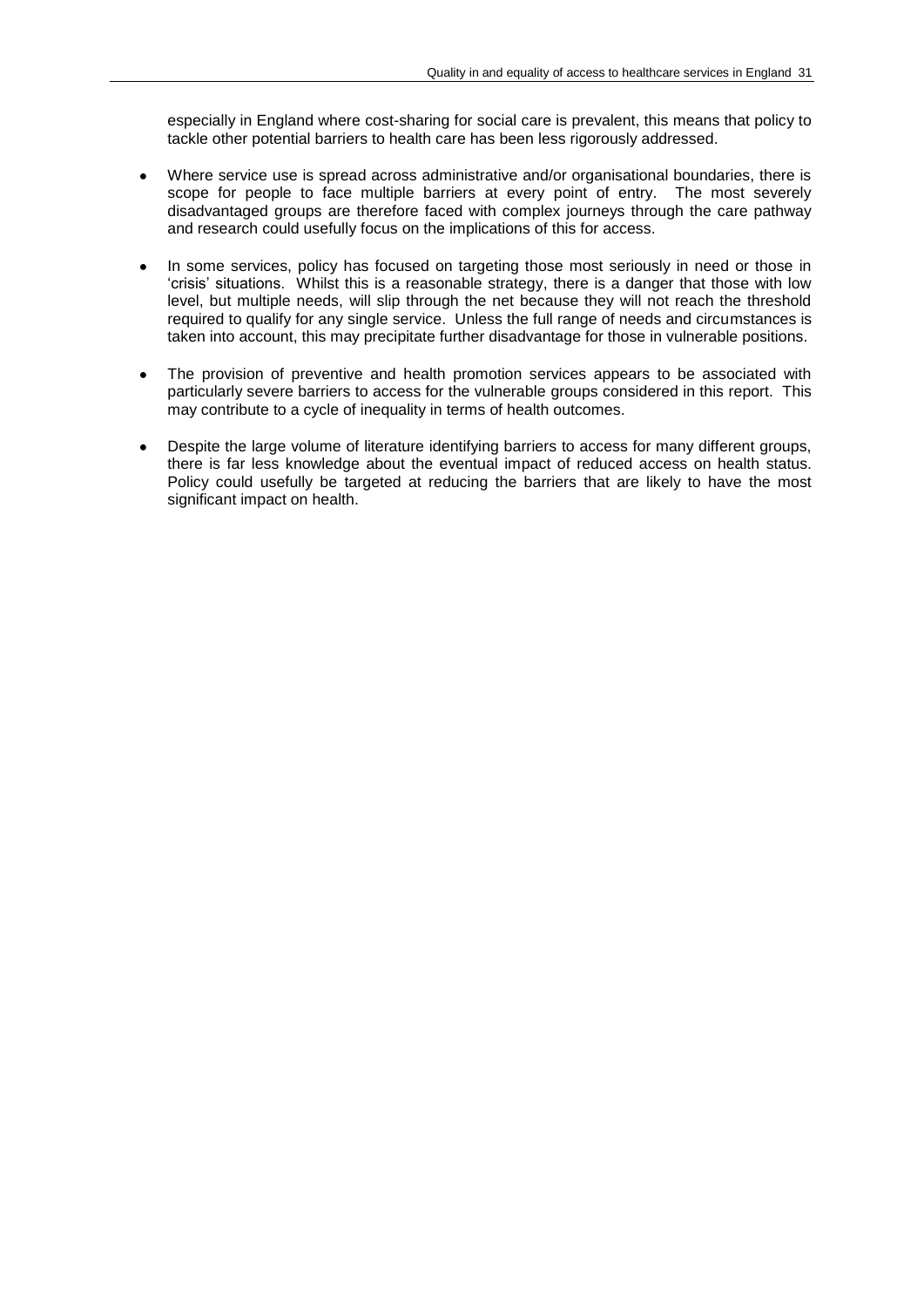# **4.The case study on mental health**

## **4.1 Introduction**

## *4.1.1 The law*

The Disability Discrimination Act 1995 (DDA 1995) and the Disability Rights Commission Act of 1999 (DRC 1999) seek to protect those with disabilities from being treated differently from those without disabilities. Disability is defined as a physical or a mental impairment which has a sustained and long-term adverse effect on day to day activities. The Disability Equality Duty (DRC 2005) came into force in December 2006 and requires all public services to actively promote disability equality and to narrow the gaps in inequality in areas of employment, governance, service delivery, public consultation, research, partnership working and policy development. There is some concern that the focus (especially of employers) has been largely on physical rather than mental disabilities, but the legislation is intended to cover both. The new Commission for Equality and Human Rights will bring together the Commission for Racial Equality and the Equal Opportunities Commission. New equalities legislation will eventually supercede the DDA.

There are circumstances in which people may be subject to compulsory detention and treatment, largely in the interests of their own health or for the safety of others (Mental Health Act 1983). The new Mental Health Act (2007) in England seeks to update legislation concerning the types of professionals who have the authority for detention and the categories of people who may be subject to compulsory treatment. This has proved very controversial and there is some concern amongst commentators that it is based more on issues to do with public order, rather than therapeutic benefit, and that it may increase rather than reduce stigma, especially amongst black and ethnic minority groups where rates of compulsion are particularly high (Crichton and Darjee, 2007).

## *4.1.2 Stigma and discrimination*

A recent in-depth review of the issues of stigma and discrimination faced by those with mental health disorders concluded that on the basis of global evidence about stigma, "there is no known country, society or culture in which people with mental illness are considered to have the same value and to be as acceptable as people who do not have mental illness" (Thornicroft, 2006, page 11). This review summarised substantial evidence from across the world about stigma and discrimination in home life, personal relationships and at work and flagged up mixed evidence from the UK on trends in attitudes to people with mental health disorders. Some research shows signs of greater understanding amongst the general public over a ten year period, whilst other signals are less favourable, such as greater levels of fear of, and perceived danger from, those with mental health disorders (Dept. of Health, 2006).

Anti-stigma activities in England are encapsulated in a number of different policy initiatives, rather than in a single policy. These include recommendations from the Social Exclusion Unit on tackling exclusion as experienced by people with mental health disorders (Office of the Deputy Prime Minister, 2004b); a Strategic Plan to tackle exclusion published by the Department of Health (NIMHE, 2004) and the National Service Framework for Mental Health (Dept. of Health, 1999) which includes sections on combating discrimination and stigma. The National Action Plan (NAP) for Social Protection and Social Exclusion (European Commission, 2006) mentions anti-discrimination in relation to people with mental health disorders, but does not set out any specific policies over and above those contained in the above documents.

## *4.1.3 Role of NGOs*

NGOs and groups working in partnership with the government, play a major role in mental health policy and support in the UK. A list and brief summary of their role and remit is provided in Appendix  $\overline{2}$ .

There is a wide range of voluntary organisations across the mental health community, each one operating with its own specific remit. Some organisations focus activities on mental health specifically, others target on social problems and support all those affected. There are good examples of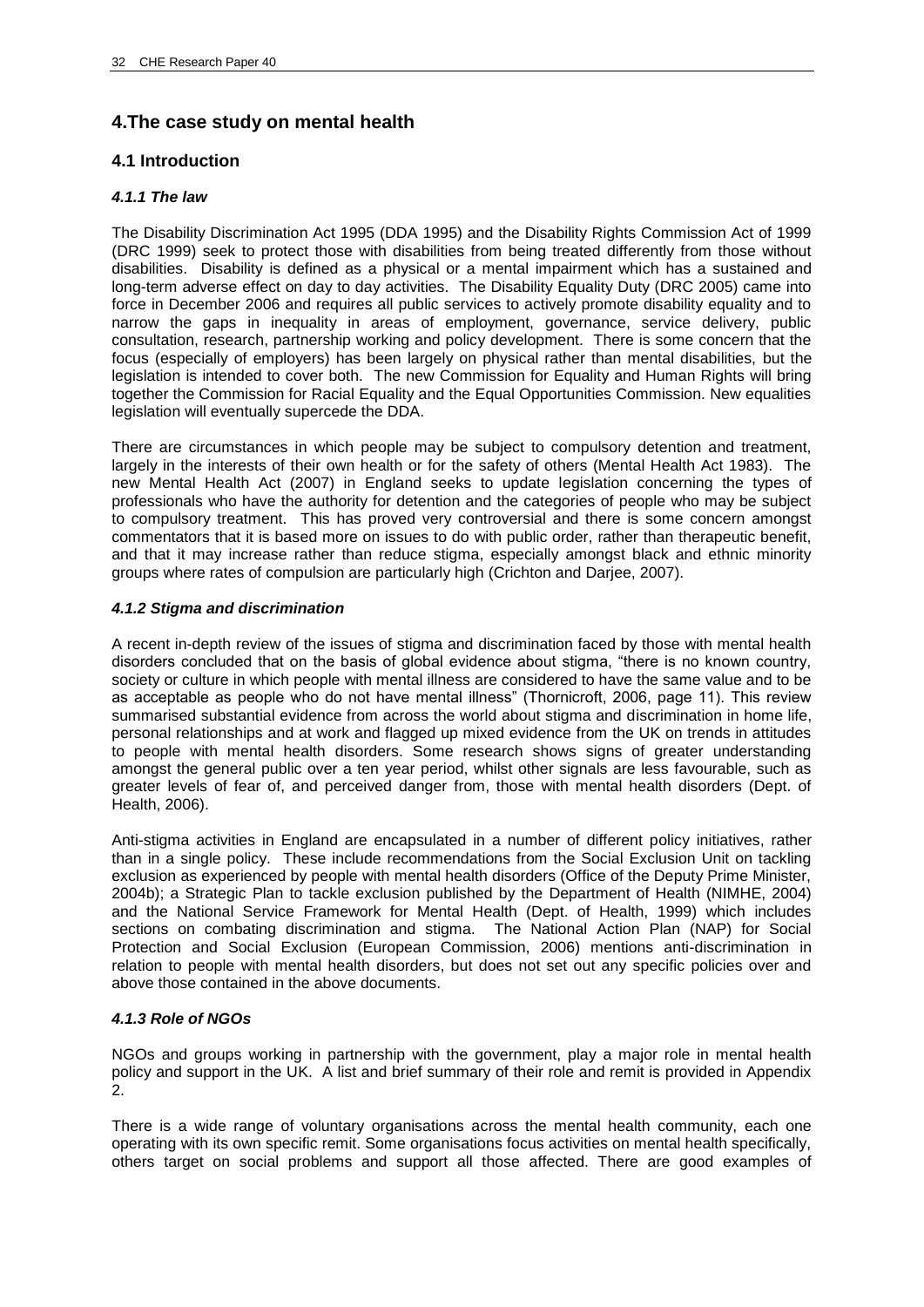collaboration between the voluntary sector, professionals and the government (e.g. the Mental Health Alliance involving 80 organisations) (Pinfold and Teasdale, 2007).

## *4.1.4 Public opinion*

There are many voluntary campaigning groups that seek to correct mis-representations of mental health disorders and campaign for more accurate portrayals in the media (eg Mad Pride, Mind Freedom – see Appendix 2 for more details).

The way in which mental health issues are covered in the media has been the subject of more specific campaigns such as SHIFT. There is also a very wide range of local, targeted policies aimed at raising awareness amongst specific groups of professionals who come into contact with people with mental health disorders, with the aim of reducing discriminatory behaviour. These include medical staff, school children, journalists, police, employers and church leaders. A coalition of organisations (including MIND) has just been awarded £18 million funding to combat stigma and discrimination.

The most successful type of intervention in this context appears to be those that rather than just being "educational", involve a direct contribution by service users/ consumers. Research suggests that the most effective contact is with a person who "moderately disconfirms a pre-existing stereotype", rather than reinforcing it or providing an "exceptional" example of extreme disconfirmation (Thornicroft, 2006). Many general public educational campaigns exist in the UK but there is limited evidence on their effectiveness.

## *4.1.5 Mainstream health services*

People with mental health disorders are served by both the mainstream health services and specialist services. Specialist services exist in the community, primary, secondary and tertiary sectors. The vast majority of people with mental health disorders are managed within the primary care setting by GPs, gateway workers and mental health primary care workers. In the secondary sector, services include community mental health teams, assertive outreach teams, crisis resolution teams and early intervention teams.

In principle, mainstream services are available equally to all users without distinguishing between those with and without mental health disorders (see earlier description of the relevant legislation). However, as outlined in section 4.3 and 4.4 below, the reality of the situation is that those with mental health disorders often face substantial barriers to access in practice.

## **4.2 Methods**

A focused literature search of MEDLINE was carried out (by the Centre for Reviews and Dissemination at the University of York) using appropriate terms for "mental health" and "primary care" to identify relevant papers (from 2002 to date) about access to mainstream health services for people with mental health disorders.

In order to identify unpublished reports and papers the websites of key voluntary sector organisations (as below) were also scanned:

Disability Rights Commission <http://www.drc-gb.org/default.aspx>

Institute of Psychiatry <http://www.iop.kcl.ac.uk/>

Mind <http://www.mind.org.uk/>

Mental Health Alliance <http://www.mentalhealthalliance.org.uk/>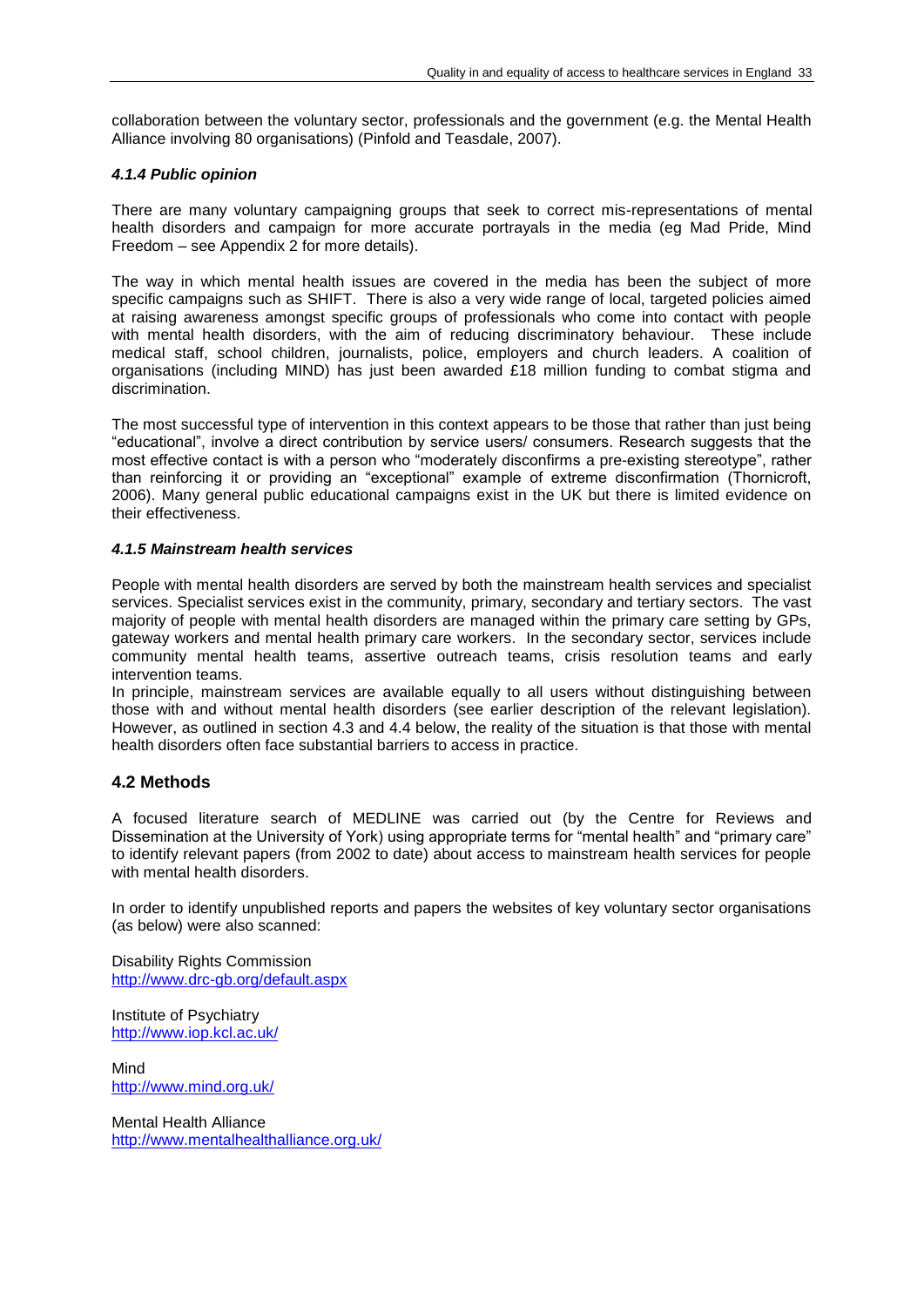Mental Health Foundation <http://www.mentalhealth.org.uk/>

Sainsbury Centre for Mental Health <http://www.scmh.org.uk/80256FBD004F6342/vWeb/wpKHAL6S2HVE>

Government websites were searched for national guidance and legislation.

The reports obtained from the above sources and the journal papers were searched for further relevant references and these were followed up as appropriate.

The mental health field is served by a large number of non-governmental organisations, pressure groups and campaigning organisations. These are listed, along with brief descriptions, at Appendix 2.

## **4.3 Access to general health care for people with mental health disorders**

A recent formal, independent investigation of the physical health status of people with learning disabilities and/or mental health disorders, undertaken by the Disability Rights Commission (DRC), summarises a large amount of existing evidence relating to inequalities in health status, as well as presenting the results of primary research based on health records of 488 GP practices in England and Wales (DRC 2006a; 2006b). This has been used as a key resource for the case study as it summarises the most up to date evidence available and was also under-pinned by several pieces of new primary research.

The main findings from the literature review relating to inequalities in health status amongst those with mental health disorders (Nocon, 2006) are:

- Higher mortality rates amongst those with mental health disorders, even after accounting for  $\bullet$ deaths from suicide
- Higher than average rates of physical illness amongst people with mental health disorders  $\bullet$
- The above includes cardiovascular disease (ischaemic heart disease, stroke, hypertension),  $\bullet$ with rates up to 1.9 times higher than general population.
- Also includes diabetes, with rates of between 2 and 4 times that of the general population
- Also, respiratory disease, with chronic obstructive pulmonary disease (COPD) and emphysema being more common
- Rates of HIV/AIDS and hepatitis B and C; and sexually transmitted disease are higher in  $\bullet$ people with mental health disorders
- Cancer rates have generally been found to be similar to the rest of the population  $\bullet$
- Oral health is often poorer amongst this group.

The main findings of the national data analysis from England and Wales on the prevalence of physical health disorders among people with schizophrenia or bipolar disorder (undertaken as part of the DRC review) generally support the findings from the existing literature, reported above. The analysis suggested higher rates of ischaemic heart disease, stroke, elevated blood pressure and diabetes in both these groups as compared to people without either disorder (Hippisley-Cox and Pringle, 2005).

The analysis also explored cancer rates and in contrast to published research, suggested higher prevalence of breast and bowel cancer amongst those with schizophrenia (Hippisley-Cox *et al.*, 2006a). The clinical analysis also suggested that not only are those with mental health disorders more likely to develop some conditions than those without such problems, but they also develop them at a younger age and once they have them, die faster than others with the conditions – for example, for coronary heart disease, diabetes, stroke, respiratory disease (Hippisley-Cox *et al.*, 2006b). Overall, five-year survival rates show lower survival for patients with mental health disorders for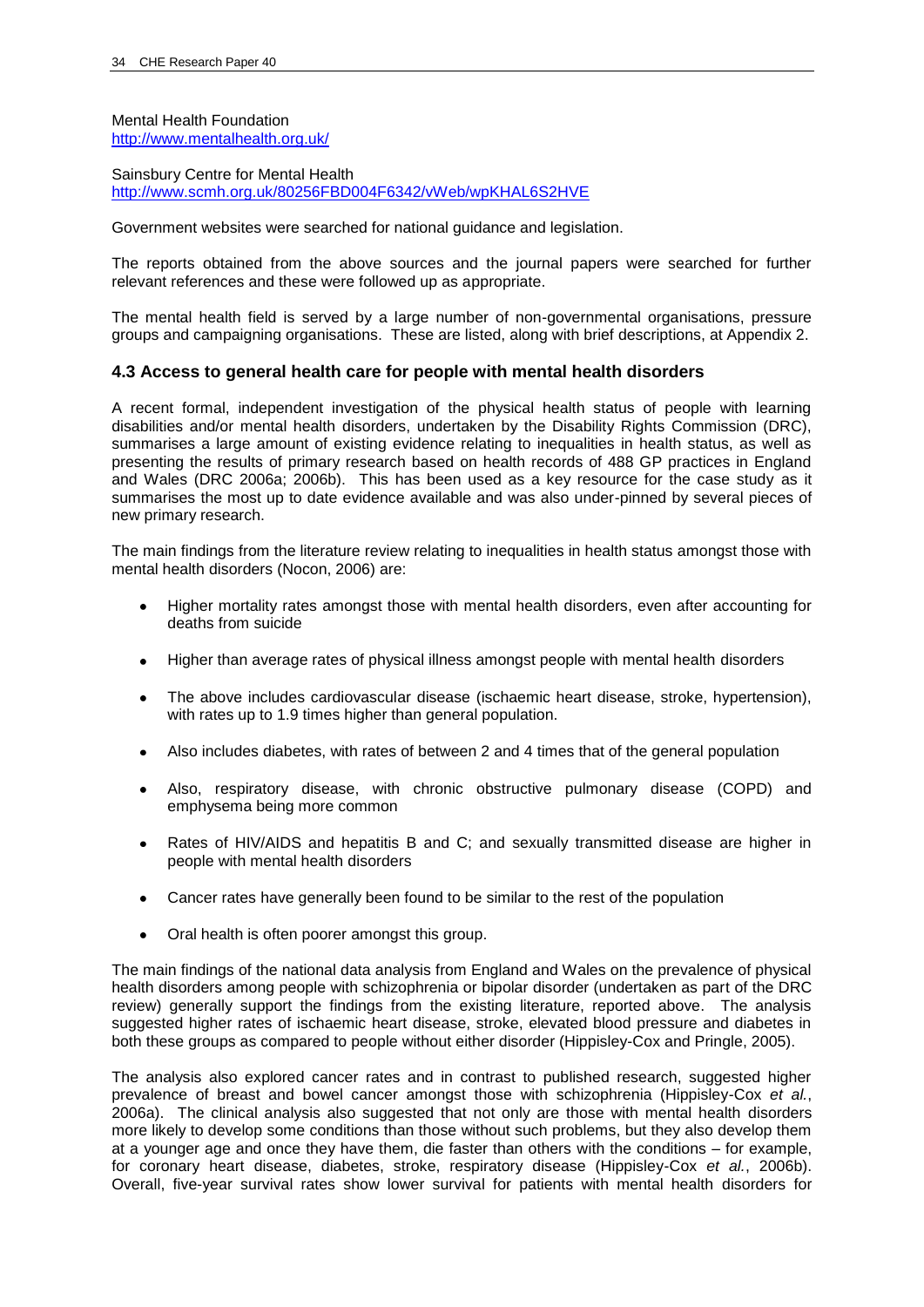almost all key conditions (Hippisley-Cox *et al.,* 2006c). This finding remains even after allowing for suicide rates.

The reasons for such inequalities in health outcomes are varied and complex. There is a strong link with social deprivation as mental health disorders are more common amongst the unemployed and those who are living on low incomes. There are also greater risk factors in this group eg higher than population average rates of smoking and obesity amongst those with schizophrenia and bipolar disorder (Nocon, 2006, summarises a wide range of international studies). The use of antipsychotic medication, and multiple medications, is linked to a wide range of adverse effects on health (aside from obesity) which may exacerbate health problems (Nocon, 2006).

The degree to which access barriers are a contributory factor is considered in the next section.

## **4.4 Barriers in access to general health care for people with mental health disorders**

There are no explicit legal or administrative barriers to access for services for people with mental health disorders and cost-sharing and eligibility criteria for services do not vary according to mental health status. The legislation referred to in Section 4.1 (particularly the DDA 1995) makes it illegal to provide goods, services, or facilities to a disabled person (including those with mental health disorders) on terms which are unjustifiably different from those given to other people. In terms of insurance (including health insurance) this makes it illegal to charge higher premiums or refuse insurance unless the provider can demonstrate statistically higher risks as a direct result of the mental health condition for that particular person.

However, in the health sector, there is some evidence of unequal treatment patterns:

- Despite experiencing higher rates of coronary heart disease, lower rates of screening in primary care for raised cholesterol has been found amongst people with mental health disorders (DRC, 2006a); similarly people with mental health disorders who have diabetes are less likely to have their body mass index checked than those with diabetes without such problems (Samele *et al.*, 2006a). Although consultation rates with GPs are 3-4 times higher than for the general population, some studies have found that people who use psychiatric services are less likely to be offered health promotion interventions (summarised in Nocon, 2006).
- However, health promotion in the form of dietary advice for obesity appears to be available equally to those with schizophrenia and bipolar disease but less common amongst those with depression. More people with serious mental health disorders appear to receive smoking advice and smoking cessation medication as compared with the general population, although rates of cessation treatments are low overall (Hippisley-Cox and Pringle, 2005).
- People with serious mental health disorders do not seem to be high users of exercise by prescription from GPs (Nocon, 2006).
- Evidence on the availability of regular physical health checks is mixed but some studies report  $\bullet$ relatively low rates amongst those with mental health disorders, despite the strong presence of risk factors; others studies suggest high coverage but limited recall amongst patients of the specific checks undertaken (Nocon, 2006).

The empirical work undertaken for the investigation by DRC found that:

- People with schizophrenia and coronary heart disease had fewer blood pressure or cholesterol tests that people with coronary heart disease without such problems (86% and 68% compared with 92% and 80%) (Hippisley-Cox and Pringle, 2005).
- There were no differences between groups with and without mental health disorders in terms of rates of some procedures (eg investigations following bleeding; lung function and inhaler technique checks).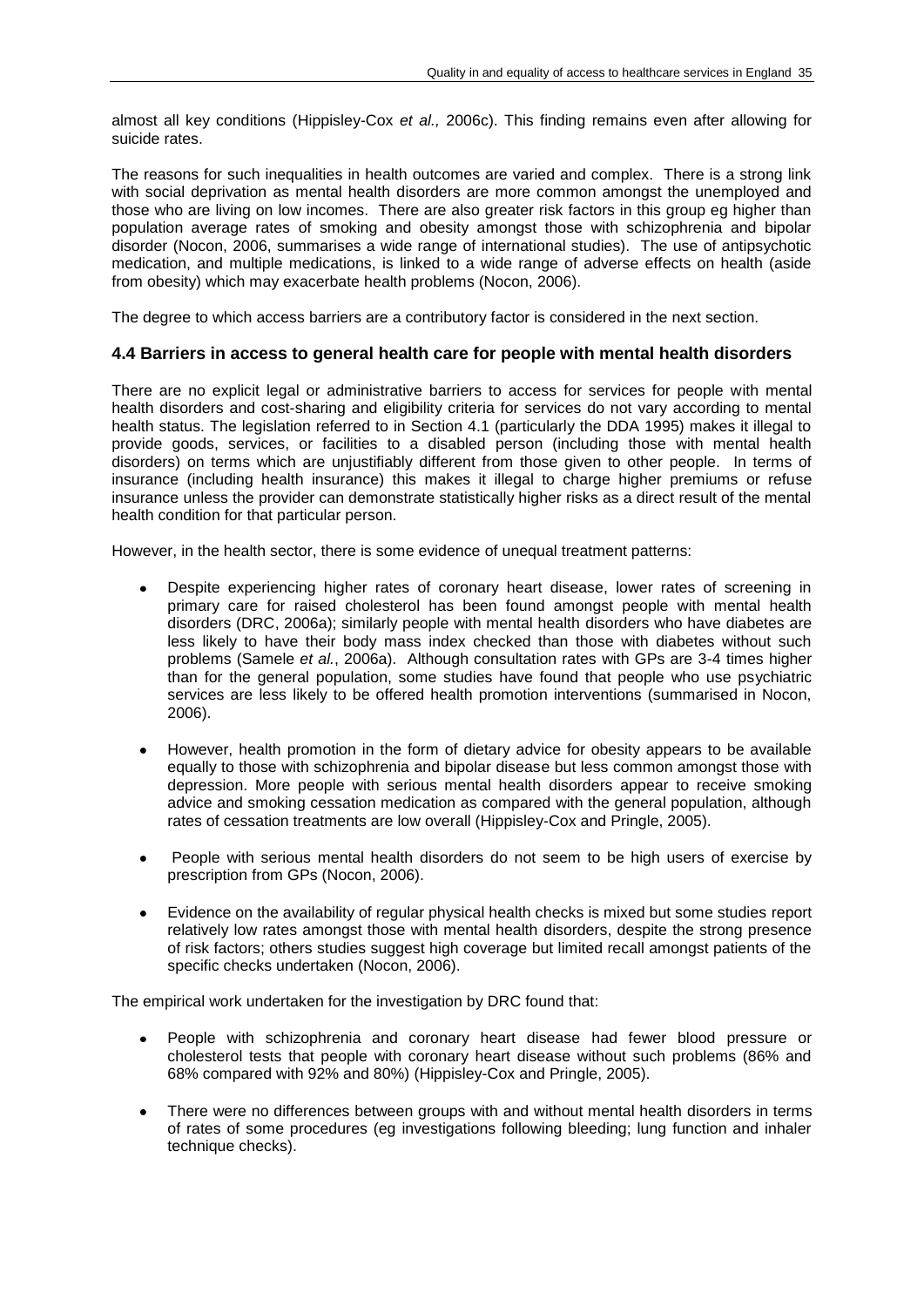Slightly fewer people with schizophrenia with coronary heart disease who have had a stroke are on aspirin; and fewer people with schizophrenia who have coronary heart disease are on statins compared with those without mental health disorders. (Hippisley-Cox and Pringle, 2005 and Hippisley-Cox, *et al.,* 2006d).

The literature focuses on the practical issues of access, many of which are similar to those experienced by other groups whose needs are multiple and who have chaotic lives, making planning difficult to achieve. Research highlights a sense of frustration amongst people with mental health disorders about the attitudes of health professionals in primary care, with concern that they are often classed as "difficult" patients (DRC, 2006a). Registering with GPs may be more difficult for those with mental health disorders who also lack a permanent address. Practical issues arise in accessing primary care when people are required to phone early to book consultations or are booked for early appointments that they cannot keep. There are also problems if waiting rooms are noisy or waiting times are prolonged (Lester *et al.*, 2005).

There is evidence that the willingness of people to declare a mental health problem in order to seek help is influenced greatly by the fear of stigma and discrimination that might be attached to them as a result, including the fear of compulsory treatment and detention (international evidence summarised by Thornicroft, 2006). Negative attitudes by reception and clinical staff may reinforce the reluctance to seek help (Nocon, 2006; Greater London Authority, 2007).

Health care professionals may also lack the experience and confidence to deal adequately with peoples" problems. Many studies find evidence of lack of training and specialist knowledge amongst staff (summarised in Nocon, 2006). This may produce a mismatch between the expectations of users and the staff. For example, whilst many people with mental health disorders see primary care as the cornerstone of their health care, health professionals often view the care of people with serious mental health disorders as too specialised for them to deal with in primary care (Lester *et al.*, 2005). Recent research undertaken in London found that the majority of people with mental health disorders use their GP as a point of access for other specialist services (Greater London Authority, 2007). However, some experience problems because of GPs" lack of knowledge about services.

Access to services may be restricted if health care professionals believe that specific types of interventions are not effective for people with mental health disorders. This may be particularly the case for health promotion and prevention therapies where evidence of effectiveness is limited generally anyway. There maybe a belief that people with mental health disorders are even less amenable than other population groups to such interventions, for example, because they are not good at adhering to long-term behaviour changes. The DRC investigation found that some practitioners expressed such doubts about the value of smoking cessation advice even though there is a small amount of evidence to suggest this intervention (and structured approaches to weight management) do actually appear to be effective for such groups (Samele *et al.*, 2006b). There is also a risk of "diagnostic overshadowing" whereby the mental health disorders obscure diagnosis of physical problems.

In terms of access to specialist mental health services, the National Service Framework for Mental Health (Dept of Health, 1999) states explicitly that services should be accessible to all who need them and available on the same basis regardless of where people live. A range of services is specified that should form part of a comprehensive local service. These include services for crisis response; multi-professional teams offering effective interventions through care packages, including home based care and assertive outreach; early effective interventions for those with severe mental health disorders; and adequate treatment and care facilities such as day, residential and hospital care. Analysis of the availability of, and use of, two key components of care - day hospitals and crisis resolution teams – suggests that such services are unequally distributed geographically when measured against some measures of population need and deprivation (Beecham 2005). It is suggested that this may be to do with the tension between providing standards for national universal services whilst still allowing local flexibility and devolved decision-making. The latter is important as it is often difficult to disentangle the individual components of a good, integrated local mental health service where some services may be substitutes for others. Other evidence suggests variation in the availability of specialist mental health workers at PCT level (Greater London Authority 2007). Long waiting lists, especially for psychological therapy exist in many parts of the country and may encourage inappropriate use of medication as an alternative.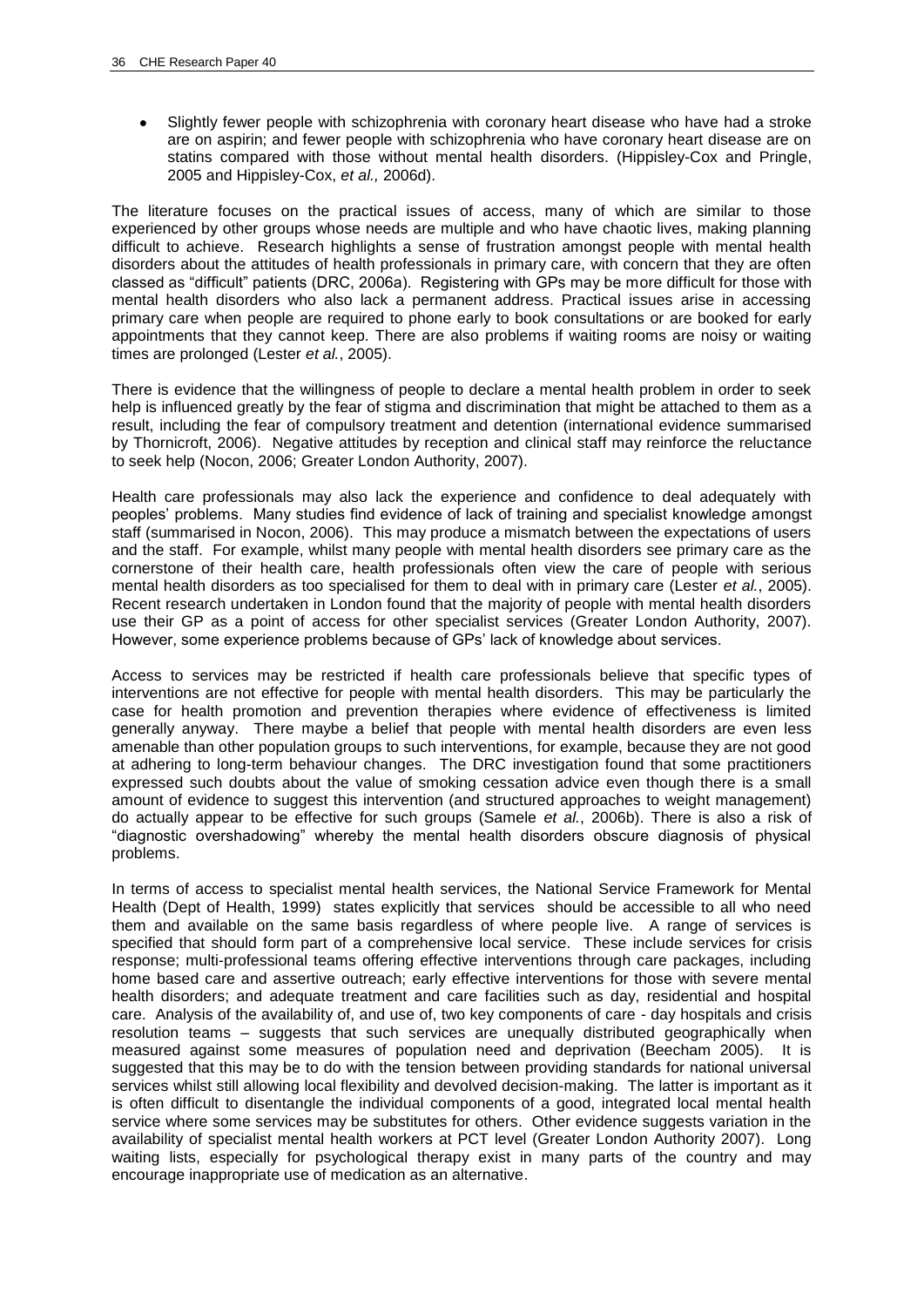Recent survey evidence from London suggests the largest barrier faced by people trying to access support and treatment for mental health disorders is the complexity of navigating the plethora of nonintegrated service providers and the lack of communication that exists between different parts of the system (Greater London Authority, 2007). This was identified as a barrier not only for those individuals trying to access services and information for themselves, but also for health care and nonhealth care professionals (e.g. the police, prison service) who often need to refer individuals appropriately.

## *Overlapping disadvantages*

Certain groups with mental health disorders faced even greater barriers than others.

Whilst low rates of mental health illness have been reported for some non-White groups (eg Asian people), the prevalence of depression and psychosis is higher among Afro-Caribbeans than amongst white people (Nazroo, 1998). Pakistani men aged 34-54 and Indian and Pakistani women aged 55-74 have higher rates of non-psychotic mental health disorders than white people (Weich *et al.,* 2004). Identification and treatment rates have nevertheless been found to be lower in some of these groups (reported by Nocon, 2006).

As Nocon (2006) reports, there is evidence to suggest a high incidence of mental health disorders amongst rough sleepers but low rates of treatment, some of which are due to difficulties with accessing services by not having a permanent address. Problems of timely access to good quality services have also been reported for those in prison and those in residential and nursing homes.

## **4.5 Policy initiatives and their impact on access to general health care for people with mental health disorders**

The National Service Framework (NSF) for Mental Health was published in 1999 (Dept. of Health, 1999). It represents the central element of the government"s mental health policy for working-age adults and it sets out a 10 year programme for improving mental health care. The remit of the NSF has been described in Section 3.3, along with evidence relating to how it has been implemented and this is not repeated here. However, it has been noted that although the NSF focuses on reducing smoking rates and improving services for long term physical health conditions, this has not translated into wider health policy initiatives such as primary care access initiatives or other relevant NSFs such as diabetes (DRC, 2006a). Subsequent policies have supported and expanded this initiative – for example, NICE guidance on schizophrenia (NICE, 2002) acknowledged the need for physical health checks for those with high risk factors for cardiovascular disease. The English strategy for public health (Dept. of Health, 2004a) commits to learning from eight pilot studies on improving physical healthcare for people with mental health disorders and rolling out lessons from Spearhead PCTs. The pilots involved specialist teams working in partnership with primary and social care providers to help support people with severe mental health disorders who are vulnerable to physical ill-health. The policy also reiterates the commitment to the mental health NSF and sets out some specific actions to help create employment opportunities and other measures aimed at reducing social exclusion of those with mental health disorders.

In primary care, financial incentives have been introduced for GPs to undertake annual health checks for people with mental health disorders (Dept. of Health, 2006b). These include checks related to alcohol and drug use, smoking and blood pressure, cholesterol (where appropriate), BMI, risk of diabetes from antipsychotic drugs, cervical cytology (as appropriate) and accuracy of medication. Analysis of the first year of the contract shows that 76% of practices reported having carried out such checks to at least 90% of their patients with mental health disorders (who had agreed to be included on the practice register) (DRC, 2006a).

Much of the policy action on reducing inequalities is currently targeted at geographical areas of high deprivation. Whilst this can benefit those with mental health disorders to some degree given that many people in this group live in poverty, general health promotion and treatment programmes may fail to adequately address their health and access needs "in passing" (DRC, 2006a). Indeed, new services such as walk-in centres and choice may leave them falling further behind as others are better equipped to exercise choice. Commentators note that there has been a failure to mainstream services, thus research for the DRC investigation found that health needs of people with mental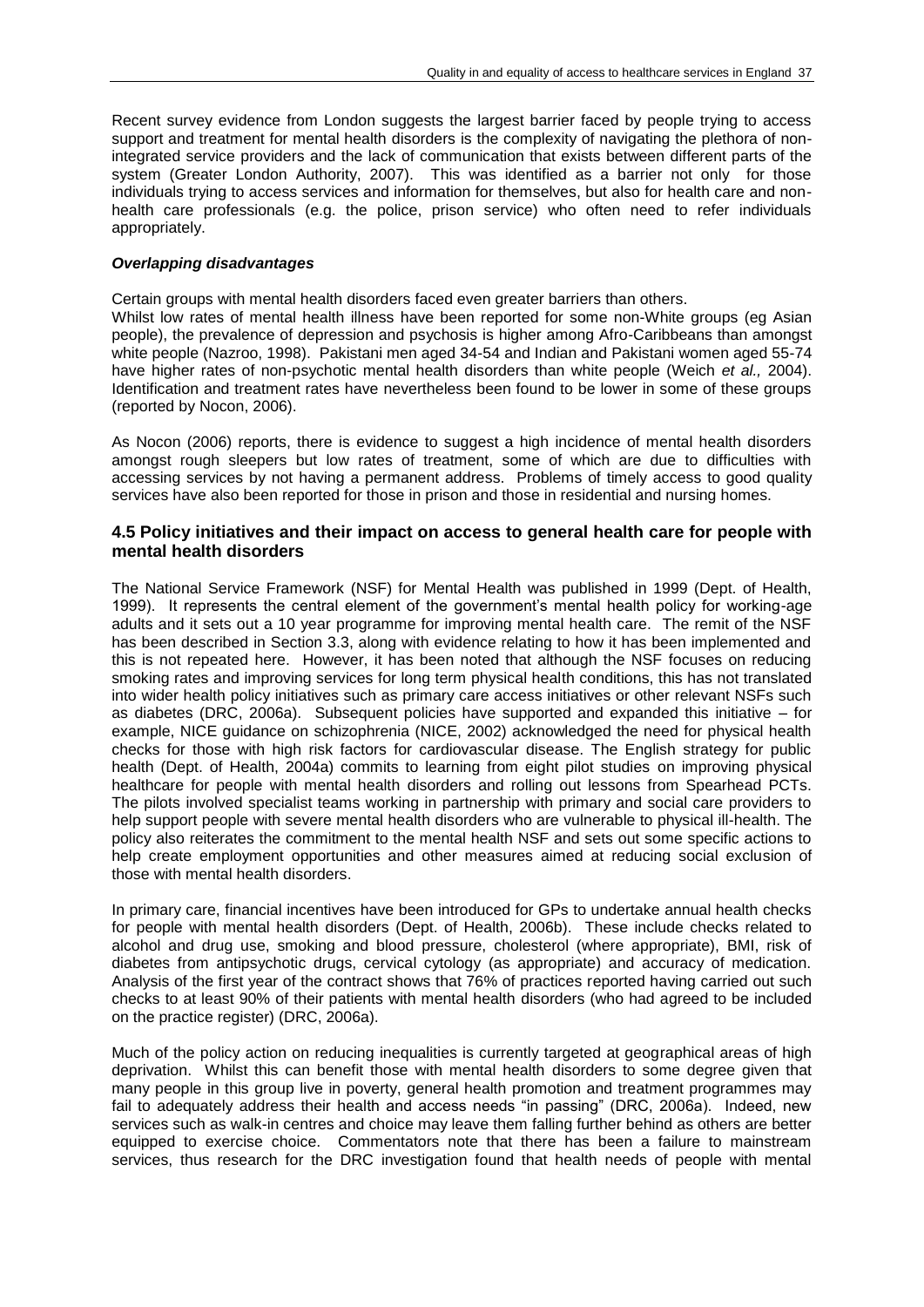health disorders often were "off loaded" onto specialist services rather than being addressed more appropriately through primary care (Samele *et al.,* 2006a).

The key recommendations from the DRC investigation focused on the requirement to ensure that governments acknowledge the specific needs of those with mental health disorders (and learning disabilities) and centrally target the needs of these groups in national health inequalities programmes, incentivising providers and performance managing them to ensure targets are met. Specific policies they wish to see activated include further incentives in the GP contract to deal with the needs of these groups; the strengthening of commissioning of services including the development of new service models and evidence based collaborations between primary care and voluntary or specialist services (e.g. community mental health teams and residential services); improve the evidence base about the health and needs of people with mental health disorders and develop specific treatment guidelines where needed, and improve training for health care professionals to be better equipped to deal with mental health care needs. Recommendations from a report based on a survey undertaken in London included the need for more coherent sources of information about services for users and professionals; more strategic commissioning of some services such as language support services and forensic services; and better measurement of outcomes amongst this group in order to assess the effectiveness of services (Greater London Authority, 2007).

It is important to consider the evidence of effectiveness of interventions aimed at improving the physical health of people with mental health disorders. There is little point in improving access to services that are ineffective and as many of the relevant interventions are in the area of health promotion, where evidence is often limited, this is an important consideration. The conclusions of a recent systematic review suggest that the organisation of services appear to be key factors in providing effective services (Samele *et al.,* 2006b). The review found evidence that locating a primary health care team close to mental health services with good links between primary care staff and mental health staff is highly effective in improving the physical health of those with severe mental health disorders. Other examples of integrated services with good links between primary care and secondary mental health services were also identified as being effective. Over the last three years, efforts have been made to develop a flexible, responsive workforce in the area of mental health and to initiate what are termed, "new ways of working". A recent update suggests that substantial progress has been made, initially for psychiatrists, but now also embracing most other relevant professions (CSIP/NIMHE, 2007). The key theme in this initiative is to recognise the multi-agency and multidisciplinary nature of mental health services and to develop a "Capable Teams Approach". These are multi-disciplinary teams focused on supporting service users in self-management where possible and also supporting the voluntary sector and primary care by providing assessment, treatment and care navigation for those with more severe problems. This initiative has involved extensive collaborative work between NIMHE and all the professional bodies, as well as a wide range of carer and patient representatives.

In conclusion, quite a lot of effort has been made by government and non-government organisations to identify the range of general and specialist services that should ideally be made available for people with mental health disorders. However, evidence suggests that there are some apparent inequities in access to mainstream services for some physical health problems, between those with mental health problems when compared with individuals with similar physical problems but without mental health disorders. Availability of specialist mental health services is also apparently not distributed geographically according to need. These problems are fairly well recognised but some would argue that it is necessary to adopt targeted policies towards people with mental health disorders rather than expecting general policies aimed at improving access generally, to address adequately the needs of this group.

## **4.6 Conclusions**

There is evidence that people with mental health disorders suffer worse physical health that those without such problems. There is also evidence of some inequities in access to general mainstream health services amongst this group. Access to preventive services appears to be a particular issue. The evidence suggests most access barriers experienced by this group are similar to those experienced by other groups of disadvantaged people who live chaotic lives. Additional barriers relate mostly to perceptions of stigma and discrimination and to the lack of specialist knowledge by the medical staff most likely to come into first contact with this group (e.g. GPs and primary care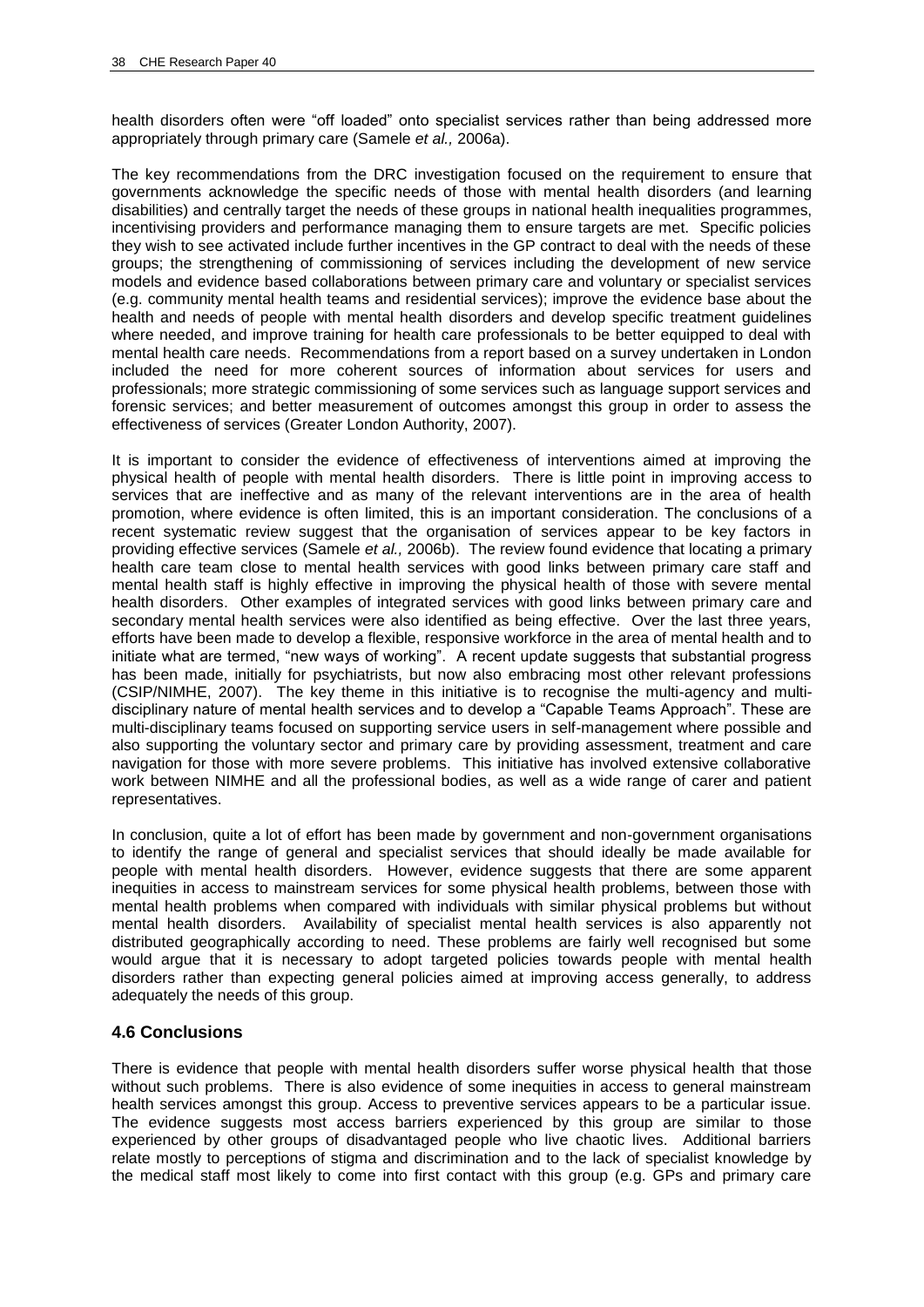workers). Health professionals may also perceive, despite lack of evidence, that certain interventions are less successful for people with mental health disorders.

Research suggests that the organisation of services is key to the success of meeting the needs of this group, with integration, co-ordination, communication and seamless provision across health and social care sectors being of vital importance. Financial incentives to increase the number of physical health checks undertaken on people with mental health disorders, appear to be an effective approach to increasing utilisation of mainstream services.

Policy has focused on defining the range of services to which people with mental health disorders should have access (both general and specialist services). Two main issues have been the focus of policy: (a) geographically based policies aimed at improving access and inclusion for disadvantaged groups generally; (b) delivery options for mental health care, focusing on multi-agency and multidisciplinary team work that addresses the complex needs of those with mental health disorders. In terms of social exclusion, much emphasis has been placed on providing greater opportunities for people with mental health disorders to participate in the workforce and in the community more generally and successful policies (such as the New Deal) have been rolled out to this group.

The Disability Equality Duty requires public authorities to produce Disability Equality Schemes that must indicate how progress towards closing inequality gaps will be monitored. The Secretary of State for Health in England the First Minister in Wales will be required to produce a report every three years from December 2008 on progress towards disability equality in the health sector.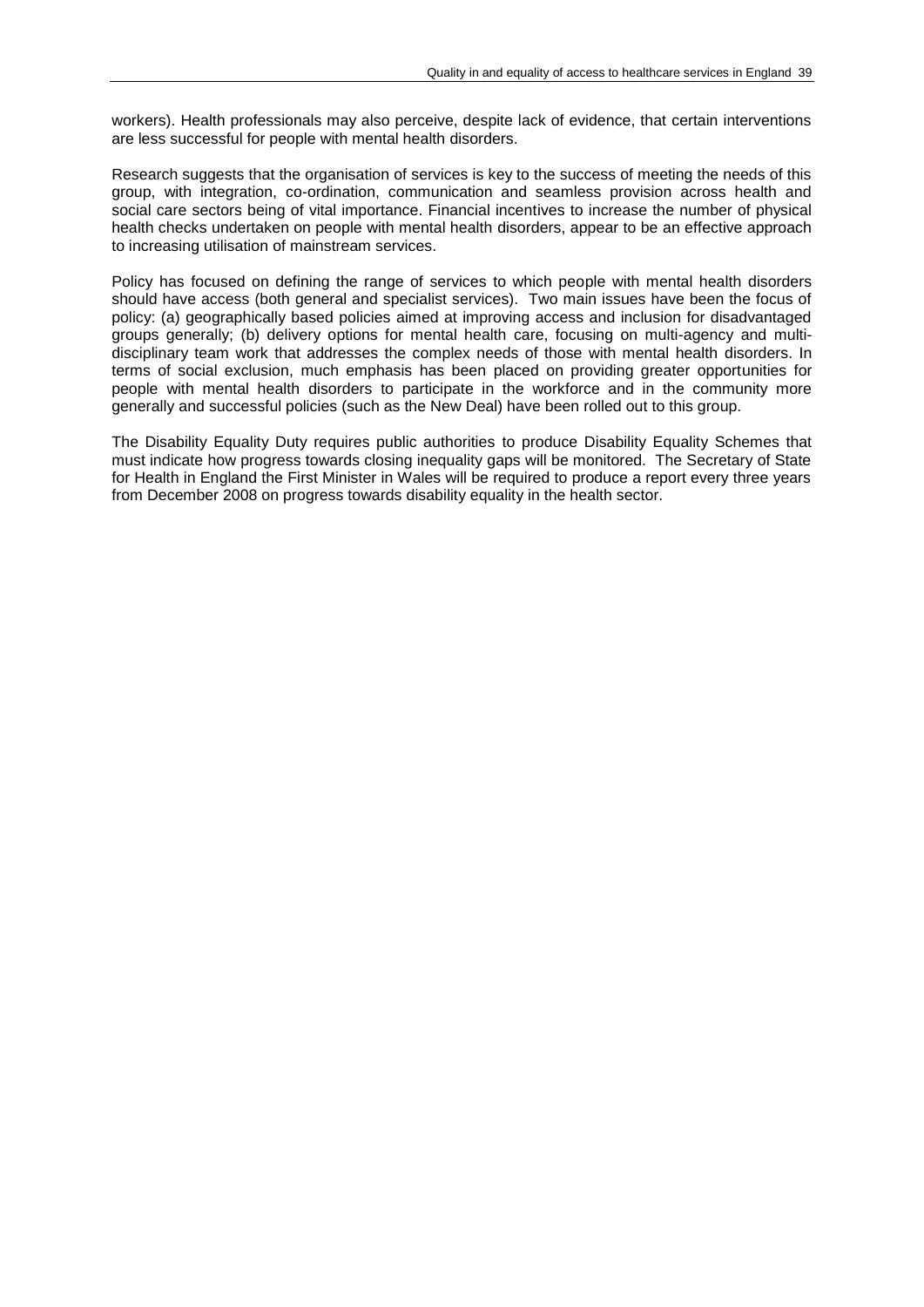# **5. Overall conclusions**

Research evidence suggests that substantial inequities of access to some healthcare services exist for specific vulnerable groups. Barriers to access are identified on both the demand and supply side and seem particularly problematic in areas such as preventive care and health promotion. Those living chaotic lives and who find it difficult to organise the physical, social and financial resources to access services are most at risk.

The three groups considered in detail in this report (immigrants and asylum seekers; older people; and people with mental health disorders), all face difficulties in accessing services, often arising from problems navigating an entry point into complex services, especially where such services cross administrative and organisational boundaries. The situation of those living in institutions is seriously under-researched but the little evidence available suggests some serious inequities of access exist for this group when compared with those living in the community.

The report considers policy developments at two levels: overarching national policies to tackle social exclusion, most of which cut across a number of government departments; and specific, often local, initiatives aimed at improving access for each of the three groups. Whilst it is difficult to assess much of the policy development that has taken place at a small-scale local level, because robust evaluations do not exist, some key features of promising policy developments have been highlighted. In particular, policies aimed not just at increasing supply, but at supporting people in accessing services, through co-ordination, collaboration and integration, are likely to reduce the complexity of navigation through the system for disadvantaged groups. Providing a national context and framework within which local initiatives take place and incorporating financial incentives, are also important factors.

Finally, it is worth noting that despite the large volume of literature identifying barriers to access for many different groups, there is far less knowledge about the eventual impact of such variations in access on the health status of individuals. This is an important gap in the research evidence.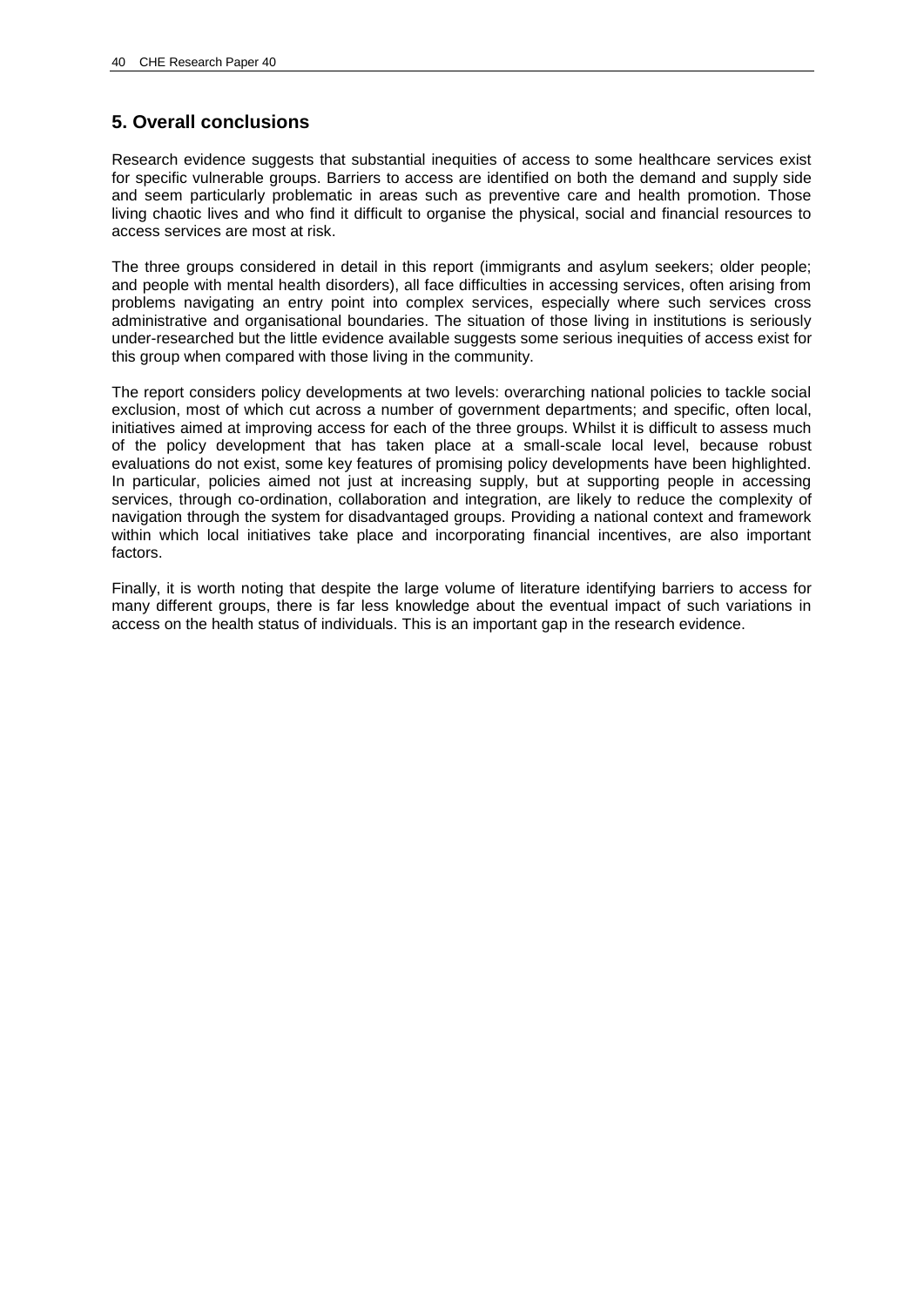## **References**

Allan, C. and Clarke, J. (2005) Are HIV/AIDS services in Leeds, UK, able to meet the needs of asylum seekers? *Public Health* 119(4): 305-311.

Atkinson, M. *et al*. (2001) Systematic review of ethnicity and health service access for London. University of Warwick: Warwick.

Baker, D. and Hann, M. (2001) General practitioner services in primary care groups in England: is there inequity between service availability and population need? *Health and Place* 7:67-74.

Bardsley, M. and Storkey, M. (2000) Estimating the numbers of refugees in London. *Journal of Public Health Medicine* 22(3): 406-412.

Bauld, L. *et al*. (2005) Promoting social change: the experience of health action zones in England. *Journal of Social Policy* 34 (3):427-445.

Beecham, J. (2005) Access to mental health supports in England: crisis resolution teams and day services. *International Journal of Law and Psychiatry*, 28: 574-587. Belsky, J. *et al*. (2006) Effects of Sure Start local programmes on children and families: early findings from a quasi-experimental, cross sectional study. *British Medical Journal* 332: 1476-80.

Bentham, J. *et al*. (1995) Factors affecting non-response to cervical cytology screening in Norfolk, England. *Social Science and Medicine* 40: 131-135.

Benzeval, M. and Judge, K. (1996) Access to health care in England: continuing inequalities in the distribution of GPs. *Journal of Public Health Medicine* 18: 33-40.

Bowler, I. (1993) 'They're not the same as us': midwives' stereotypes of South Asian descent maternity patients. *Sociology of Health and Illness* 15: 157-178.

Bowman, C., Elford, J., Dovey, J., Campbell, S., Barrowclough, H. (2001) Acute hospital admissions from nursing homes: some may be avoidable. *Postgraduate Medical Journal* 77: 40-42.

Burchardt, T. (2005) Selective inclusion: asylum seekers and other marginalised groups. In: *A More Equal Society? New Labour, poverty, inequality and exclusion*, J. Hills and K. Stewart (eds); Polity Press: Bristol. Chapter 10: 209-230.

Burnett, A. and Peel, M. (2001a) Health needs of asylum seekers and refugees. *British Medical Journal* 322(7285): 544-547.

Burnett, A. and Peel, M. (2001b) What brings asylum seekers to the United Kingdom? *British Medical Journal* 322(7284): 485-488.

Burt, J. *et al*. (2003) The relationship between use of NHS Direct and deprivation in southeast London: an ecological analysis. *Journal of Public Health Medicine* 25 (2):174-176.

Cabinet Office (2006) *Reaching Out: An Action Plan on Social Exclusion.* Cabinet Office, London.

Cameron, E. and Bernardes, J. (1998) Gender and disadvantage: men"s health for a change. *Sociology of Health and Illness* 20: 673-693.

Care Services Improvement Partnership (2006a) *Out and About*. *Wheelchairs as part of a wholesystems approach to independence.* Dept. of Health, London.

Care Services Improvement Partnership (2006b) *Second Annual Report: National Social Improvement Programme.* NSIP-CSIP, London.

Care Services Improvement Partnership (2006c) *10 High Impact Changes for Mental Health Services.* CSIP, Colchester.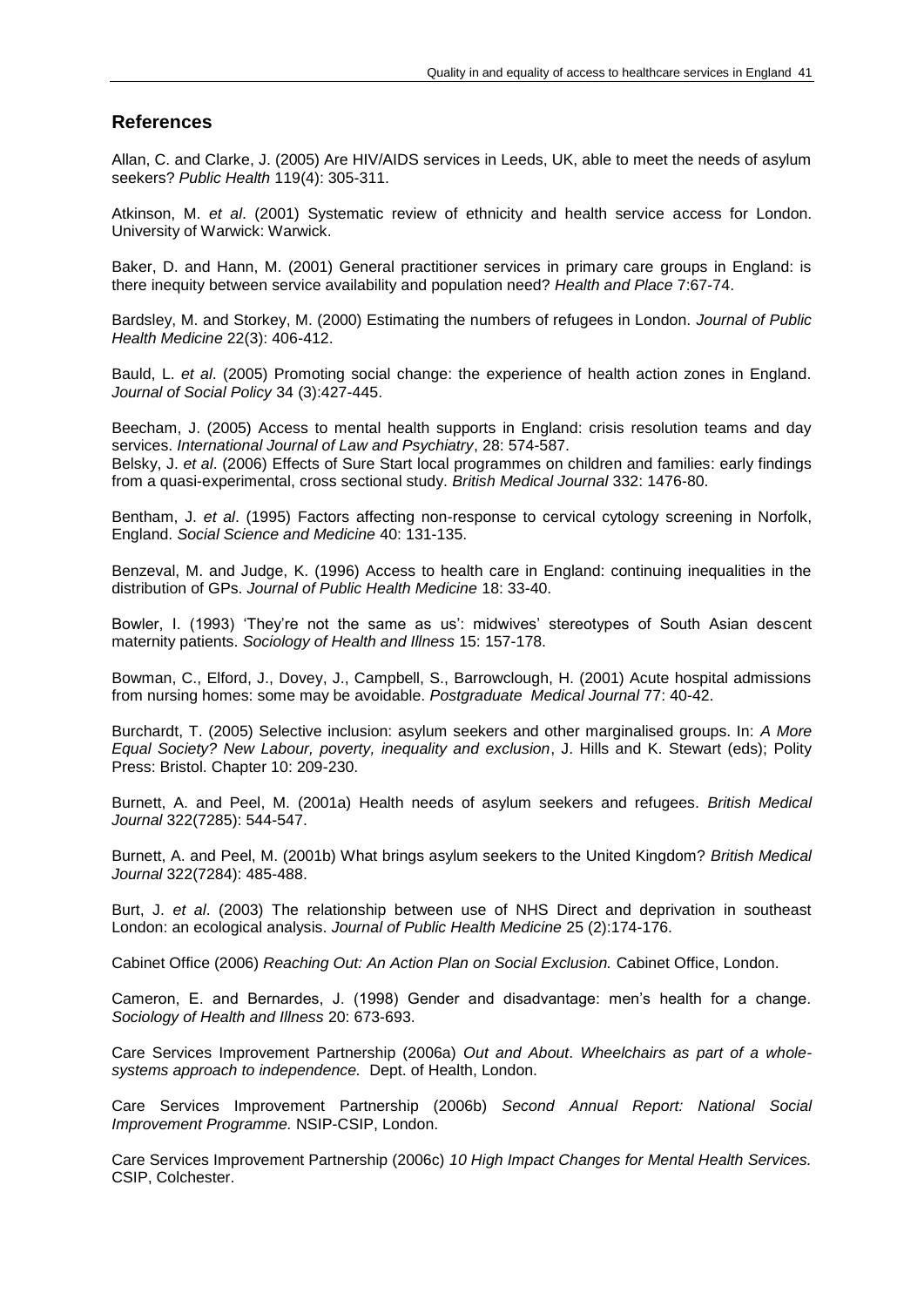Carter, Y. and Bannon, M. (1997) Mothers" attitudes to and experience of pre-school child health services: a comparative study in two districts in the West Midlands. *Public Health* 111: 23-28.

Cartledge, K. (2006) *A Service User Evaluation of the Services Offered by the Health Access Team.* Leeds Medical School. [http://www.networks.nhs.uk/uploads/06/12/cartledge\\_report.doc](http://www.networks.nhs.uk/uploads/06/12/cartledge_report.doc) [Accessed 29 June 2007]

Chan, C. (2000) A study of health services for the Chinese minority in Manchester. *British Journal of Community Nursing* 5: 140-147.

Chapple, A. *et al*. (2001) Citizens" expectations and likely use of a NHS Walk-in centre: results of a survey and qualitative methods of research. *Health Expectations* 4: 38-47.

Chapman, J. *et al*. (2004) Systematic review of recent innovations in service provision to improve access to primary care. *British Journal of General Practice* 54 (502):374-81.

Commission for Healthcare and Audit Inspection (2006) *Living Well in Later Life. A review of progress against the National Service Framework for Older People.* Healthcare Commission: London.

Cook, P. *et al*. (2006) Treatment and care of HIV positive asylum seekers. *Journal of Epidemiology and Community Health* 60: 836-838.

Cooper, D. *et al*. (2005) The effect of deprivation, age and sex on NHS Direct call rates. *British Journal of General Practice* 55 (513):287-291.

Cooper, L. and Roter, D. (2003) Patient-provider communication: the effect of race and ethnicity on process and outcomes of healthcare. In *Unequal treat: confronting racial and ethnic disparities in health care,* B. Smedley, A. Stith and A. Nelson (eds); National Academies Press: Washington DC. 552-593.

Crawford, M. (1998) The recognition and treatment of depression in older people in primary care. *International Journal of Geriatric Psychiatry* 13: 172-176.

Creighton, S. *et al*. (2004) Dispersal of HIV positive asylum seekers: national survey of healthcare providers. *British Medical Journal* 329: 322-323.

Crichton, J. and Darjee, R. (2007) New Mental Health Legislation. A decade"s deliberations result in confused proposals. *British Medical Journal,* 334:596-597.

CSIP/NIMHE (2007) *Mental Health: New Ways of Working for Everyone.* Progress Report 280692, Department of Health: London.

Cutler, C. (2005) *Fit to be Detained? Challenging the detention of asylum seekers and migrants with health needs.* Bail for Immigration Detainees: London. Available at: <http://www.biduk.org/pdf/Fit%20to%20be%20detained/FittobedetainedReport.pdf>

Dalley, G. (2005) *The Counsel and Care National Falls Survey: Progress in Implementing Standard 6 of the National Service Framework for Older People,* Counsel and Care: London.

Dept. of Health (1999) *National Service Framework for Mental Health: modern standards and service models*. Dept. of Health, London.

Dept. of Health (2000) *The NHS Plan: a plan for investment, a plan for reform*. Cm 4818 – I. Dept. of Health, London.

Dept. of Health (2001) *National Service Framework for Older People*. Dept. of Health, London.

Dept. of Health (2003a) *National Service Framework for Older People. Report of progress and future challenges*. Dept. of Health, London.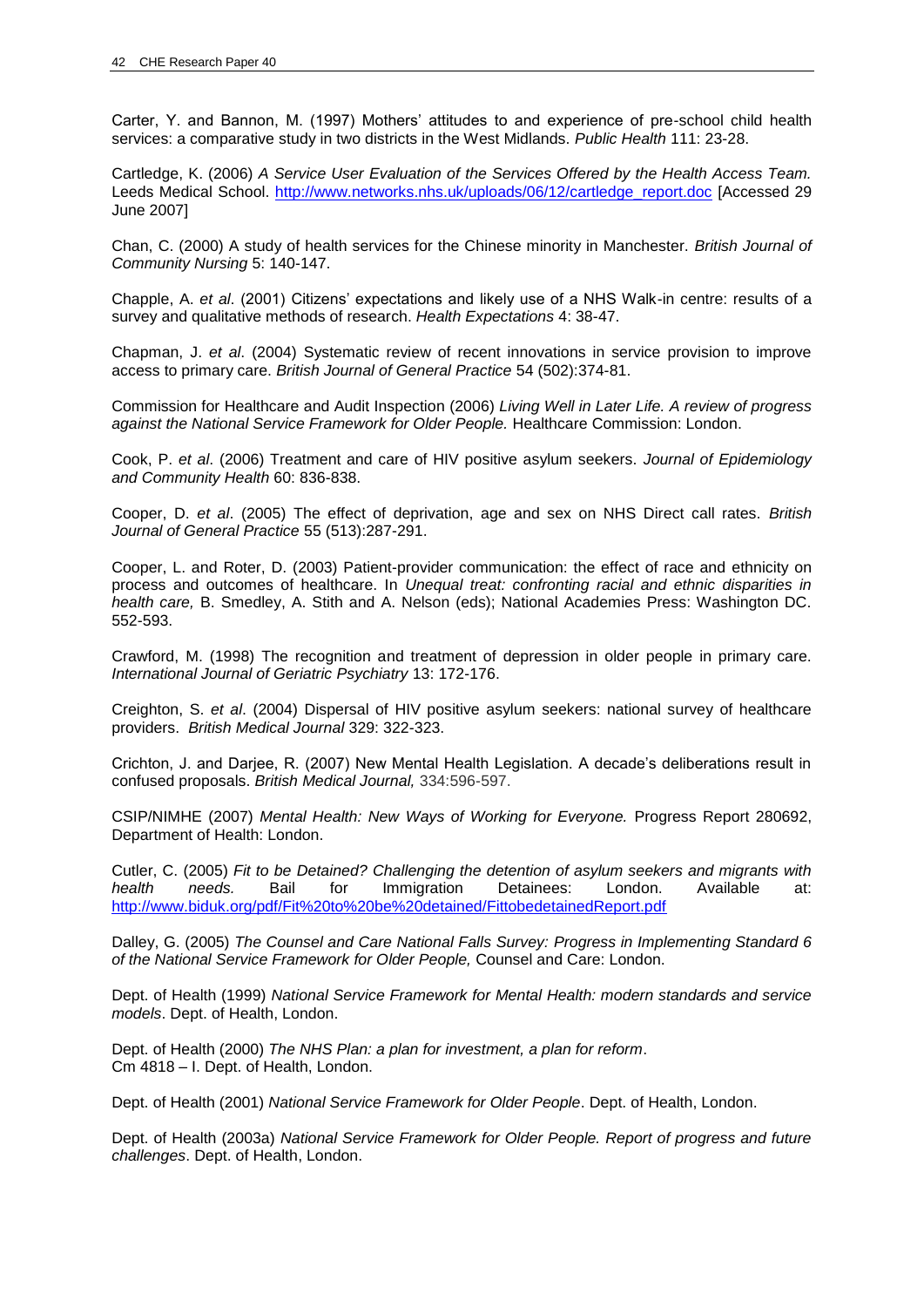Dept. of Health (2003b) *Tackling Health Inequalities: A Programme for Action.* Report Cm6374. Dept. of Health, London.

Dept. of Health (2004a) *Choosing Health: making healthy choices easier*. Cm 6374. Dept. of Health: London.

Dept. of Health (2004b) *National Service Framework for Mental Health: five years on*. Dept. of Health, London.

Dept. of Health (2006) *Attitudes to Mental Illness*. Department of Health: London.

Dept. of Health (2007) *Mental Health in Older People – update.* [http://www.dh.gov.uk/en/Policyandguidance/Healthandsocialcaretopics/Olderpeoplesservices/DH\\_40](http://www.dh.gov.uk/en/Policyandguidance/Healthandsocialcaretopics/Olderpeoplesservices/DH_4002284) [02284](http://www.dh.gov.uk/en/Policyandguidance/Healthandsocialcaretopics/Olderpeoplesservices/DH_4002284) [Accessed 29 June 2007].

Dept. of Health and Office for National Statistics (2002) *The General Health of Older People and their Use of Services.* Stationery Office: London.

Dept. of Work and Pensions (1999) *Opportunity for All. Tackling poverty and social exclusion.* Report Cm4445. Dept. of Social Security, UK. Available at: http://www.dwp.gov.uk/publications/dss/1999/poverty/pdfs/summary.pdf

Dept. of Work and Pensions (2006a) *A New Deal for Welfare: empowering people to work.*  Consultation Paper Cm6859. The Stationery Office, London.

Dept. of Work and Pensions (2006b) *Opportunity for All.* Eighth Annual Report. 2006 Strategy Report Cm6915-i. The Stationery Office, London.

Directgov (2007) *Caring for Someone: carer's allowance.* [http://www.direct.gov.uk/en/CaringForSomeone/MoneyMatters/DG\\_10012522](http://www.direct.gov.uk/en/CaringForSomeone/MoneyMatters/DG_10012522) [Accessed 9 July 2007]

*Disability Discrimination Act 1995*. (1995) Chapter 50. HMSO: London. Available:<http://www.opsi.gov.uk/acts/acts1995/1995050.htm>[accessed 29 June 2007].

*Disability Rights Commission Act 1999*. (1999) Chapter 17. HMSO: London. Available: <http://www.opsi.gov.uk/acts/acts1999/19990017.htm> [accessed 29 June 2007].

Disability Rights Commission (2005). *The Duty to Promote Disability Equality: statutory code of practice England and Wales*. (Disability Equality Duty). TSO: London. Available: [http://www.drc](http://www.drc-gb.org/PDF/DED_Code_Dec05_pdf.pdf)[gb.org/PDF/DED\\_Code\\_Dec05\\_pdf.pdf](http://www.drc-gb.org/PDF/DED_Code_Dec05_pdf.pdf) [accessed 29 June 2007].

Disability Rights Commission (2006a) *Part 1: Formal Investigation Report: Equal Treatment: Closing the Gap.* A formal investigation into physical health inequalities experienced by people with learning disabilities and/or mental health problems, DRC: London. Available at: [http://www.drc.gov.uk/PDF/mainreportpdf\\_healthFIpart1.pdf](http://www.drc.gov.uk/PDF/mainreportpdf_healthFIpart1.pdf)

Disability Rights Commission (2006b) Part 2: *Formal Investigation Report: Report of the DRC Formal Inquiry Panel to the DRC's Formal Investigation*. The inequalities in physical health experienced by people with mental health problems and people with learning disabilities. DRC: London. Available at: [http://www.drc.gov.uk/PDF/inquiry\\_panel.pdf](http://www.drc.gov.uk/PDF/inquiry_panel.pdf)

Dixon, A. and Le Grand, J. (2006) Is greater patient choice consistent with equity? The case of the English NHS. *Journal of Health Services Research and* Policy 11 (3):162-166.

Dixon, A. *et al*. (2007) [Is the British National Health Service equitable? The evidence on](http://www.ingentaconnect.com/content/rsm/jhsrp/2007/00000012/00000002/art00010;jsessionid=hwjl5cge1t09.victoria)  [socioeconomic differences in utilization](http://www.ingentaconnect.com/content/rsm/jhsrp/2007/00000012/00000002/art00010;jsessionid=hwjl5cge1t09.victoria)**.** *Journal of Health Services Research and* Policy 12 (2):104- 109.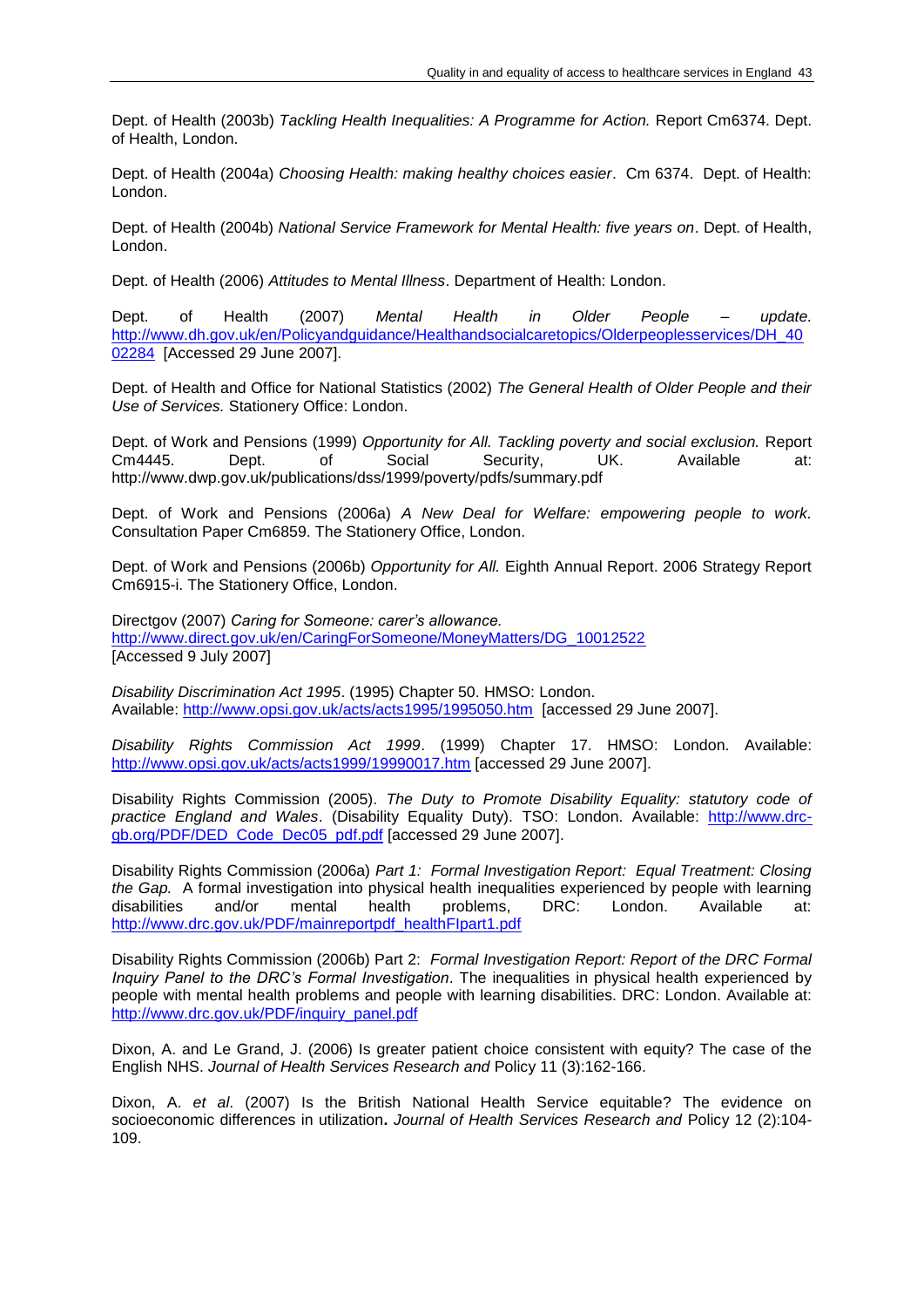Dixon-Woods, M. *et al*. (2005) *Vulnerable Groups and Access to Health Care: a critical interpretive review.* Report for the National Co-ordinating Centre for NHS Service Delivery and Organisation R & D (NCCSDO). NCCSDO: London.

Dumper, H. *et al*. (2006) *Mental Health, Destitution and Asylum-Seekers. A study of destitute asylumseekers in the dispersal areas of the South East of England.* CSIP, NIMHE & SERASC. Available at: http://www.southeast.csip.org.uk/silo/files/mental-health-destitution-and-asylum-seekers.pdf

Ebrahim, S. *et al*. (1984) Low levels of ill health among elderly non-consulters in general practice. *British Medical Journal* 289: 1273-1275.

EuroHealthNet (2007)<http://www.health-inequalities.eu/>

European Commission (2006) *UK National Report on Strategies for Social Protection and Social Inclusion 2006-2008.* Available at: http://ec.europa.eu/employment\_social/social\_inclusion/docs/2006/nap/uk\_en.pdf

Evandrou, M. and Falkingham, J. (2005) A secure retirement for all? Older people and New Labour. In: *A More Equal Society? New Labour, poverty, inequality and exclusion*, J. Hills and K. Stewart (eds); Polity Press: Bristol. Chapter 8: 167-188.

Exworthy, M. *et al*. (2003) Tackling health inequalities in the United Kingdom: the progress and pitfalls of policy. *Health Services Research* 38(6, pt 2): 1905-1921.

Fahey, T., Montgomery, A.A., Barnes, J., Protheroe, J. (2003) Quality of care for elderly residents in nursing homes and elderly people living at home: controlled observational study. *British Medical Journal* 326 (7389): 580.

Fairhead, J.F. and Rothwell, P.M. (2006) Underinvestigation and undertreatment of carotid disease in elderly patients with transient ischaemic attack and stroke: comparative population based study. *British Medical Journal* 333: 525-527.

Feldman, R. (2006) Primary health care for refugees and asylum seekers: a review of the literature and a framework for services. *Public Health* 120(9): 809-816.

Foster, J. *et al*. (2001) A qualitative study of older people's views of out-of-hours services. *British Journal of General Practice* 51 (470): 719-723.

George, S. (2002) NHS Direct audited. *British Medical Journal* 324 (7337): 558-559.

Ghebrehewet, S. *et al*. (2002) Provision of services to asylum seekers. Are there lessons from the experience with Kosovan refugees? *Journal of Epidemiology and Community Health* 56: 223-226.

Gibson, B. (2003) Access to dental services. In: *Access to Health Care*, M. Gulliford and M. Morgan (eds); Routledge: London. Chapter 9: 174-188.

Glendinning, C. and Arksey, H. (in press) Informal care. In: *The Student's Companion to Social Policy*, P. Alcock, M. May and K. Rowlingson (eds); Blackwell Publishing: Oxford, 3rd Edition.

Glendinning, C. *et al*. (2002) A survey of access to medical services in nursing and residential homes in England. *British Journal of General Practice* 52(480): 545-548.

Goddard, M. and Smith, P.C. (1998) *Equity of access to health care*. Working Paper no. 32. Centre for Health Economics, University of York, York.

Goddard, M. and Smith, P.C. (2001) Equity of access to health care services: theory and evidence. *Social Science and Medicine* 53(9): 1149-1162.

Gravelle, H. and Sutton, M. (2001) Inequality in the geographical distribution of general practitioners in England and Wales 1974-1995. *Journal of Health Services Research and Policy* 6: 6-13.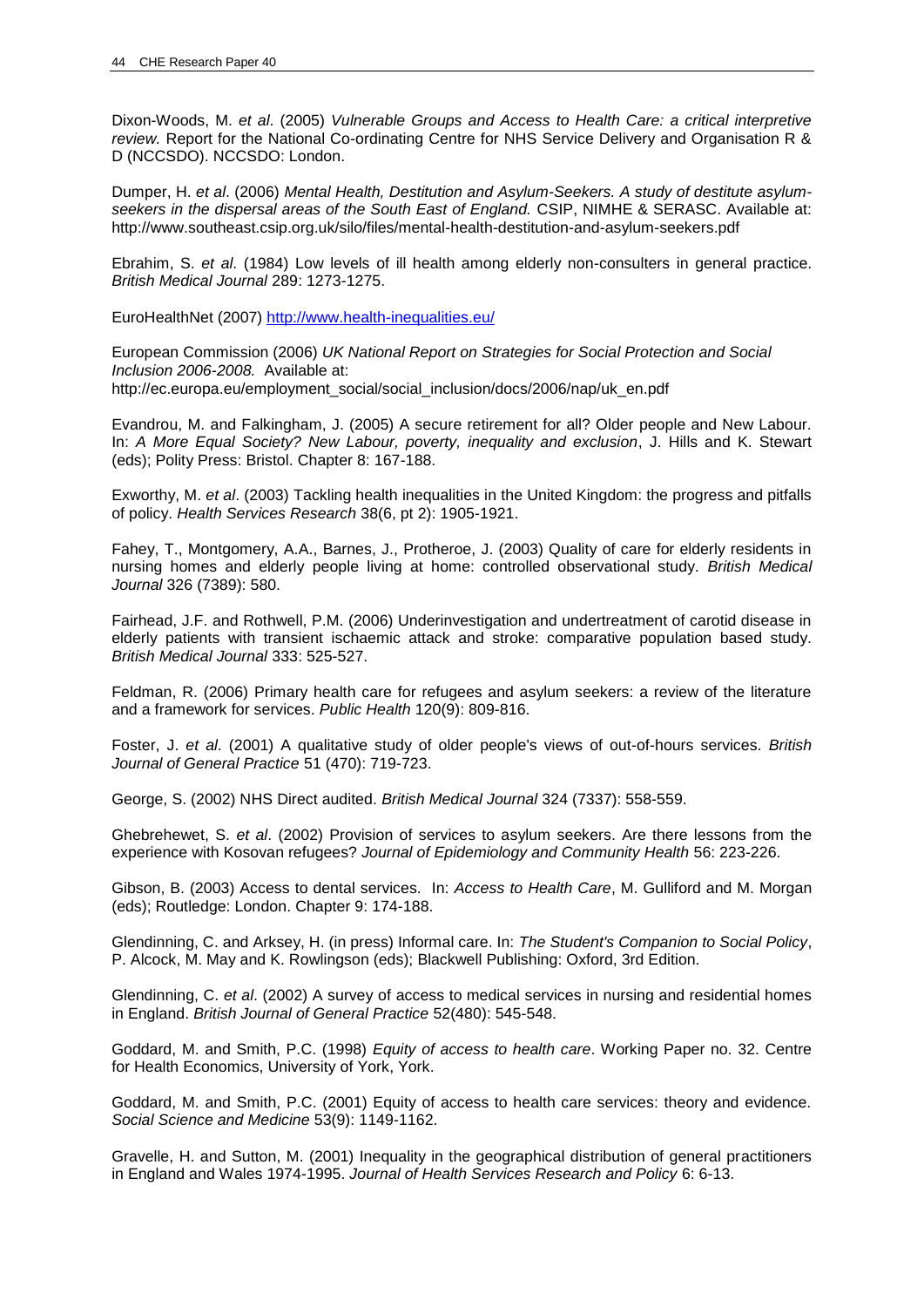Greater London Authority (2003) Access to Primary Care: a joint London Assembly and Mayor of London scrutiny report. GLA: London.

Greater London Authority (2007) *Navigating the Mental health Maze*. London Assembly, Health & Public Services Committee. GLA: London.

Green *et al*. (2002) Is the English NHS meeting the needs of mentally distressed Chinese women? *Journal of Health Services Research and Policy* 7: 216-221.

Gulliford, M. (2002) Availability of primary care doctors and population health in England: is there an association? *Journal of Public Health Medicine* 24: 252-254.

Gulliford, M. and Morgan, M. (2003) *Access to Health Care***.** Routledge: London.

Hacker, J. and Stanistreet, D. (2004) Equity in waiting times for two surgical specialties: a case study at a hospital in the North West of England. *Journal of Public Health* 26 (1):56-60.

Hall, P. (2006) Failed asylum seekers and health care. *British Medical Journal* 333(7559): 109-110.

Hargreaves, S. *et al*. (2005) Charging failed asylum seekers for health care in the UK. *Lancet* 365(9461): 732-733.

Harries, C., Forrest, D., Harvey, N., McClelland, A., Bowling, A. (2007) Which doctors are influenced by a patients" age? A multi-method study of angina treatment in general practice, cardiology and gerontology. *Quality and Safety in Health Care* 16: 23-27.

Hart, A. and Lockey, R. (2002) Inequalities in health care provision: the relationship between contemporary policy and contemporary practice in maternity services in England. *Journal of Advanced Nursing* 37(5): 485-493.

Hauck, K. and Street, A. (2007) Do targets matter? A comparison of English and Welsh national health priorities. *Health Economics* 16: 275-290.

Haynes, R. (2003) Geographical access to health care. In: *Access to Health Care*, M. Gulliford and M. Morgan (eds); Routledge: London. Chapter 2: 13-35.

Health Inequalities Unit, Dept. of Health (2006) *Tackling Health Inequalities: Status Report on the Programme for Action – 2006 Update of Headline Indicators.* Dept. of Health, London.

Hills, J. and Stewart, K. (2005) A tide turned but mountains yet to climb? In: *A More Equal Society? New Labour, poverty, inequality and exclusion*, J. Hills and K. Stewart (eds); Polity Press: Bristol. Chapter 15: 325-346.

Hippisley-Cox, J. and Pringle, M. (2000) Inequalities in access to coronary angiography and revascularisation: the association of deprivation and location of primary care services. *British Journal of General Practice* 50: 449-454.

Hippisley-Cox, J. and Pringle, M. (2005) *Health Inequalities Experienced By People With Schizophrenia and Manic Depression: analysis of general practice data in England and Wales.* DRC: London.

Hippisley-Cox, J. *et al.* (2006a) *Risk of malignancy in Patients with Mental Health Problems*. DRC: London.

Hippisley-Cox , J. *et al*. (2006b) *A comparison of survival rates for people with mental health problems and the remaining population with specific conditions*. DRC: London.

Hippisley-Cox, J. *et al*, (2006c) *Management of chronic obstructive airways disease in patients with serious mental health problems*. DRC: London.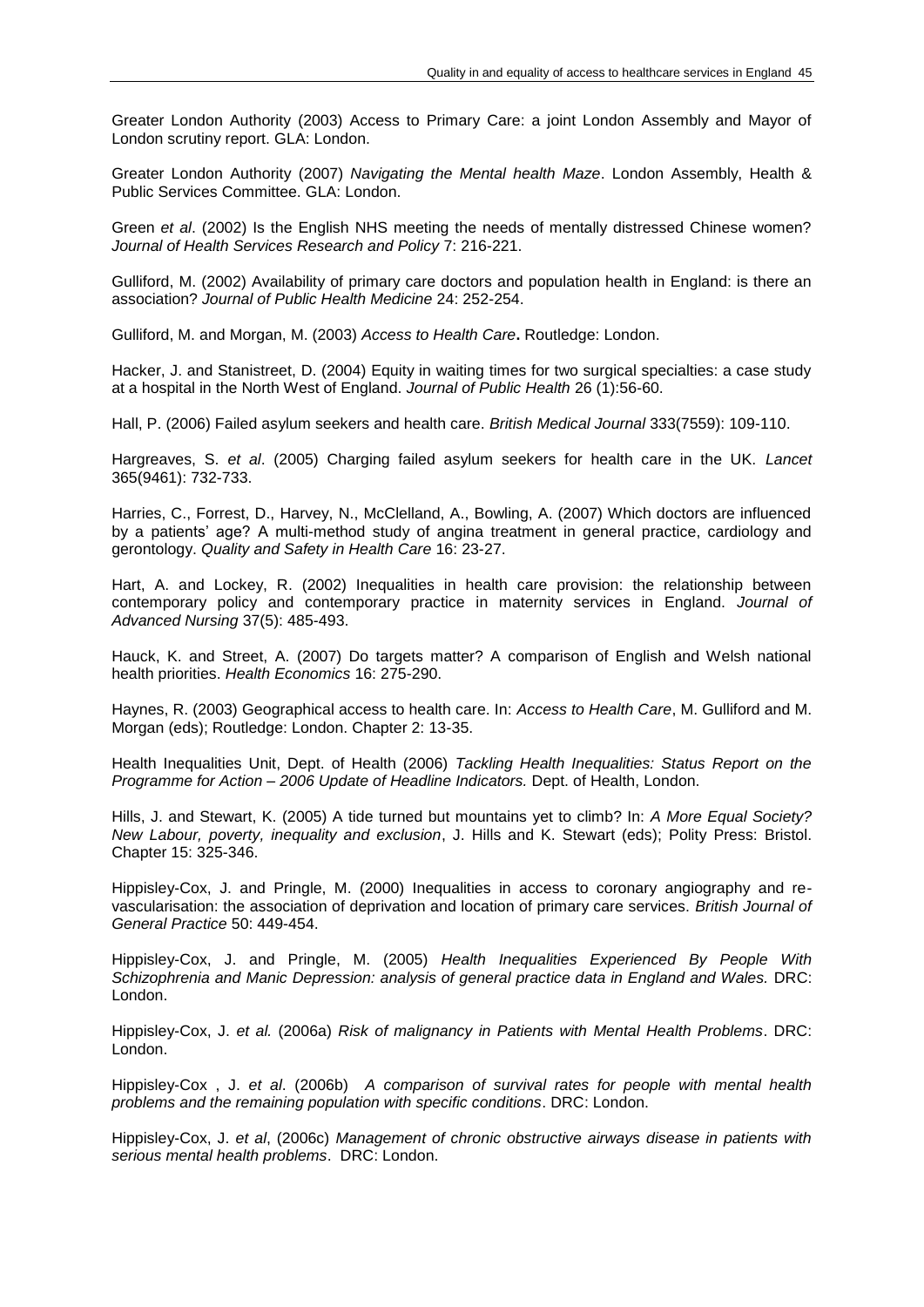Hippisley-Cox, J. *et al.* (2006d) *Use of statins in coronary heart disease patients with and without mental health problems.* DRC: London.

Hull, S. and Boomla, K. (2006) Primary care for refugees and asylum seekers. *British Medical Journal* 332(7533): 62-63.

Jagger, C. *et al*. (1996) Annual visits to patients aged over the age of 75 – who is missed? *Family Practice* 13: 22-27.

Judge, K. and Bauld, L. (2006) Learning from policy failure? Health action zones in England. *European Journal of Public Health* 16 (4):341-3.

Katbamna, S. *et al*. (2002) Supporting South Asian carers and those they care for: the role of the primary health care team. *British Journal of General Practice* 52: 300-305.

Kelley, N. and Stevenson, J. (2006) *First Do No Harm: denying healthcare to people whose asylum claims have failed*. Refugee Council: London. Available at: http://www.refugeecouncil.org.uk/NR/rdonlyres/9A4F66C5-2D32-4534-ABE6- FA63C828DF49/0/Healthaccessreport\_jun06.pdf

Khan, S. and Ghosh, P. (2005) Medical needs of immigrant populations. *British Medical Journal* 331(7514): 418.

Knowles, E. *et al*. (2006) Equity of access to health care. Evidence from NHS Direct in the UK. *Journal of Telemedicine & Telecare* 12 (5):262-265.

Kralj, L. and Barriball, L. (2004) Online information on primary care services for refugees and asylumseekers. *British Journal of Community Nursing* 9(3): 115-121.

Lee, M. (on behalf of the Inquiry Board, UK Inquiry into Mental Health and Well-Being in Later Life (2007) *Improving Services and Support for Older People with Mental Health Problems.* Age Concern England: London.

Lester, H., Tritter, J. and Sorohan, H. (2005) Patients" and health professionals" views on primary care for people with serious mental illness: focus group study. *British Medical Journal*, 330: 1122-1127.

Livingston, G. *et al*. (2002) Accessibility of health and social services to immigrant elders: the Islington study. *British Journal of Psychiatry* 180: 369-373.

Majeed, F. *et al*. (1994) Using patient and general practice characteristics to explain variations in cervical smear uptake rates. *British Medical Journal* 308: 1272-1276.

Majeed, F. and Cook, D. (1996) Age and sex differences in the management of ischaemic heart disease. *Public Health* 110: 7-12.

Mason, A. and Smith, P.C. (2005) *Description of the Benefit Basket, England.* Report prepared for the HealthBASKET project, funded by the European Commission within the Sixth Framework Research Programme (Grant: SP21-CT-2004-501588). Available at:

http://www.ehma.org/\_fileupload/File/Projects/Benefit\_Report\_United\_Kingdom.pdf

McColl, K. *et al*. (2006) Project: London--supporting vulnerable populations. *British Medical Journal* 332(7533): 115-117.

McInerney, J. *et al*. (2000) Impact of NHS direct on demand for immediate care. Target communities show poor awareness of NHS direct. *British Medical Journal.* 321 (7268):1077.

*Mental Health Act 1983* (1983). HMSO: London. (Plus subsequent updates). Not available electronically: see MIND summary at:<http://www.mind.org.uk/Information/Legal/OGMHA.htm>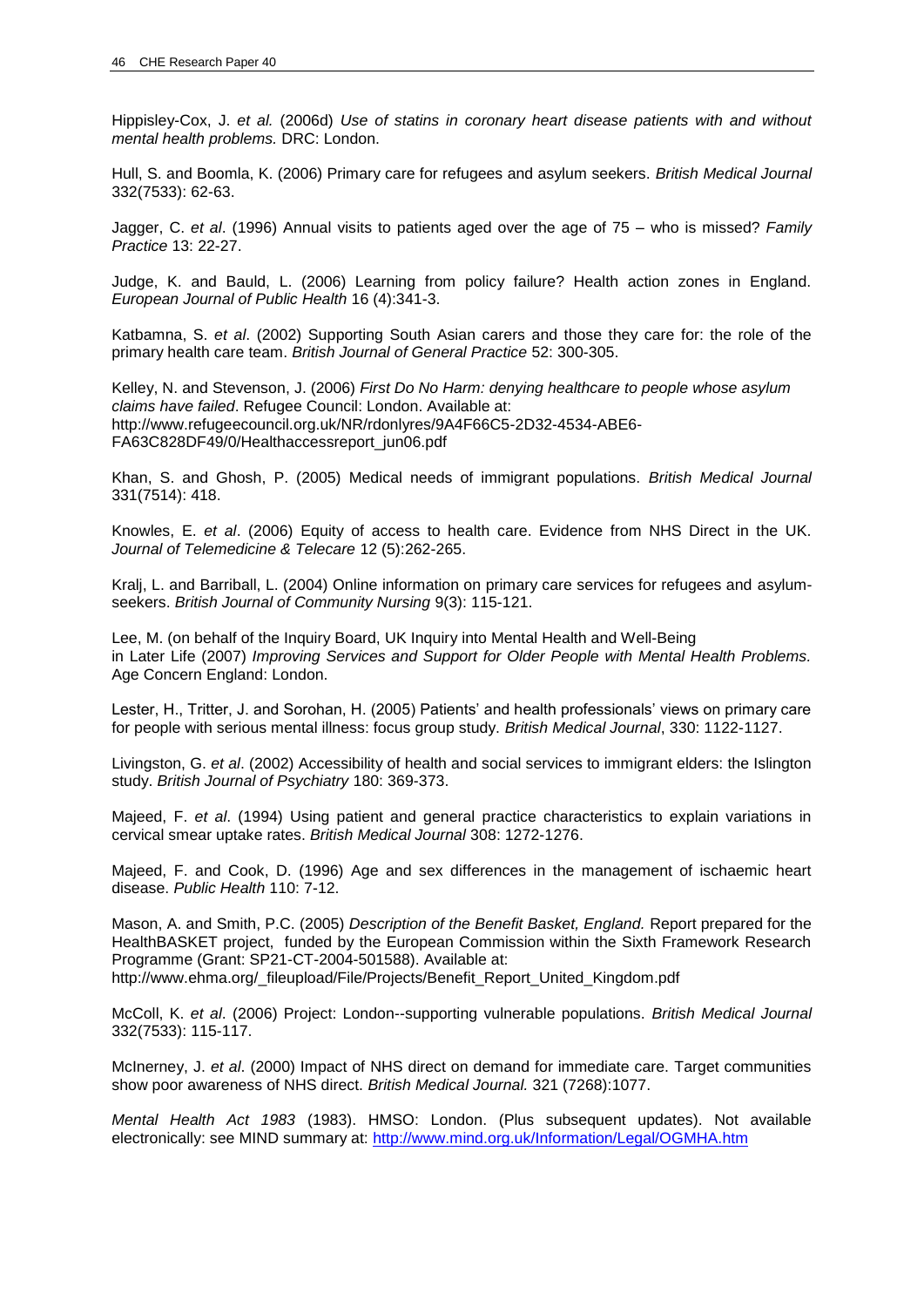McLean, C. *et al*. (2003) African-Caribbean interactions with mental health services in the UK: experiences and expectations of exclusion as (re)productive health inequalities. *Social Science and Medicine* 56: 657-669.

MIND (2004) Five years on - Progress on the National Service Framework for Mental Health proves patchy at best. <http://www.mind.org.uk/News+policy+and+campaigns/Press+archive/NSFfive.htm> [Accessed 20 April 2007].

Mold, F. *et al*. (2003) A review and commentary of the social factors which influence stroke care: issues of inequality in qualitative literature. *Health & Social Care in the Community* 11(5): 405-414.

Mossialos, E. and Thomson, S. (2003) Access to health care in the European Union: the impact of user charges and voluntary health insurance. In: *Access to Health Care*, M. Gulliford and M. Morgan (eds); Routledge: London. Chapter 8: 143-173.

Munro, J. *et al*. (2000) Impact of NHS Direct on demand for immediate care: observation study. *British Medical Journal* 321: 150-153.

National Institute for Clinical Excellence (2002) *Core interventions in the treatment and management of schizophrenia in primary and secondary care*. National Institute for Clinical Excellence: London.

National Institute for Health and Clinical Excellence. [http://www.nice.org.uk](http://www.nice.org.uk/) [Accessed 9 October 2007].

National Statistics (2006) Over 500 a day gained through migration to the UK. Available at: <http://www.statistics.gov.uk/pdfdir/intmigrat1106.pdf>[Accessed 9 July 2007].

National Statistics (2007) Asylum Seekers: applications decrease in latest quarter. Available at: <http://www.statistics.gov.uk/cci/nugget.asp?id=261>[Accessed 9 July 2007].

Nazroo, J. (1998) Rethinking the relationship between ethnicity and mental health: the British Fourth National Survey of Ethnic Minorities. *Social Psychiatry and Psychiatric Epidemiology,* 33: 145-148.

Nelson, T., Livingston, G., *et al*. (2002) Slicing the Health Service Cake: the Islington study. *Age and Ageing,* 31: 445-50.

NIMHE (2004) *From Here to Equality. A strategic plan to tackle stigma and discrimination on mental health grounds, 2004-8.* Department of Health: London.

Nocon, A. (2006) *Background Evidence for the DRC's Formal Investigation into Health Inequalities Experienced by People with Learning Disabilities or Mental Health Problems.* DRC: London. Available at: [http://www.drc.gov.uk/docs/Evidence\\_paper\\_2006.doc](http://www.drc.gov.uk/docs/Evidence_paper_2006.doc)

Norredam, M. *et al*. (2006) Access to health care for asylum seekers in the European Union--a comparative study of country policies. *European Journal of Public Health* 16(3): 286-290.

Office of the Deputy Prime Minister (2003) Making the Connections: final report on transport and social exclusion. Report by the Social Exclusion Unit. Available at: [http://www.carplus.org.uk/Resources/pdf/Making\\_the\\_Connections\\_Final\\_Report\\_on\\_Transport\\_and\\_](http://www.carplus.org.uk/Resources/pdf/Making_the_Connections_Final_Report_on_Transport_and_Social_Exclusion.pdf) [Social\\_Exclusion.pdf](http://www.carplus.org.uk/Resources/pdf/Making_the_Connections_Final_Report_on_Transport_and_Social_Exclusion.pdf) [Accessed 9 July 2007].

Office of the Deputy Prime Minister (2004a) *What is Supporting People?* Office of the Deputy Prime Minister: London.

Office of the Deputy Prime Minister (2004b) *Mental Health and Social Exclusion: Social Exclusion Unit Report.* Office of the Deputy Prime Minister: London.

O"Farrell, N. *et al*. (2004) Eligibility of non-residents for NHS treatment: eligibility for HIV treatment needs special consideration. *British Medical Journal* 329(7467): 684.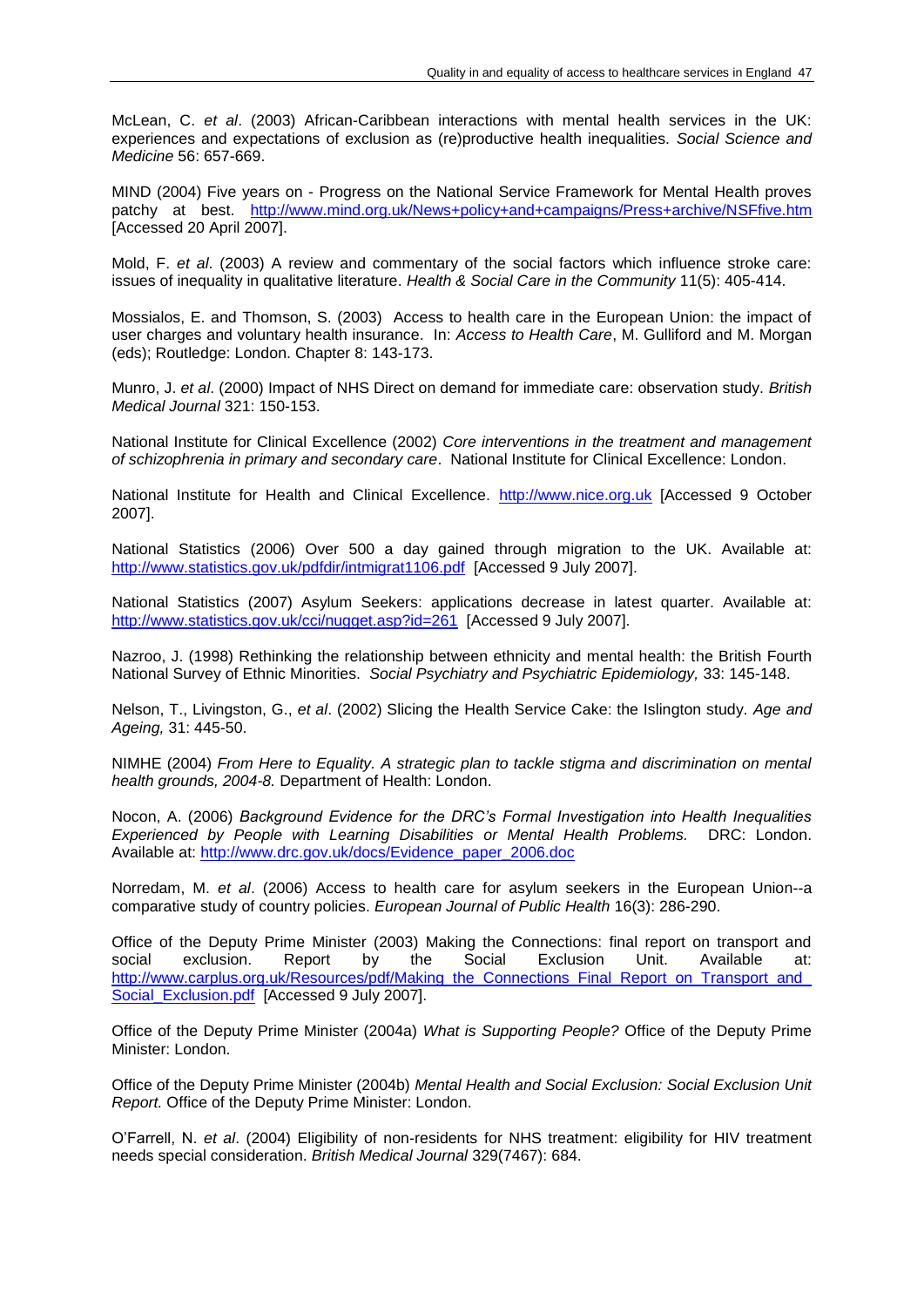Oliver, A. (2006) Implementing the NHS dental reforms. *Health Policy Monitor*, April. Available at: <http://www.hpm.org/survey/uk/a7/5>

Owen, T. and National Care Homes Research and Development Forum (Eds) (2006) *My Home Life: Quality of life in care homes - short report*. London, Help the Aged.

Pell, J., Pell, A. *et al.* (2000) Effect of socioeconomic deprivation on waiting time for cardiac surgery: retrospective cohort study. *BMJ* 320:15-19.

Pinfold, V. and Teasdale, M. (2007) "The role of the voluntary sector". *Personal communication.*

Policy Research Institute on Ageing and Ethnicity (PRIAE) (2005) *Black and Minority Ethnic Elders' in the UK: health and social care research findings*. PRIAE MEC UK Research Briefing. PRIAE: Leeds.

Rashid, A. and Jagger, C. (1992) Attitudes to and perceived use of health services among Asian and non-Asian patients in Leicester. *British Journal of General Practice* 42: 197-201.

Reid, N. *et al*. (2002) Use of statins in the secondary prevention of coronary heart disease: is treatment equitable? *Heart* 88: 15-19.

Richards, H. *et al*. (2002) Socio-economic variations in responses to chest pain: qualitative study. *British Medical Journal* 324: 1308-1310.

Romero-Ortuno, R. (2004) Eligibility of non-residents for NHS treatment: failed asylum seekers should not be denied access to free NHS care. *British Medical Journal* 329(7467): 683.

Samele C, *et al.* (2006a) *A Formal Investigation into Health Inequalities Experienced by People with Learning Difficulties and People with Mental Health Problems*. Area Studies Report. DRC: London.

Samele, C., Hoadley, A. and Seymour, L. (2006b) *A Systematic Review of the Effectiveness of Interventions to Improve the Physical Health of People with Severe Mental Health Problems.* DRC: London.

Sassi, F. (2005) Tackling health inequalities. In: *A More Equal Society? New Labour, poverty, inequality and exclusion*, J. Hills and K. Stewart (eds); Polity Press: Bristol. Chapter 4: 69-92.

Shah, R. *et al*. (2001) General Practice consultation rates for psychiatric disorders in patients aged 65 and over: prospective cohort study. *International Journal of Geriatric Psychiatry* 16: 57-63.

Shipman, C. *et al*. (2001) Patient-perceived benefits of and barriers to using out-of-hours primary care centres. *Family Practice* 18: 149-155.

Smeeth, L. *et al*. (2001) Randomised comparison of three methods of administering a screening questionnaire to elderly people: findings from the MRC trial of the assessment and management of older people in the community. *British Medical Journal* 323: 1403-1407.

Social Exclusion Unit (2006) *A Sure Start to Later Life – Ending Inequalities for Older People.* Office of the Deputy Prime Minister, London.

Spanswick, M. (2003) Access to health care: vulnerable groups in society. In: *Public Health and Society*, J. Costello and M. Haggart (eds); Palgrave Macmillan: Basingstoke. Chapter 5: 83-99.

Spencer, S. *et al*. (2007) *Migrants' Lives Beyond the Workplace. The experiences of Central and East Europeans in the UK.* York: Joseph Rowntree Foundation.

Stark, C. *et al*. (1997) The effect of access factors on breast screening attendance on two Scottish islands. *Health Bulletin* 55: 316-321.

Steel, N. *et al*. (2006) Need for and receipt of hip and knee replacement – a national population survey. *Rheumatology* 45(11): 1437-1441.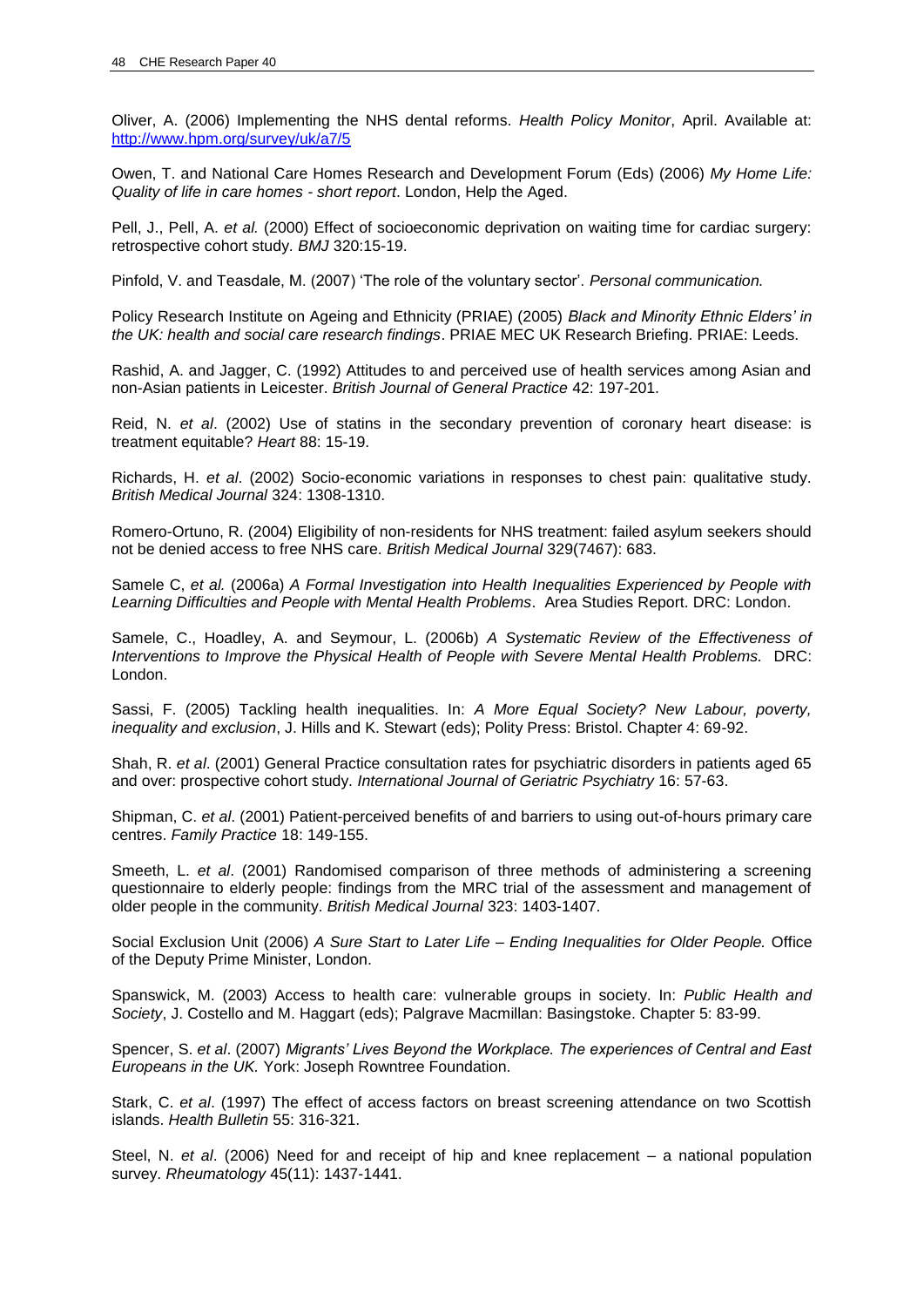Tanner, D. (2003) Older people and access to care. *British Journal of Social Work* 33(4): 499-515.

Thornicroft, G. (2006) *Actions Speak Louder: tackling discrimination against people with mental illness.* Mental Health Foundation: London. Available at: http://cep.lse.ac.uk/textonly/research/mentalhealth/GrahamThornicroft\_Actions-Speak-Louder.pdf

Tod, A. *et al*. (2002) 'I'm still waiting...': barriers to accessing cardiac rehabilitation services. *Journal of Advanced Nursing* 40(4): 421-431.

Ullah, W. *et al*. (2003) Men and older people are less likely to use NHS Direct. *British Medical Journal* 326 (7391):710.

Walters, K. *et al*. (2001) An exploration of help-seeking behaviour in older people with unmet needs. *Family Practice* 18: 277-282.

Weich, S, *et al.* (2004) Common mental disorders and ethnicity in England: the EMPIRIC study. *Psychological Medicine*, 34: 1543-1551.

Yoganathan, K. (2004) Dispersed HIV positive asylum seekers need care throughout the UK. *British Medical Journal* 329: 684.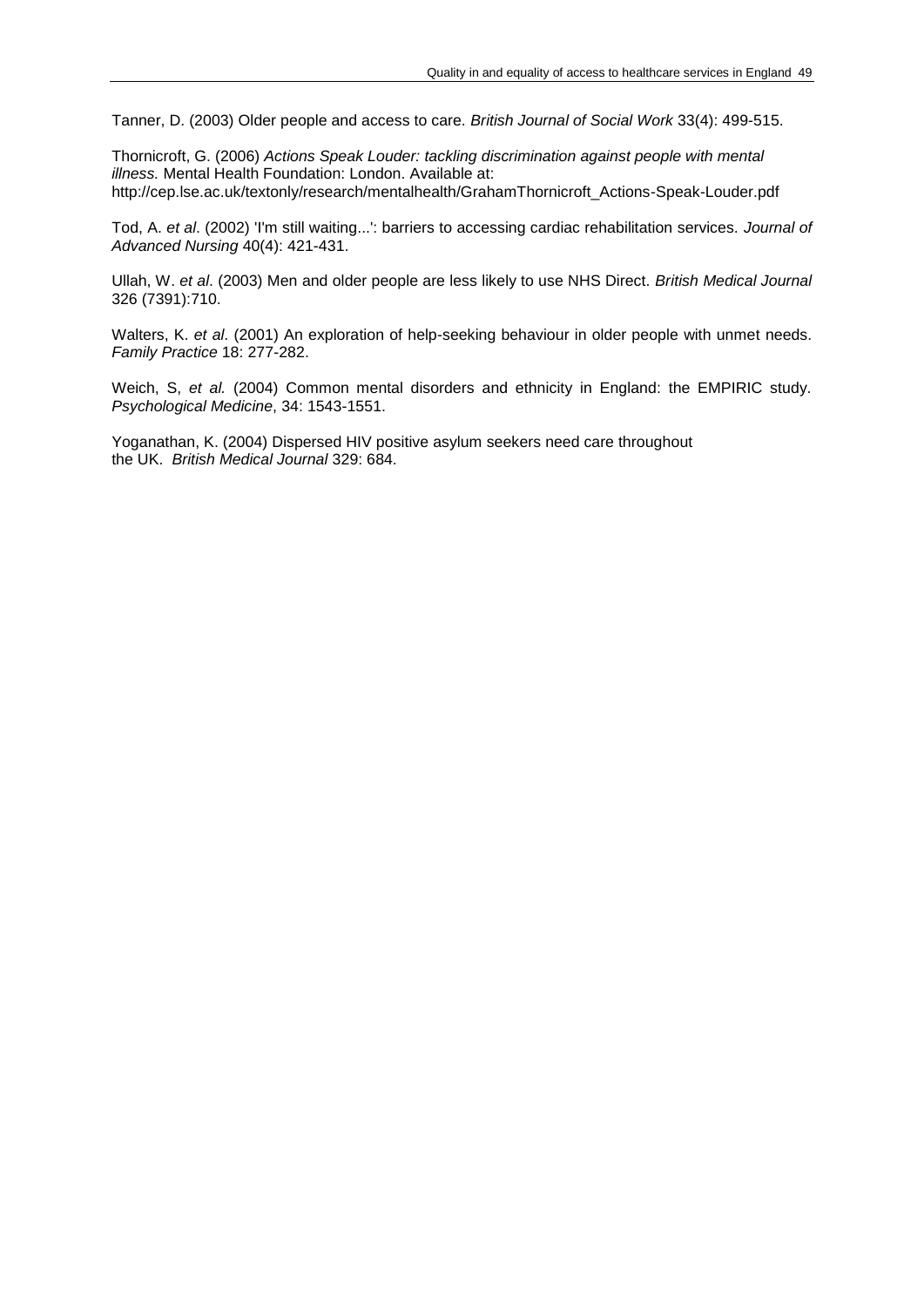# **Appendix 1. Brief details of literature search**

The search was carried out by the Centre for Reviews and Dissemination at the University of York.

Identifying the relevant research literature involved adopting a number of differing and complementary approaches: electronic database searching; internet searching and citation searching.

The MEDLINE and HMIC databases were searched using a highly precise strategy. This seemed more appropriate given the time constraints of the project. The general, high level search strategy (which is outlined below) was supplemented with more focused searches for specific topic areas to ensure that research dealing with specific policy areas had been retrieved. So, for example, additional focused searches were conducted for the National Service Framework for Older People, costs of residential and nursing home care, and entitlement to health and social care by asylum seekers. This dual approach offered the benefit of not retrieving large numbers of irrelevant records but at the same time ensuring that key papers had not been overlooked.

Relying solely on database searches was not appropriate in this topic area as it would have risked not retrieving useful policy papers so internet was used as well. Focused scanning of websites was undertaken to identify policy papers produced by either central government or non-governmental organisations.

Citation searching was used to track papers which had referenced a number of previously identified key papers. This ensured that recently published material was included.

HMIC Health Management Information Consortium Database: HMIC Health Management Information Consortium Database coverage period <from inception to March 2007> Search Strategy: --------------------------------------------------------------------------------

1 (equity adj2 access adj health\$).mp. [mp=title, other title, abstract, heading words] 2 (equality adj2 access adj health\$).mp. [mp=title, other title, abstract, heading words]

- 3 (barrier\$ adj2 access adj health\$).mp. [mp=title, other title, abstract, heading words]
- 4 (gap\$ adj2 access adj health\$).mp. [mp=title, other title, abstract, heading words]
- 5 or/1-4
- 6 health action zone\$.mp. [mp=title, other title, abstract, heading words]
- 7 health improvement program\$.mp. [mp=title, other title, abstract, heading words]
- 8 5 or 7
- 9 limit 8 to yr="2000 2007"

MEDLINE Database: Ovid MEDLINE(R) Database coverage period <1996 to March Week 2 2007> Search Strategy: --------------------------------------------------------------------------------

- 1 health services accessibility/
- 2 delivery of health care/
- 3 ((access or barrier\$ or gap or gaps) adj2 (health\$ or care)).ti,ab.
- 4 1 or 2 or 3
- 5 Health Policy/
- 6 (policy or policies or programme\$ or initiative\$).ti,ab.
- 7 National Health Programs/
- 8 5 or 6 or 7
- 9 4 and 8

10 limit 9 to (research support, nih, intramural or research support, us gov't, non phs or research support, us gov't, phs)

- 11 9 not 10
- 12 exp africa/ or exp asia/ or exp south america/
- 13 11 not 12
- 14 (england or united kingdom or britain).ti,ab.
- 15 england.cp.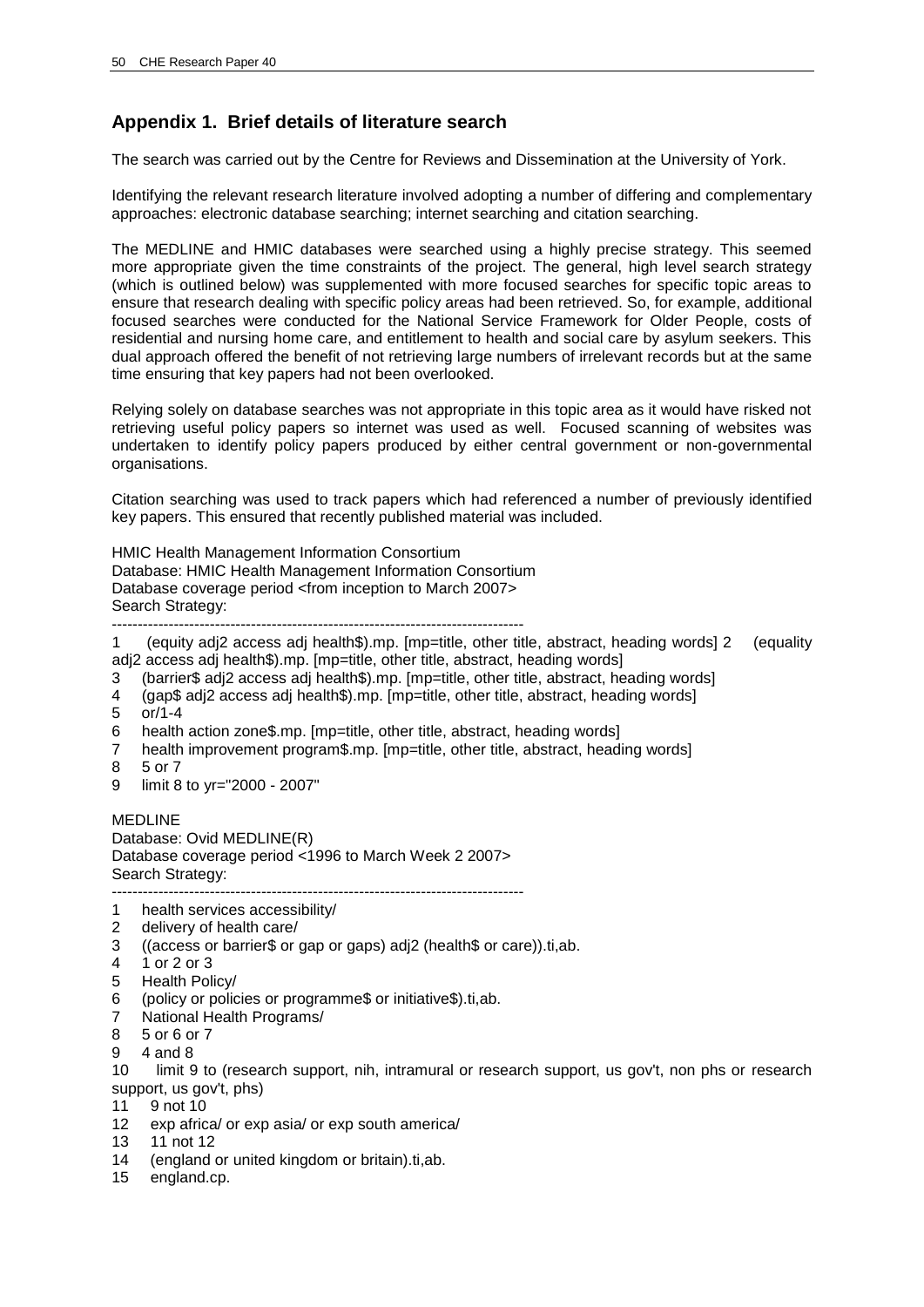- 16 great britain.cp.<br>17 united kingdom.
- 17 united kingdom.cp.
- 18 uk.ti,ab.
- 19 14 or 15 or 16 or 17 or 18
- 20 13 and 19
- 21 nhs.ti,ab.<br>22 19 or 21
- 22 19 or 21<br>23 13 and 2
- 13 and 22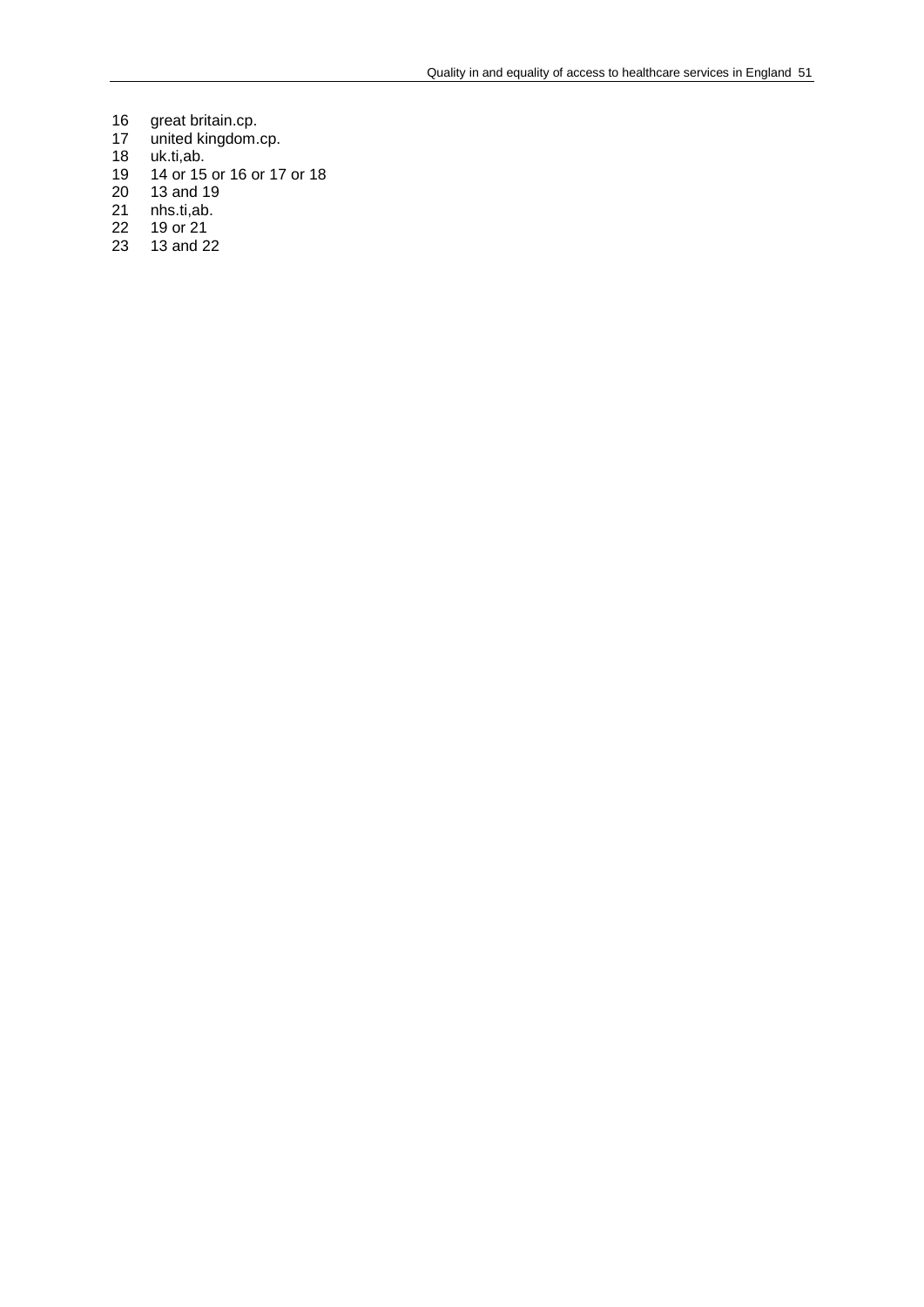## **Appendix 2. Mental health – voluntary organisations in the UK** (With brief descriptions from their websites.)

## <http://www.adapt-tynedale.org.uk/>

Local charity which aims to improve the quality of life of people with sensory, mental health problems, physical and learning disabilities, their families and carers in the West Locality area (as defined by Northumberland Care Trust) to include the district of Tynedale and parts of Castle Morpeth. Services include advocacy, training, transport, PCV driver training, befriending, sports and leisure activities.

#### <http://www.freewebs.com/aimhighpeakgroup/>

A self-help group for service-users of Mental Health Services covering the High Peaks.

#### <http://www.band.org.uk/>

A voluntary mental health organisation committed to user-involvement at all levels. Provides social, recreatinal and educational activities for people with mental health problems. Westhoughton, Lancs.

## <http://www.artists-in-mind.org.uk/>

AIM is a charity that supports artists suffering with enduring and acute mental health problems. We provide studio spaces, with artists materials, mentoring and professional support and development. We also facilitate and manage creative projects with patients in hospitals.

## <http://www.pastoral.org.uk/>

APCMH is a Christian based, voluntary association of individual members and affiliated groups who recognise the importance of spiritual values and support in mental health. It has a network of supporters throughout the United Kingdom and it welcomes and encourages people whatever their own faith or belief system. Governed by its National Committee, APCMH is primarily concerned to promote and encourage "being alongside" (healing presence) with people experiencing mental or emotional

## <http://www.apni.org/>

Provides support to mothers suffering from post-natal illness, increases public awareness of the illness, and encourages research into its cause and nature.

#### <http://www.bhas.org.uk/>

A voluntary sector agency based in Bristol which provides free information and advice about welfare benefits to people with long-term health problems. The web-site includes free guidebooks on welfare benefits for people with mental health problems.

#### <http://www.befriendersbedsandluton.org.uk/>

Offers support, in a social setting, to individuals who have or are recovering from mental health difficulties. Individual befriending on a one-to-one basis also offered.

#### <http://www.befriending.co.uk/>

National organisation for befriending. Offers supportive, reliable relationships through volunteer befrienders to people who would otherwise be socially isolated. Services include provision of information, projects, training and support.

#### <http://www.bipolarscotland.org.uk/>

The aims of Bipolar Fellowship Scotland are to provide information, support and advice for people affected by manic depression, and all who care; to promote Self-Help throughout Scotland to inform and educate about the illness and the organisation.

## <http://www.resourcedirectory.co.uk/>

The project aims to provide sheltered voluntary work experience for individuals recovering from mental and emotional distress in order to enable them to be enter open employment if and when they choose to do so. Managed by Mind in Birmingham, an innovative mental health project run by a team of employed and voluntary staff, many of whom have personal experience of mental distress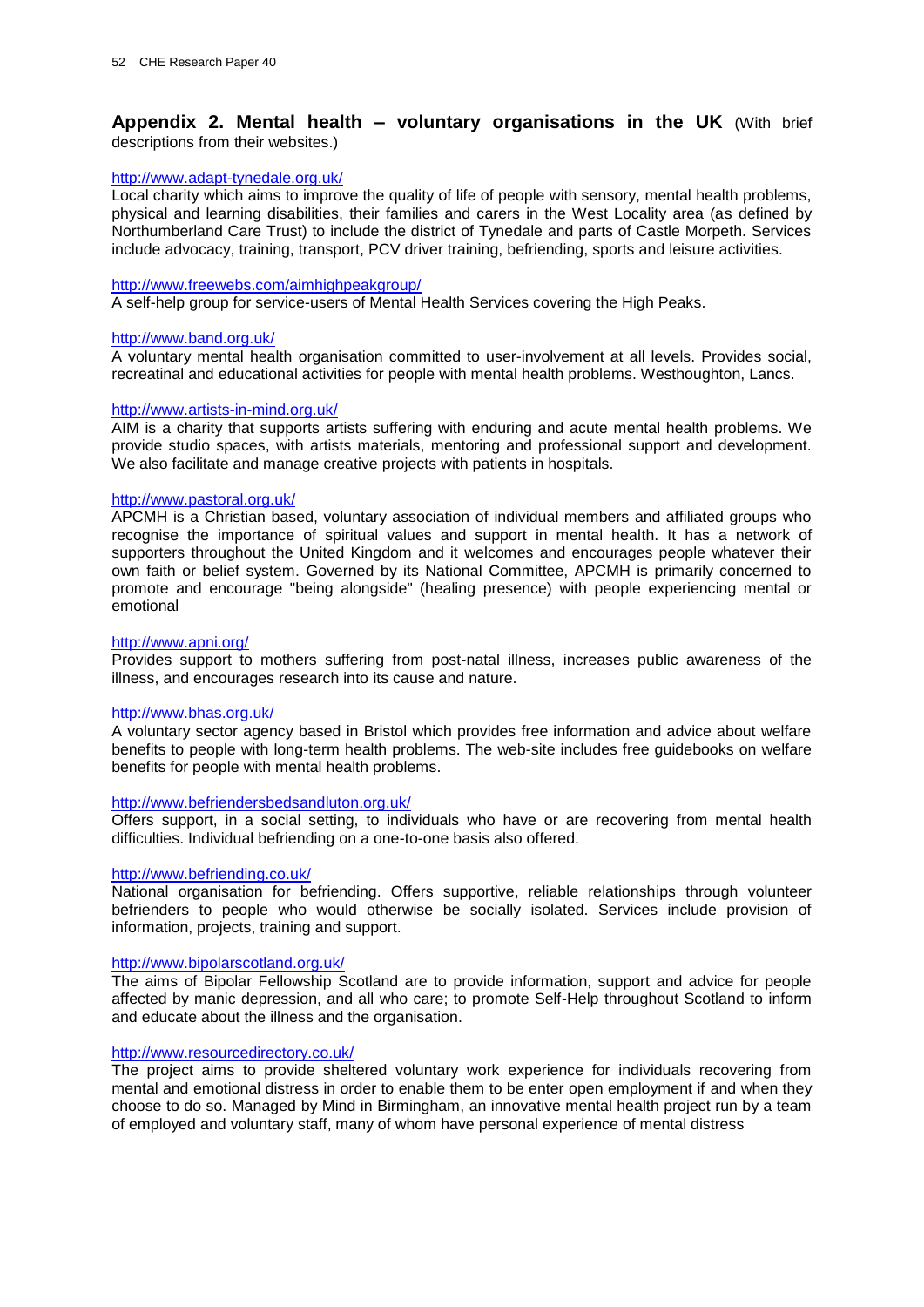## <http://www.mhist.co.uk/>

Provides a friendly and confidential service to support and voice the interests of mental health service users and/or their carers. Services include:

- **Counselling**  $\bullet$
- Craft social group  $\bullet$
- $\bullet$ Advocacy in the community
- Mental health "A-Z" directory  $\bullet$
- Befriending (BRIDGES @ MhIST)  $\blacksquare$
- Advocacy at the Bolton Royal Hospital  $\bullet$
- Information and support for individuals  $\bullet$
- Self help groups

## <http://www.borderlineuk.co.uk/>

A national user-led network of people within the United Kingdom who meet the criteria, or who have been diagnosed with Borderline Personality Disorder (BPD) or, as it is often known in the UK, Emotionally Unstable Personality Disorder (Borderline Type).

## <http://www.brighterfutures.wel.sh/>

User-run group for people whose lives are affected by mental health difficulties in Wrexham. It offers users drop in facilities, user representation and input into mental illness planning and provision, access to welfare rights and advocacy services, photocopying, computer and internet access, and point of contact for professionals and volunteers if needed.

## <http://www.bromleymhpartnership.org.uk/>

Bromley Mental Health Partnership: Supporting Service Users and Carers. This site is designed to provide information to adults on mental health in the Bromley area.

## <http://www.thecalmzone.net/>

Calm, the Campaign Against Living Miserably, raises awareness of depression amongst young men across Manchester, Merseyside, Cumbria and Bedfordshire. It was launched in response to the fact that suicide is the biggest killer of young men after road accidents. Working with big names from the music, sport and club scenes, calm encourages young men to 'open up' and sort out their problems.

## <http://www.cmhc.org.uk/>

Camden Mental Health Consortium (CMHC) is the largest User Group in the London Borough of Camden. Its members are people who use or have used the Mental Health services and live or work in the Borough. Associate Members are people or organisations who for some reason have an interest in the Mental Health Services provided in the Borough and support the objectives of CMHC.

## <http://www.mdfwales.org.uk/>

Offers help, information and support for people with manic depression (bi-polar affective disorder). The Group is made up of people with similar problems who meet together to share their experiences and knowledge on ways of coping. The group also provides support and the opportunity for people to meet in a non-threatening atmosphere. Area: Carmarthenshire.

## <http://www.cause.org.uk/>

A Northern Ireland based charity providing peer-led emotional and practical support to carers and families of people with a serious mental illness. Services include Support Groups, a Helpline - 0845 60 30 291 - available 9.00am to 9.00pm 365 days per year, Carer Advocacy, Educational Programmes for carers and mental health professionals and Representation of Carers" Views.

## <http://www.brad.ac.uk/acad/health/research/cccmh/index.php>

The University of Bradford, and Bradford District Care Trust have established the Centre for Citizenship and Community Mental Health (CCCMH), with Drs. P. Bracken and P. Thomas (Consultant Psychiatrists Bradford Home Treatment Service and Assertive Outreach Service) and Mr. Simon Gelsthorpe (Consultant Clinical Psychologist / Honorary Visiting Senior Research Fellow). The centre is informed by a conceptual and philosophical critique of mental health practice that prioritises social, cultural and political contexts, and has an ethical rather than technical orientation. In practice, this means that the centre's academic work focuses on the health inequalities and social exclusion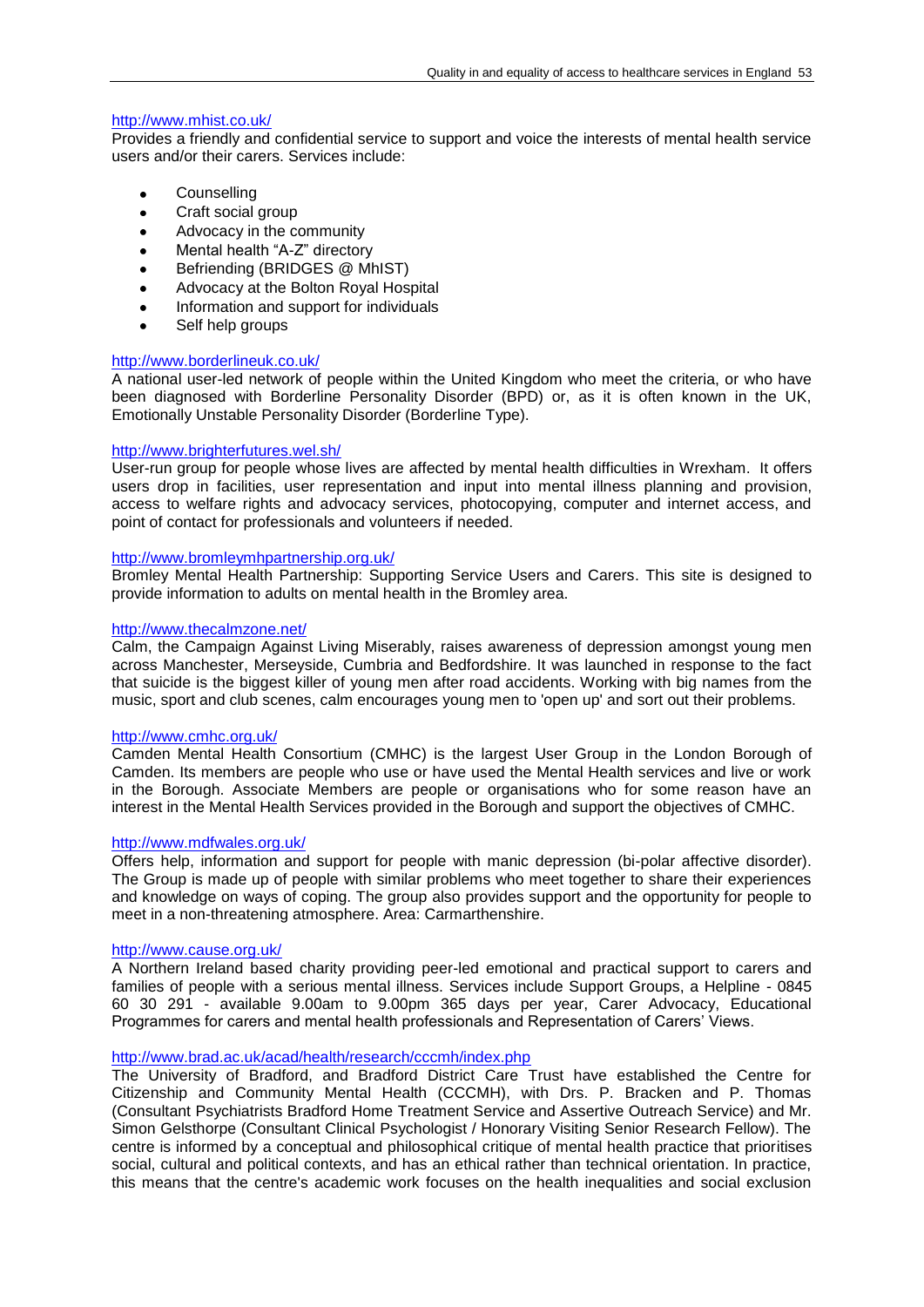experienced by ethnic communities and service users. The centre is using a Community Development model to build alliances and partnerships with ethnic communities and service user groups (locally and nationally) as a means of tackling social exclusion and health inequalities. This ethos, of philosophical critique and action through community development, lies at the heart of the CCCMH.

#### <http://www.ccmh.uce.ac.uk/>

The Centre for Community Mental Health works to improve services and life opportunities for people with severe and enduring mental health problems. The Centre concentrates on tackling social exclusion and the development of innovative approaches to service provision through training, education and research. The Centre supports policy and service development for mental health services in the U.K. It is part of a network of international expertise in practice and service innovation.

#### <http://www.changes.org.uk/>

CHANGES is a user-led mental health charity providing a recovery service to those in mental distress, based on users attending weekly mutual help groups and following CHANGES 12 step recovery programme, (developed from users own experience in recovering from mental distress).

## <http://www.cmha.org.uk/>

Charity which exists to preserve and safeguard the mental health of people of Chinese ethnic origin.

## <http://www.cnhlc.org.uk/>

We aim to promote healthy living, and to provide access to health services, for the Chinese community in the UK. The Centre takes an holistic approach, tackling both the physical and psychological aspects of health.

## <http://www.cliffordbeersfoundation.co.uk/>

UK charity devoted to the promotion of mental health, they have developed a range of initiatives and collaborative ventures with colleagues throughout the world. Initiatives include the International Journal of Mental Health Promotion was the first such publication in this field and the Annual European Conferences have developed to become the World Conferences on the Promotion of Mental Health and Prevention of Mental and Behavioural Disorders.

#### <http://www.combatstress.org.uk/>

COMBAT STRESS, The Ex-Services Mental Welfare Society is the only charity dedicated to giving care, comfort and reassurance, backed by skilled clinical support, to men and women of all ranks and all Services suffering from varying degrees of mental illness as a result of traumatic battle experiences.

#### <http://www.cmh.org.uk/>

Concern for Mental Health is a Voluntary Sector Organisation providing Day Services to those adults living in south Kirklees who have severe enduring mental health problems.

#### <http://www.creativesupport.co.uk/>

A specialist independent provider of mental health services, Services include supported living, rehabilitation and home care. Also provides services for people with learning disabilities.

#### <http://www.crosswayscommunity.org.uk/>

Crossways Community is a Christian charity caring for people with mental health difficulties.

## <http://www.depressionalliance.org/>

A leading UK charity for people with depression. It works to relieve and to prevent this treatable condition by providing information, support and understanding to those who are affected by it. They also campaign to raise awareness amongst the general public about the realities of depression. A member-led organisation, DA co-ordinate a national network of self-help groups so that people with depression can share experiences and coping strategies with others in similar situations.

## <http://www.turning-point.co.uk/>

Turning Point is a charity with services in 200 locations across England & Wales working in the areas of drug and alcohol misuse, mental health and learning disability. They also campaign on the issues that affect their service users to ensure that their voices are heard by government, policy makers, the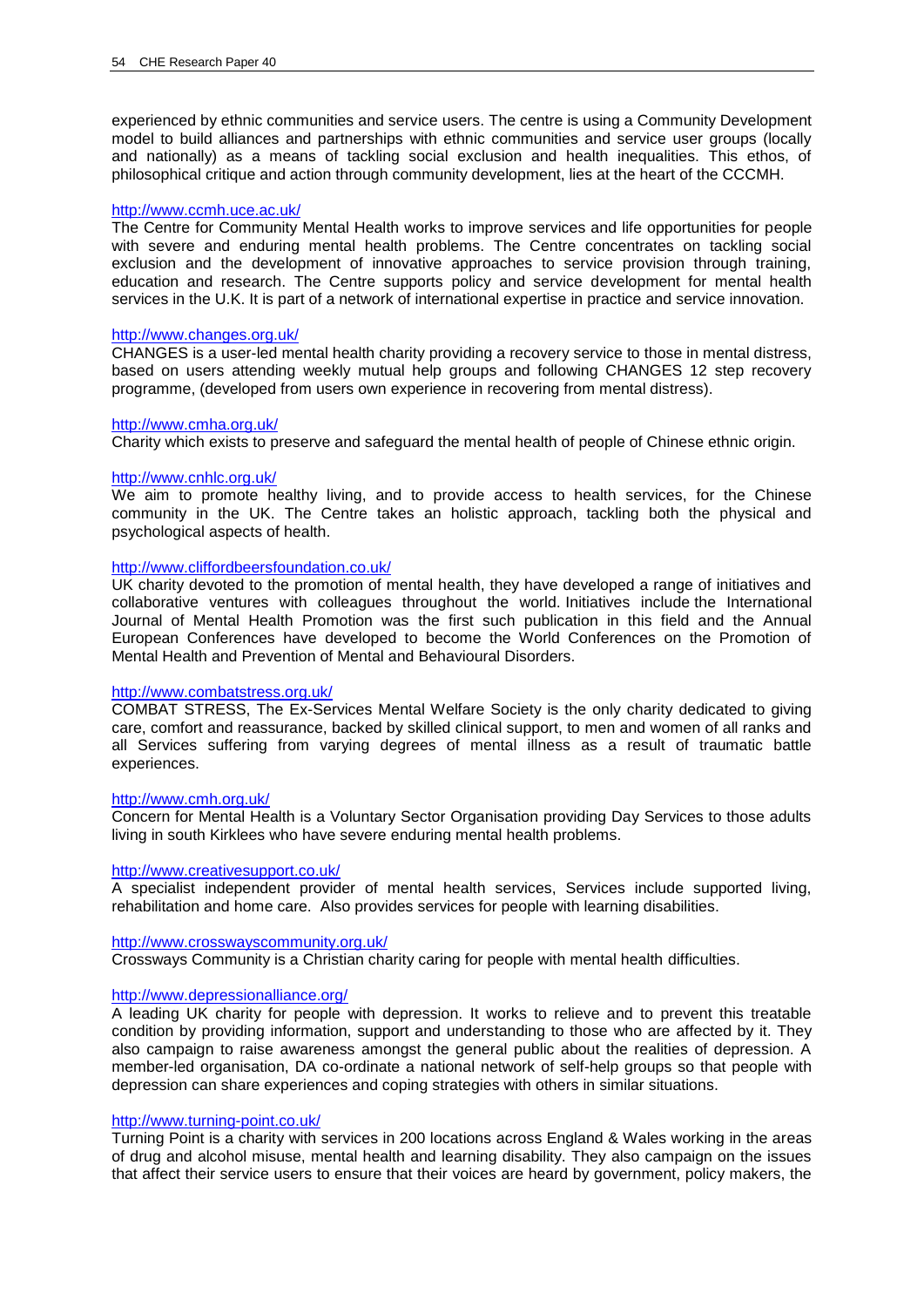media and the general public. Durham Support is a residential scheme for people with learning disabilities and complex needs.

## <http://members.lycos.co.uk/jiggeryqua/elig/>

A voice on mental health services: Speaking up for mental health service users in East Lothian Speaking out against stigma and discrimination Working in partnership with the service providers Showing where there are gaps in mental health services

## <http://www.comcarenet.co.uk/eise/>

The EISE Project is for people who have at some time experienced a mental health problem and who live in Manchester, Salford or Trafford. The EISE Project helps people access information about Employment, Education and Voluntary Work.

## <http://www.erewashmentalhealth.org.uk/>

Provides support and assistance to individuals experiencing and recovering from mental health problems. Aims to be supportive via a process that involves a variety of activities designed to raise self-esteem, confidence and morale. These include Information Technology, Art, Cookery, Relaxation and Confidence Building, Aromatherapy, Reflexology, Complimentary Therapies, Badminton, Table Tennis, Line Dancing, Keep Fit and occasional visiting speakers.

## <http://www.federationmentalhealth.co.uk/>

The Federation is open to people in Derbyshire Dales North who have mental health problems and those who have a common interest in the promotion of mental health and alleviating social and personal stress. The area is bounded by Edale to the north, Tansley to the east, Cromford to the south and Chelmorton to the west.

## <http://www.depressionanon.co.uk/>

National association of people with experience of depression or suicide. For those with depression, their partners, families and friends.

## <http://www.flourishhouse.org.uk/>

Flourish House is a Clubhouse located in the Woodlands area of Glasgow and is a community based rehabilitation project for people experiencing severe or enduring mental health problems.

## <http://www.gamh.org.uk/>

The Association pursues aims which are primarily concerned with the health, social welfare, and the attainment of social justice, for people with mental health problems and their carers, who live in the Glasgow area. The Association exists, to provide high quality care and support services to adults with mental health problems and their carers; to promote understanding of mental health and mental illness; and to enalbe users of services and their carers to have a voice in the wider community,

## [http://www.hearing-voices.org](http://www.hearing-voices.org/)

charity which works to relieve the distress and meet the needs of people with mental health problems, who are voice hearers, by promoting the development of Hearing Voices Support. To advance education through training and research, including training workshops, availability of training packs and the publication of any appropriate research.

## <http://www.hafal.org/>

Hafal (meaning 'equal') is the principal organisation in Wales working with individuals recovering from severe mental illness and their families. Launched in April 2003, they are a new organisation managed by the people they support - individuals with severe mental illness and their families. Providing support across all 22 local health board areas of Wales, Hafal is dedicated to empowering people with severe mental illness and their families to: achieve a better quality of life

## <http://www.health-in-mind.co.uk/>

Health in Mind was established in 1981 under the name of Edinburgh Association for Mental Health. In June 2003 they changed their name to Health in Mind to reflect the intention of the organisation to include the wider issues of wellbeing within its activities. Health in Mind is a limited company under guarantee with charitable status.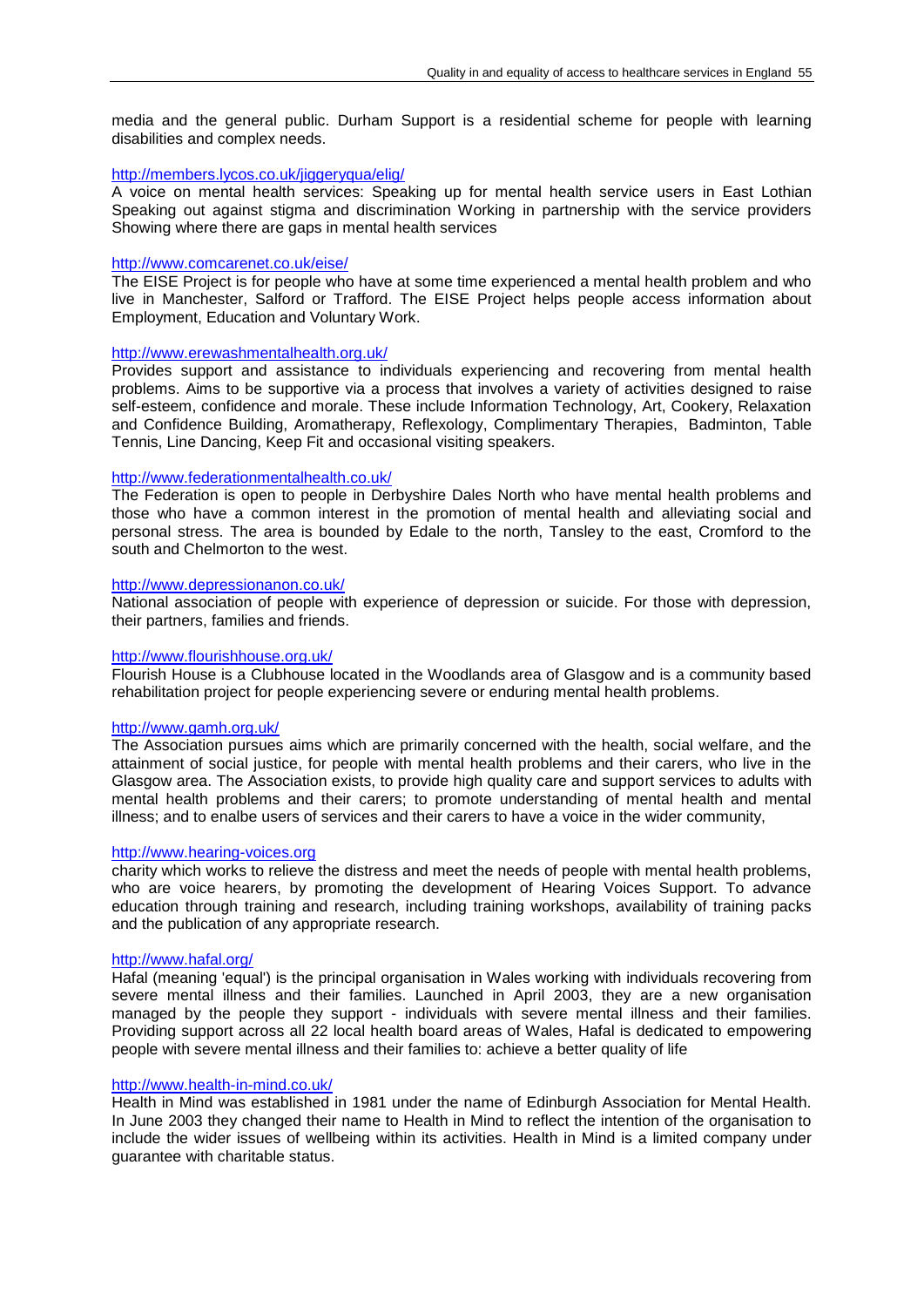## <http://www.mentalhealthleeds.info/>

Information for Mental Health (IMH) is a partnership between Leeds Mind and Leeds Social Services. They provide resources and information that aim to help people make informed choices about their lives and mental health, and to help professionals and carers supporting them to do so more imaginatively and effectively. They also carry out a range of mental health promotion work.

## <http://www2.jewishcare.org/>

Jewish Care is a voluntary organisation operating in London and the South East. Jewish Care offers a variety of services including community psychiatric assessment by professional staff trained in mental health services. Jewish Care also runs two mental health hostels, group homes, day centres, employment projects and evening social clubs. Jewish Care provides a number of support services for 18-65 year olds. These include carer support groups, social work and counselling services, and advice

## <http://www.musicworkshop.org.uk/>

The Music Workshop Project is a scheme in Kidderminster, England, which aims to help people with mental health problems by involving them in various music-based activities. The project, one of the 1998 winners at the prestigious Lilly Schizophrenia Reintegration Awards has also released its own CD for sale to the public.

## <http://www.geocities.com/knowsleymind/>

Describes itself as a democratically organised group of mental health services users and carers based in the Knowsley Metropolitan Borough area near the city of Liverpool, with many associate members elsewhere on Merseyside.

## <http://www.lampdirect.org.uk/lamp/>

LAMP is a voluntary sector mental health organisation working throughout Leicester, Leicestershire and Rutland. They work independently from Health and Social Services and provide advocay and advice & information services. LAMP's aim is to promote good mental health for all and we believe that those who use mental health services, and their families and friends, should have a say in the way services are planned and run.

## <http://www.leeds.ac.uk/lpop/>

Dedicated to improving the care of older people with mental health problems in general hospitals. Provides background information explaining what liaison psychiatry services for older people are, why they are needed and what they do, along with information, about current developments and news and views from others interested in this area of care.

## <http://www.ctono.freeserve.co.uk/>

Mad Pride

## <http://www.makingspace.co.uk/>

Advice and support for people with schizophrenia or enduring mental illness, their families or carers. Provides advice on mental health and benefits. Network of family support workers across northern England. Self help groups. Day centres. Befriending schemes. Help for carers. Training. Sheltered employment shemes. Holidays. Provides residential care.

## <http://www.mdf.org.uk/>

Self-help organisation for people with manic depression, their relatives and friends. Has a network of 150 support groups. Quarterly journal, factsheets and publications available.

## <http://www.mentalhealthalliance.org.uk/>

The Mental Health Alliance is a coalition of 80 organisations which share common concerns about the Government's proposals to reform the Mental Health Act (1983). Mental Health Alliance membership Core members: Afiya Trust; AWAAZ (Manchester); British Association of Social Workers; British Psychological Society; Critical Psychiatry Network; Ethnic Health Forum North West; GLAD; King's Fund; Maca; Manic Depression Fellowship; Mental Health Foundation; Mental Health Nurses Association; etc!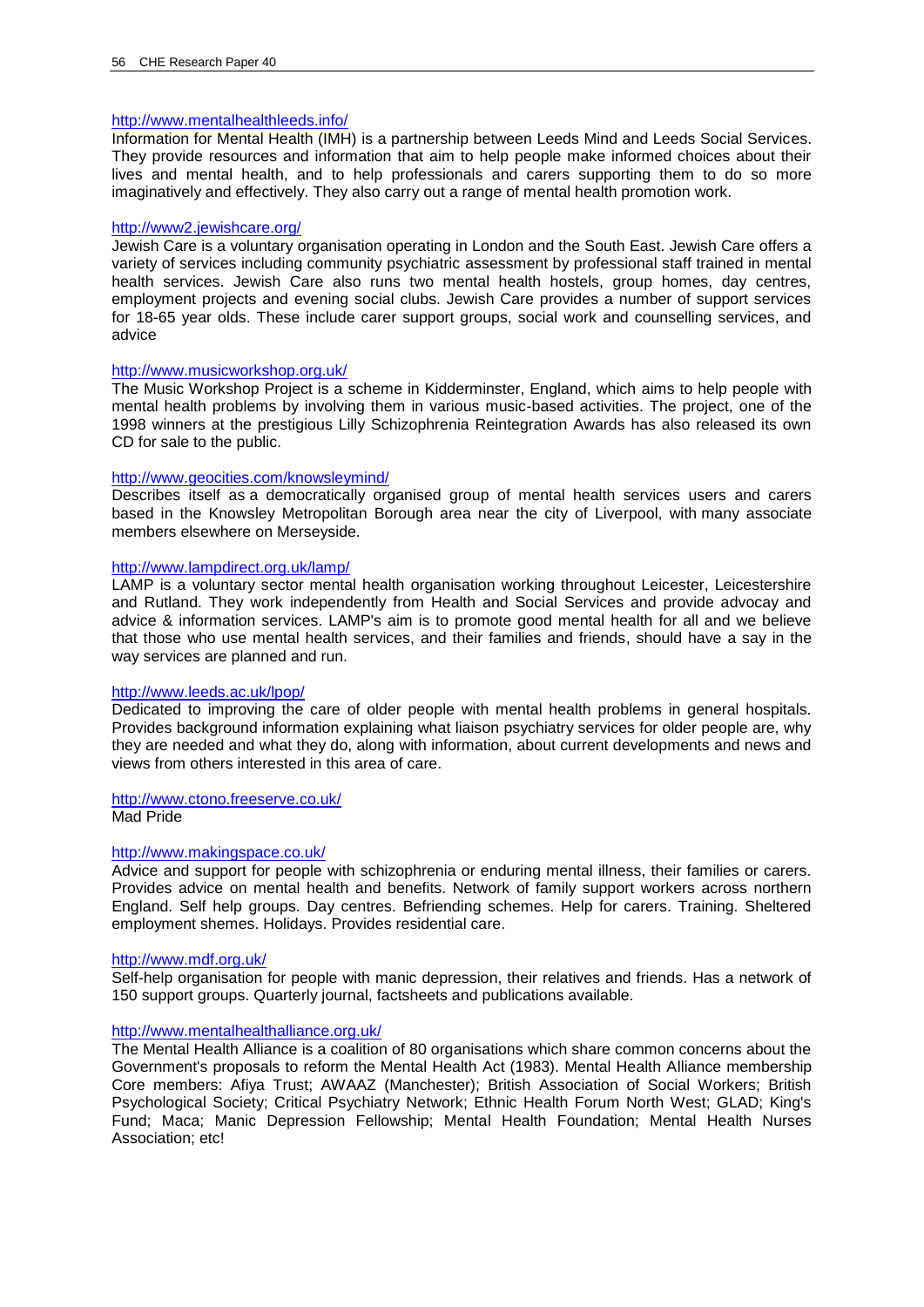## <http://www.cobwebs.uk.net/mhm>

Mental Health Charity providing: drop-in centre; information service; housing service; community advocacy; training and education; lobbying and campaigning.

## <http://www.mentalhealth.org.uk/>

Mental Health Foundation. "Maintains an extensive directory of organisations and websites that deliver mental health services or offer support and information. These organisations and websites cover international, national and local services."

## <http://www.mentalhealthsupport.co.uk/mentalhealth/>

Mental Health Support is a website aimed at service users, health professional and carers, providing information about mental health news and issues and services available to people locally and nationally. The website is a partnership between Rhondda Cynon Taf county council and New Horizons Mental Health Resource Centre. The website houses a mental health forum which is moderated and updated on a daily basis.

## <http://www.mindfreedom.org/>

MindFreedom. MFI vision: Unite in a spirit of mutual cooperation for a nonviolent revolution in mental health. MFI is an independent nonprofit coalition defending human rights and promoting humane alternatives in mental health. While the majority of MFI members have personally experienced mental health system abuse, membership is open to all who support these goals.

## <http://www.yorkmind.org.uk/>

A local association of Mind, a mental health charity in England and Wales, working for a better life for everyone with experience of mental distress. Covers York and district. Range of services for people experiencing mental health problems and their families and carers. Information line. Advocacy service. Counselling services. Support for user led groups. Also provide supported housing. [Many local branches of MIND have their own websites; this is one example.]

## <http://www.nsfscot.org.uk/>

National Schizophrenia Fellowship (Scotland) works to improve the wellbeing and quality of life of those affected by schizophrenia and other mental illness, including families and carers.

## <http://www.nopanic.org.uk/>

No Panic is a totally voluntary charity, whose aims are to aid the relief and rehabilitation of those people suffering from panic attacks, phobias, obsessive/compulsive disorders, other related anxiety disorders, including tranquilliser withdrawal, and to provide support to sufferers and their families and or carers.

## <http://www.niamh.co.uk/>

Charity which provides a wide range of services for people with mental health problems throughout Northern Ireland. Services include:

- Local self help groups  $\bullet$
- Day centres  $\bullet$
- Housing support  $\bullet$
- Residential accommodation  $\bullet$
- $\bullet$ Advocacy
- Mental health promotion  $\bullet$
- Information service  $\bullet$
- Employee assistance programmes  $\bullet$

## <http://www.keme.co.uk/~oldfox/ofox.htm>

Old Fox House is a Clubhouse, located in Stowmarket, Suffolk, U.K. Old Fox House is a communitybased rehabilitation day programme for people experiencing severe or enduring mental health problems. Members of Old Fox House work in partnership with staff in the work ordered day, undertaking all the work and making all the decisions necessary to operate the Clubhouse. There is also an opportunity to participate in a supported employment scheme, known as Transitional Employment (T.E.).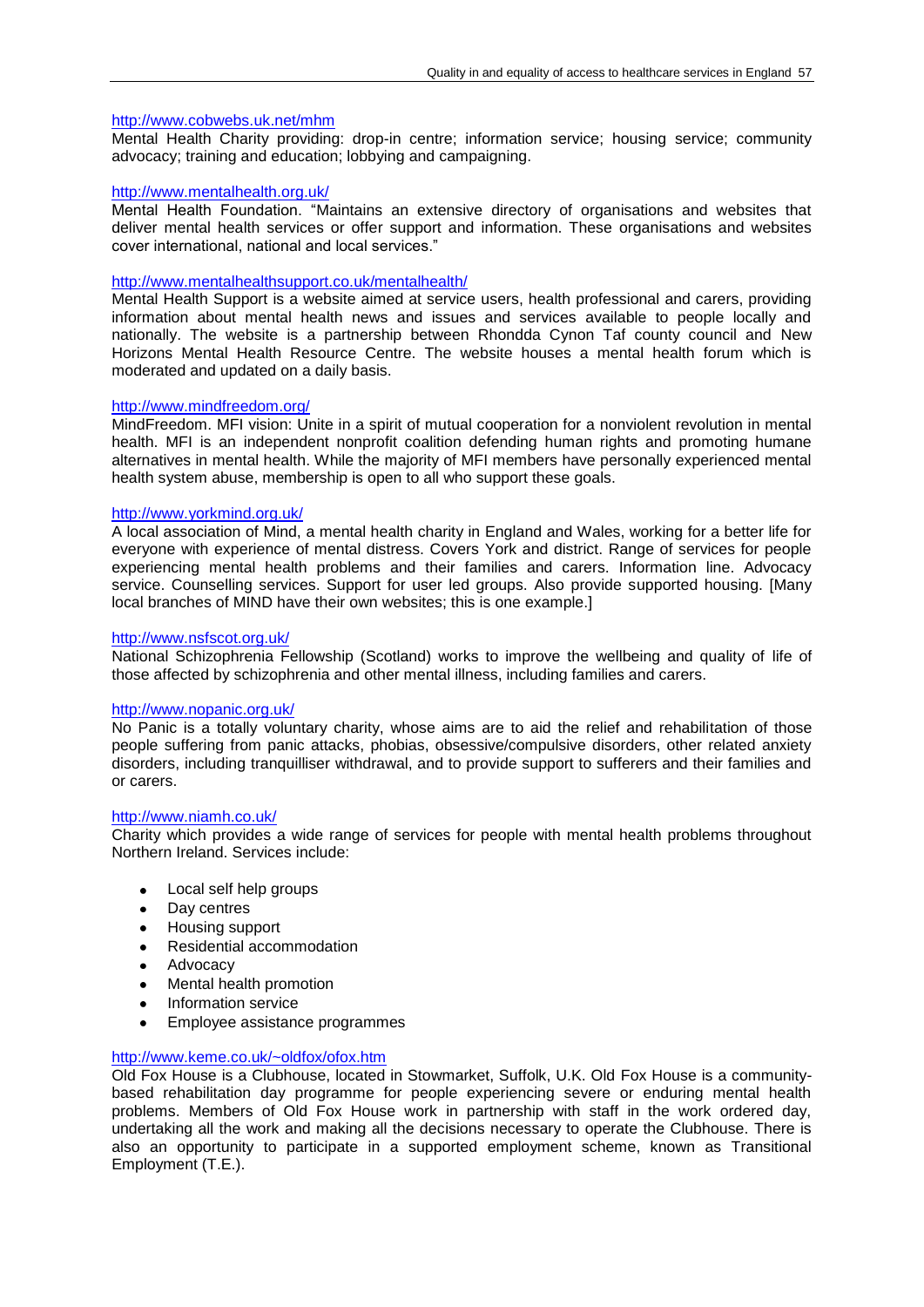## <http://www.papyrus-uk.org/>

A voluntary organisation committed to the prevention of young suicide and the promotion of good mental health and emotional well-being. Provides resources and support for those dealing with suicide, depression or emotional distress – particularly teenagers and young adults. Also home for HOPELineUK, a service staffed by professionally qualified advisers who can give support, practical advice and information to anyone who is concerned that a young person they know may be suicidal.

## <http://www.panicattacks.co.uk/>

Personal/commercial information and advisory service for people who experience panic attacks, phobias and anxiety.

#### <http://www.penumbra.org.uk/>

National voluntary organisation providing a range of community based support services for people with mental health problems.

#### <http://www.rcmh.org.uk/>

A local charity which provides a range of services to people with mental health problems and their carers in the London Borough of Redbridge. It plays an integral role in coordinating the consultation and responses from other local voluntary sector groups on issues such as legislation, and local service delivery. Services include:

- A Drop-in Centre  $\bullet$
- $\bullet$ A Befriending Scheme
- A User Forum  $\bullet$
- An Employment Project

## <http://www.resource.uk.net/>

A service for people with mental health problems who live or work in Reading, with opportunities for work and a place to socialise. Provides a service with opportunities for members to learn new skills eventually leading to employment in the field they have chosen.

## <http://beehive.thisiscornwall.co.uk/default.asp?wci=sitehome&id=5183&pageid=26190>

Promotes mental health in the rural communities of Restormel in Cornwall. Services include support groups away from the town centres; information base; twice yearly newsletter; a supported housing scheme. RCL is a project of Restormel Association for Mental Health.

## <http://www.rethink.org/>

Rethink is the leading national mental health membership charity. It works to help everyone affected by severe mental illness recover a better quality of life. We provide hope and empowerment through effective services and support to all those who need us and campaign for change through greater awareness and understanding.

## <http://www.revolving-doors.co.uk/>

The Revolving Doors Agency is the UK's leading charity concerned with people with mental health problems in contact with the Criminal Justice system. Since March 1993 they have worked in partnership with the Police, Health, Housing, Probation and Social Services in London to research the needs of this very vulnerable group and improve their access to care and housing.

## <http://www.richmondfellowship.org.uk/>

Richmond Fellowship. One of the biggest providers of mental health care in England and Wales. 'Every year, we work with thousands of people who are living with the devastating effects of serious mental health problems, often exacerbated by issues such as sexual abuse, or drugs and alcohol. RF helps people to gain a new sense of purpose and fulfilment, making a massive contribution to the lives of our service users.'

#### <http://rootandbranch.info/>

Root and Branch. Located in an organic farm, this charity aims to provide recreational and theraputic opportunies for people with mental health difficulties in organic farming; conservation and other land based art and craft activites. The charity aims to develop employment opportunities; build confidence and create social networks for people to facilitate recovery.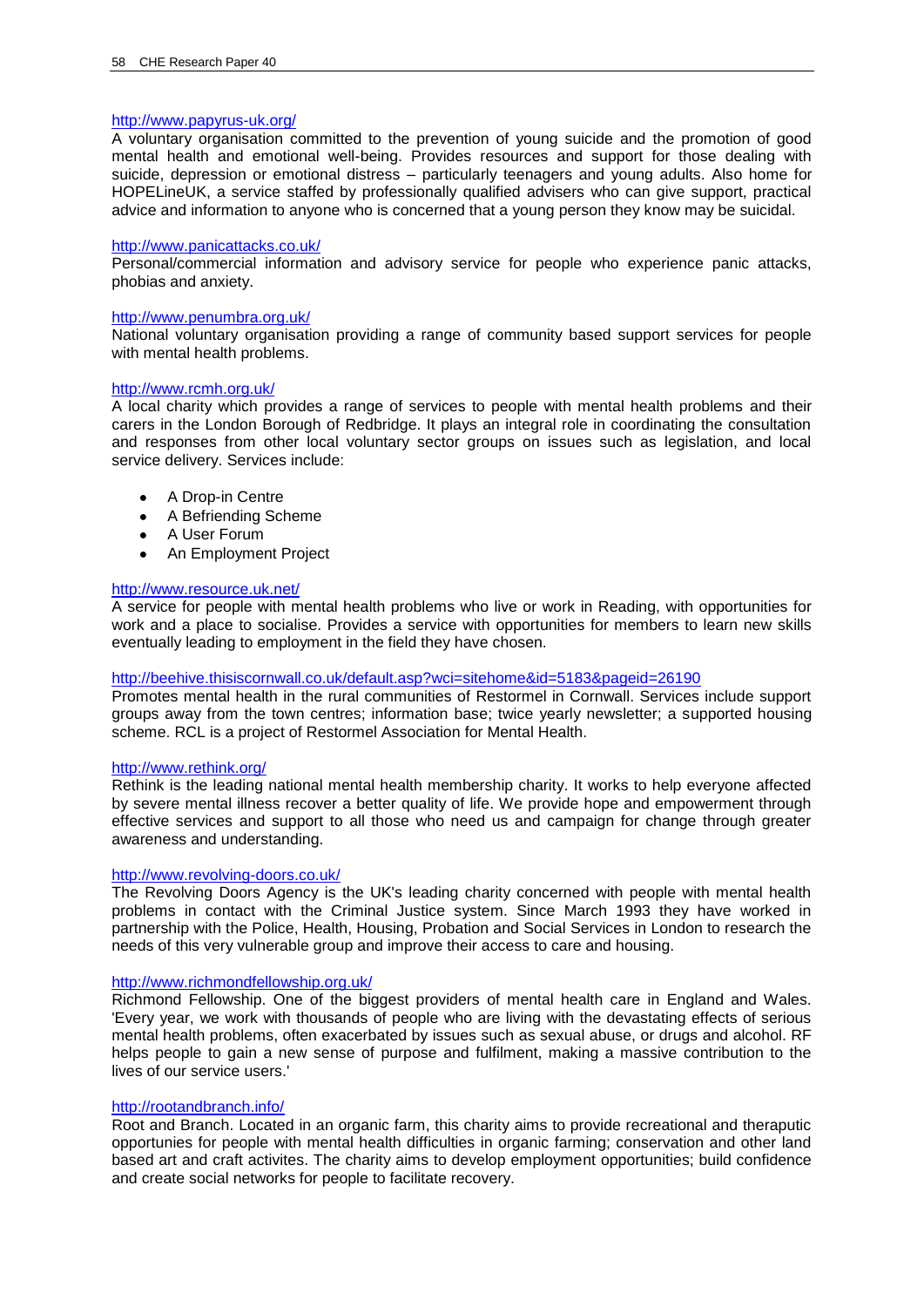## <http://www.scmh.org.uk/80256FBD004F6342/vWeb/wpKHAL6S2HVE>

Sainsbury Centre for Mental Health. An independent charity that seeks to influence mental health policy and practice and enable the development of excellent mental health services through a coordinated programme of research, training and development.

## [http://www.sane.org.uk/public\\_html/index.shtml](http://www.sane.org.uk/public_html/index.shtml)

SANE. One of the UK's leading charities concerned with improving the lives of everyone affected by mental illness. SANE has three objectives:

- to raise awareness and combat ignorance about mental illness and to improve mental health services
- to provide care and support to anyone concerned about mental illness
- $\bullet$ to initiate and fund research into the causes, treatments and potential cures for schizophrenia and depression through its work at the SANE Research Centre in Oxford

## <http://www.sagb.co.uk/>

Schizophrenia Association of Great Britain. The SAGB was the first Association for schizophrenia to be formed in the UK, was one of the first in the world and now has members all over the world. They offer help to everyone who needs information and support, as a sufferer, a relative friend of a sufferer, carer or medical worker.

## <http://www.samh.org.uk/frontend/index.cfm>

Scottish Association for Mental Health. The leading mental health organisation in the voluntary sector in Scotland. They have acquired considerable experience, since the mid eighties of developing successful community care services and of working collaboratively with a range of statutory agencies. From the early development of training projects and supported accommodation, SAMH now provides a wide range of direct services to over 2300 people throughout Scotland.

## <http://www.sdcmh.org.uk/>

Scottish Development Centre for Mental Health. The Scottish Development Centre for Mental Health is a not-for-profit organisation dedicated to the continuing development and improvement of mental health services in Scotland. The Centre offers local development support to agencies, organisations and individuals who wish to achieve acceptable, effective and sustainable local mental health services. Their website provides information about the centre, including lists of briefing papers and other publications, information about research, etc.

## <http://www.soundminds.co.uk/>

Sound Minds is a day service for people with enduring mental health problems, focused on popular music and other arts activities. The arts are used to project positive images to the wider community, through performances and exhibitions, counteracting negative stereotypes of mental ill health Sound Minds attracts regular local and national media coverage. The majority of Sound Minds employees are mental health service users.

## <http://www.startmc.org.uk/>

Start in Manchester: Arts and Mental Health Project for Adults. Start helps people who have experienced mental ill health to get back on the road to recovery. They use art as a tool to rebuild and reinforce good mental health. Their core philosophy is that everyone, given the right support, has the potential to succeed. Part of Manchester Mental Health and Social Care Trust, Start uses a personcentred approach to help its clients (students) learn new skills, regain self-confidence, and move on to futures of their choice.

## <http://stresshelp.tripod.com/>

Stress, Anxiety and Depression Confidential Helpline. A voluntary, self-help organisation run by qualified health professionals who also suffer with anxiety and depression. Their mission is to advise people who are suffering stress, anxiety, depression and to help to destigmatise mental health.

#### <http://www.stresswatchscotland.org/>

Stresswatch Scotland helps people with stress-related disorders including Panic Attacks, Phobias and Anxiety.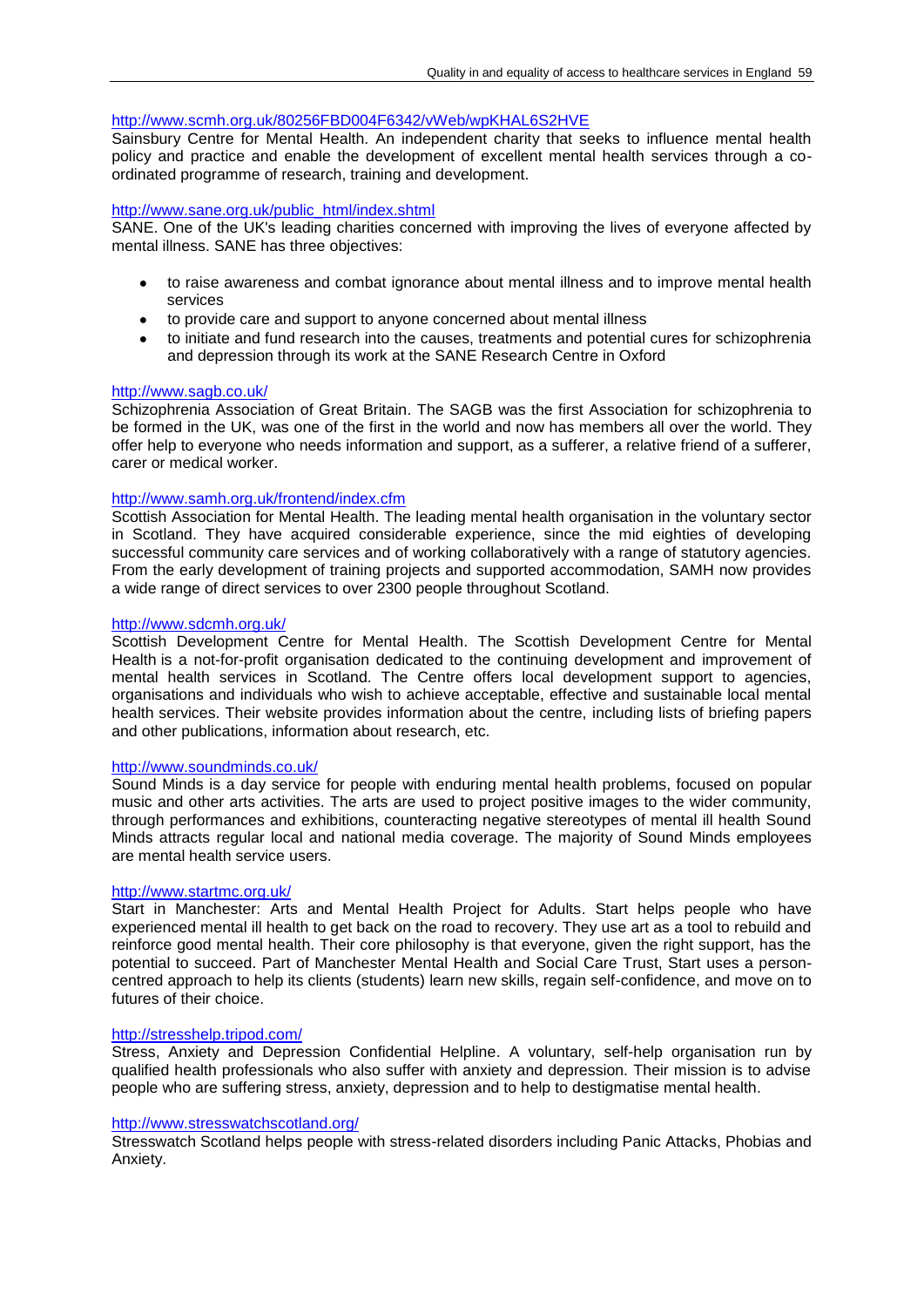## <http://www.thresholdwomen.org.uk/>

Threshold is a Brighton based women's organisation which was set to protect women's mental health, to promote better mental health services for women and to provide women's mental health care. Services include Counselling; Drop Ins; National Women and Mental Health Infoline; Self Help Groups; Training; Crèches; Creative projects and events aimed at promoting women's positive mental health and well being; Conferences.

## <http://www.together-uk.org/servicesproject.asp?id=250>

Together: Ailsa Road Registered Care Home. Registered care-home for people with mental health problems run by Together (a national voluntary organisation providing services for people with serious mental health problems) in partnership with South Essex Health Authority. The service provides a supportive home for residents, all of whom have their own rooms. Seven staff work at the house, with at least two social-care workers on duty during the day, and one sleeping in each night.

## <http://www.together-uk.org/?id=2661>

Together: Ealing Forensic Mental-health Practitioner. Forensic mental-health Practitioner who will assess and refer people who have had contact with the criminal-justice system. Run by Together, a national voluntary organisation, in partnership with the London Probation Service and Ealing Magistrates' Court. Referrals accepted from Probation Workers, Court Workers, voluntary agencies working within the court system, community drug services and psychiatric services. The Service works with individuals who have a mental-health need.

## <http://www.together-uk.org/servicesproject.asp?id=146>

Together: Lancaster and Morecambe Supporting People Service. Community-support services offer practical and emotional support to people with mental-health problems in their own homes. Run by Together, a national voluntary organisation in partnership in running this service Lancashire County Council Supporting People Team.

## <http://www.zitotrust.co.uk/>

Zito Trust. National charity which was established to work for improvements in the provision of community care for people with severe mental illness, to support the victims of the failure of care and to carry out research and training in this field.

A Government sponsored organisation:

## [www.shift.org.uk](http://www.shift.org.uk/)

Shift is a five year initiative (2004-2009) in England to tackle stigma and discrimination surrounding mental health issues. Their work is set out in a plan called ["From Here to Equality".](http://kc.nimhe.org.uk/upload/FIVE%20YEAR%20STIGMA%20AND%20DISC%20PLAN.pdf) Their aim is to create a society where people who experience mental health problems enjoy the same rights as other people.

To work towards this, they work with young people, public services, private, voluntary and professional organisations, and the media, drawing on expertise in public health and mental health promotion, communications, disability rights, service redesign, research and evaluation. Shift builds on the *mind out for mental health* campaign, which ran from 2001 to April 2004.

Shift is part of the [National Institute for Mental Health in England](http://www.nimhe.org.uk/) (NIMHE), a Government organisation that is responsible for supporting positive change in mental health and mental health services.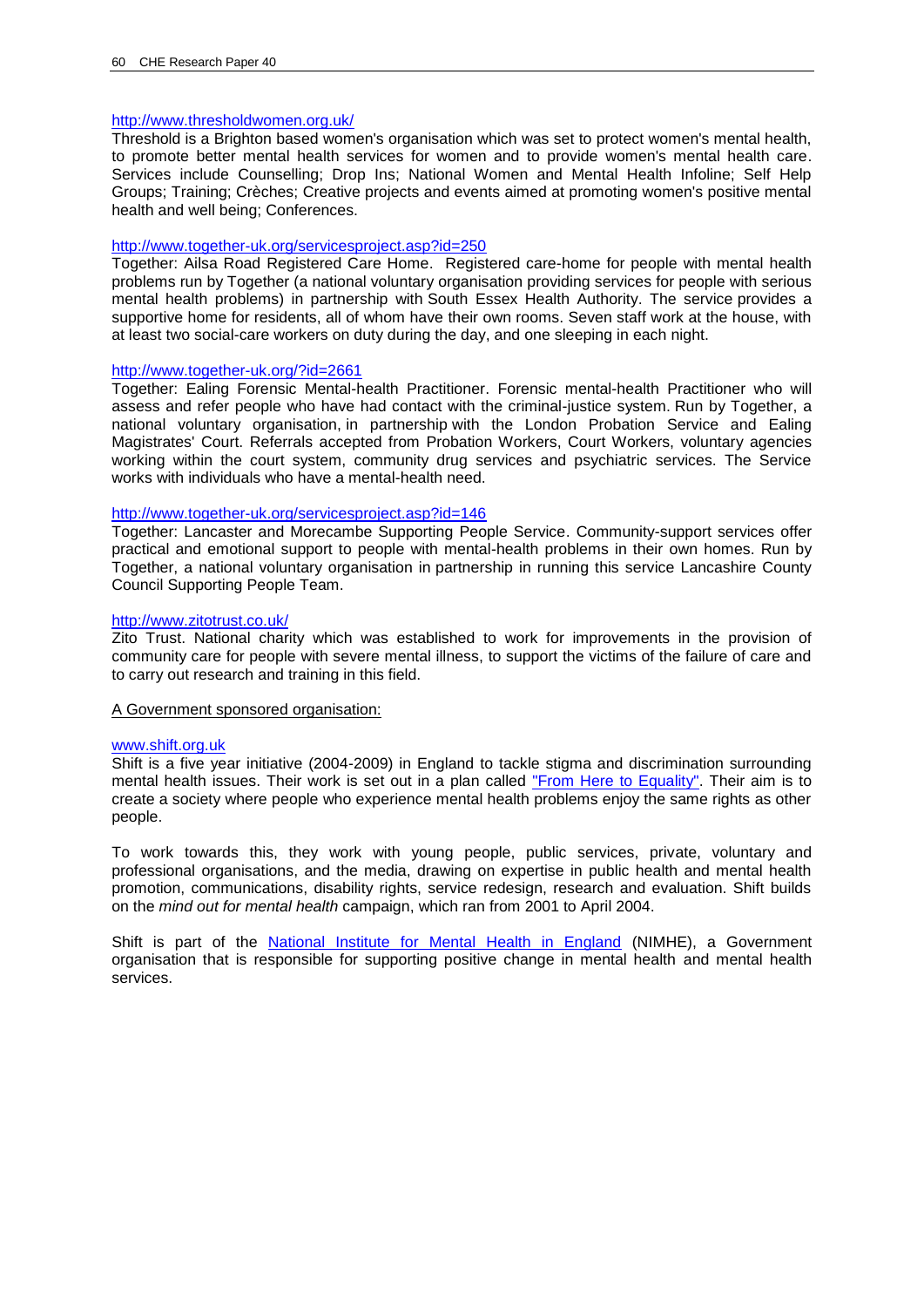# **Appendix 3. Prescription charges: England**



## New NHS Charges from 1 April 2007

| Item                        | <b>Current Charges</b> | From 1 April 2007 |  |
|-----------------------------|------------------------|-------------------|--|
| Prescription                | £6.65                  | £6.85             |  |
| 12-month PPC                | £95.30                 | £98.70            |  |
| 4-Month PPC                 | £34.65                 | £35.85            |  |
| 3-month PPC (wef 1.7.07)    |                        | £26.85            |  |
| Surgical brassiere          | £22.30                 | £23.10            |  |
| Abdominal or spinal support | £33.75                 | £34.95            |  |
| Stock modacrylic wig        | £55.10                 | £57.00            |  |
| Partial human hair wig      | £145.55                | £150.75           |  |
| Full bespoke human hair wig | £212.85                | £220.50           |  |

# NHS dental charges

| l Course of treatment | <b>Current Charges</b> | From 1 April 2007 |
|-----------------------|------------------------|-------------------|
| Band 1                | £15.50                 | £15.90            |
| l Band 2              | £42.40                 | £43.60            |
| Band 3                | £189.00                | £194.00           |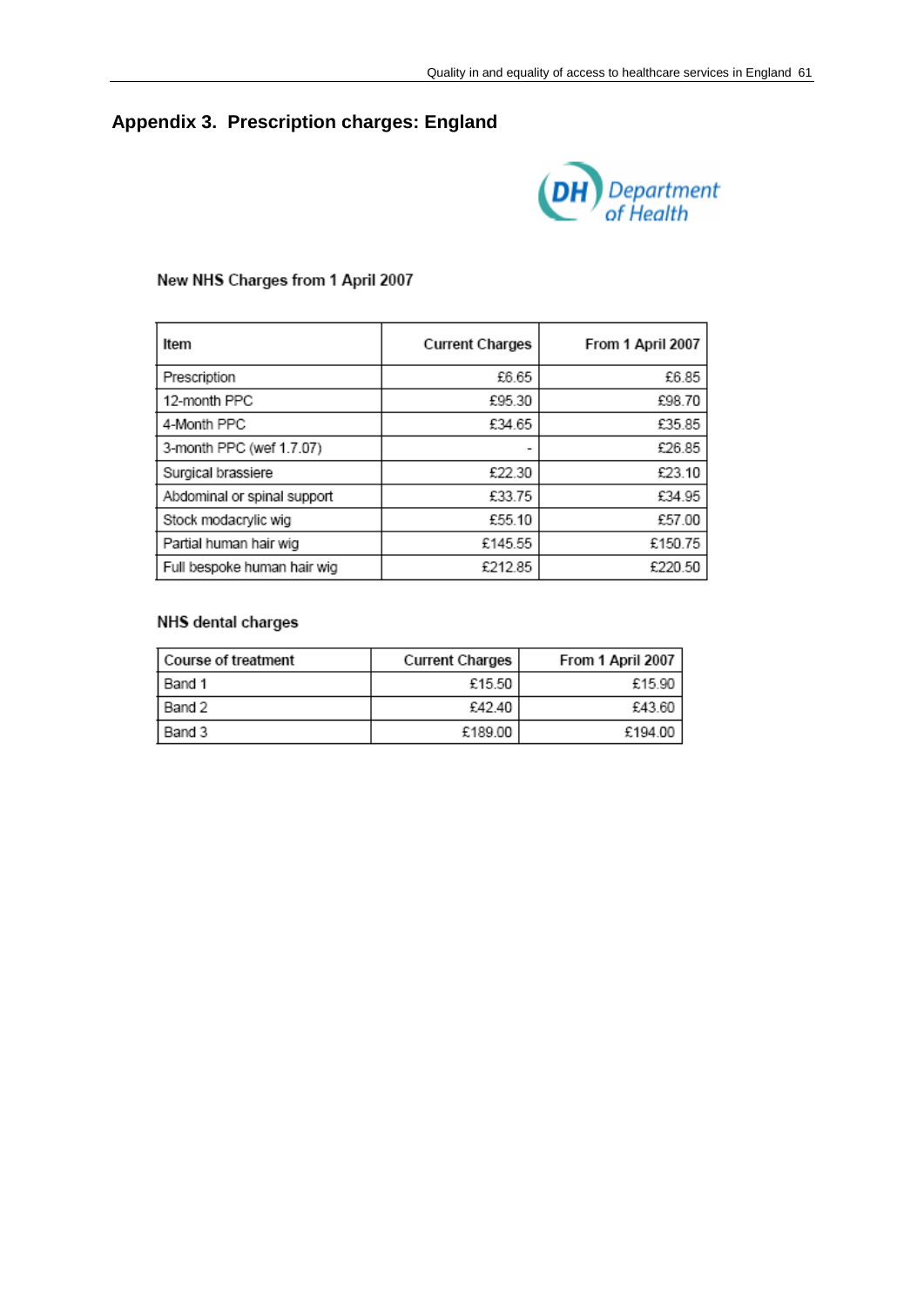## Optical voucher values

| Type of optical appliance |                                                                                                                                                         | 1 April 06                    | 1 April 07 |
|---------------------------|---------------------------------------------------------------------------------------------------------------------------------------------------------|-------------------------------|------------|
| А                         | Glasses with single vision lenses: spherical power of $\leq 6$<br>dioptres, cylindrical power of ≤ 2 dioptres.                                          | £33.70                        | £34.60     |
|                           | B Glasses with single vision lenses:                                                                                                                    | £51.20                        | £52.60     |
|                           | . spherical power of > 6 dioptres but < 10 dioptres,<br>cylindrical power of ≤ 6 dioptres;                                                              |                               |            |
|                           | · spherical power of < 10 dioptres, cylindrical power of > 2<br>dioptres but $\leq 6$ dioptres.                                                         |                               |            |
|                           | C Glasses with single vision lenses: spherical power of $\geq 10$<br>dioptres but ≤ 14 dioptres, cylindrical power of ≤ 6 dioptres.                     | £74.90                        | £76.90     |
|                           | D Glasses with single vision lenses:                                                                                                                    | £169.10                       | £173.70    |
|                           | . spherical power of >14 dioptres with any cylindrical power;                                                                                           |                               |            |
|                           | . cylindrical power of > 6 dioptres with any spherical power.                                                                                           |                               |            |
| E                         | Glasses with bifocal lenses: spherical power of $\leq 6$ dioptres.<br>cylindrical power of ≤ 2 dioptres.                                                | £58.20                        | £59.80     |
|                           | F Glasses with bifocal lenses:                                                                                                                          | £74.00                        | £76.00     |
|                           | · spherical power of > 6 dioptres but < 10 dioptres,<br>cylindrical power of ≤ 6 dioptres;                                                              |                               |            |
|                           | . spherical power of < 10 dioptres, cylindrical power of > 2<br>dioptres but $\leq 6$ dioptres.                                                         |                               |            |
|                           | G Glasses with bifocal lenses: spherical power of ≥ 10 dioptres<br>but ≤ 14 dioptres, cylindrical power of ≤ 6 dioptres.                                | £95.90                        | £98.50     |
| н                         | Glasses with prism-controlled bifocal lenses of any power or<br>with bifocal lenses:                                                                    | £185.90                       | £190.90    |
|                           | . spherical power of > 14 dioptres with any cylindrical power:                                                                                          |                               |            |
|                           | . cylindrical power of > 6 dioptres with any spherical power.                                                                                           |                               |            |
| L                         | (HES) Glasses not falling within any of paragraphs 1 to 8 for<br>which a prescription is given in consequence of a testing of<br>sight by an NHS Trust. | £173.20                       | £177.90    |
| J                         | (HES) Contact lenses for which a prescription is given in<br>consequence of a testing of sight by an NHS Trust.                                         | £49.20 per £50.50 per<br>lens | lens       |